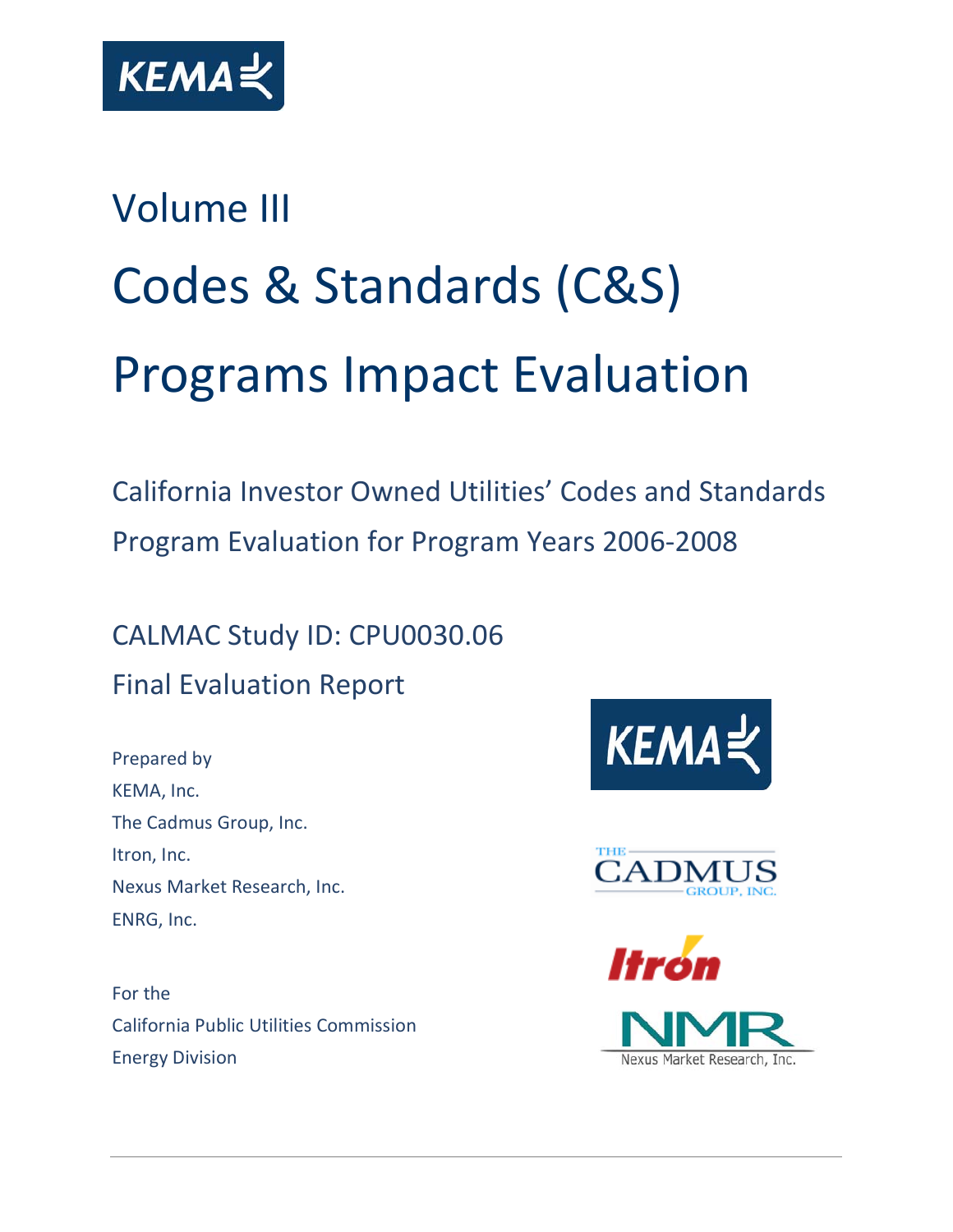April 9, 2010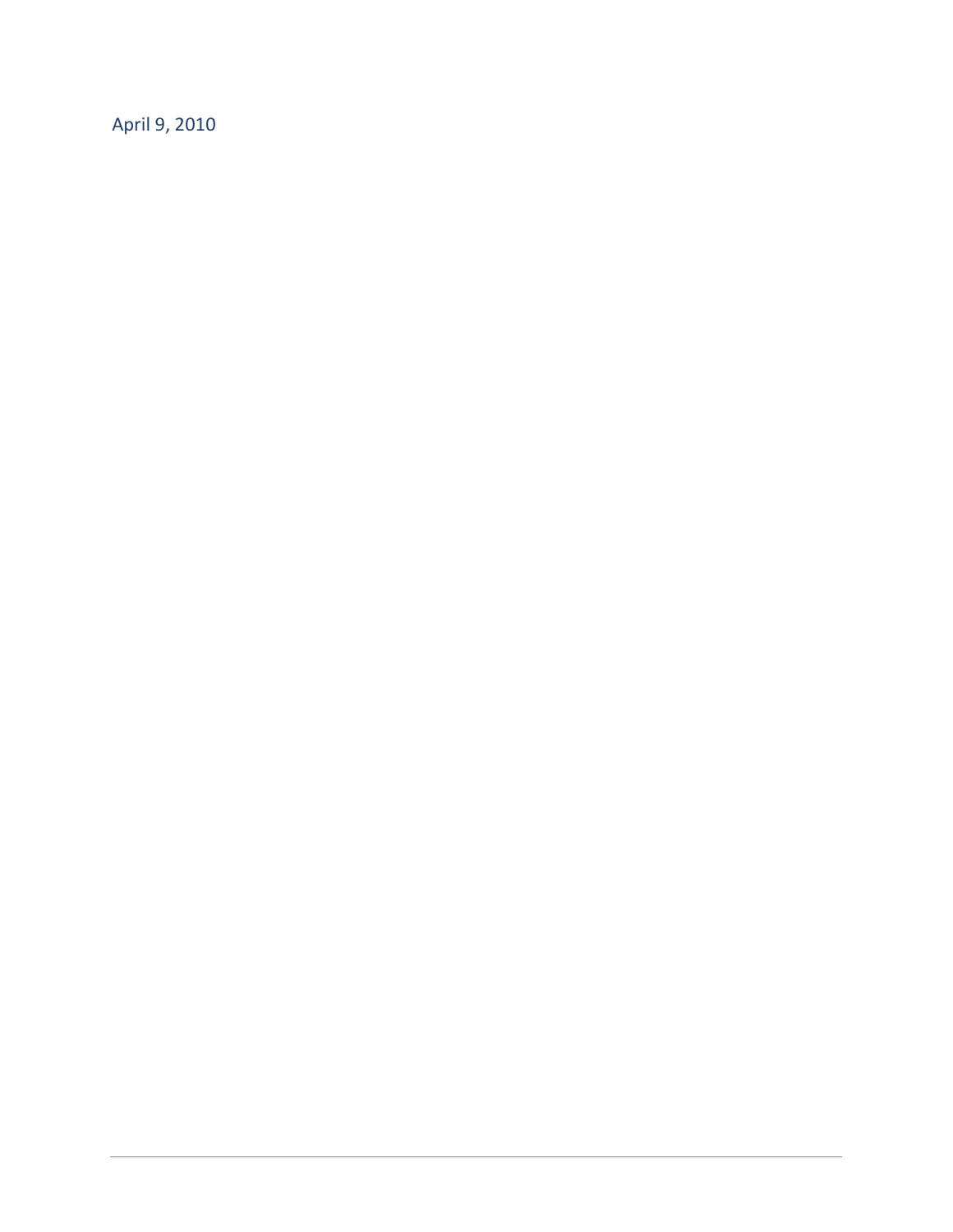

Submitted to: Ayat Osman, PhD 505 Van Ness Avenue California Public Utilities Commission Energy Division San Francisco, CA 94102

Submitted by:

Allen Lee, Principal Cadmus, Inc. 720 SW Washington, Suite 400 Portland, OR 97205 503-228-2992

.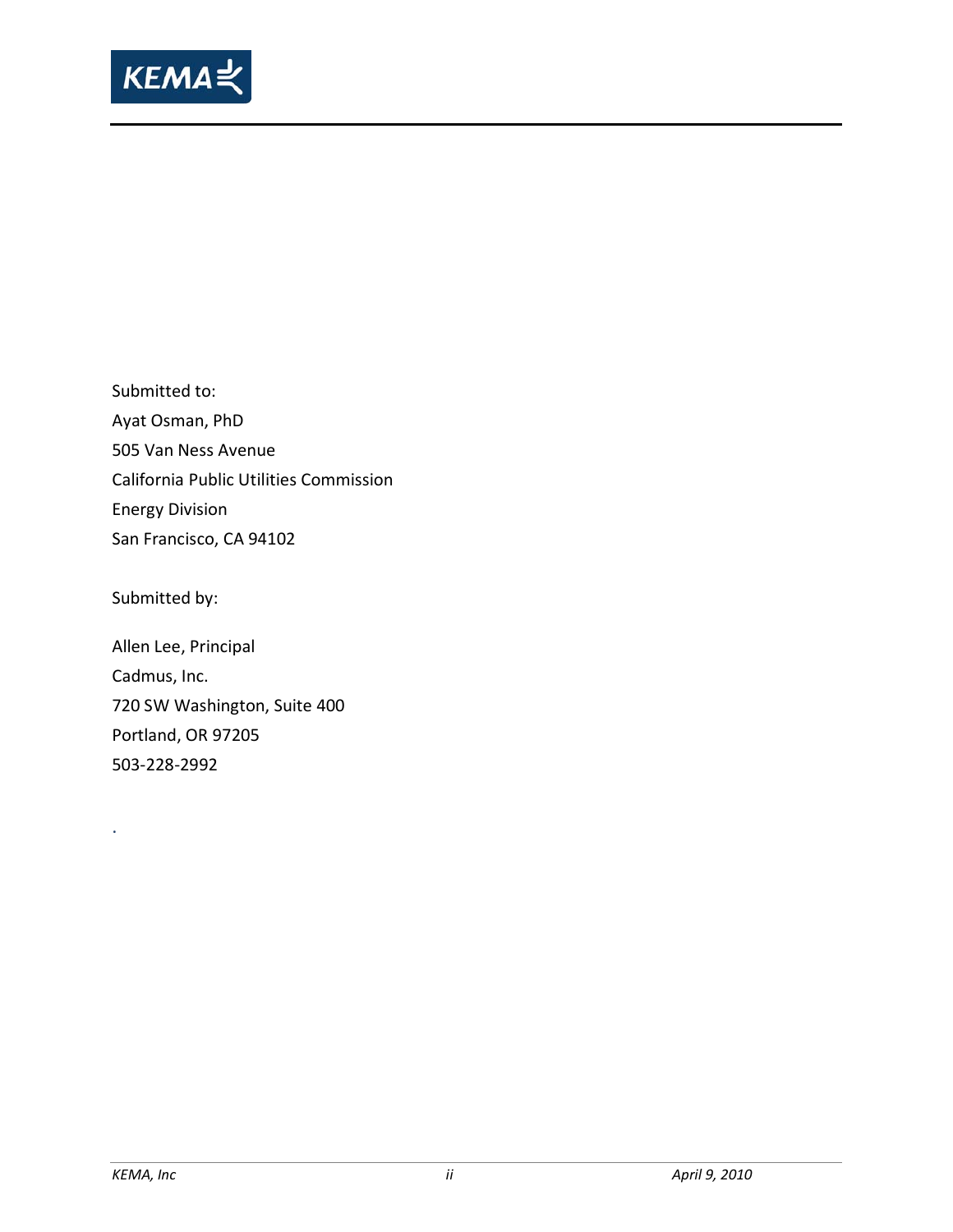

# **Codes and Standards Final Report Public Information**

Document access information and public comment and meeting period information:

Website[: http://www.energydataweb.com/cpuc/](http://www.energydataweb.com/cpuc/)

New Construction and Codes and Standards Programs:

- December 02, 2009: Draft evaluation report posted for public comments
- December 10, 2009: Public meeting and webinar to address questions and comments on the C&S report
- December 22, 2009: Public comment period closed
- February 4, 2010: Final evaluation report posted including responses to public comments
- April 9, 2010: Final evaluation report update posted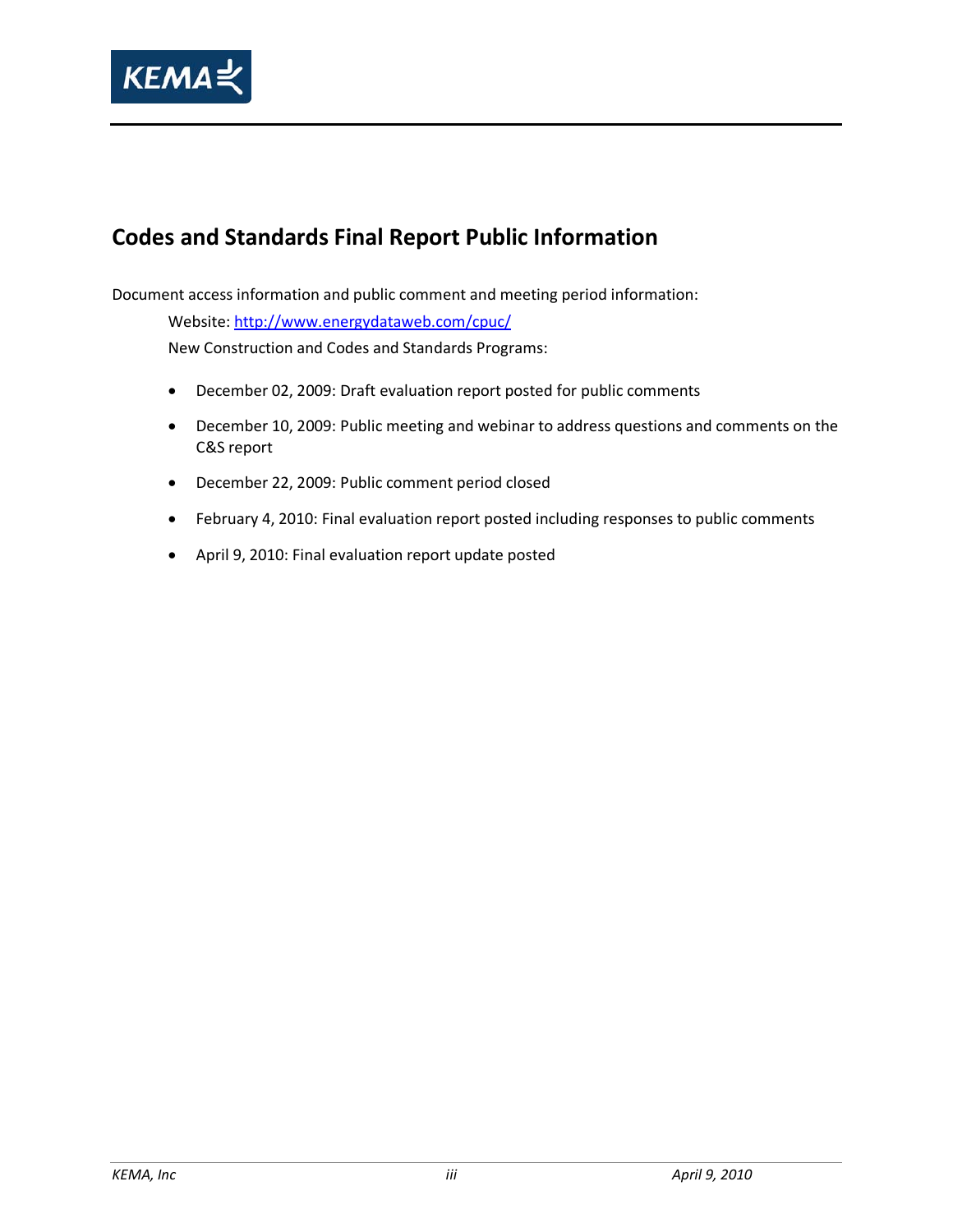

# **Evaluator Contact Information**

# **Table ES-1. Key Evaluator Contact Information, by Firm**

|                                                    | <b>Name</b>                | <b>Address</b>                                           | Email                           | Phone            |
|----------------------------------------------------|----------------------------|----------------------------------------------------------|---------------------------------|------------------|
| <b>KEMA</b>                                        | John Stoops                | 155 Grand Avenue,<br>Suite 500<br>Oakland, CA 94612      | john.stoops@kema.com            | (510) 891-0446   |
| <b>The Cadmus</b><br>Group                         | Allen Lee                  | 720 SW<br>Washington,<br>Suite 400<br>Portland, OR 97205 | Allen.Lee@cadmusgroup.com       | $(503)$ 467-7127 |
| <b>Itron</b>                                       | Rachel<br><b>Harcharik</b> | 11236 El Camino<br>Real San Diego, CA<br>92130           | rachel.harcharik@itron.com      | (858) 724-2620   |
| <b>Nexus</b><br><b>Market</b><br>Research,<br>Inc. | Lynn Hoefgen               | 22 Haskell Street<br>Cambridge, MA<br>02140              | hoefgen@nexusmarketresearch.com | (617) 497-7544   |

|                    | <b>Name</b>  | <b>Address</b>          | Email             | Phone          |
|--------------------|--------------|-------------------------|-------------------|----------------|
| <b>CPUC:</b>       | Ayat Osman,  | <b>CPUC</b>             | aeo@cpuc.ca.gov   | (415) 703-5953 |
| <b>Energy</b>      | PhD          | <b>Energy Division</b>  |                   |                |
| <b>Division</b>    |              | 505 Van Ness Avenue     |                   |                |
|                    |              | San Francisco, CA 94102 |                   |                |
| <b>MECT:</b>       | Ken Keating, | 6902 SW 14th Ave        | keatingk2@msn.com | (503) 550-6927 |
| <b>Ken Keating</b> | PhD          | Portland, OR 97219      |                   |                |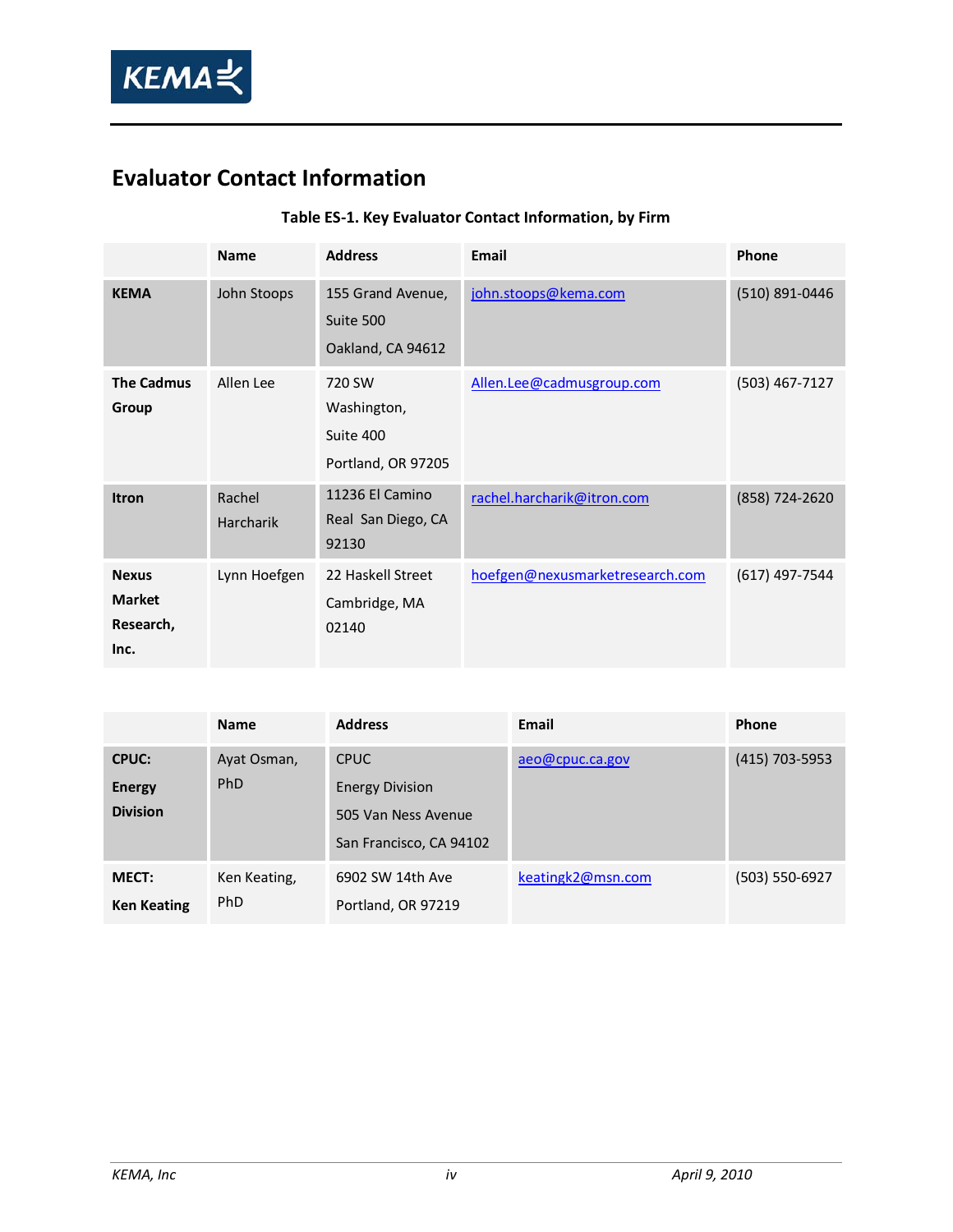

| 1. |                                                                                |
|----|--------------------------------------------------------------------------------|
|    |                                                                                |
|    |                                                                                |
| 2. |                                                                                |
|    |                                                                                |
|    |                                                                                |
|    |                                                                                |
|    |                                                                                |
|    |                                                                                |
|    |                                                                                |
|    | iv. Assessment of the Program's Effect on Standards Adoption (Attribution)  29 |
|    |                                                                                |
|    |                                                                                |
|    | vii. Adjustment for Normally Occurring Standards Adoption  30                  |
|    |                                                                                |
|    |                                                                                |
|    | i. Elimination of Adjustment for Normally Occurring Standards Adoption  31     |
|    |                                                                                |
|    |                                                                                |
|    |                                                                                |
|    |                                                                                |
|    |                                                                                |
|    |                                                                                |
|    | 2.2.3 Naturally Occurring Market Adoption (NOMAD) Analysis 60                  |
|    |                                                                                |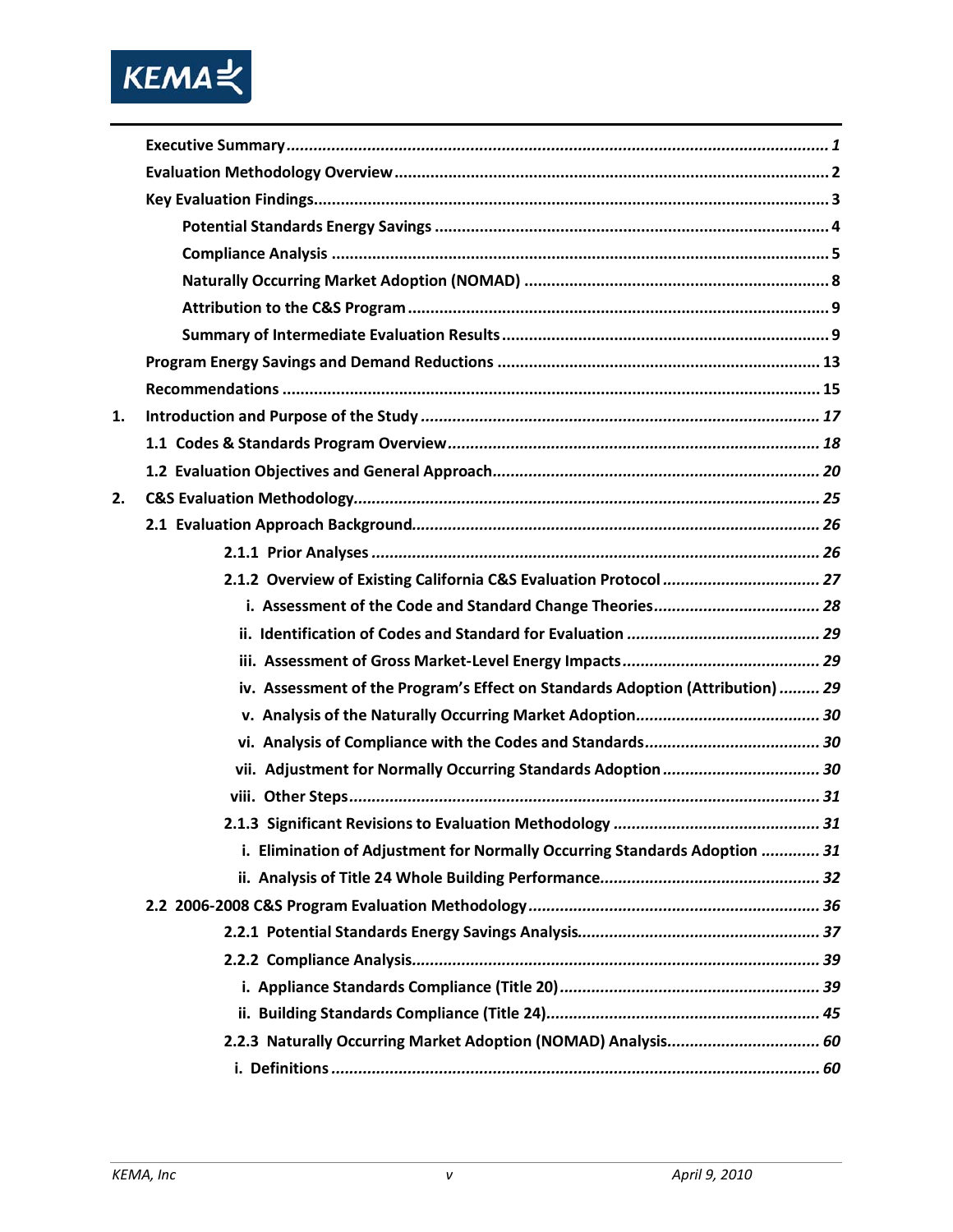

|    | iii. Example of Methodology-Commercial Dishwasher Pre-Rinse Spray Valves 69 |
|----|-----------------------------------------------------------------------------|
|    |                                                                             |
|    |                                                                             |
|    |                                                                             |
|    |                                                                             |
|    |                                                                             |
|    |                                                                             |
|    |                                                                             |
|    |                                                                             |
| 3. |                                                                             |
|    |                                                                             |
|    |                                                                             |
|    |                                                                             |
|    |                                                                             |
|    |                                                                             |
|    |                                                                             |
|    |                                                                             |
|    |                                                                             |
|    |                                                                             |
| 4. |                                                                             |
|    |                                                                             |
|    | 4.1.1 Appliances and Building Standard Measure Unit Energy Savings 89       |
|    |                                                                             |
|    |                                                                             |
|    | 91                                                                          |
|    |                                                                             |
|    |                                                                             |
|    |                                                                             |
|    |                                                                             |
|    |                                                                             |
|    |                                                                             |
|    |                                                                             |
| 5. |                                                                             |
|    |                                                                             |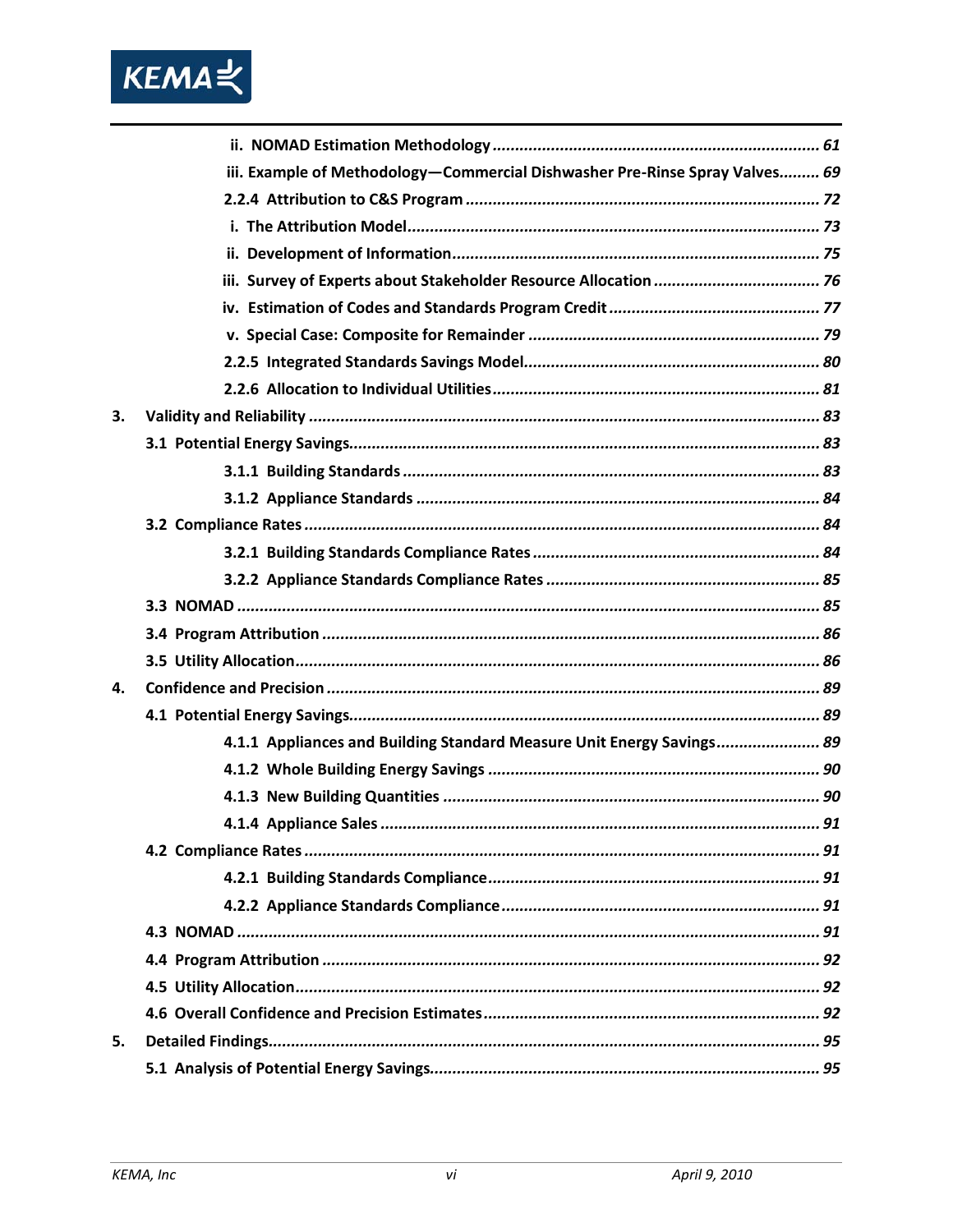

| 6. |  |
|----|--|
|    |  |
|    |  |
|    |  |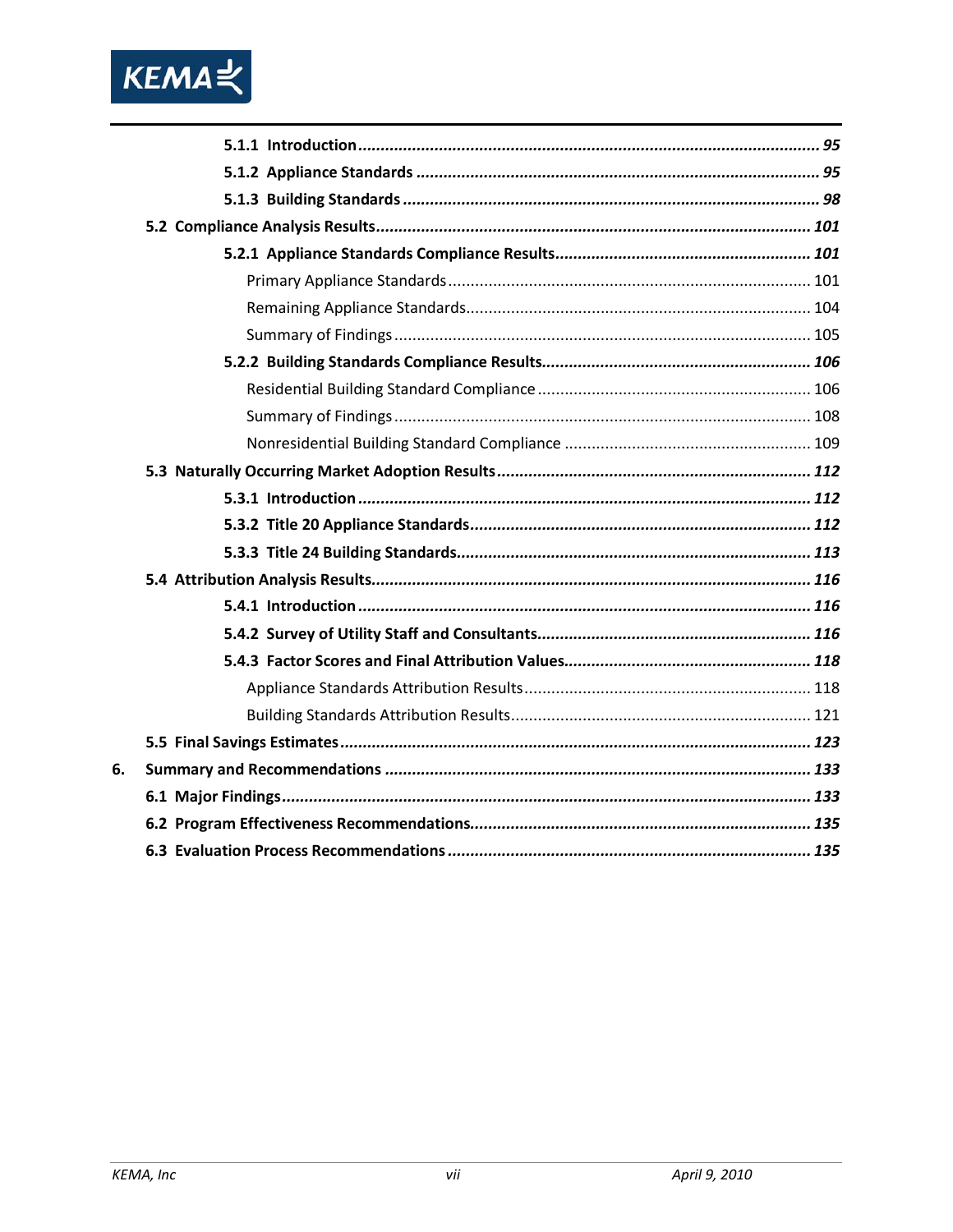

| List of Exhibits:                                                                |  |
|----------------------------------------------------------------------------------|--|
|                                                                                  |  |
|                                                                                  |  |
|                                                                                  |  |
|                                                                                  |  |
| Figure 5. 90% Confidence Intervals for Savings Type and Evaluation Component 131 |  |

| Table 21. Sample Data Details and Compliance Results for Primary Appliance Standards 102          |
|---------------------------------------------------------------------------------------------------|
|                                                                                                   |
| Table 23. Total Compliance Rates and 90% Confidence Intervals for Primary Appliance Standards 104 |
| Table 24. Compliance Estimates for Standards Not Analyzed Using Primary Data Collection  105      |
|                                                                                                   |
|                                                                                                   |
|                                                                                                   |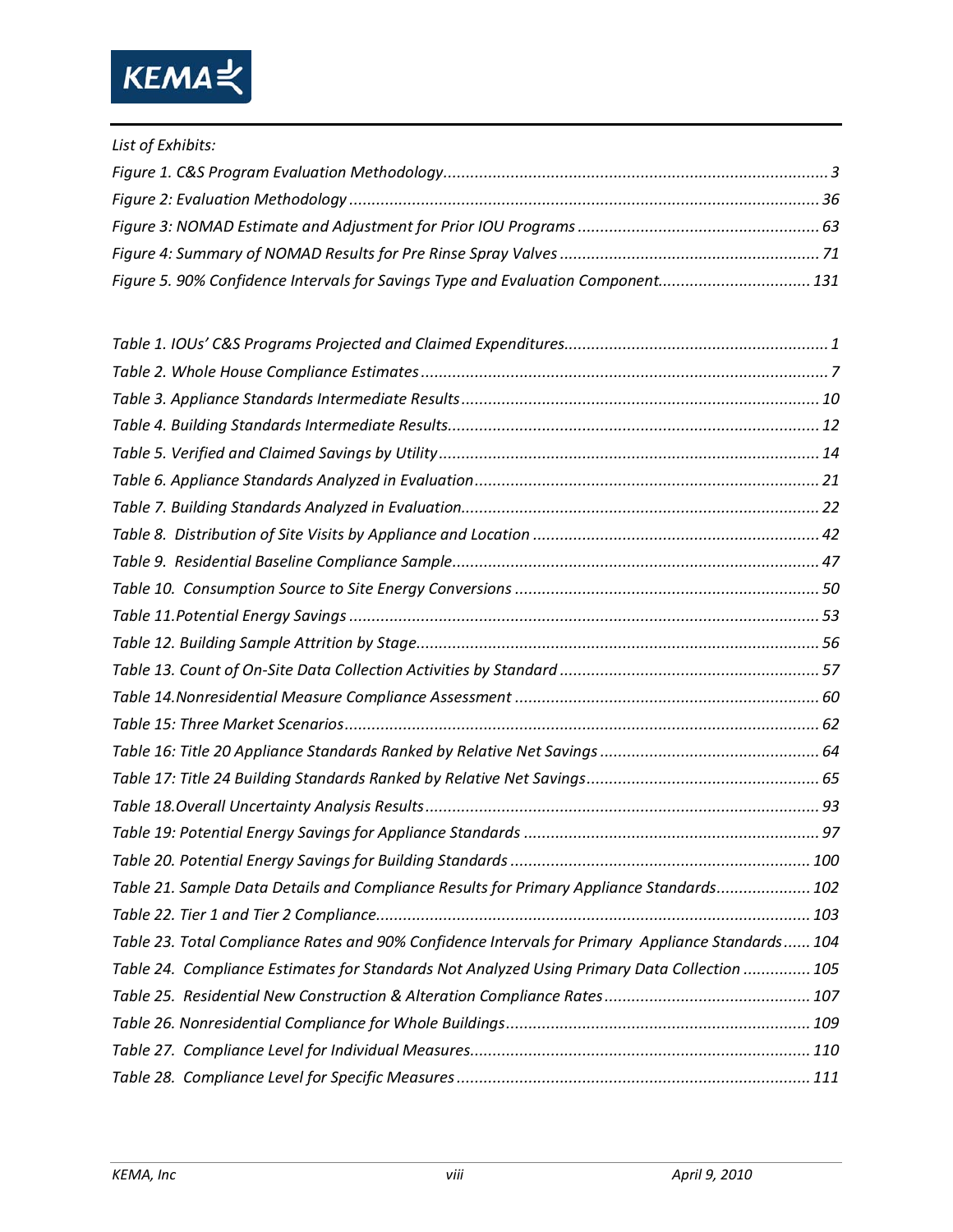

| Table 33. Appliance Standard Final Factor Scores, Weights, and Attribution Scores119 |  |
|--------------------------------------------------------------------------------------|--|
| Table 34. Building Standard Final Factor Scores, Weights, and Attribution Scores 121 |  |
|                                                                                      |  |
|                                                                                      |  |
|                                                                                      |  |
|                                                                                      |  |
|                                                                                      |  |
|                                                                                      |  |
|                                                                                      |  |
|                                                                                      |  |
|                                                                                      |  |
|                                                                                      |  |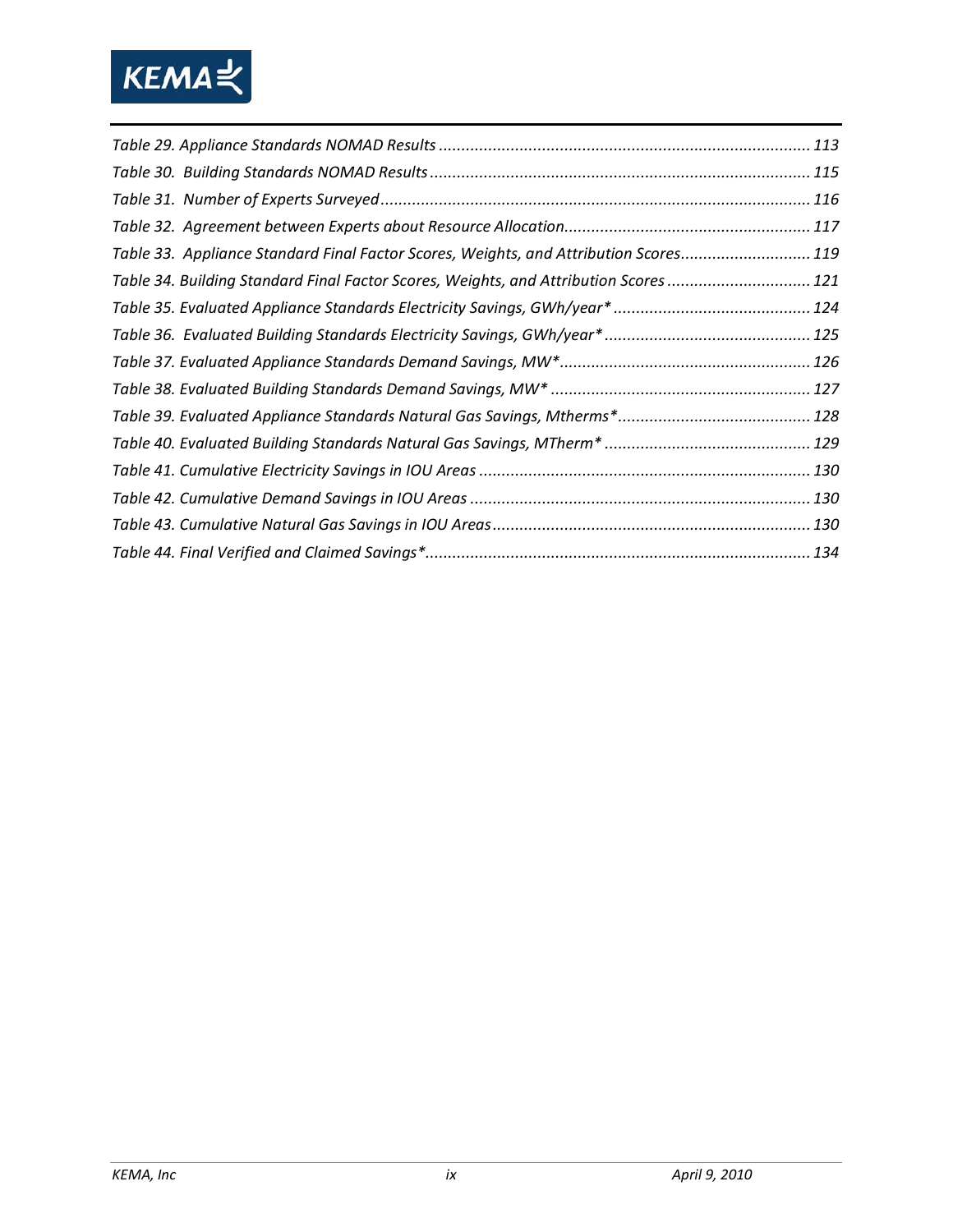

**The following appendices are included in a separate document:** *"Codes & Standards (C&S) Programs Impact Evaluation. Appendices to Volume III"***:**

- **Appendix A. Standards Included in C&S Program Evaluation**
- **Appendix B. Whole Building Performance Compliance Approach**
- **Appendix C. Potential Energy Savings Estimation Methodology for Appliance Standards**
- **Appendix D. Potential Energy Savings Estimation Methodology for Building Standards**
- **Appendix E. Bass Curve and Delphi Process Description**
- **Appendix F. Attribution Method**
- **Appendix G. Residential Building Standards Compliance Analysis Issues**
- **Appendix H. Nonresidential Building Standards Compliance Analysis Issues**
- **Appendix I. Detailed Appliance Standards Potential Energy Savings Results**
- **Appendix J. Detailed Building Standards Potential Energy Savings Results**
- **Appendix K. NOMAD Analysis Details for Appliance Standards**
- **Appendix L. NOMAD Analysis Details for Residential Hardwired Lighting Building Standard**
- **Appendix M. Appliance Standards Compliance Results Details**
- **Appendix N. Attribution Factor Weight Details**
- **Appendix O. Naturally Occurring Market Adoption Details**
- **Appendix P. Responses to Public Comments**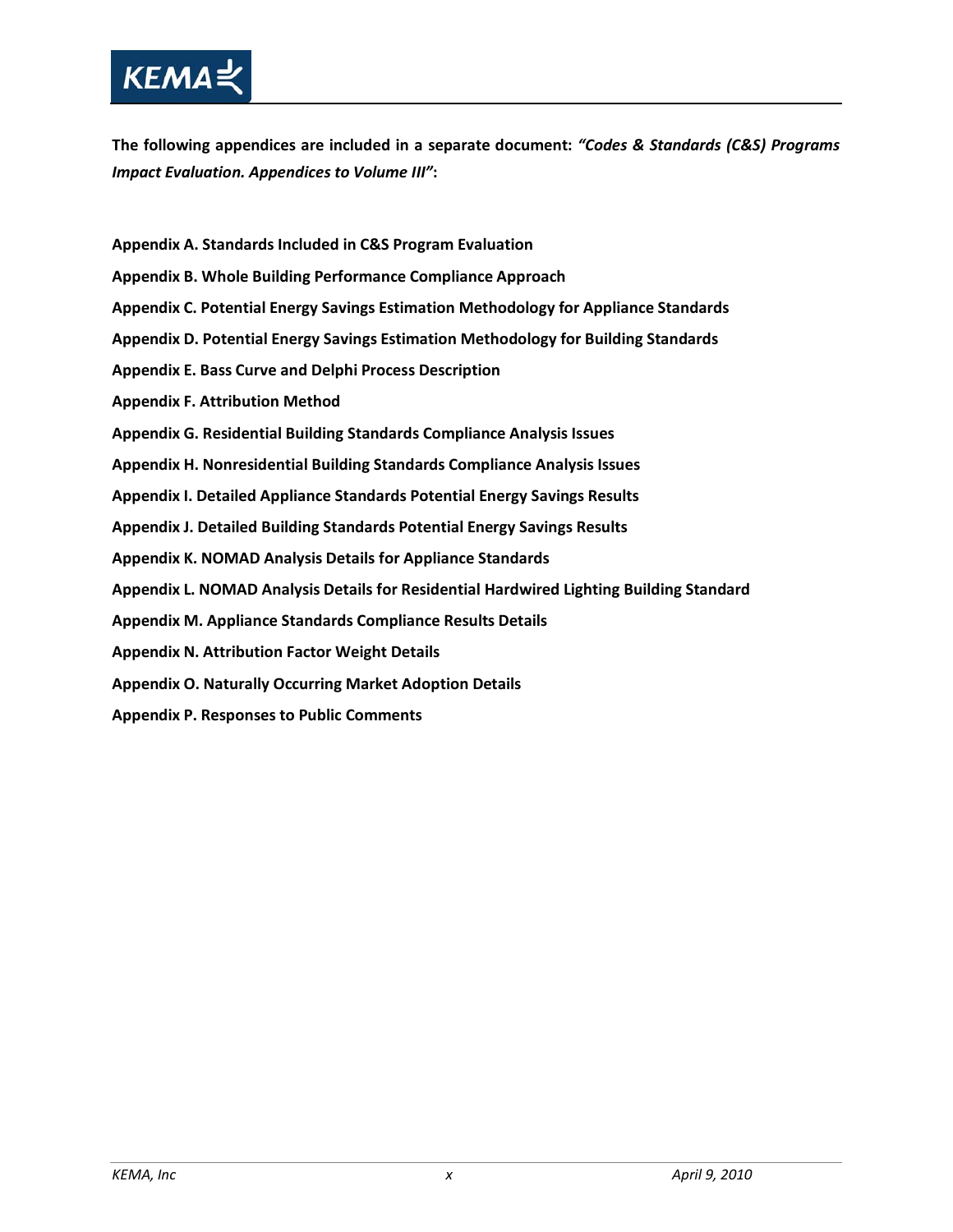

## **Acronyms**

| $A/C$ (AC)    | Air Conditioning                                                          |
|---------------|---------------------------------------------------------------------------|
| <b>ACCA</b>   | Air Conditioning Contractors of America                                   |
| <b>ACM</b>    | <b>Alternative Calculation Method</b>                                     |
| ACP           | Air Care Plus                                                             |
| ADM           | <b>ADM Associates</b>                                                     |
| <b>AEC</b>    | <b>Architectural Energy Cooperation</b>                                   |
| <b>AERS</b>   | Automated Energy Review for Schools                                       |
| AHP           | <b>Analytic Hierarchy Process</b>                                         |
| ARI           | Air Conditioning and Refrigeration Institute                              |
| ASHRAE        | American Society of Heating, Refrigerating and Air-Conditioning Engineers |
| BEA           | <b>Building Efficiency Analysis</b>                                       |
| <b>Bldg</b>   | <b>Building</b>                                                           |
| ଝୋ            | Commercial                                                                |
| C&S           | Codes & Standards                                                         |
| CASE          | Codes and Standards Enhancement Initiative                                |
| CATI          | Computer Assisted Telephone Interviewing                                  |
| <b>CBEE</b>   | California Board of Energy Efficiency                                     |
| <b>CEC</b>    | California Energy Commission                                              |
| <b>CFL</b>    | <b>Compact Fluorescent Lamp</b>                                           |
| CF1-R         | Title 24 Residential Compliance Form                                      |
| <b>CfR</b>    | Composite for Remainder                                                   |
| CG            | <b>Contract Group</b>                                                     |
| <b>CHEERS</b> | California Home Energy Efficiency Rating Services                         |
| <b>CIEE</b>   | California Institute for Energy Efficiency                                |
| <b>CMFNH</b>  | California Multifamily New Homes Program                                  |
| <b>CMMHP</b>  | Comprehensive Manufactured-Mobile Home Program                            |
| <b>CPUC</b>   | California Public Utilities Commission                                    |
| <b>CRCA</b>   | Computerized Refrigerant Charge & Airflow                                 |
| <b>CTZ</b>    | <b>Climate Thermal Zone</b>                                               |
| CV            | <b>Coefficient of Variation</b>                                           |
| CZ            | Climate Zone                                                              |
| <b>DEER</b>   | Database for Energy Efficiency Resources                                  |
| DfC           | Designed for Comfort                                                      |
| <b>DHW</b>    | Domestic Hot Water                                                        |
| <b>DRET</b>   | Demand Response Emerging Technologies                                     |
| <b>DSA</b>    | Division of the State Architect                                           |
| ECM           | <b>Energy Conservation Measure</b>                                        |
| ED            | <b>Energy Division</b>                                                    |
| EE            | <b>Energy Efficiency</b>                                                  |
| <b>EEGA</b>   | <b>Energy Efficiency Groupware Application</b>                            |
| EM&V          | Evaluation, Measurement, and Verification                                 |
| EER           | <b>Energy Efficiency Rating</b>                                           |
| <b>EUL</b>    | Economic Useful Life                                                      |
| <b>FLA</b>    | <b>Full Load Amps</b>                                                     |
| GWh           | <b>Gigawatt Hours</b>                                                     |
| <b>HERS</b>   | Home Energy Rating System                                                 |
| HIM           | <b>High Impact Measure</b>                                                |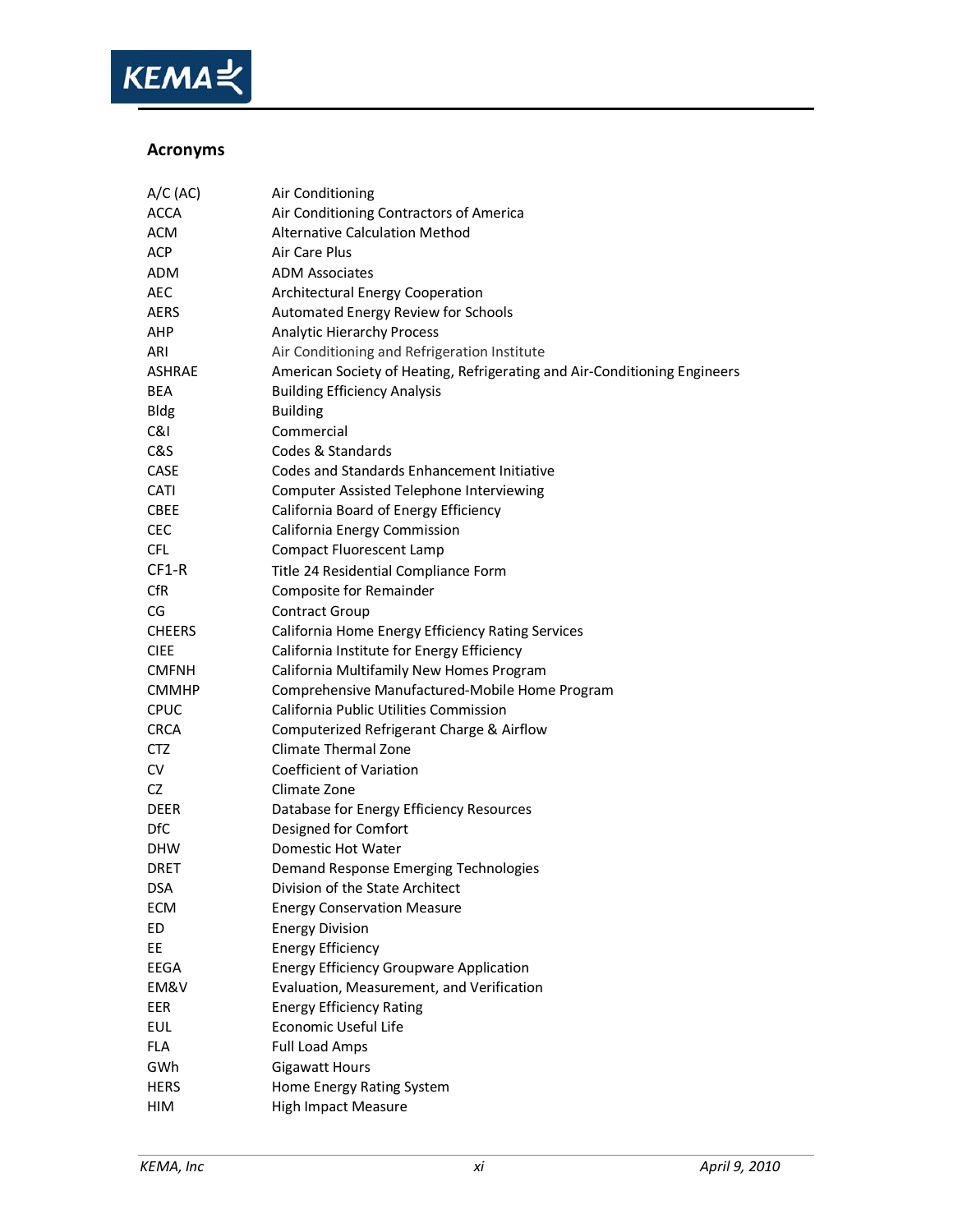

## **Acronyms**

| HMG            | Heschong-Mahone Group                                           |
|----------------|-----------------------------------------------------------------|
| HUD            | Housing & Urban Development                                     |
| HVAC           | Heating, Ventilation & Air Conditioning                         |
| ICF            | <b>ICF International</b>                                        |
| IDEEA          | Innovative Designs for Energy Efficiency Applications           |
| InDEE          | Innovative Design for Energy Efficiency                         |
| IOU            | <b>Investor Owned Utility</b>                                   |
| <b>IPMVP</b>   | International Performance Measurement and Verification Protocol |
| <b>ISSM</b>    | Integrated Standards Savings Model                              |
| ITD            | Installed To Date                                               |
| kBtu           | <b>Thousand Btu</b>                                             |
| kW             | Kilowatt                                                        |
| kWh            | Kilowatt Hour                                                   |
| LADWP          | Los Angeles Department of Water & Power                         |
| LBNL           | Lawrence Berkeley National Laboratory                           |
| LEED           | Leadership in Energy and Environmental Design                   |
| <b>LPD</b>     | <b>Lighting Power Density</b>                                   |
| M&V            | <b>Measurement &amp; Verification</b>                           |
| MECT           | <b>Master Evaluation Contractor Team</b>                        |
| MF             | Multifamily                                                     |
| MHRA           | Manufactured Housing Research Alliance                          |
| Mil            | Million                                                         |
| <b>MS</b>      | Microsoft                                                       |
| <b>Mtherms</b> | Million therms; also MTherms                                    |
| n              | Sample Size                                                     |
| NAC            | Normalized Annual Consumption                                   |
| NС             | <b>New Construction</b>                                         |
| <b>NCCS</b>    | New Construction/Codes & Standards                              |
| NOMAD          | <b>Naturally Occurring Market Adoption</b>                      |
| <b>NOSAD</b>   | Normally Occurring Standards Adoption                           |
| ΝP             | Non Participant                                                 |
| <b>NRNC</b>    | Non Residential New Construction                                |
| NTG            | Net to Gross                                                    |
| NTGR           | Net to Gross Ratio                                              |
| NTP            | Notice to Proceed                                               |
|                | Participant                                                     |
| PG&E           | Pacific Gas & Electric                                          |
| PIER           | Public Interest Energy Research                                 |
| <b>PTAC</b>    | Packaged Terminal Air Conditioner                               |
| PY             | Project Year                                                    |
| Q <sub>2</sub> | Second Quarter                                                  |
| Q3             | Third Quarter                                                   |
| Q4             | Fourth Quarter                                                  |
| QA             | <b>Quality Assurance</b>                                        |
| QC             | <b>Quality Control</b>                                          |
| QII            | Quality Insulation Installation                                 |
| <b>RCA</b>     | Refrigerant Charge and Airflow                                  |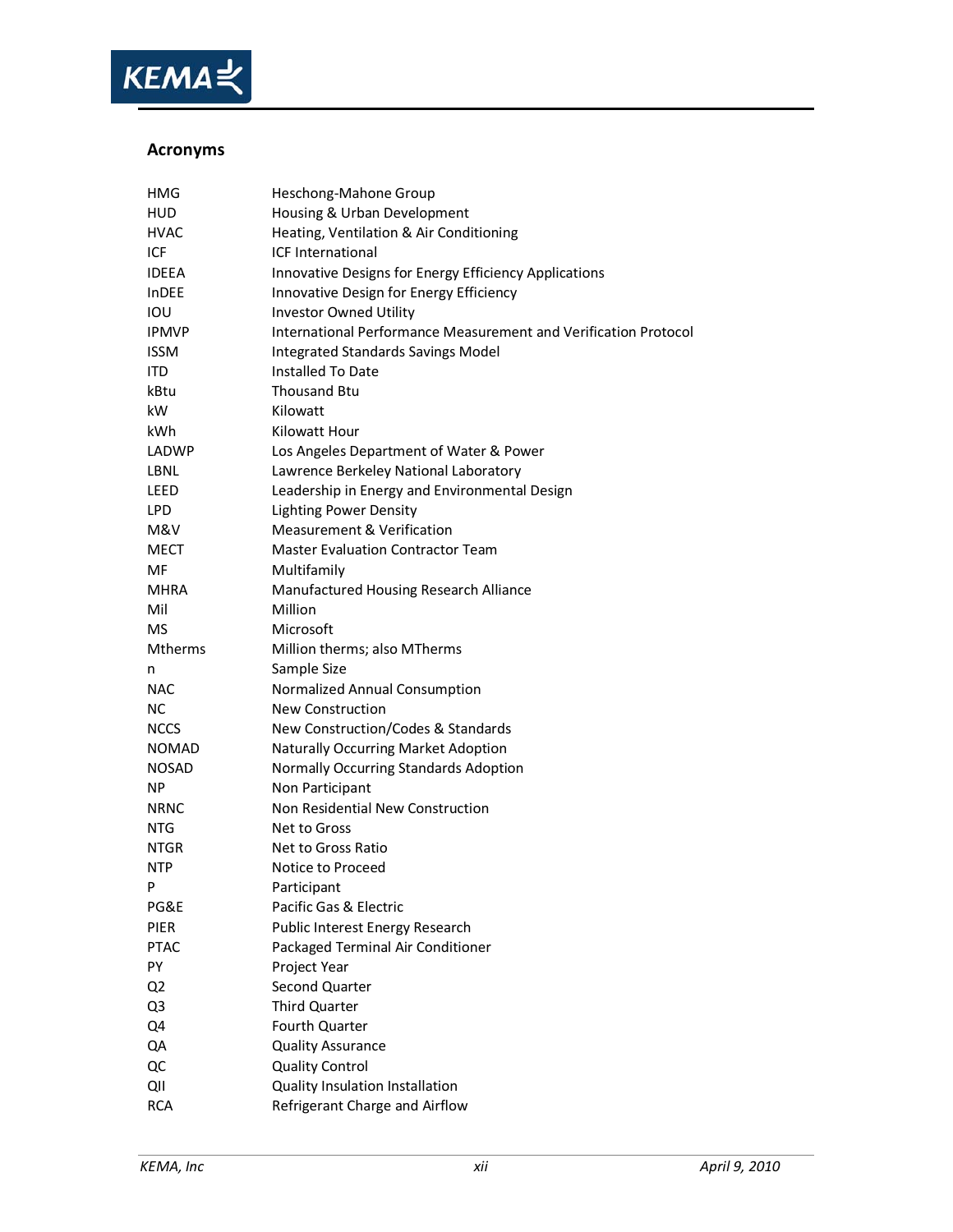

## **Acronyms**

| Res             | Residential                                   |  |
|-----------------|-----------------------------------------------|--|
| <b>RFP</b>      | <b>Request for Proposal</b>                   |  |
| RН              | <b>Relative Humidity</b>                      |  |
| <b>RLA</b>      | Rated Load Amps                               |  |
| <b>RMSE</b>     | Root Mean Square Error                        |  |
| RNC             | <b>Residential New Construction</b>           |  |
| <b>ROB</b>      | Replace on Burnout                            |  |
| <b>RP</b>       | <b>Relative Precision</b>                     |  |
| SAS             | <b>Statistical Analysis Software</b>          |  |
| <b>SBD</b>      | Savings By Design                             |  |
| <b>SCE</b>      | Southern California Edison                    |  |
| <b>SCG</b>      | Southern California Gas                       |  |
| SCP             | Sustainable Communities Program               |  |
| SDG&E           | San Diego Gas & Electric                      |  |
| <b>SDGE</b>     | San Diego Gas & Electric                      |  |
| SEER            | Seasonal Energy Efficiency Rating             |  |
| <b>SES</b>      | Savings Estimate Spreadsheet                  |  |
| SF              | Single Family                                 |  |
| sf              | <b>Square Foot</b>                            |  |
| <b>SFA</b>      | Single Family Attached                        |  |
| SHGC            | Solar Heat Gain Coefficient                   |  |
| <b>SoCalGas</b> | Southern California Gas                       |  |
| SOW             | <b>Statement of Work</b>                      |  |
| sqft            | Square Foot                                   |  |
| T <sub>20</sub> | Title 20 Appliance Efficiency Standards       |  |
| T <sub>24</sub> | Title 24 Building Energy Efficiency Standards |  |
| TBD             | To Be Determined                              |  |
| <b>TDV</b>      | <b>Time-Dependent Valuation</b>               |  |
| TXV             | <b>Thermostatic Expansion Valve</b>           |  |
| <b>UES</b>      | <b>Unit Energy Savings</b>                    |  |
| <b>VFD</b>      | Variable Frequency Drive                      |  |
| VSD             | Variable Speed Drive                          |  |
| <b>VSP</b>      | <b>Verification Service Providers</b>         |  |
| W/SF            | Watts per square foot                         |  |
| <b>WH</b>       | Water Heater                                  |  |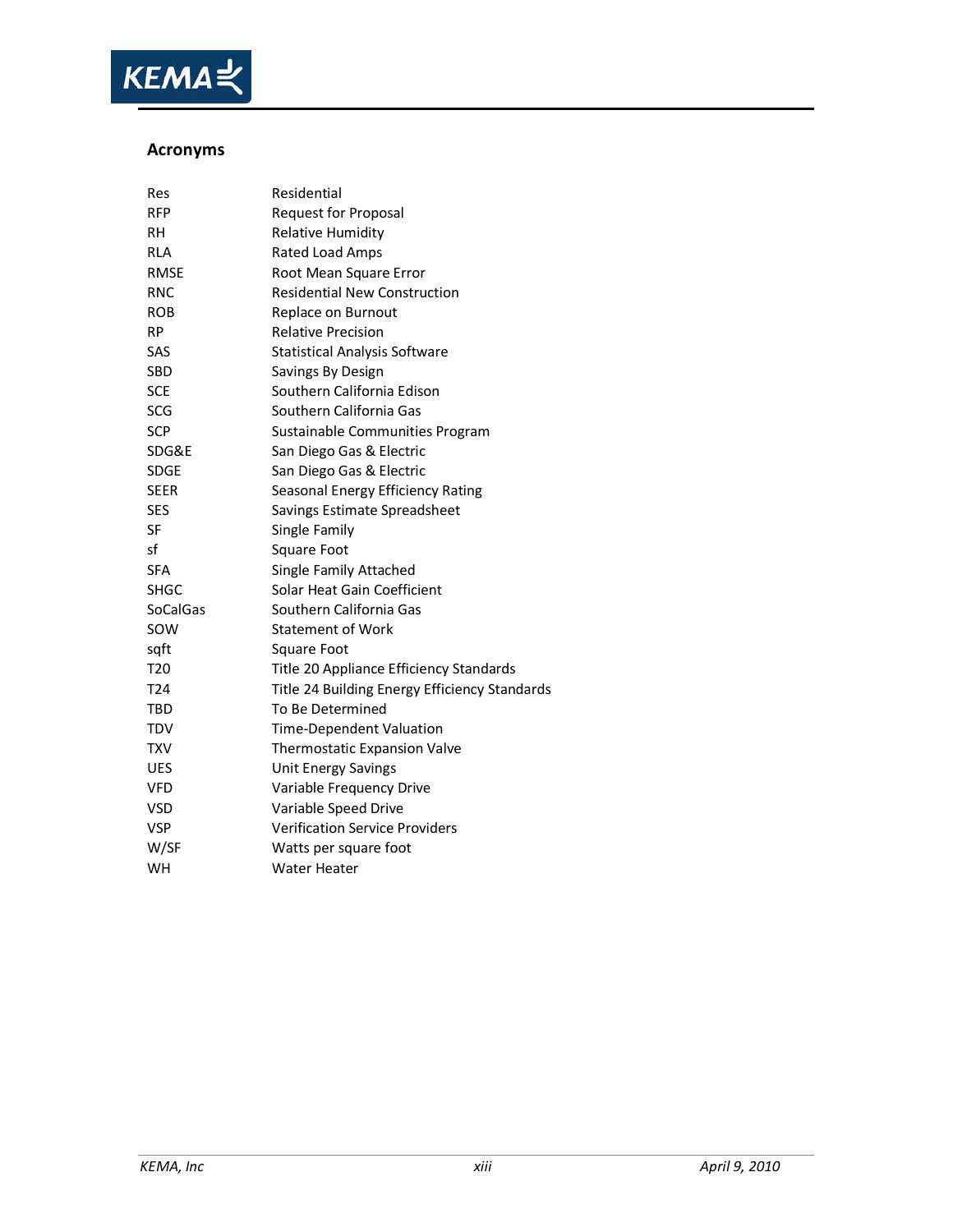<span id="page-14-4"></span>

# <span id="page-14-0"></span>**Executive Summary**

This volume presents the impact evaluation of the California investor owned utilities' (IOUs) statewide Codes and Standards Program (C&S Program, or Program) for the 2006-2008 Program years.<sup>[1](#page-14-2)</sup> The four IOUs implemented similar, coordinated programs to support upgrades of the Title 20 Appliance Efficiency Standards (T20) and Title 24 Building Energy Efficiency Standards (T24). The IOUs have claimed energy savings and demand reduction based on their contribution and support activities to the adoption of these codes and standards<sup>[2](#page-14-3)</sup>.

These programs contributed to the adoption of energy-efficiency building codes and appliance standards that went into effect in California between late-2005 and the end of 2008. Table 1 shows the IOUs C&S program projected and claimed expenditures.

<span id="page-14-1"></span>

| Program             |                                                     | <b>Original Program</b> | <b>Program Claimed</b> | <b>Percentage Claimed</b> |
|---------------------|-----------------------------------------------------|-------------------------|------------------------|---------------------------|
| ID                  | <b>Program Name</b>                                 | Projection              | Achievement            | of Program Projected      |
| PGE 2011            | Codes & Standards<br>Program                        | \$4,635,754             | \$4,596,527            | 99.15%                    |
| <b>SCE 2516</b>     | Statewide Codes &<br>Standards Program              | \$5,672,011             | \$2,454,238            | 43.27%                    |
| <b>SDGE</b><br>3004 | Codes & Standards<br>Program                        | \$1,188,808             | \$543.444              | 45.71%                    |
| <b>SCG 3501</b>     | <b>Statewide Cross Cutting</b><br>Codes & Standards | \$882.162               | \$438,663              | 49.73                     |
| <b>Total</b>        |                                                     | \$12,378,735            | \$8,032,872            | 64.89%                    |

| Table 1. IOUs' C&S Programs Projected and Claimed Expenditures |  |  |
|----------------------------------------------------------------|--|--|
|                                                                |  |  |

<span id="page-14-2"></span><sup>&</sup>lt;sup>1</sup> In general, the term "code" refers to regulations applied to the construction of buildings and "standards" apply to appliances. However, the terms are used interchangeably in some venues and the California Code of Regulations, in which Title 24 appears, is known as the California Building Standards Code and the

<span id="page-14-3"></span>regulations are often referred to as the Title 24 Building Standards or just Title 24.<br><sup>2</sup> The IOUs performed a range of activities to support the adoption of new standards such as, conducting research and funding Codes and Standards Enhancement (CASE) studies, working with the CEC and other stakeholders to facilitate the adoption of new standards.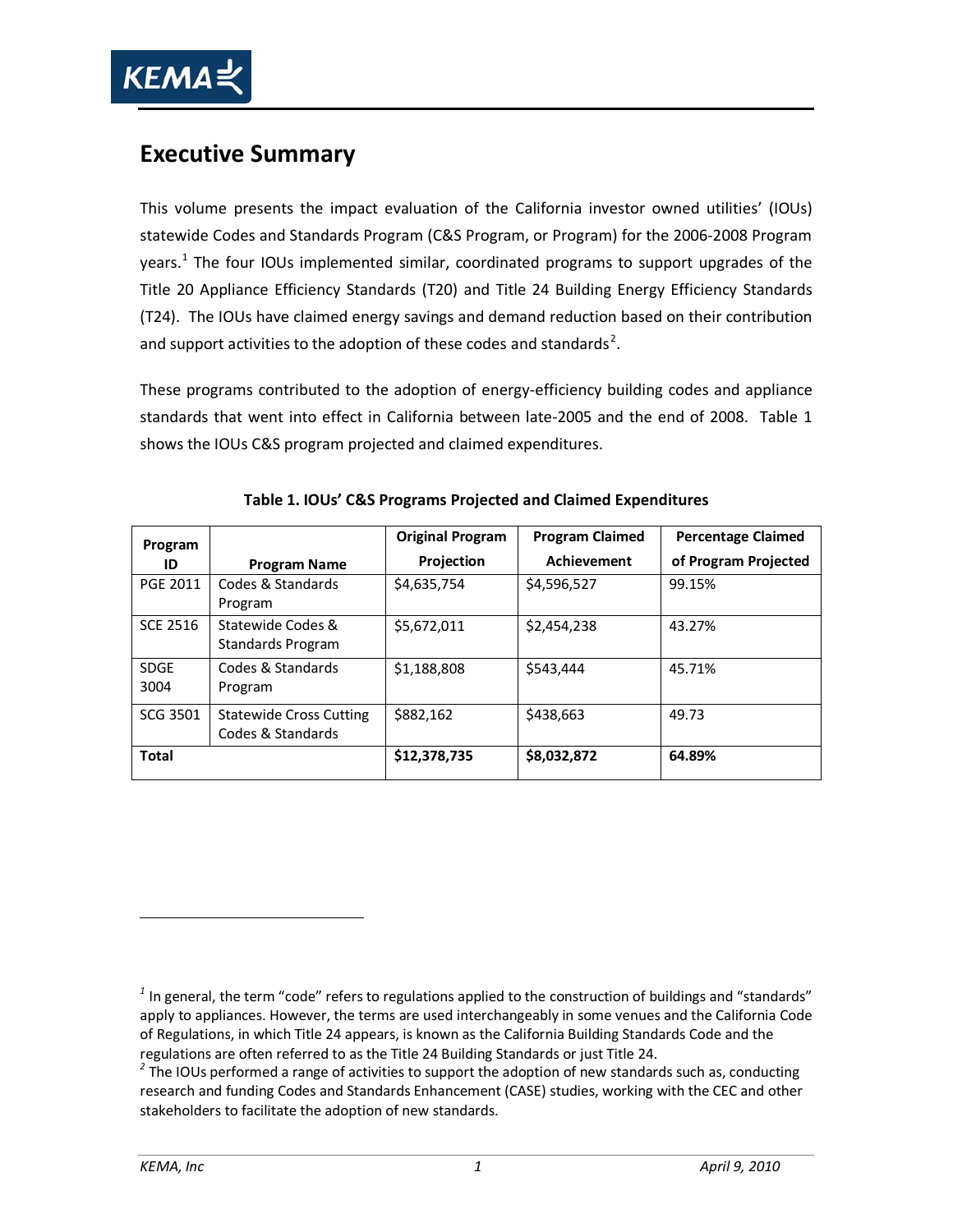

Per California Public Utilities Commission (CPUC) decision<sup>[3](#page-14-4)</sup>, verified savings attributed to the C&S Program activities conducted prior to 2006 can be counted toward the utility savings goals:

"In evaluating whether the 2006–2008 portfolios actually meet or exceed the adopted goals for that program cycle on an ex post basis, the utilities should credit 50% of the verified savings associated with pre-2006 codes and standards advocacy work toward the goals…"

The ex post verified savings associated with the pre-2006 C&S Program activities are the focus of this evaluation. The study's intent is to determine impacts of Program activities conducted prior to 2006 that led to adoption of the standards in effect during the period 2006 through 2008.

# <span id="page-15-0"></span>**Evaluation Methodology Overview**

The evaluation methodology is based on the California codes and standards program evaluation protocol.<sup>[4](#page-15-1)</sup> This study was the first employing the protocol, and in the course of the evaluation the evaluation team revised and enhanced the protocol in a few ways to better meet the needs of evaluating the C&S Program. The overall purpose of the evaluation is to determine the energy savings and demand reduction attributable to the IOUs' C&S program activities.

The components of the evaluation are shown graphically in [Figure 1.](#page-16-1)<sup>[5](#page-15-2)</sup> The first step was to estimate the energy savings that would result from all buildings or appliances meeting each code or standard; we referred to this as the "**potential standards energy savings**." Next, these savings were adjusted by the rate of compliance observed in the market to estimate the "**gross standards energy savings**." The next step was to determine the "**net standards energy savings**" by adjusting for naturally occurring market adoption (NOMAD) trends of energy-efficient units in the market. To determine the "**net C&S Program savings**" an adjustment was made to account for the effect of the Program on adoption of each standard. Finally, the **net savings** were allocated to each of the IOUs based on their share of California electricity and gas sales. For purposes of crediting the utilities with savings from the Program, the CPUC has specified that

*<sup>3</sup>* D.05-09-043. Ordering paragraph 14. September 27, 2005

<span id="page-15-1"></span>*<sup>4</sup>* California Public Utilities Commission [CPUC]. 2006. California Energy Efficiency Evaluation Protocols: Technical, Methodological, and Reporting Requirements for Evaluation Professionals.

<span id="page-15-2"></span>*<sup>5</sup>* The steps shown in the Figure 1 are consistent with the existing spreadsheet methodology for estimating C&S impacts (Savings Estimate Spreadsheet, or SES, was developed by HMG). Heschong Mahone Group, Inc. 2005 (Revised November 1). Codes and Standards Program Savings Estimate for 2005 Building Standards and 2006/2007 Appliance Standards.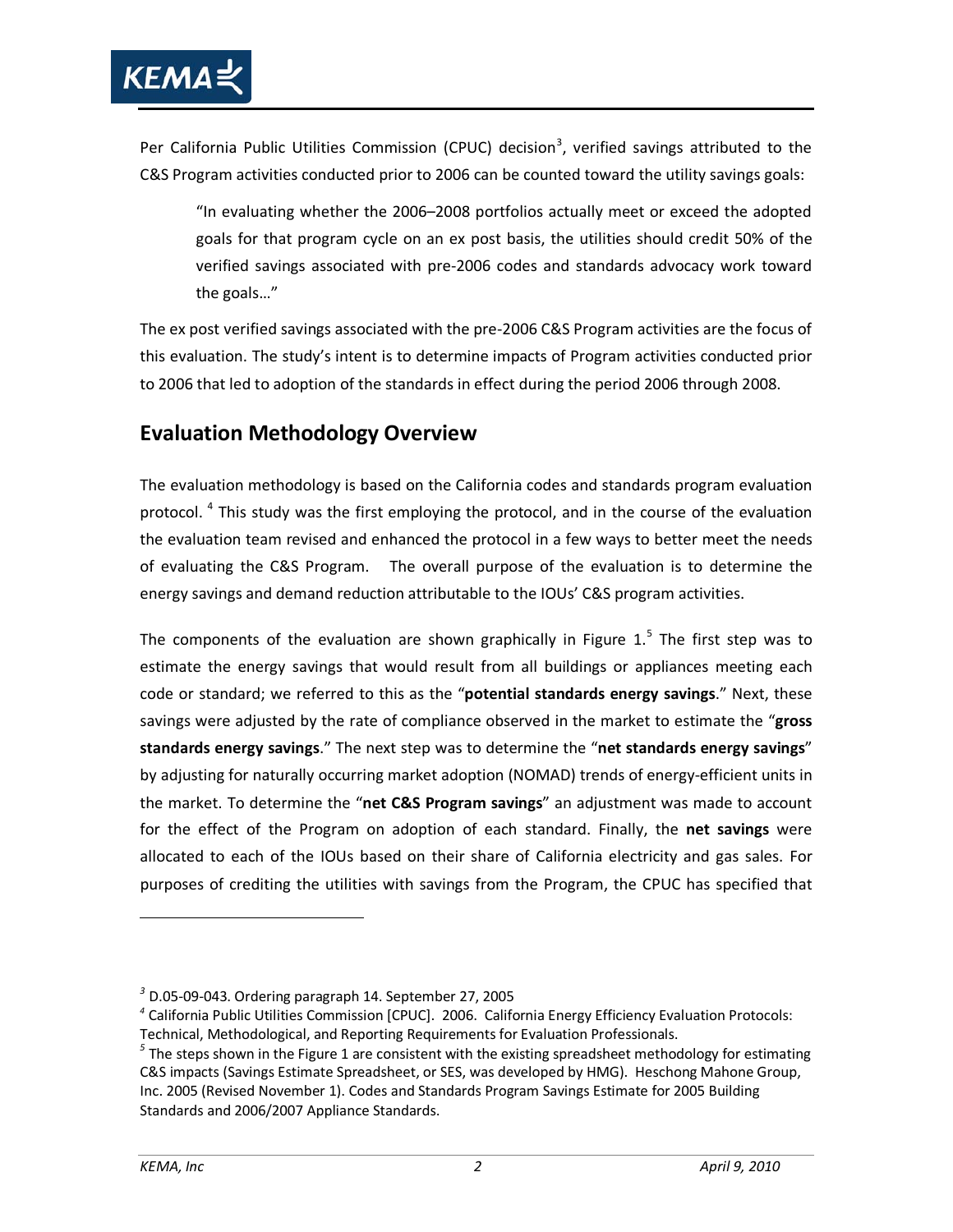

the verified net savings for each utility estimated for the 2006-08 program cycle are those occurring in IOU service areas and adjusted by a factor of 50%.

<span id="page-16-1"></span>

**Figure 1. C&S Program Evaluation Methodology**

# <span id="page-16-0"></span>**Key Evaluation Findings**

The codes and standards that are evaluated in this study included a list of T24 and T20 standards which were the focus of the programs' effort and for which the utilities claimed energy and demand savings. This list consists of nine nonresidential building standards and five residential standards which were included in the Savings Estimates spreadsheet (SES). In the original claim, one additional group of building standard was included and referred to as the Composite for Remainder (CfR). This standard was an aggregation of all the adopted Title 24 residential and nonresidential standards that were not covered by C&S Program CASE (Codes and Standards Enhancement Initiative) reports and, thus, were not a major focus of the Program effort. The evaluation included analysis of the CfR.

The original IOUs estimation of energy and demand savings (included in the SES) treated all adopted building standards as if their impacts were independent of all other standards. Because Title 24 permits tradeoffs among measures, however, we developed a method for analyzing impacts at the "Whole Building" level and fully implemented it in the residential Title 24 analysis and to some extent on the nonresidential Title 24 analysis.

Twenty-one appliance standards (Title 20) were analyzed in this evaluation. Some of these standards had two tiers that went into effect at different times. These standards covered appliances and equipment ranging from consumer electronics to large, walk-in freezers.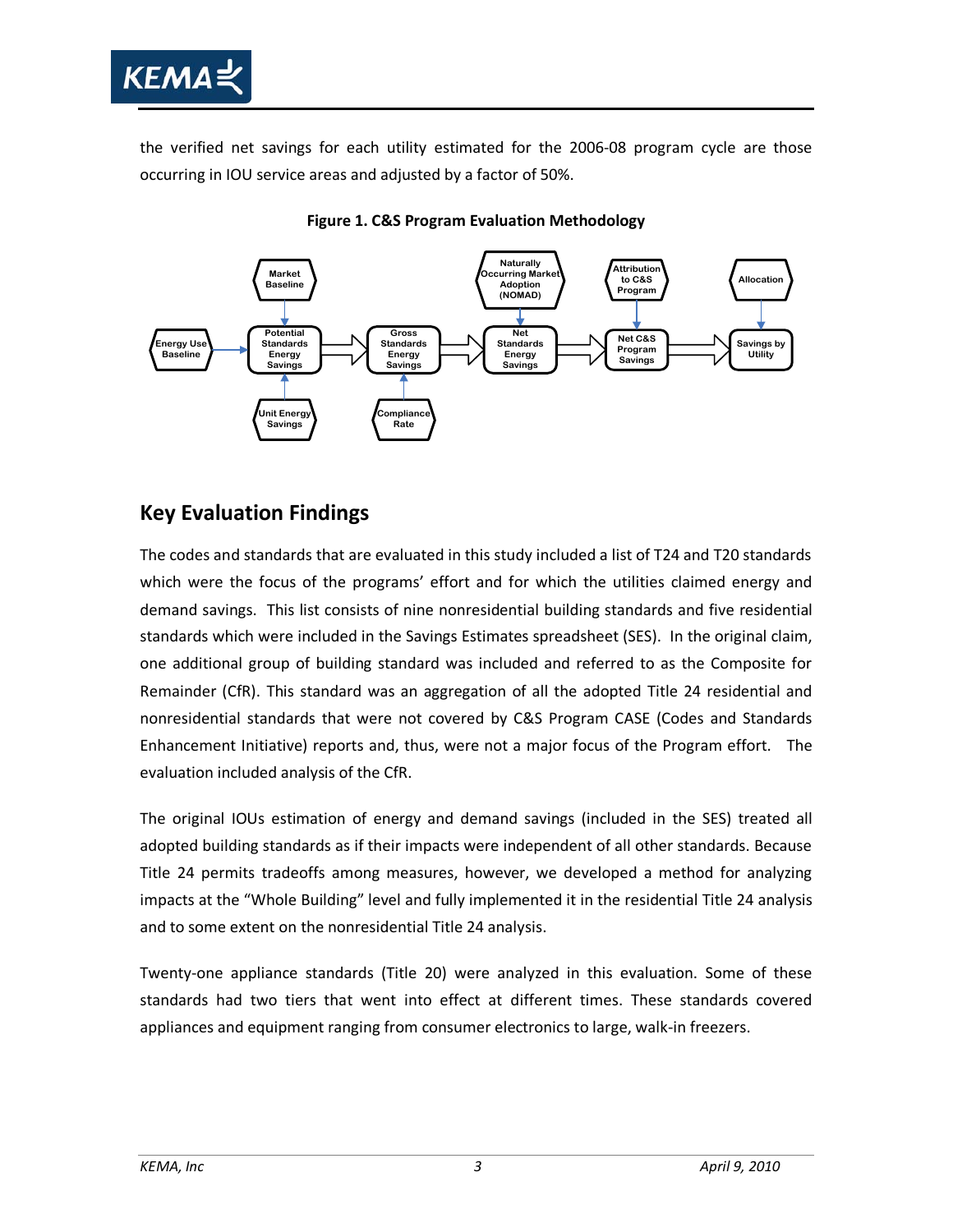

## <span id="page-17-0"></span>**Potential Standards Energy Savings**

In the unadjusted gross savings claims by the IOUs (included in the SES spreadsheet), the analyses sometimes took into account existing market penetration of the efficiency measure and sometimes did not. To establish consistency across the analyses conducted in this impact evaluation, the evaluators did not take initial market penetration into account in the potential savings estimate. Instead, the initial market penetration was accounted for in the evaluation of naturally occurring market adoption (NOMAD). This difference in approach leads, in some cases, to what the evaluation defines as **potential savings** estimates that exceeded the original IOUs' gross savings estimates.

For **appliance standards (Title 20)**, the major findings regarding the potential savings were the following (see Section [5.1.2\)](#page-108-3):

- The largest potential electric savings were for the Metal Halide Tier 1 standards. The Tier 1 External Power Supplies standard produced the next largest potential electricity savings.
- The evaluated potential savings for two standards (Tier 2 Large Packaged Commercial Air Conditioners and Pre-rinse Spray Valves) were estimated to be zero because federal standards established a new baseline.
- The only appliance standard for which there were verified natural gas savings was the standard for Unit Heaters and Duct Furnaces.

For **building standards (Title 24)**, the major findings regarding potential savings were as follows (see Sectio[n 5.1.3\)](#page-111-0):

• The potential energy or demand savings were estimated to be zero for the two Time Dependent Valuation (TDV)<sup>[6](#page-17-1)</sup> standards because the evaluation team could find no evidence that the standards would drive building design toward more on-peak savings to meet the requirements of the standards.

<span id="page-17-1"></span> $6$  Time-Dependent Valuation (TDV) is a method for valuing energy in the performance approach in the 2005 Building Energy Efficiency Standards. Under TDV the value of electricity differs depending on timeof-use (hourly, daily, seasonal), and the value of natural gas differs depending on season. TDV is based on the cost for utilities to provide the energy at different times.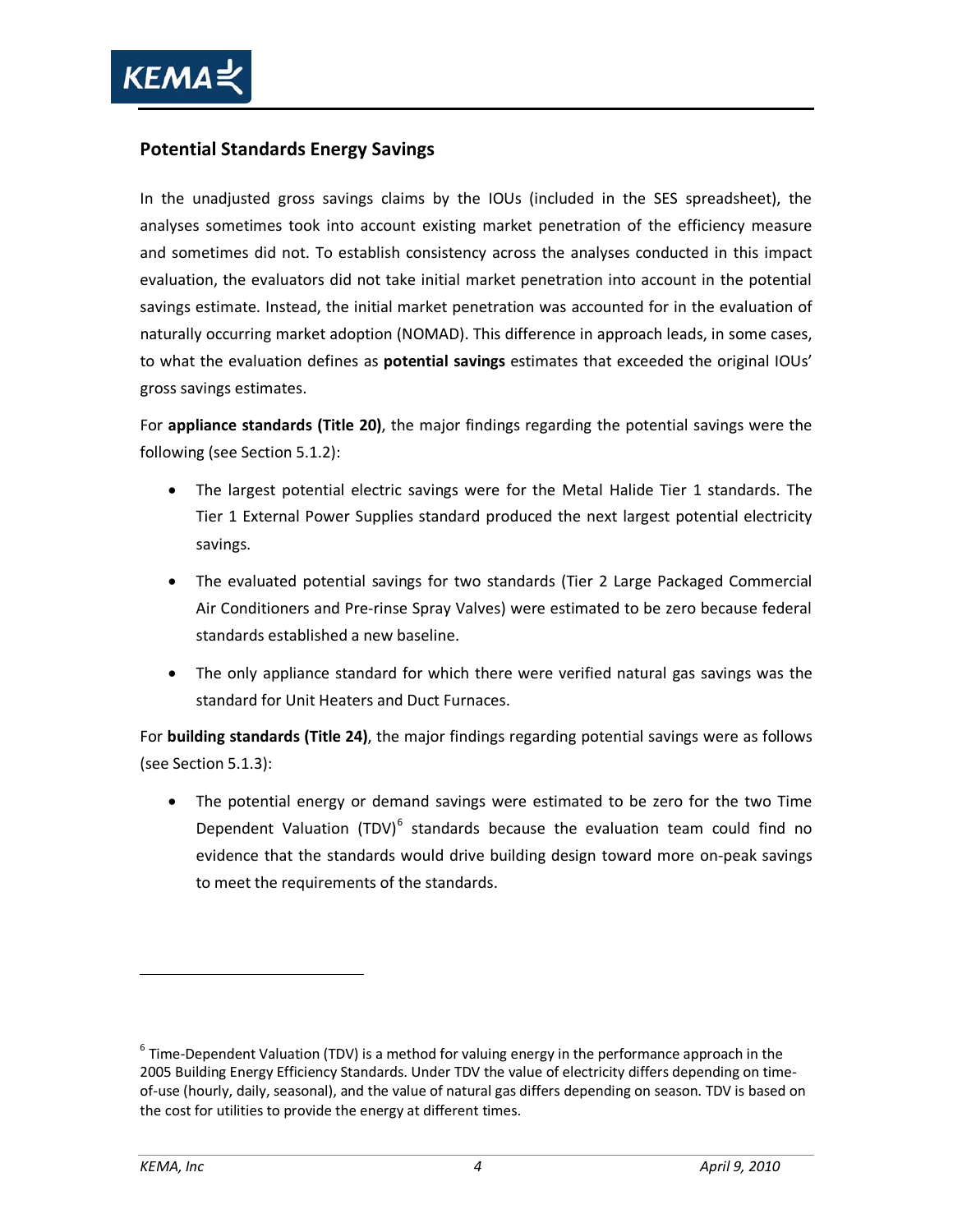

• The Residential Hardwired Lighting standard was the single measure with the largest electricity savings in both the original gross savings analysis and in this evaluation analysis of potential savings.

## <span id="page-18-0"></span>**Compliance Analysis**

#### **Appliance Standards**

The California Energy Commission (CEC) maintains a database of appliance models complying with the latest Title 20 standards. We found in this study that not all complying models were reported to the CEC. Hence, the appliance compliance evaluation also assessed whether models being sold met the technical requirements of the standards even though they were not listed in the CEC database. This provided a better indication of energy savings than treating all unlisted models as non-complying and producing no energy savings. Major findings from the evaluation of the compliance with the appliance standards (Title 20) included (see Section [5.2.1\)](#page-114-1):

- Compliance of Residential Pool Pumps and Motors, Pre-rinse Spray Valves, Televisions, External Power Supplies, and Duct and Unit Heaters was 93% or higher.
- For nearly all the major energy saving appliance standards, at least 64% of the observed models were found in the California Energy Commission (CEC) compliance databases; on the other hand, up to 36% were not.
- The lighting equipment (General Service Incandescents and Metal Halides) standards exhibited the lowest compliance rates of the major energy savers. Most of the lighting equipment models found in the market were not listed in the CEC databases and the compliance rates were low even after including those that met the technical specifications.

#### **Residential Building Standards**

For residential buildings, the major new Title 24 standards that were in effect from 2006 through 2008 were for hardwired lighting in new homes and duct and window installations in existing homes. For new homes, we developed and applied a method to compare whole building space heating and cooling and water heating energy use to the amounts permitted by the standard. To assess compliance with the residential standards, the evaluation team used the compliance software (Micropas) estimates of energy use, combined with the lighting energy use estimates, to determine and compare the as-built, 2005 Title 24, and 2001 Title 24 electricity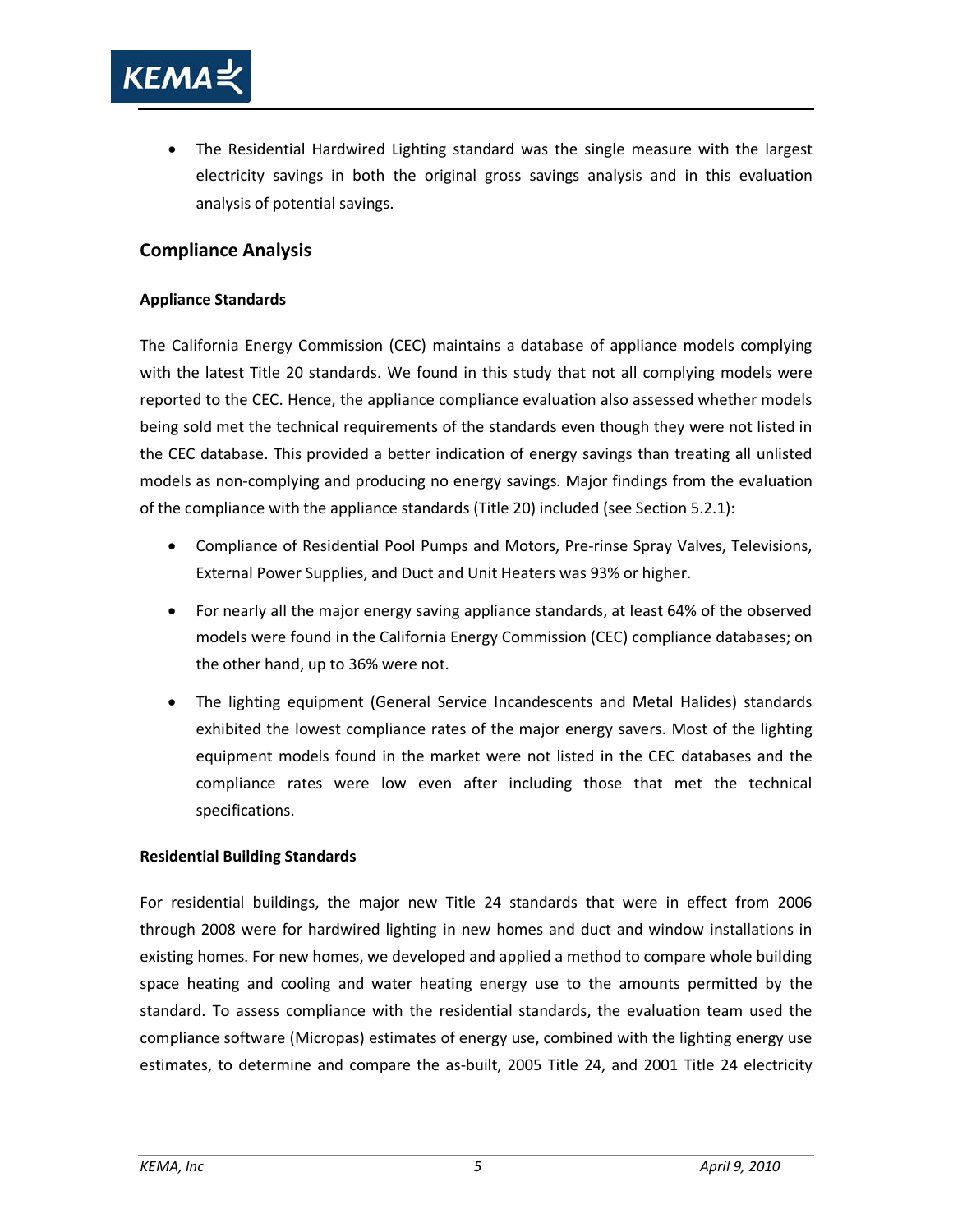

and natural gas consumption for space heating and cooling, water heating, and lighting. All values were weighted based on construction volumes by climate zone.

Compliance with the two standards for existing homes was determined from surveys of building code officials and home occupants.

Major evaluation findings from the residential Title 24 compliance analysis were the following:

- Residential compliance with Title 24 was demonstrated most frequently by using the performance rather than prescriptive approach.
- The residential hardwired lighting standard compliance rate was slightly more than 113%, indicating that hardwired lighting was providing savings about 13% more than if the homes simply met the new code.
- At the whole-house level, electricity savings were about 20% on the average more than if the homes simply met the codes for hardwired lighting and space heating and cooling combined (see [Table 2\)](#page-20-0).
- At the whole-house level, natural gas savings were about 2.35 times more than if the house simply met the 2005 T24 code (see [Table 2\)](#page-20-0). Although this compliance rate was large, it is important to note that the natural gas savings predicted for the 2005 Title 24 were relatively small, so the magnitude of observed savings was not very large.<sup>[7](#page-19-0)</sup>
- Compliance with the duct sealing requirement in existing homes was estimated to be 59%, and compliance with the window retrofit requirements was estimated to be 80%.

<span id="page-19-0"></span> $7$  We note also that the original analysis assumed that gas water heating would be provided by storagetype water heaters only, but the baseline study showed that up to 40% of homes had instantaneous gas water heaters, which are much more efficient than conventional units. Consequently, gas savings were probably increased by the frequent installation of instantaneous water heaters.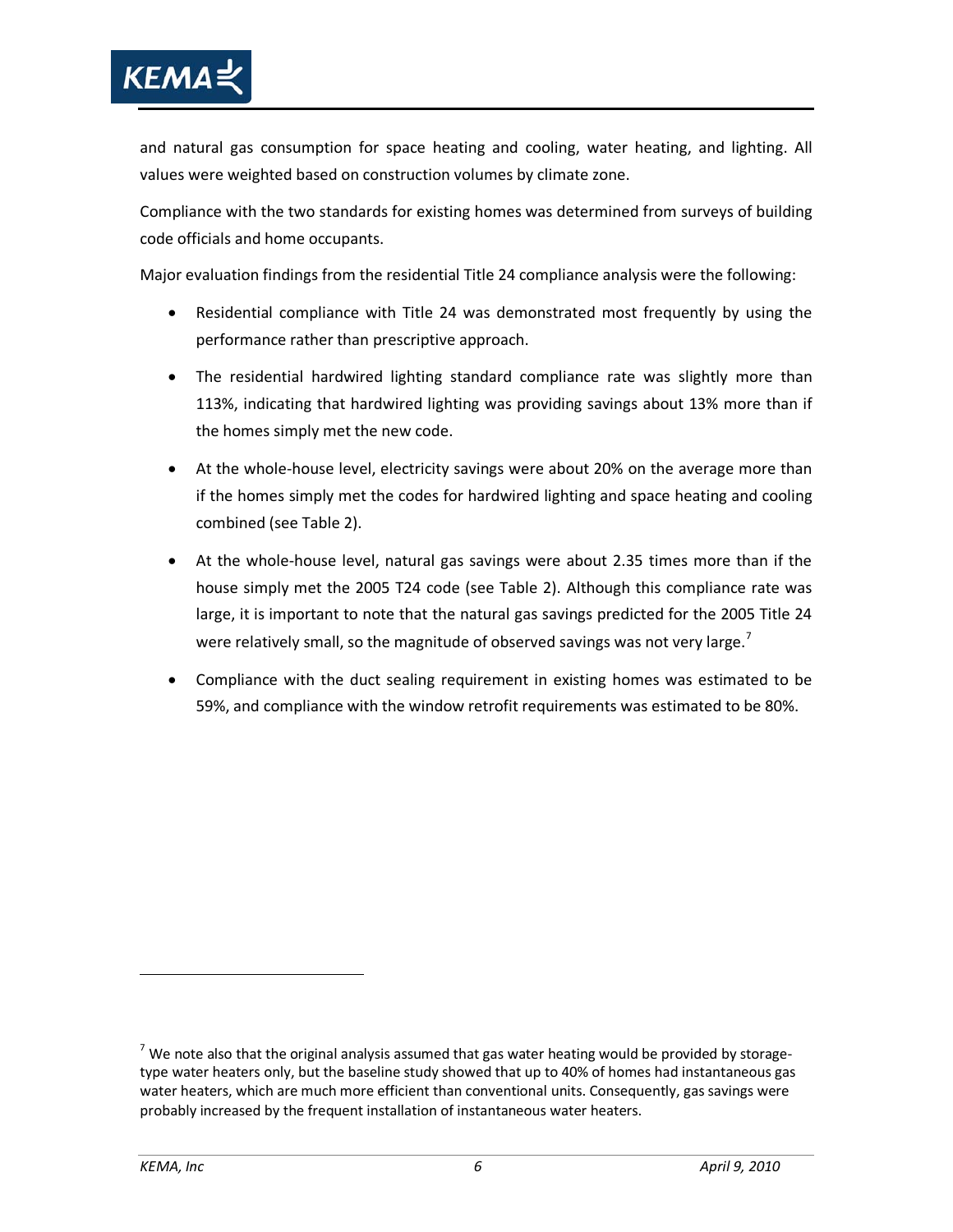

<span id="page-20-0"></span>

| Consumption<br>Category                           | <b>Sample Size</b> | <b>Method of Compliance</b> | <b>Site Energy</b><br><b>Units</b> | <b>Compliance Rate</b><br>%* |
|---------------------------------------------------|--------------------|-----------------------------|------------------------------------|------------------------------|
| Space Cooling<br><b>Space Heating</b><br>Lighting | 194                | Performance**               | kWh                                | 120%                         |
| Space Heating<br><b>Water Heating</b>             | 194                | Performance                 | <b>Therms</b>                      | 235%                         |

#### **Table 2. Whole House Compliance Estimates**

\*Whole house compliance rate in this table is defined as the ratio of estimated savings of as-built new homes relative to homes built to just meet the 2001 Title 24 divided by the difference between estimated consumption of the same homes if built to just meet the 2001 Title 24 minus the consumption if built to just meet the 2005 Title 24.

\*\* Performance compliance approach refers to using the compliance software to allow for tradeoff between different requirements for space cooling, heating and water heating; whereas, lighting is accounted for separately through the Whole House approach.

#### **Nonresidential Building Standard Compliance**

In the utility claimed savings (included in the SES spreadsheet), the compliance rates were analyzed based on individual compliance estimates for each of the new nonresidential Title 24 requirements. To capture the tradeoff between standards that is allowed under T24, the evaluation intended to use a whole building compliance analysis similar to that used for the whole house compliance approach in the residential standards. However, difficulties encountered in collecting the required data (see discussion in Appendix H) limited our ability to use this approach for nonresidential buildings. Consequently, this evaluation used a measureby-measure compliance analysis as was used in the IOUs analysis (included in the SES spreadsheet).

In addition, the Whole Building compliance analysis was used in this evaluation to assess whether each building in the sample (where the data were available) met the standard and reported a raw compliance percentage. To determine the raw compliance percentage, the evaluation team modeled each building in the sample using the compliance output from the building simulation model (EnergyPro). For new nonresidential buildings, the evaluation showed that 61.5% complied with the standards as built.

For individual measures, the evaluation showed that compliance ranged from about 8% to *100%. Since the sample sizes we were able to include in this analysis were small in some cases, there is a relatively large range of uncertainty in some of these estimates. Key*100%; key findings included the following:

• Compliance with the nonresidential skylights standard in new buildings was 8.3%, but the uncertainty was high because only four cases were observed.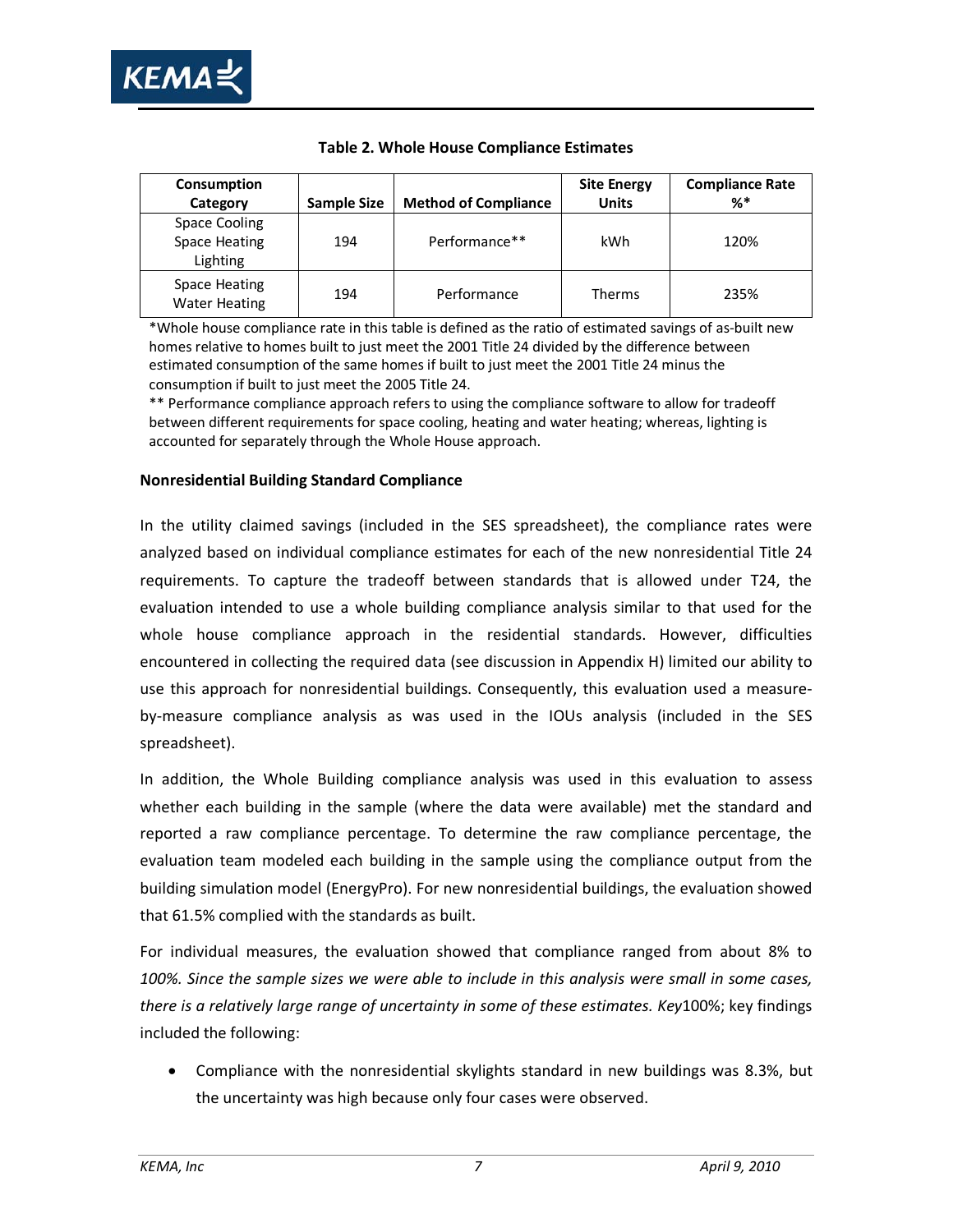

- Compliance with nonresidential duct sealing requirements in existing buildings was estimated to be 75%.
- Compliance with the cool roof standard on existing nonresidential buildings was estimated to be *75%.*
- Compliance with the bi-level lighting controls standard was estimated to be *79%.*

# <span id="page-21-0"></span>**Naturally Occurring Market Adoption (NOMAD)**

The NOMAD analysis produced estimates of market efficiency trends that would have occurred without each of the standards analyzed. The analysis estimated the market penetration of appliances and building measures that would have met the relevant standard if the standard had never been adopted. The initial market penetration was defined as the estimated NOMAD market penetration at the time each standard went into effect. For each appliance and building measure, the NOMAD analysis also produced an estimate of what the maximum market penetration would have been in the future if the standards had not been adopted.

Key evaluation findings from the NOMAD analysis of appliance standards included (see Section [5.3.2\)](#page-125-2):

- The natural market penetration of efficient appliances was estimated to be 57% or more in 2006 for Commercial Refrigeration Equipment (Solid Door), Refrigerated Beverage Vending Machines, Modular Furniture Task Lighting Fixtures, and Televisions.
- Low (9% or less) initial natural market penetration of efficient appliances was estimated for General Service Incandescents (Tier 2), Residential Pool Pumps with Two-speed Motors (Tier 2), and Large Packaged Commercial Air Conditioners (Tier 2). The maximum naturally occurring market penetration of these products was expected not to exceed 11%.

The major findings from the NOMAD analysis for Title 24 included (see Section [5.3.3\)](#page-126-0):

- None of the measures in the building standards were estimated to have a very large initial market penetration.
- The maximum natural market penetration of measures complying with the standards was projected to be 35% or less for Residential Hardwired Lighting, Residential Duct Improvements, Ducts in Existing Commercial Buildings, Bi-level Lighting Controls and Cool Roofs on Existing Nonresidential Buildings.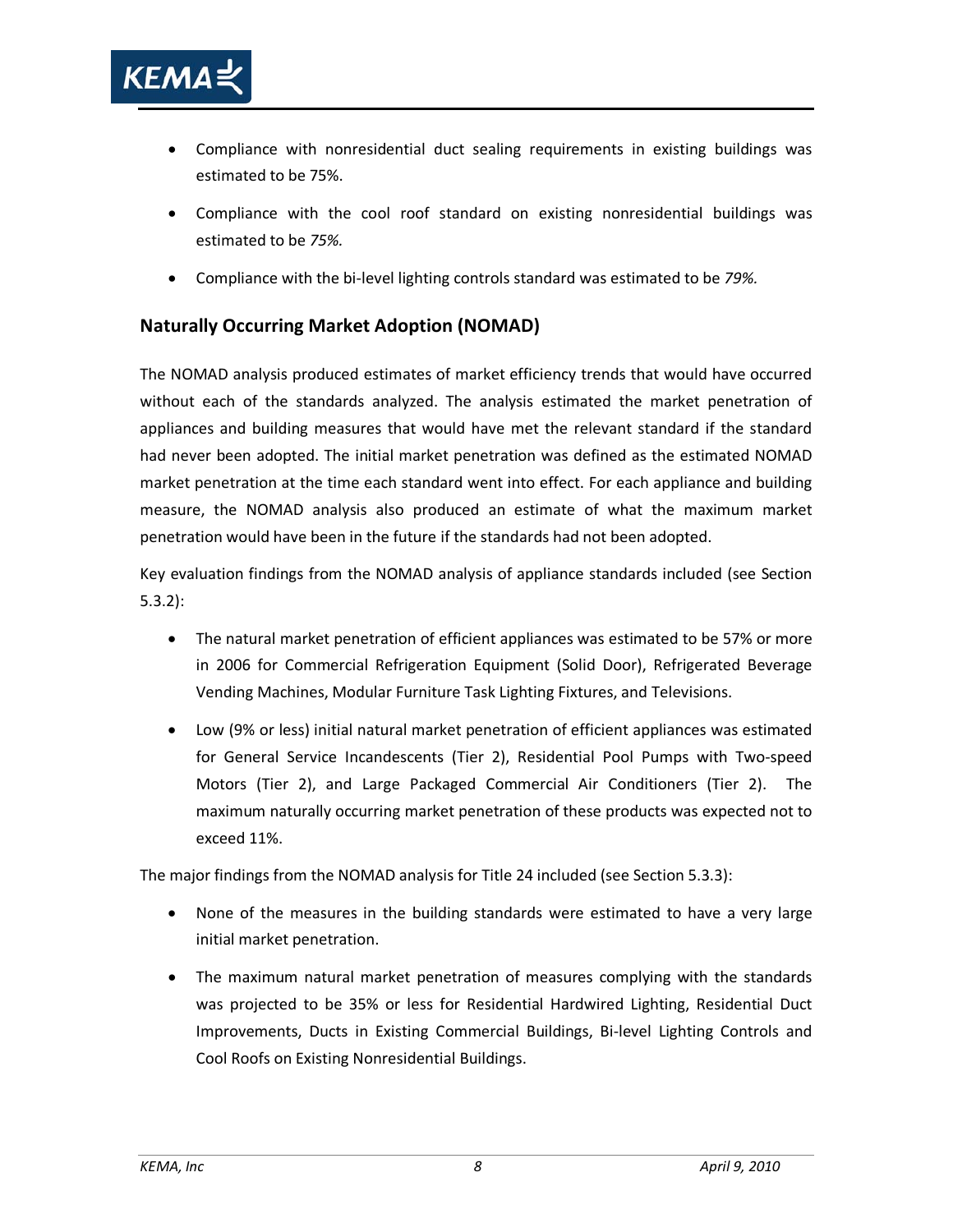

• The maximum natural market penetration was projected to be more than 50% for Residential Window Replacements and Nonresidential Lighting Controls under Skylights.

## <span id="page-22-0"></span>**Attribution to the C&S Program**

The attribution analysis provided estimates of the credit that could be attributed to the C&S Program for savings achieved through the standards. The final credit estimated for the Program's influence on each standard was referred to as the final attribution score, which could range from 0% to 100%.

Key findings from the attribution analysis for appliance standards included (see Section [5.4.3\)](#page-131-0):

- For most of the standards, the attribution score calculated for the Program was at least 50%, and it exceeded 80% in several cases.
- The Program received the lowest attribution scores for Commercial Dishwasher Prerinse Spray Valves, External Power Supplies Tier 1 and 2, and Refrigerated Beverage Vending Machines standards, although the value was at least 58% for each of these products.

For building standards, the major attribution findings were:

- The final attribution score was over 70% for all building standards except Window Replacements in Existing Residential Buildings and the Composite for Remainder*.*
- The Program received the lowest attribution score for the Composite for Remainder. The Program received a total score of about 26% for this group of standards combined.

## <span id="page-22-1"></span>**Summary of Intermediate Evaluation Results**

[Table 3](#page-23-0) presents a summary of the values estimated in each step of the evaluation for appliance standards. [Table 4](#page-25-0) presents a summary of the values estimated in each step of the evaluation for the building standards.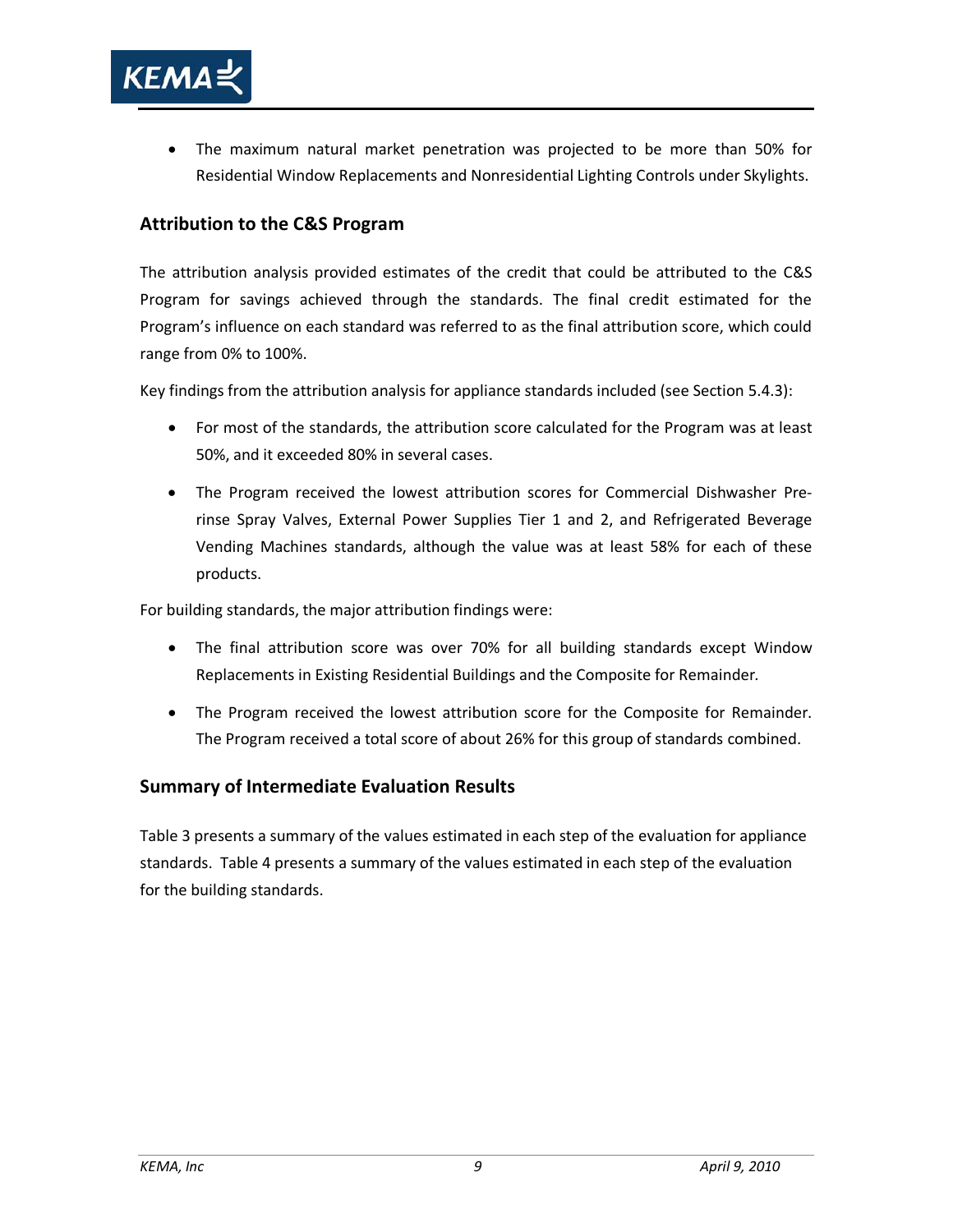<span id="page-23-0"></span>

|                                    |             | <b>Potential Savings</b> |             |            | <b>Natural Market Adoption</b> |                      | Final                |                 |
|------------------------------------|-------------|--------------------------|-------------|------------|--------------------------------|----------------------|----------------------|-----------------|
|                                    |             |                          |             |            |                                |                      |                      | <b>Attribut</b> |
|                                    |             |                          | M-          | Compliance |                                |                      | Maxi-                | ion             |
| <b>Standard</b>                    | GWh         | <b>MW</b>                | therms      | Rate       | 2006                           | 2008                 | mum                  | <b>Score</b>    |
| STD 1: Commercial                  |             |                          |             |            |                                |                      |                      |                 |
| Refrigeration, Solid               | 9.1         | 1.2                      | $\mathbf 0$ | 70%        | 56.8%                          | 68.0%                | 78.7%                | 80.1%           |
| Door                               |             |                          |             |            |                                |                      |                      |                 |
| STD 2: Commercial                  |             |                          |             |            |                                |                      |                      |                 |
| Refrigeration,                     | 12.2        | 1.6                      | $\mathbf 0$ | 70%        | 27.4%                          | 38.3%                | 49.5%                | 80.1%           |
| <b>Transparent Door</b>            |             |                          |             |            |                                |                      |                      |                 |
| STD 3: Commercial Ice              | 6.5         | 0.9                      | 0           | 70%        | 19.6%                          | 22.8%                | 24.8%                | 79.8%           |
| Maker Equipment                    |             |                          |             |            |                                |                      |                      |                 |
| STD 4: Walk-In                     | 72.1        |                          | 0           | 88%        | 17.1%                          | 22.7%                | 41.3%                |                 |
| Refrigerators/Freezers             |             | 9.5                      |             |            |                                |                      |                      | 80.9%           |
| STD 5: Refrigeration               |             |                          |             |            |                                |                      |                      |                 |
| <b>Beverage Vending</b>            | 15.1        | 2.0                      | $\mathbf 0$ | 37%        | 70.6%                          | 86.4%                | 95.7%                | 62.5%           |
| Machines                           |             |                          |             |            |                                |                      |                      |                 |
| STD 6: Large Packaged              |             | 7.0                      |             |            |                                |                      |                      |                 |
| Commercial AC, Tier 1              | 13.5        |                          | $\mathbf 0$ | 70%        | 20.9%                          | 28.1%                | 35.0%                | 76.6%           |
| STD 7: Large Packaged              |             |                          |             |            |                                |                      |                      |                 |
| Commercial AC, Tier 2 <sup>1</sup> | $\mathbf 0$ | $\mathbf 0$              | $\mathbf 0$ | 70%        | 8.5%                           | 9.3%                 | 10.2%                | 74.9%           |
| STD 8: Residential,                |             |                          |             |            |                                |                      |                      |                 |
| Pool Pumps and                     | 35.5        | 6.8                      | $\Omega$    | 94%        | 12.2%                          | 13.5%                | 22.9%                | 79.6%           |
| Motors Tier 1                      |             |                          |             |            |                                |                      |                      |                 |
| STD 9: Residential,                |             |                          |             |            |                                |                      |                      |                 |
| Pool Pumps and                     | 0           | $\mathbf 0$              | 0           |            | 5.7%                           | 6.7%                 | 10.7%                | 79.0%           |
| Motors Tier 2 <sup>2</sup>         |             |                          |             |            |                                |                      |                      |                 |
| STD 10: Portable                   |             |                          |             |            | $-4$                           | $-4$                 | $-4$                 |                 |
| <b>Electric Spas</b>               | 18.04       | 3.4                      | 0           | 70%        |                                |                      |                      | 82.8%           |
| STD 11a: General                   |             |                          |             |            |                                |                      |                      |                 |
| Service Incandescents              | 0           | $\mathbf 0$              | $\pmb{0}$   | 69%        | $3.5%^{5}$                     | $4.4\%$ <sup>5</sup> | $8.6\%$ <sup>5</sup> | 73.5%           |
| Tier $1^3$                         |             |                          |             |            |                                |                      |                      |                 |

#### **Table 3. Appliance Standards Intermediate Results**

 $1$ The potential energy savings for STD 7 is zero because federal standards preempted the Large Packaged Commercial AC Tier 2.

2 For STD 9 the generated potential savings are out of the scope of this evaluation because it was determined to be the result of post 2006 program activity.

<sup>3</sup> For STD 11a, the main reason for the potential savings to be zero is because the manufactures kept the same wattage and increased lighting lumens to comply resulting in no actual energy savings. (For STD 11 b General Incandescents Tier 2, the generated potential savings are out of the scope of this evaluation because it was determined to be the result of post 2006 program activity).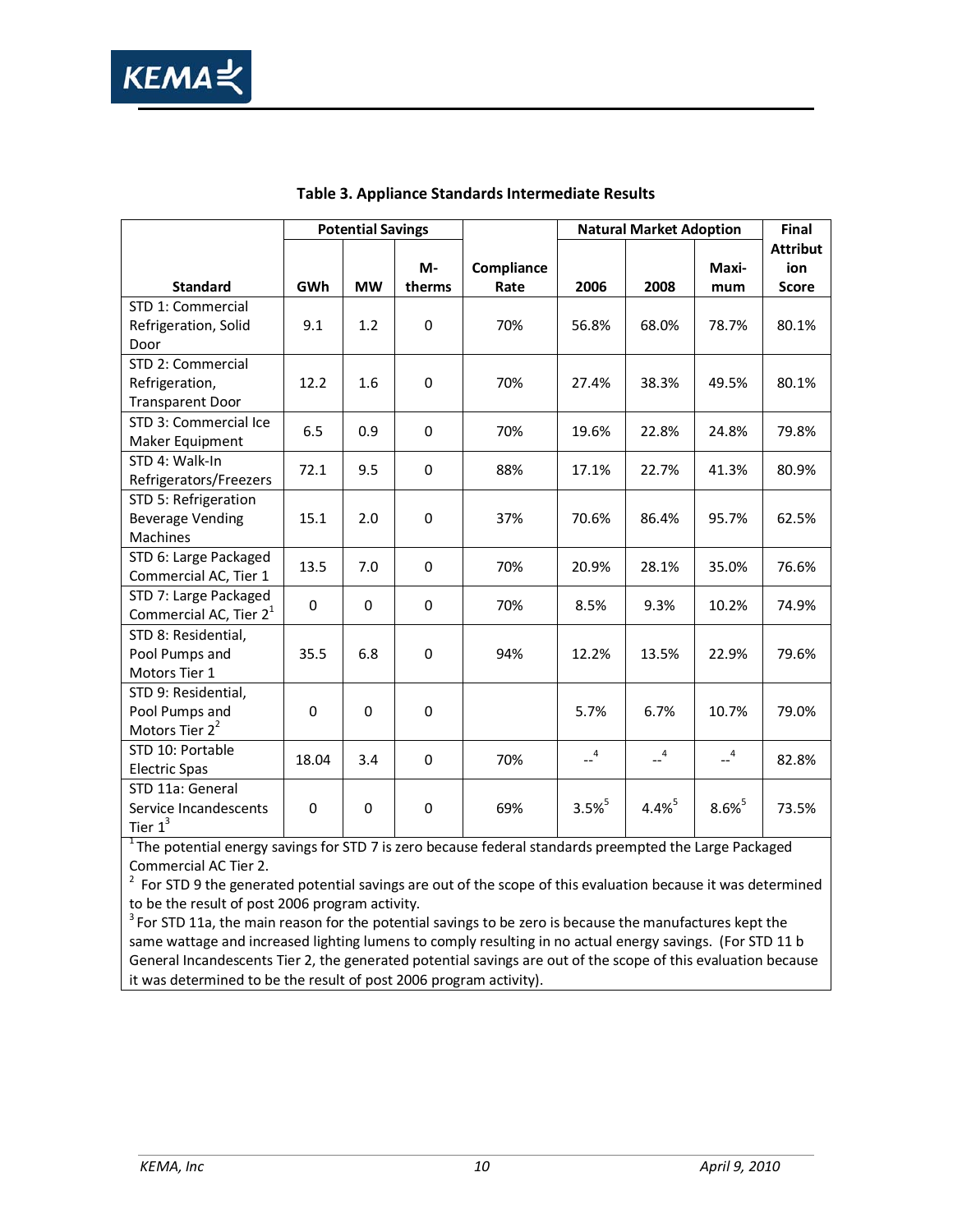

|                                                                                    | <b>Potential Savings</b> |                          |              | <b>Natural Market Adoption</b> |       |       | Final        |                                        |
|------------------------------------------------------------------------------------|--------------------------|--------------------------|--------------|--------------------------------|-------|-------|--------------|----------------------------------------|
| <b>Standard</b>                                                                    | GWh                      | <b>MW</b>                | M-<br>therms | Compliance<br>Rate             | 2006  | 2008  | Maxi-<br>mum | <b>Attribut</b><br>ion<br><b>Score</b> |
| STD 12a: Pulse Start<br>Metal Halide HID<br>Luminaires, (Vertical<br>Base-Up only) | 118.0                    | 21.0                     | $\mathbf 0$  | 48.1%                          | 16.3% | 26.8% | 73.7%        | 74.5%                                  |
| STD 12b: Pulse Start<br>Metal Halide HID<br>Luminaires, (All)                      | $166.6^{6}$              | $29.7^{6}$               | $\mathbf 0$  | 51.9%                          | 16.3% | 26.8% | 73.7%        | 74.5% <sup>4</sup>                     |
| STD 13: Modular<br><b>Furniture Task Lighting</b><br><b>Fixtures</b>               | 5.57                     | $1.0\,$                  | $\mathbf 0$  | 70%                            | 67.1% | 78.8% | 94.0%        | 82.6%                                  |
| STD 14 Commercial,<br>Hot Food Holding<br>Cabinets                                 | 6.44                     | 0.9                      | $\pmb{0}$    | 70%                            | 19.8% | 38.8% | 86.0%        | 73.0%                                  |
| STD 15: External<br>Power Supplies Tier 1                                          | 103.0                    | 11.7                     | $\mathbf 0$  | 100%                           | 24.9% | 38.4% | 67.0%        | 57.7%                                  |
| STD 16: External<br>Power Supplies Tier 2                                          | $121.7^7$                | 13.9                     | $\mathbf 0$  | 98.7%                          | 10.0% | 17.9% | 43.3%        | 57.7%                                  |
| STD 17: Compact<br><b>Audio Products</b>                                           | 49.3                     | 5.6                      | $\mathbf 0$  | 100%                           | 46.0% | 62.6% | 79.9%        | 81.4%                                  |
| STD 18a: Televisions                                                               | 62.1                     | 7.1                      | $\mathbf 0$  | 96.1%                          | 63.1% | 77.7% | 87.2%        | 81.4%                                  |
| STD 18b: - DVDs                                                                    | 11.8                     | 1.3                      | $\mathbf 0$  | 31%                            | 46.4% | 55.7% | 75.4%        | 81.4%                                  |
| STD 19: Water<br><b>Dispensers</b>                                                 | 6.15                     | 0.8                      | 0            | 70%                            | 27.8% | 39.8% | 60.7%        | 79.5%                                  |
| STD 20: Unit Heaters<br>and Duct Furnaces                                          | $\qquad \qquad -$        | $\overline{\phantom{a}}$ | 2.47         | 100%                           | 25.3% | 26.2% | 30.7%        | 72.8%                                  |
| STD 21: Pre-rinse<br>Spray Valves <sup>8</sup>                                     | 0.0                      | 0.0                      | 0.0          | 100%                           | 16.0% | 33.8% | 82.7%        | 64.4%                                  |

<sup>4</sup>The original natural market adoption values from the SES analysis were assumed. Refer to Appendix J for further discussion.

 $^{5}$ Tier 1 values were assumed to be the same as the values estimated for Tier 2.

 $6$ These numbers represent the total number of potential savings including Tier 1 and Tier 2. The incremental potential savings for Tier 2 are: 48.2 GWh and 8.7 MW.

<sup>7</sup> These numbers represent the total number of potential savings including Tier 1 and Tier 2. The incremental potential savings for Tier 2 are: 18.6 GWh and 2.1 MW.

 ${}^{8}$ The potential savings are zero because the federal standards established a new baseline equivalent to STD 21 (pre-rinse spray valves).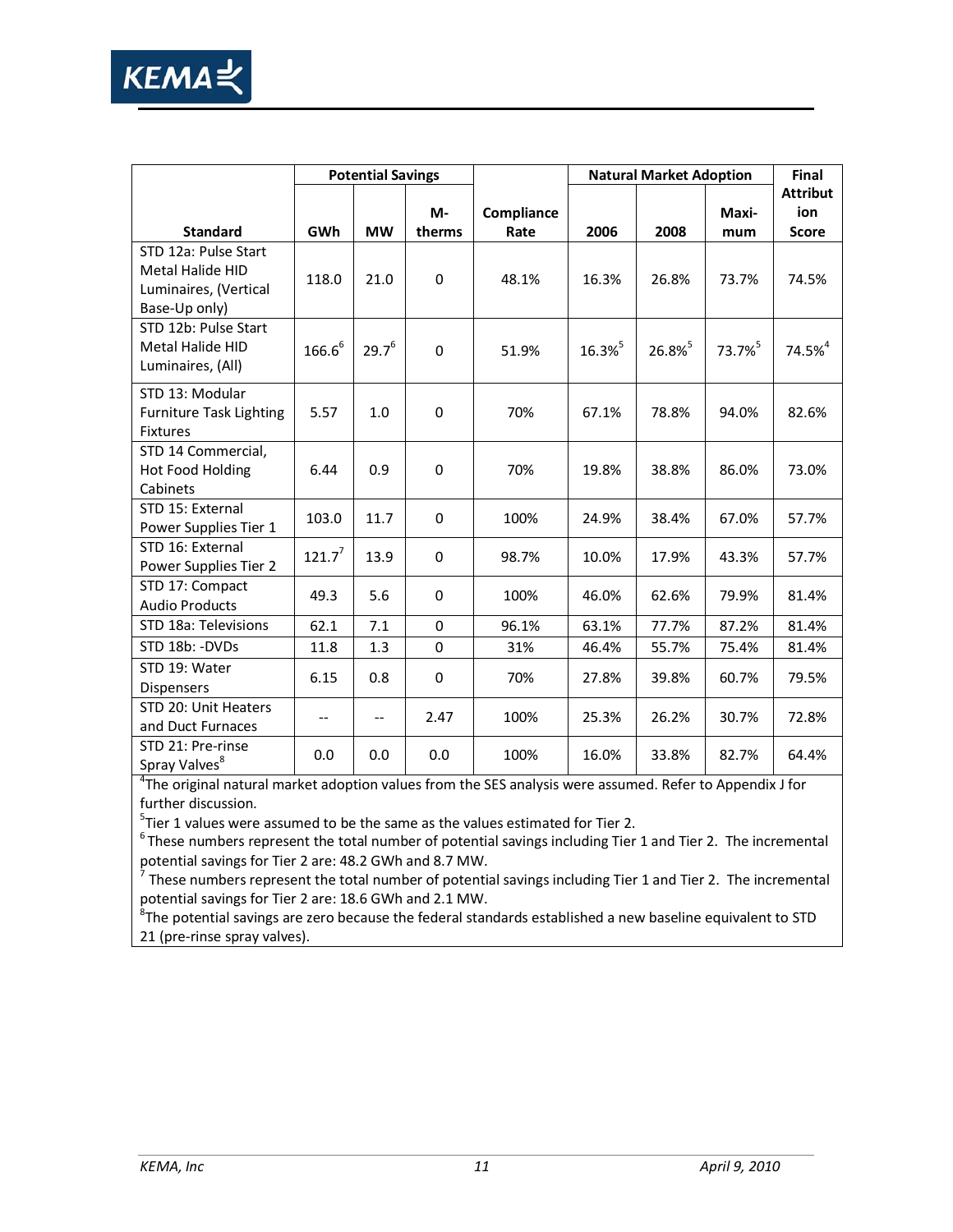

<span id="page-25-0"></span>

|                                                                     |                                 |                                 |                                 |                          | <b>Natural Market</b>    |                           |                          |                                        |
|---------------------------------------------------------------------|---------------------------------|---------------------------------|---------------------------------|--------------------------|--------------------------|---------------------------|--------------------------|----------------------------------------|
|                                                                     |                                 | <b>Potential Savings</b>        |                                 |                          | Penetration              |                           |                          | Final                                  |
| <b>Standard</b>                                                     | GWh                             | <b>MW</b>                       | M-<br><b>Therms</b>             | Compliance<br>Rate       | 2006                     | 2008                      | Maxi-<br>mum             | <b>Attribut</b><br>ion<br><b>Score</b> |
| <b>B1: Time Dependent</b>                                           | $\Omega$                        | 0                               | 0                               |                          |                          |                           |                          | 82.6%                                  |
| Valuation, Residential <sup>1</sup>                                 |                                 |                                 |                                 |                          |                          |                           |                          |                                        |
| <b>B2: Time Dependent</b><br>Valuation, Nonresidential <sup>1</sup> | $\mathbf 0$                     | $\mathbf 0$                     | $\mathbf 0$                     | $\overline{\phantom{a}}$ | $\overline{\phantom{a}}$ | $\overline{a}$            | $\overline{\phantom{a}}$ | 85.2%                                  |
| <b>B3: Residential Hardwired</b><br>Lighting                        | 45.0                            | 2.07                            | $\mathbf 0$                     | 113<br>%                 | 8.5%                     | 14.1%                     | 29.5%                    | 87.7%                                  |
| B4: Ducts in Existing<br><b>Residential Buildings</b>               | 6.3                             | 9.4                             | 1.2                             | 59%                      | 9.6%                     | 13.4%                     | 17.5%                    | 69.3%                                  |
| <b>B5: Window Replacement</b>                                       | 25.4                            | 9.7                             | 1.18                            | 80%                      | 29.2<br>$\%$             | 36.6%                     | 50.5%                    | 55.2%                                  |
| <b>B6 NonRes Skylights</b>                                          | 12.73                           | $\mathbf 0$                     | $\mathbf 0$                     | 8.3%                     | 7.5%                     | 13.1%                     | 50.0%                    | 93.9%                                  |
| <b>B7 NonRes Duct Sealing Alts</b>                                  | 11.45                           | 8.7                             | 1.22                            | 75%                      | 12.4%                    | 15.4%                     | 18.0%                    | 73.9%                                  |
| <b>B8 NonRes Cool Roof</b>                                          | 18.3                            | 11.9                            | $-0.252$                        | 75%                      | 2.5%                     | 5.6%                      | 35.2%                    | 81.7%                                  |
| <b>B9 Relocatable Classrooms</b>                                    | 2.9                             | 0                               | $\mathbf 0$                     | $100\%^{2}$              | 3                        | 3                         | $\overline{3}$           | 81.3%                                  |
| <b>B10 Bi-level Lighting Ctrls</b>                                  | 1.65                            | $\Omega$                        | $\mathbf 0$                     | 78.7%                    | 4.5%                     | 6.1%                      | 26.5%                    | 75.4%                                  |
| <b>B11 NonRes Duct Sealing</b><br>NewCon                            | 2.39                            | 1.24                            | 0.012                           | 81.5%                    | 6.1%                     | 13.2%                     | 58.0%                    | 80.5%                                  |
| <b>B12 NonRes Cooling Towers</b>                                    | 3.01                            | $\Omega$                        | $\mathbf 0$                     | 87.5%                    | $\overline{2}$           | $\overline{2}$            | $\overline{2}$           | 80.3%                                  |
| <b>B13 MF Res Water Heating</b>                                     | $\Omega$                        | $\mathbf 0$                     | 0.31                            | 78.1%                    | $\overline{2}$           | $\overline{2}$            | $\overline{2}$           | 82.8%                                  |
| <b>B14 Composite for</b><br>Remainder                               | Res:<br>2.23<br>Nonres:<br>85.6 | Res:<br>3.13<br>Nonres:<br>21.3 | Res: 0.65<br>NonRes:<br>$-0.22$ | 85.3%                    | $\overline{2}$           | $\overline{2}$            | $\overline{2}$           | 26.1%                                  |
| <b>B15 Whole-House</b><br>a. Electric<br>b. Natural Gas             | 47.6                            | 2.77                            | 0.72                            | 120%<br>235%             | $1.9%^{4}$<br>$0.6%^{4}$ | $2.1\%^{4}$<br>$0.8%^{4}$ | $-$<br>$-$               | 87.7%                                  |

#### **Table 4. Building Standards Intermediate Results**

 $1$  The reason the potential savings are zero is because

<sup>2</sup> None of the relocatable classrooms we investigated had the labels on them required by Title 24 and, thus, technically did not comply with the standards. However, according to the EnergyPro runs conducted for them they all met the

performance requirements of Title 24.<br><sup>3</sup> The NOMAD values for these standards were set to the values used in the SES and were not estimated as part of this study.

 $4$  The natural market penetration values for whole house savings are based on what percent of potential savings would have been achieved without the standards.

 $^5$  Attribution for whole house savings was assumed to be the same as the value for the Hardwired Lighting Standard since it was the major standard adopted for residential buildings.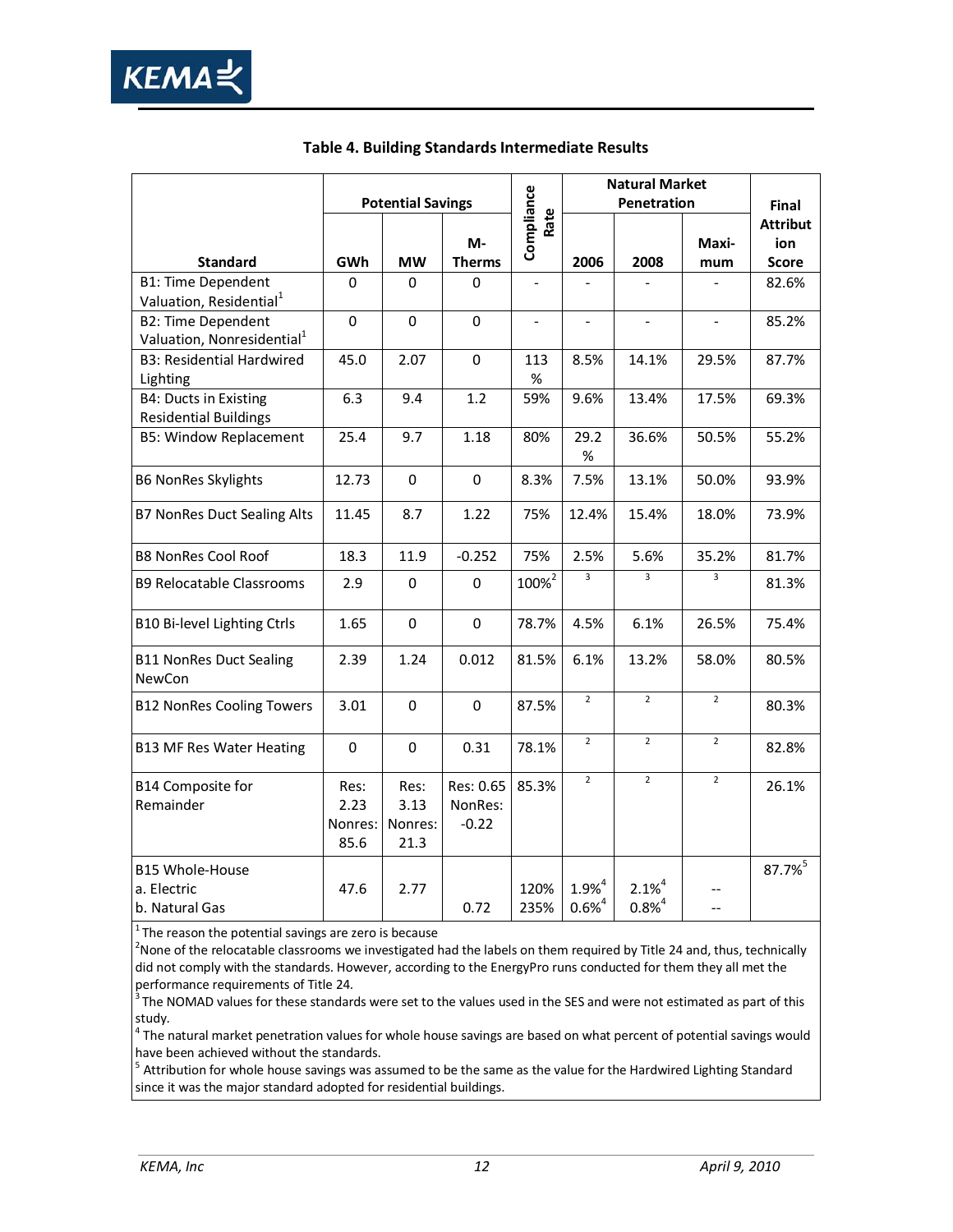

# <span id="page-26-0"></span>**Program Energy Savings and Demand Reductions**

The C&S Program, through its activities prior to 2006, produced significant verified energy savings during the period 2006 through 2008.Overall, the evaluated energy savings of the C&S Program were higher for electricity than the value claimed by the utilities and lower for natural gas. The net savings after accounting for all the adjustments to the potential savings are shown in [Table 5](#page-27-1) along with the savings claimed by the utilities. The savings shown are those achieved in the IOU service areas only and adjusted by the **50% factor** required by the CPUC during this cycle.

In general, the verified electricity savings are slightly more than the claimed savings, while the verified demand and natural gas savings are less than the claimed amounts. In the aggregate, the realization rates were 113%, 80%, and 91% for electricity, demand, and natural gas savings, respectively. Overall, the Program has made a significant contribution toward energy savings in buildings and appliances.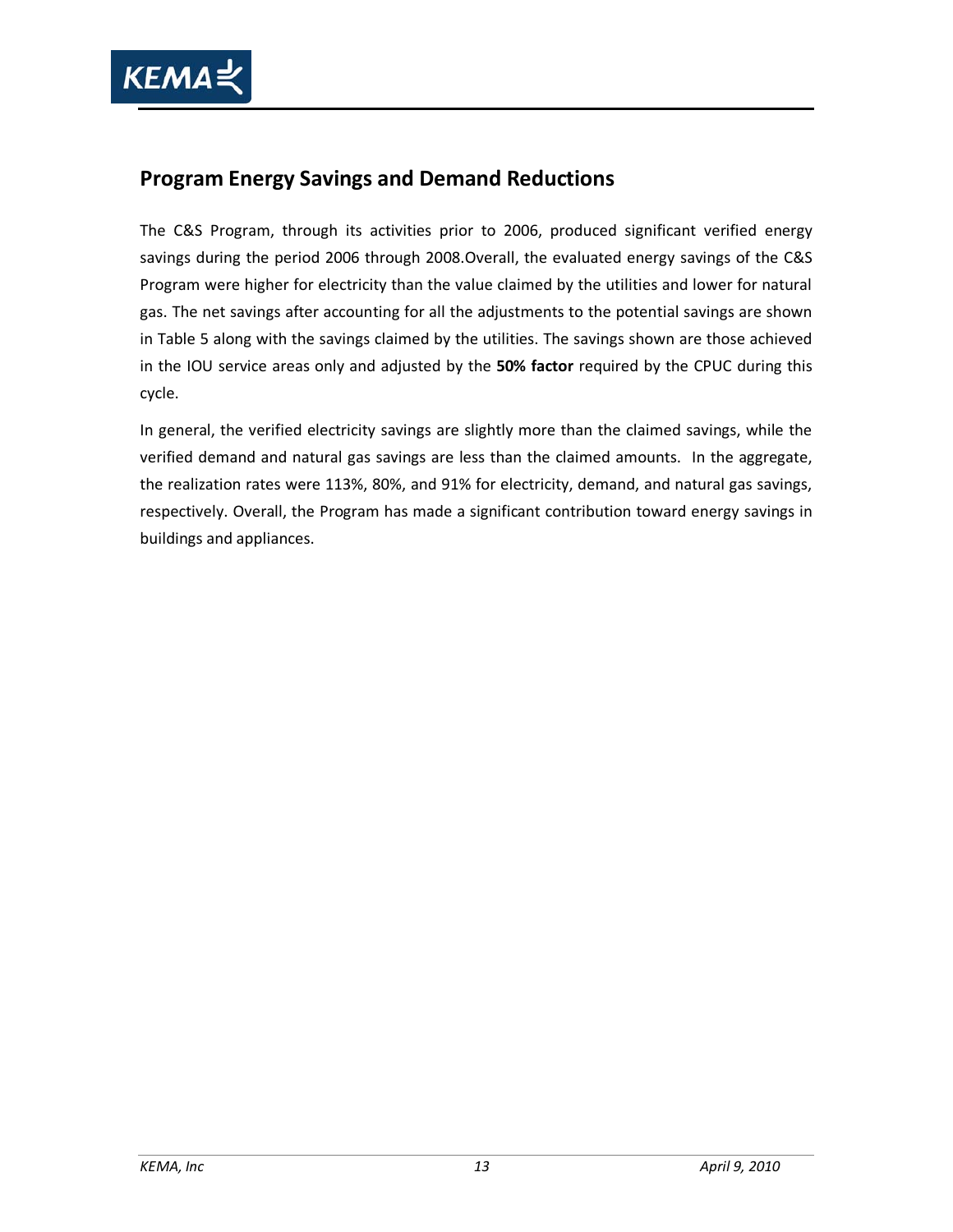<span id="page-27-1"></span><span id="page-27-0"></span>

| <b>IOU and Year</b>                                                                                                                       |                 | <b>Electricity (GWh)</b> |                 | Demand (MW) |                 | <b>Natural Gas (MTherms)</b> |  |  |
|-------------------------------------------------------------------------------------------------------------------------------------------|-----------------|--------------------------|-----------------|-------------|-----------------|------------------------------|--|--|
|                                                                                                                                           | <b>Verified</b> | <b>Claimed</b>           | <b>Verified</b> | Claimed     | <b>Verified</b> | Claimed                      |  |  |
| PG&E                                                                                                                                      |                 |                          |                 |             |                 |                              |  |  |
| Period                                                                                                                                    |                 |                          |                 |             |                 |                              |  |  |
| 2006                                                                                                                                      | 45.9            | 42.9                     | 9.0             | 12.1        | 0.8             | 0.9                          |  |  |
| 2007                                                                                                                                      | 57.9            | 42.7                     | 11.0            | 11.8        | 0.8             | 0.8                          |  |  |
| 2008                                                                                                                                      | 54.1            | 54.6                     | 10.6            | 14.2        | 0.7             | 0.8                          |  |  |
| 2006-08                                                                                                                                   | 157.9           | 140.3                    | 30.6            | 38.1        | 2.2             | 2.4                          |  |  |
| SDG&E                                                                                                                                     |                 |                          |                 |             |                 |                              |  |  |
| 2006                                                                                                                                      | 10.7            | 10.1                     | 2.1             | 2.8         | 0.09            | 0.1                          |  |  |
| 2007                                                                                                                                      | 13.5            | 10                       | 2.6             | 2.8         | 0.09            | 0.1                          |  |  |
| 2008                                                                                                                                      | 12.7            | 12.8                     | 2.5             | 3.3         | 0.08            | 0.1                          |  |  |
| 2006-08                                                                                                                                   | 37.0            | 32.8                     | 7.2             | 8.9         | 0.25            | 0.3                          |  |  |
| <b>SCE</b>                                                                                                                                |                 |                          |                 |             |                 |                              |  |  |
| 2006                                                                                                                                      | 47.3            | 44.3                     | 9.3             | 12.4        | N/A             | N/A                          |  |  |
| 2007                                                                                                                                      | 59.7            | 44.1                     | 11.3            | 12.2        | N/A             | N/A                          |  |  |
| 2008                                                                                                                                      | 55.8            | 56.3                     | 10.9            | 14.7        | N/A             | N/A                          |  |  |
| 2006-08                                                                                                                                   | 162.9           | 144.7                    | 31.5            | 39.3        | N/A             | N/A                          |  |  |
| <b>SCG</b>                                                                                                                                |                 |                          |                 |             |                 |                              |  |  |
| 2006                                                                                                                                      | N/A             | N/A                      | N/A             | N/A         | 1.2             | 1.4                          |  |  |
| 2007                                                                                                                                      | N/A             | N/A                      | N/A             | N/A         | 1.2             | 1.3                          |  |  |
| 2008                                                                                                                                      | N/A             | N/A                      | N/A             | N/A         | 1.1             | 1.2                          |  |  |
| 2006-08                                                                                                                                   | N/A             | N/A                      | N/A             | N/A         | 3.5             | 3.9                          |  |  |
| Total (all IOUs)                                                                                                                          | 357.8           | 317.8                    | 69.2            | 86.3        | 6.0             | 6.6                          |  |  |
| for 2006-08                                                                                                                               |                 |                          |                 |             |                 |                              |  |  |
| <b>Statewide</b>                                                                                                                          |                 |                          |                 |             |                 |                              |  |  |
| <b>Realization</b>                                                                                                                        |                 | 113%                     |                 | 80.0%       |                 | 90.9%                        |  |  |
| <b>Rates for</b><br>2006-08                                                                                                               |                 |                          |                 |             |                 |                              |  |  |
|                                                                                                                                           |                 |                          |                 |             |                 |                              |  |  |
| *Note that claimed savings are based on 50% of amounts in the SES and verified savings are also 50%<br>of the ex post evaluated quantity. |                 |                          |                 |             |                 |                              |  |  |

# **Table 5. Verified and Claimed Savings by Utility**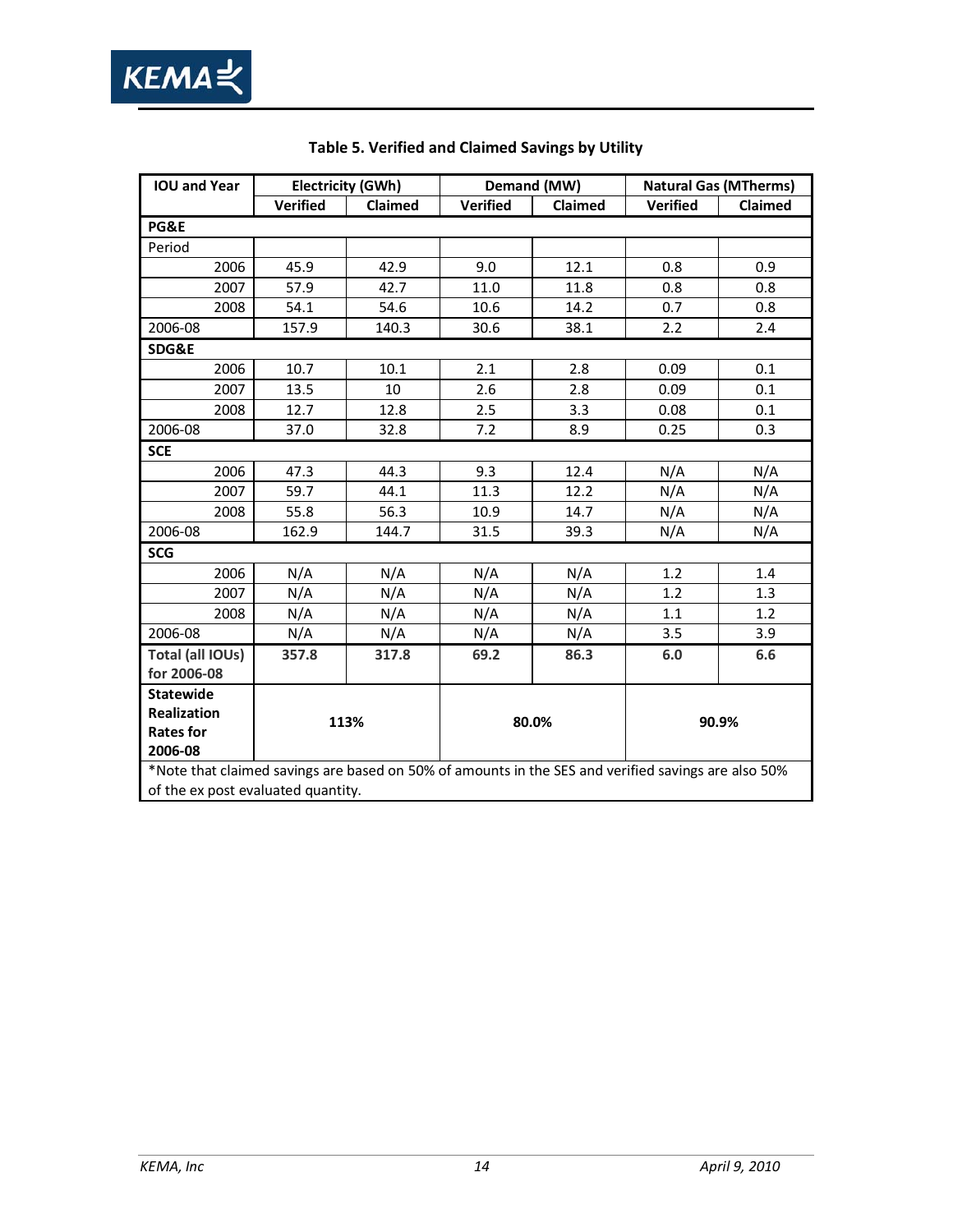

# **Recommendations**

Our major programmatic recommendations include the following:

- Continue to identify and target both appliance and building standards with large potential energy savings that address needs identified in the California Strategic Energy Plan and the CPUC energy goals.
- Continue coordination of Program among the utilities to leverage resources and expertise.
- Articulate, communicate, and implement a comprehensive strategy linking DSM programs and activities to the C&S Program and long-term strategic goals.
- Fully integrate a process of increasing codes and standards compliance and enforcement into the overall C&S Program approach.
- Encourage the California Energy Commission to increase attention to areas such as appliance and building standard compliance to guarantee that anticipated savings are achieved.
- Document and clarify the role of activities less targeted and focused than the preparation of CASE reports to establish the linkage to the adoption of other standards.
- If codes are to remain an important element in the California Strategic Energy Plan, the CEC, the IOUs, associations of local governments, and the legislature need to collaborate to ensure that the enforcing entities work together with evaluators to allow reliable measurement of energy savings due to compliance. In particular, policies need to be implemented to ensure local code jurisdictions retain essential code compliance documentation. See Appendices G and H for details.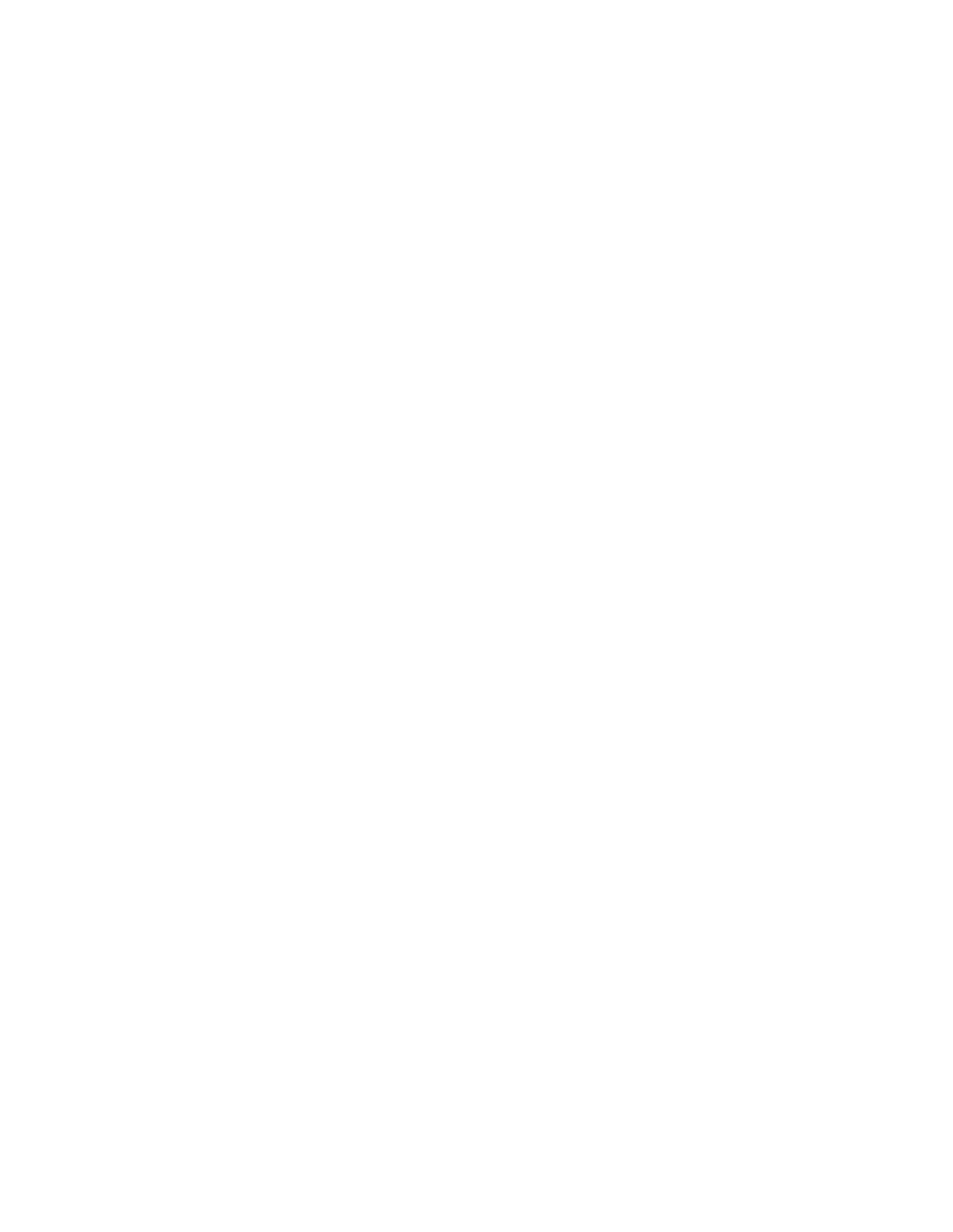# <span id="page-30-0"></span>**1. Introduction and Purpose of the Study**

This document presents results of the California utility statewide Codes and Standards Program evaluation component of the New Construction/Codes and Standards project group for the 2006 through 2008 program years. This project group comprises the California investor owned utilities' (IOUs) extensive new construction portfolio covering the residential, multifamily and nonresidential markets. The IOUs include Pacific Gas and Electric (PG&E), San Diego Gas and Electric (SDG&E), Southern California Electric (SCE), and Southern California Gas (SCG).

As the title of the group implies, the New Construction, Codes and Standards Evaluation group consists of twenty-one utility energy efficiency programs focused on new construction or those supporting the California State Codes and Standards activities. The Programs evaluated by this contract group are broken down into five clusters: Residential New Construction, Nonresidential New Construction, Codes and Standards, Verification-Guided Evaluations and Tracking Only Programs.

This document presents the results for the statewide Codes and Standards Program (C&S Program) program area for 2006-2008 program years<sup>[1](#page-30-1)</sup>. This Program and the evaluation are unique in several respects, including the fact that the 2006 and later impacts of C&S Program activities prior to 2006 are being assessed. This is because the savings are realized only after a code or standard is adopted and implemented in the market, which naturally succeeds the process of developing and adopting a new code or standard. Results for the other segments of the Group can be found in other volumes, the Nonresidential New Construction Volume (II) presents results for that program group and all the other segments are presented in the Residential New Construction Volume (I).

The four IOUs implement similar, coordinated programs to support upgrades of the Title 20 Appliance Efficiency Standards and Title 24 Building Energy Efficiency Standards. The utility programs are treated as a single cluster because of the high degree of coordination among the programs and their similarities. This Program contributed to the adoption of energy-efficiency building codes and appliance standards that went into effect in California between late-2005 and the end of 2008.

<span id="page-30-1"></span> $<sup>1</sup>$  In general, the term "code" refers to regulations applied to the construction of buildings and "standards"</sup> apply to appliances. However, the terms are used interchangeably in some venues and the California Code of Regulations, in which Title 24 appears, is known as the California Building Standards Code and the regulations are often referred to as the Title 24 Building Standards or just Title 24.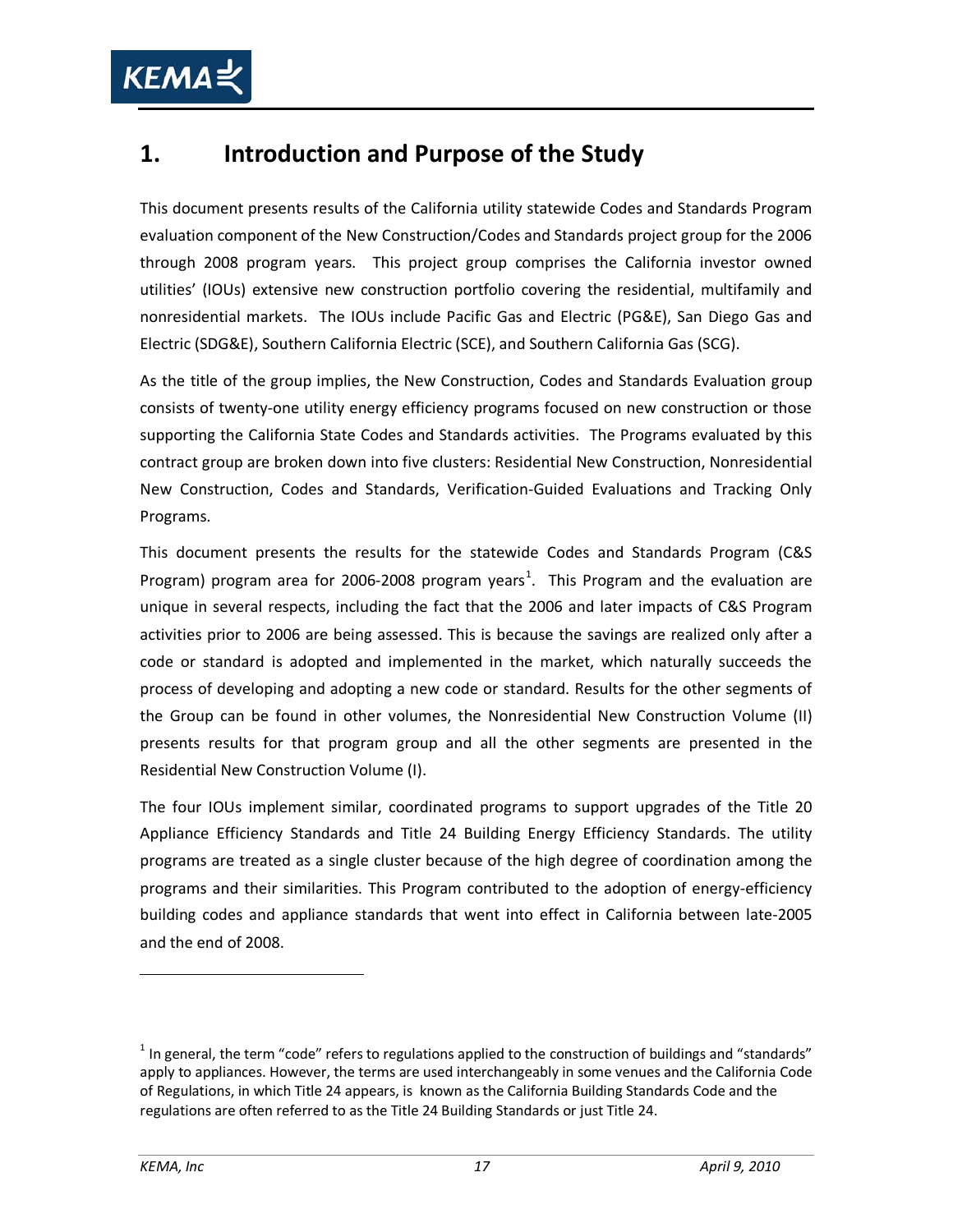

Per California Public Utilities Commission (CPUC) decisions, verified savings attributed to the C&S Program activities conducted prior to 2006 can be counted toward the utility savings goals:

In evaluating whether the 2006–2008 portfolios actually meet or exceed the adopted goals for that program cycle on an ex post basis, the utilities should credit 50% of the verified savings associated with pre-2006 codes and standards advocacy work toward the goals, subject to the conditions described above.

Whether savings from pre-2006 codes and standards advocacy work should also count toward the updated goals for 2009 and beyond shall be determined after further consideration of the baseline and related issues discussed in this decision.<sup>[2](#page-31-1)</sup>

The ex post verified savings associated with the pre-2006 C&S Program activities are the focus of this evaluation. The study's intent is to determine the impacts of the Program activities conducted prior to 2006 that led to adoption of the standards in effect during the period 2006 through 2008.

# <span id="page-31-0"></span>**1.1 Codes & Standards Program Overview**

The utilities conduct several types of activities to support new standards, although individual utilities may emphasize certain activities more than others. The utility efforts include:

- Holding workshops and meetings to identify promising candidates for new standards.
- Performing targeted research that sets the stage for or "enables" the development of new standards.
- Working with California Energy Commission (CEC) staff to resolve specific issues, generate necessary data, and facilitate the adoption process.
- Performing or funding Codes and Standards Enhancement Initiative studies (CASE reports or CASE studies) that analyze and document the key information needed as the basis for adopting a specific standard.
- Participating in public C&S hearings and workshops.
- Identifying testing needed as the basis for a new standard.

<span id="page-31-1"></span> $2^2$  CPUC. September 11, 2007. D0509043 Interim Opinion: Energy Efficiency Portfolio Plans and Program Funding Levels for 2006-2008 - Phase 1 Issues.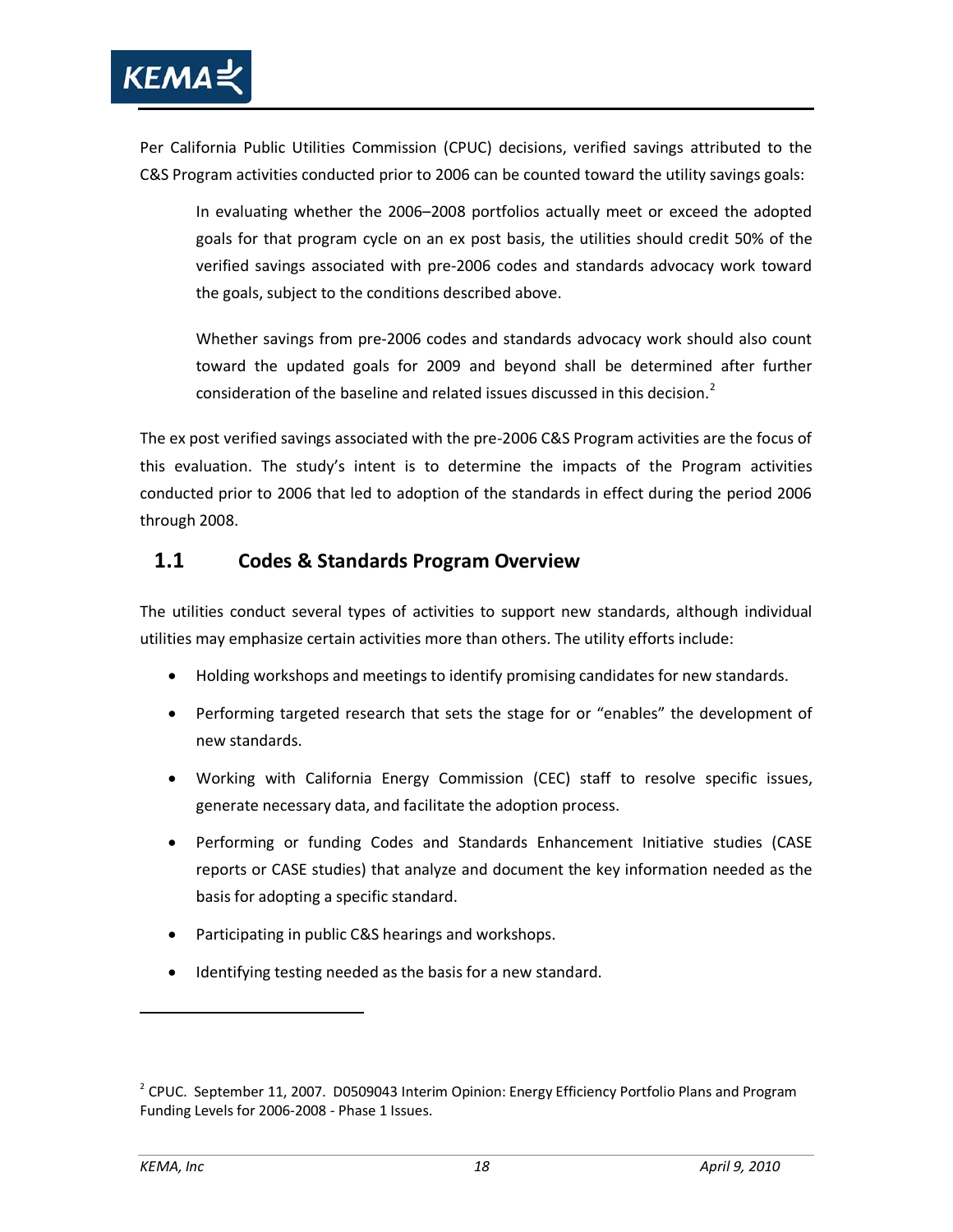

- Working with industry and other stakeholders to identify and promote opportunities for new standards.
- Implementing acquisition programs that promote technologies for which standards will later be proposed.

The basic C&S program theory links the activities described above to outputs that include CASE studies, test methods, stakeholder outreach, and participation in CEC C&S proceedings. These outputs feed into the CEC proceedings, leading to code adoption. The utilities are also supporting some training and education efforts, which assist with enforcement and compliance. The utilities are also planning to implement compliance enhancement efforts, but these are not being assessed in this current evaluation.

The C&S Program is unique in many respects: a key one for evaluating program impacts is that the codes and standards savings of interest resulted from relevant IOU C&S Program efforts expended mostly prior to 2006. Consequently, the expenditures occurred in the period prior to when the savings were achieved.

The effect of a new code or standard is to place a legal floor on the efficiency level of buildings or appliances that can be sold in the market. Energy-efficiency levels in the market are distributed over a range of values and there is an average efficiency value. In effect, standards should alter the distribution of items in the market to eliminate those using more than a certain amount of energy. This not only reduces the maximum energy consumption allowed, but it also should reduce the average consumption because of the altered distribution of efficiency levels.

Several factors, however, complicate this picture and the assessment of energy savings resulting from codes and standards. Because the energy usage levels in the market are distributed over a range, savings from a standard should be estimated based on the pre- and post-averages; however, sufficiently detailed efficiency data are rarely available to estimate average consumption accurately. Lack of detailed market efficiency data also make it problematic to estimate the aggregate energy consumption of items prohibited by a standard. Also, a new standard may have complicated effects on the market and change the shape of the distribution, not just eliminate part of the distribution. This changes the average energy use beyond the effect of eliminating the least efficient items. In addition, experience shows that assuming all non-complying appliances and buildings are eliminated from the market by a new standard is an overly optimistic assumption.

Finally, building standards pose special complexities because they are not usually limited to setting prescriptive efficiency requirements for building components. Title 24 and most other building efficiency standards with component prescriptive requirements also permit compliance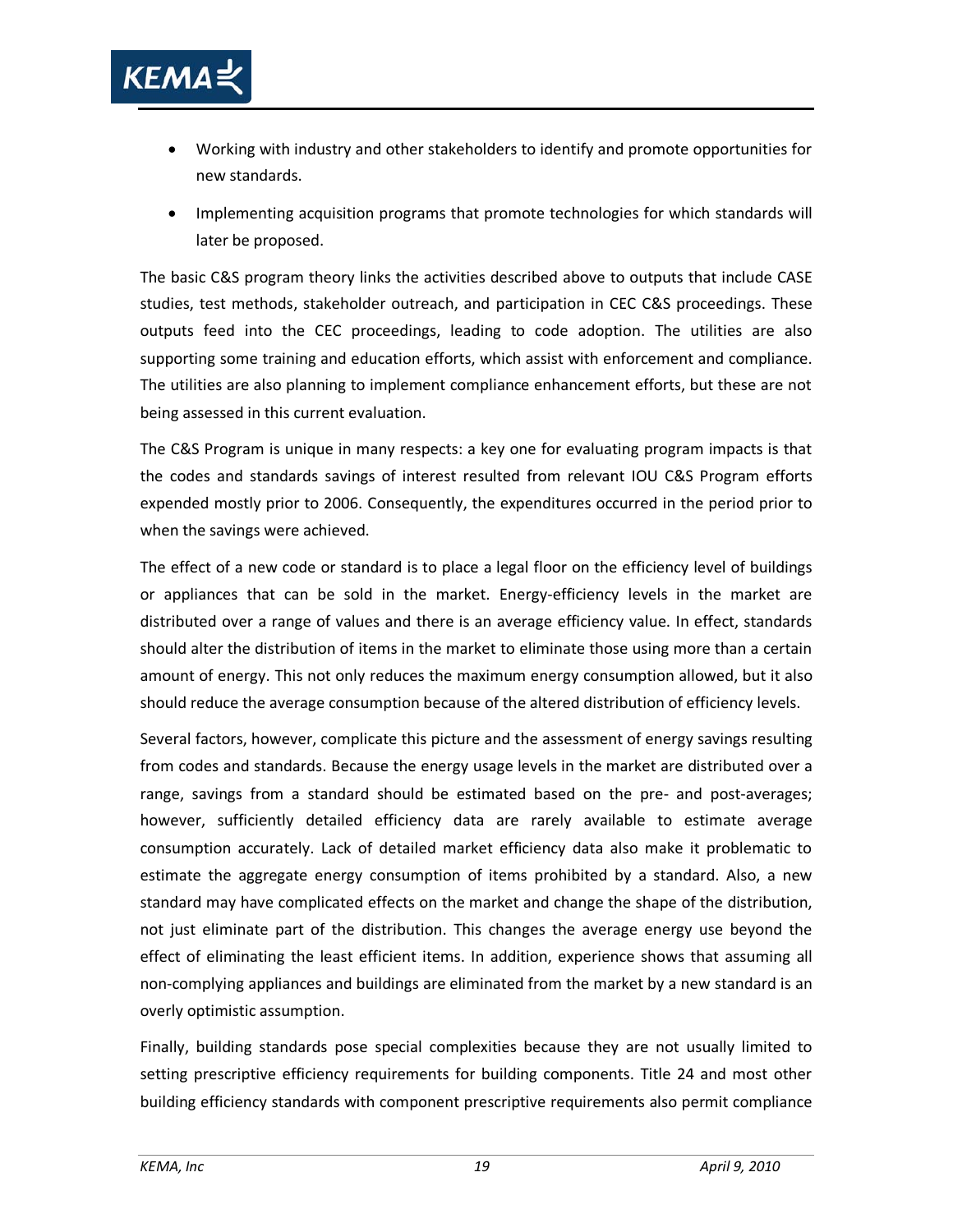

with "performance" or "tradeoff" approaches. These approaches make it difficult to evaluate the energy impacts of an individual measure covered by the standard because other building components may deliver the savings that would have been provided by that measure.

# <span id="page-33-0"></span>**1.2 Evaluation Objectives and General Approach**

The overall purpose of this evaluation is to determine the energy and demand savings attributable to the IOU's C&S Program activities that were designed to promote adoption of the Title 20 standards and Title 24 codes that went into effect from October 2005 through 2008. The parameters examined in this EM&V study are directly dependent on the methodology used to analyze the Program impacts discussed in the next section and several appendices. The list of codes and standards that are evaluated for the 2006-08 C&S evaluation are shown in [Table 6](#page-34-0) and [Table 7](#page-35-0) and are included in Appendix A. Although we analyzed factors related to their savings, energy savings from the Residential Pool Pumps, 2-speed Motors, Tier 2 and General Service Incandescent Lamps, Tier 2 were not included in the evaluation because significant activities leading to their adoption occurred after 2005. These standards will need to be included in the evaluation of the post-2005 C&S during the next evaluation cycle.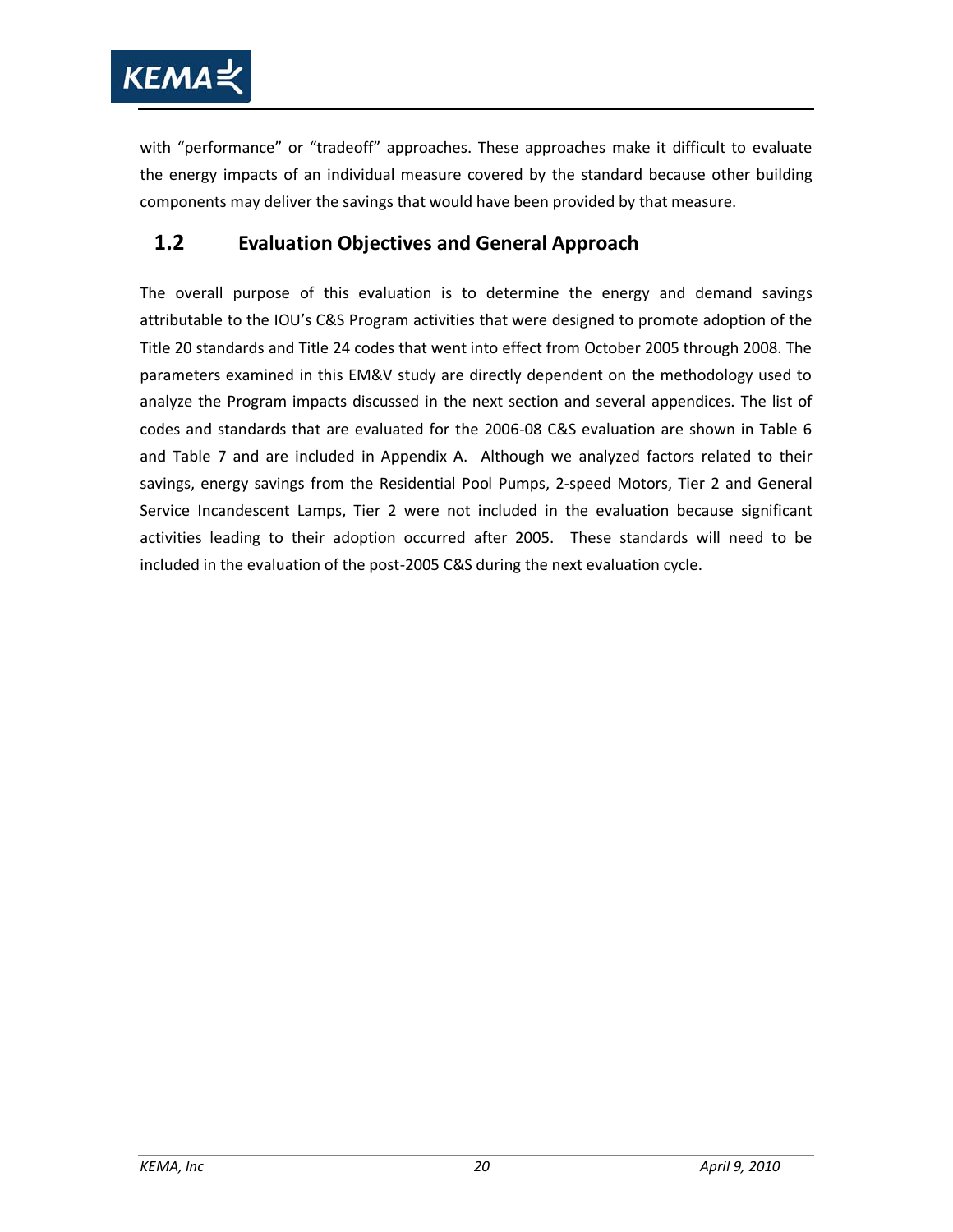

<span id="page-34-0"></span>

| <b>Appliance</b> |                                                                                              |                            |
|------------------|----------------------------------------------------------------------------------------------|----------------------------|
| Standard I.D.    | <b>Appliance Standard Name</b>                                                               | <b>Implementation Date</b> |
| Std1             | Commercial Refrigeration Equipment, Solid Door                                               | Jan-06                     |
| Std2             | Commercial Refrigeration Equipment, Transparent<br>Door                                      | Jan-07                     |
| Std3             | Commercial Ice Maker Equipment                                                               | Jan-08                     |
| Std4             | Walk-In Refrigerators / Freezers                                                             | Jan-06                     |
| Std5             | Refrigerated Beverage Vending Machines                                                       | Jan-06                     |
| Std6             | Large Packaged Commercial Air-Conditioners, Tier<br>1                                        | Oct-06                     |
| Std7             | Large Packaged Commercial Air-Conditioners, Tier<br>2                                        | Jan-10                     |
| Std8             | Residential Pool Pumps, High Efficient Tier 1                                                | Jan-06                     |
| Std9             | Residential Pool Pumps, 2-speed Motors, Tier 2 <sup>1</sup>                                  | Jan-08                     |
| Std10            | Portable Electric Spas                                                                       | Jan-06                     |
| Std11a           | General Service Incandescent Lamps, Tier 1                                                   | Jan-06                     |
| Std11b           | General Service Incandescent Lamps, Tier 2 <sup>1</sup>                                      | Jan-08                     |
| Std12a           | Pulse Start Metal Halide (MH) HID Luminaires<br>(Vertical, Base-Up only) 1                   | Jan-06                     |
| Std 12b          | Pulse Start Metal Halide (MH) HID Luminaires (All)                                           | Jan-08                     |
| Std13            | Modular Furniture Task Lighting Fixtures                                                     | Jan-06                     |
| Std14            | <b>Hot Food Holding Cabinets</b>                                                             | Jan-06                     |
| Std15a           | External Power Supplies, Tier 1 <sup>2</sup>                                                 | Jan-07                     |
| Std15b           | External Power Supplies, Tier 1 <sup>3</sup>                                                 | July-07                    |
| Std16            | External Power Supplies, Tier 2                                                              | Jul-08                     |
| Std17            | Consumer Electronics - Audio Players                                                         | Jan-07                     |
| Std18a           | Consumer Electronics - TVs                                                                   | Jan-06                     |
| Std18b           | Consumer Electronics - DVDs                                                                  | Jan-06                     |
| Std19            | <b>Water Dispensers</b>                                                                      | Jan-06                     |
| Std20            | Unit Heaters and Duct Furnaces                                                               | Jan-06                     |
| Std21            | Commercial Dishwasher Pre-Rinse Spray Valves                                                 | Jan-06                     |
|                  | $1$ These two standards were post-2005 Tier 2 upgrades of the standard adopted prior to 2006 |                            |
|                  | and their savings are not included in this evaluation                                        |                            |

# **Table 6. Appliance Standards Analyzed in Evaluation**

and their savings are not included in this evaluation.

2 External Power Supplies for laptop computers, mobile phones, printers, print servers, PDAs and digital cameras

<sup>3</sup> External Power Supplies for wire line telephones and all other devices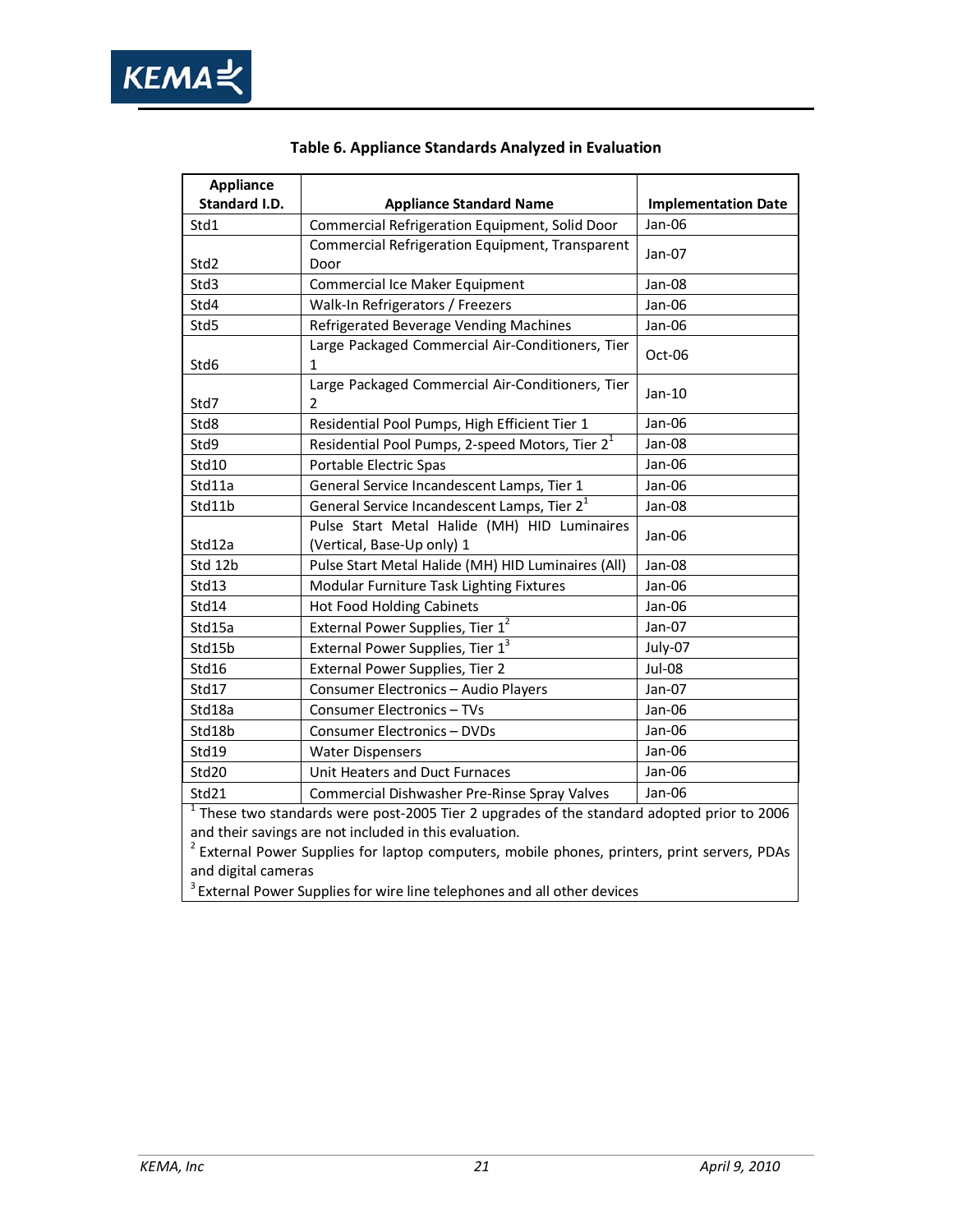

<span id="page-35-0"></span>

| <b>Building Standard</b> |                                                                               | Implementation |
|--------------------------|-------------------------------------------------------------------------------|----------------|
| ID                       | <b>Building Standard Name</b>                                                 | Date           |
| StdB1                    | Time Dependent Valuation, Residential                                         | Oct-05         |
| StdB <sub>2</sub>        | Time Dependent Valuation, Nonresidential                                      | $Oct-05$       |
| StdB3                    | <b>Residential Hardwired Lighting</b>                                         | Oct-05         |
| StdB4                    | Duct Sealing Requirement Upon Residential HVAC or<br>Duct-System Replacement  | Oct-05         |
| StdB <sub>5</sub>        | Window Efficiency Requirements Upon Window<br><b>Replacement Final Report</b> | Oct-05         |
| StdB6                    | Updates to Title 24 Treatment of Skylights                                    | $Oct-05$       |
| StdB7                    | Air Distributing Systems - Retrofit Commercial<br>Ducting                     | $Oct-05$       |
| StdB8                    | Cool Roof                                                                     | Oct-05         |
| StdB9                    | High Performance Relocatable Classrooms                                       | $Oct-05$       |
| StdB <sub>10</sub>       | Lighting Controls - Bi-Level Lighting                                         | $Oct-05$       |
| StdB11                   | Air Distributing Systems - New Construction Ducting                           | $Oct-05$       |
| StdB12                   | <b>Cooling Towers</b>                                                         | Oct-05         |
| StdB13                   | <b>Multifamily Water Heating</b>                                              | Oct-05         |
| StdB14                   | Composite for Remainder                                                       | Oct-05         |

| Table 7. Building Standards Analyzed in Evaluation |  |  |  |  |  |
|----------------------------------------------------|--|--|--|--|--|
|----------------------------------------------------|--|--|--|--|--|

The complex effects of standards, characteristics of the C&S Program, requirements of the evaluation, and the need to focus on past utility activities, introduced differences between the evaluation approach for the C&S Program and the approaches used to evaluate more typical resource acquisition programs. This evaluation is based on the C&S Program Evaluation Protocol, $3$  which is consistent with the existing spreadsheet methodology for estimating C&S impacts (the Savings Estimate Spreadsheet, or SES, was developed by  $HMG)$ .<sup>[4](#page-35-2)</sup> The evaluation follows the EM&V activities described in the evaluation plan<sup>[5](#page-35-3)</sup> published in February 2008 with some modifications as follows:

<span id="page-35-1"></span><sup>&</sup>lt;sup>3</sup> The TecMarket Works Team. 2006. California Energy Efficiency Evaluation Protocols: Technical, Methodological, and Reporting Requirements for Evaluation Professionals. Prepared for the California Public Utilities Commission.

<span id="page-35-2"></span> $4$  Heschong Mahone Group, Inc. 2005 (Revised November 1). Codes and Standards Program Savings Estimate for 2005 Building Standards and 2006/2007 Appliance Standards. Prepared for Joint Utilities.

<span id="page-35-3"></span><sup>5</sup> KEMA (formerly RLW Analytics, Inc.), et al. 2008. *New Construction/Codes & Standards Direct Impact Evaluation*. Prepared for California Public Utilities Energy Division.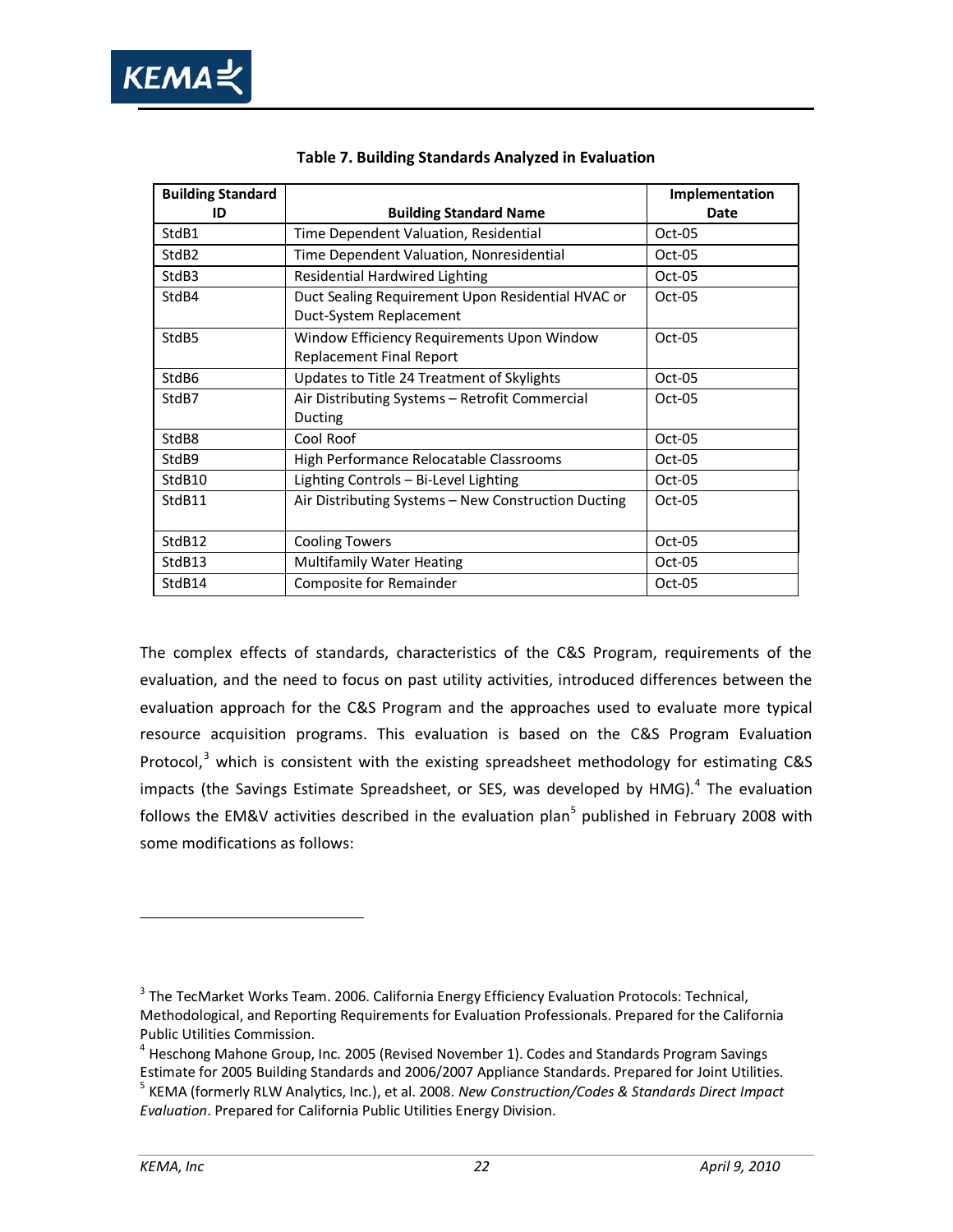

- A new term, "Potential Standards Energy Savings," was defined as the magnitude of energy savings that would result from every appliance or building standard measure covered by new standards just meeting the standards, assuming that they would have had an efficiency equal to the baseline in the absence of the new standard.
- "Gross Standards Energy Savings" were defined as Potential Standards Energy Savings adjusted by the compliance rate.
- An approach for analyzing Title 24 impacts at the whole-building level was developed.
- The Normally Occurring Standards Adoption factor was eliminated.

The approach requires netting out the effects of natural market trends for adoption of highefficiency measures. The effect of non-compliance must also be taken into account. Allocation of the overall impacts of the codes and standards must then be assessed to quantify the savings due to the C&S Program. Finally, savings must be allocated to individual utilities.

A cross-cutting activity in the C&S evaluation is the development of an integrated model to conduct the overall impact analyses, much as the existing SES does. Several types of data required for this evaluation are not suitable for conventional uncertainty and sample error analyses; it is important, however, to assess the effects of uncertainties in the key inputs to the analysis and their cumulative effects. Consequently, the integrated model has the capability to incorporate uncertainties in each of the major inputs and estimate their combined effects on the energy savings estimates.

In addition to collecting and analyzing data necessary to estimate the effects of the existing C&S, our activities included ongoing monitoring and documentation of current Program efforts to upgrade both Title 20 and 24. This activity has involved attending workshops and meetings, and reviewing materials and documents prepared in support of C&S enhancements. There are two primary reasons to perform this monitoring and review. First, it will provide a basis, as required by the protocol, for evaluation of current C&S Program efforts. Second, it will help reveal enhancements to the protocol that could be implemented in the future.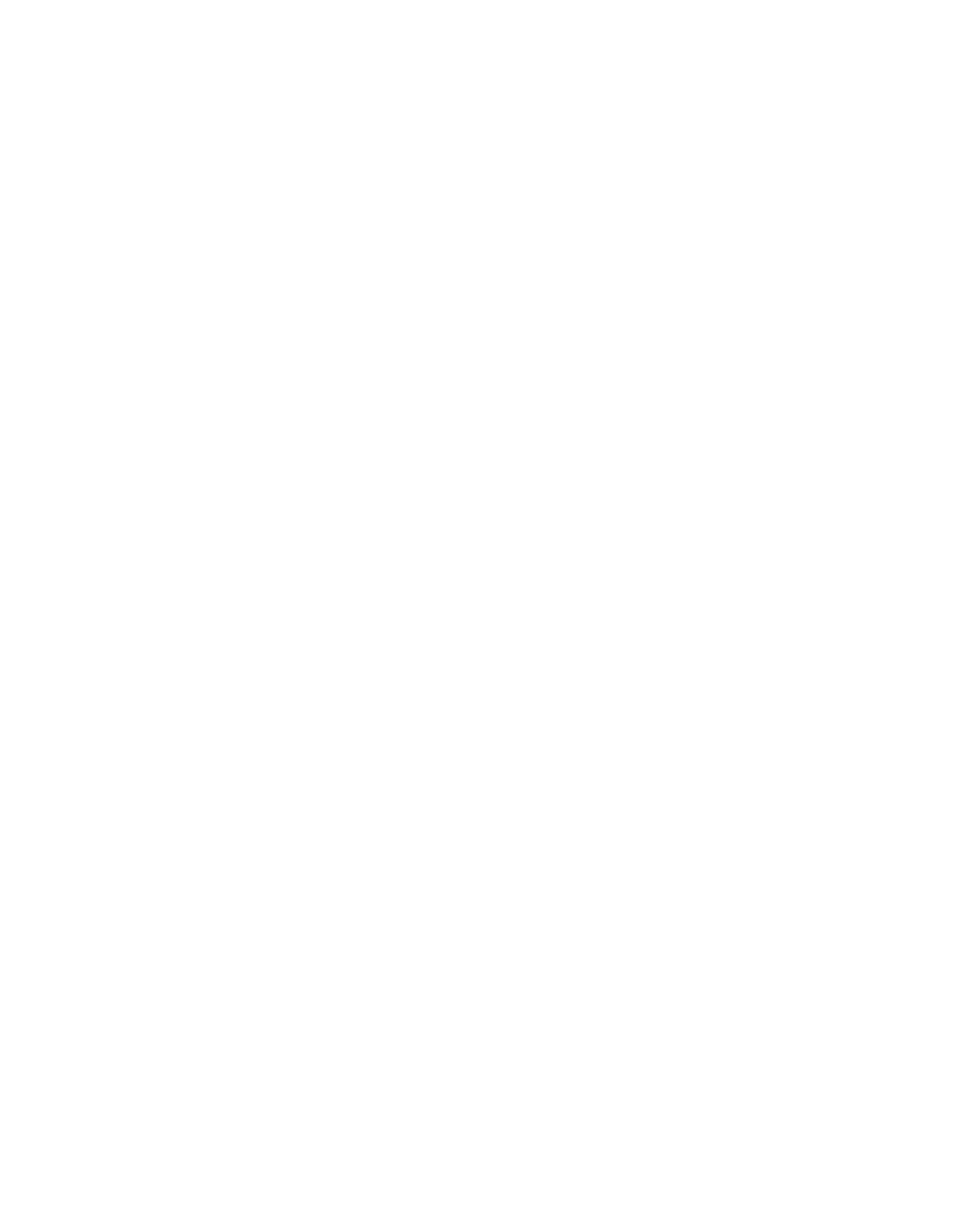

# <span id="page-38-4"></span>**2. C&S Evaluation Methodology**

This section presents an overview of the methodology used to evaluate the impacts of the utility statewide Codes & Standards Program that promotes adoption of energy-efficiency requirements for buildings and appliances.<sup>[13](#page-38-0)</sup> The methodology employed in this evaluation is based on the adopted California evaluation protocol. $^{14}$  $^{14}$  $^{14}$ 

Per California Public Utilities Commission (CPUC) decisions, verified savings attributed to the C&S Program activities conducted prior to 2006 can be counted toward the utility savings goals:

"In evaluating whether the 2006–2008 portfolios actually meet or exceed the adopted goals for that program cycle on an ex post basis, the utilities should credit 50% of the verified savings associated with pre-2006 codes and standards advocacy work toward the goals, subject to the conditions described above.

"Whether savings from pre-2006 codes and standards advocacy work should also count toward the updated goals for 2009 and beyond shall be determined after further consideration of the baseline and related issues discussed in this decision."<sup>[15](#page-38-2)</sup>

The ex post verified savings associated with the pre-2006 C&S Program activities are the focus of this evaluation. The study's intent is to determine the impacts of the Program activities conducted prior to 2006 that led to adoption of the standards in effect during the period 2006 through 2008.<sup>[16](#page-38-3)</sup> The only savings that can be counted toward utility goals are those in the IOU service areas and, as noted above, the utilities receive credit for only 50% of verified savings during the period 2006-2008.

The California Energy Commission (CEC) has the responsibility and authority to adopt appliance and building standards. The appliance standards are contained in Title 20 of the California Administrative

<span id="page-38-0"></span><sup>&</sup>lt;sup>13</sup> There is considerable variation among authors in the use of the terms "code" and "standard." The general practice is to use "code" when referring to requirements for buildings and "standard" when referring to appliance requirements. In general, we follow that practice in this report, but use the terms interchangeably in some cases. The building energy codes in California are formally referred to as standards so some overlap is unavoidable. <sup>14</sup> California Public Utilities Commission [CPUC]. 2006. California Energy Efficiency Evaluation Protocols: Technical,

<span id="page-38-1"></span>Methodological, and Reporting Requirements for Evaluation Professionals.

<span id="page-38-2"></span><sup>&</sup>lt;sup>15</sup> CPUC. September 11, 2007. D0509043 Interim Opinion: Energy Efficiency Portfolio Plans and Program Funding Levels for 2006-2008 - Phase 1 Issues.<br><sup>16</sup> Note that the Title 24 building standards went into effect for all buildings permitted from October 2005 on.

<span id="page-38-3"></span>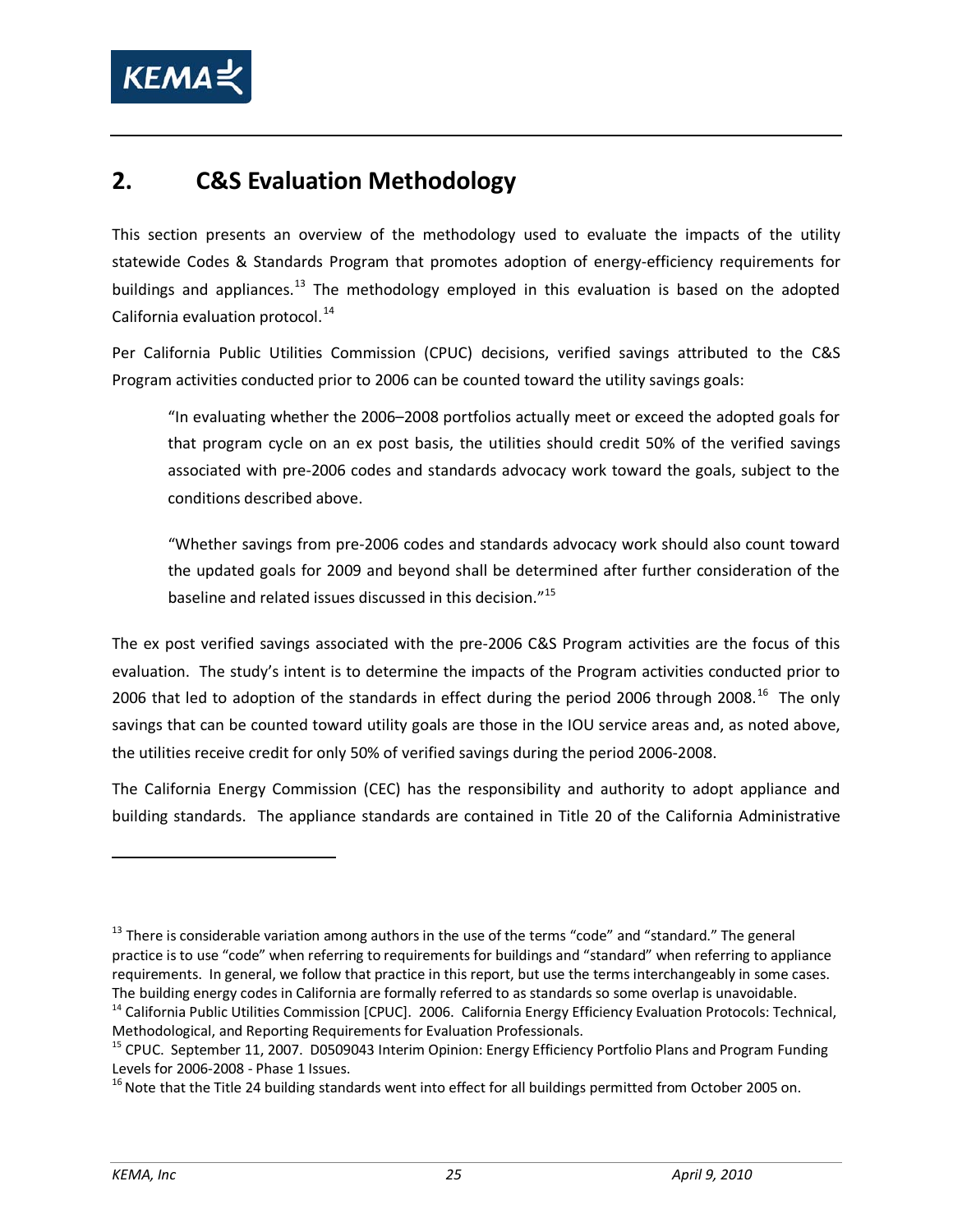

Code, and the building standards are contained in Title 24, Part 6 of the California Administrative Code. The appliance standards apply to a diverse set of appliances. The building standards apply to both residential and nonresidential new construction and major renovations.

The C&S Program has evolved over several years into a coordinated statewide effort involving all investor owned utilities (IOUs). The Program has played a growing role in the process of advocating for new standards by proposing standards changes to the CEC, providing supporting data and studies, interacting with industry and federal agencies, developing test procedures, and more. One of the primary products of the Program has been a series of Codes and Standards Enhancement (CASE) Initiative Project studies, often referred to as CASE reports or CASE studies. The IOUs have moved toward fully integrating their C&S Program activities into their overall program efforts to increase energy efficiency.

## **2.1 Evaluation Approach Background**

## **2.1.1 Prior Analyses**

The utilities' claimed savings for 2006–2008 from their preceding C&S Program activities are based on the results calculated in a spreadsheet referred to as the Savings Estimate Spreadsheet (SES). The current version of the SES is posted on the CPUC Web site*. [17](#page-39-0)*

The methodology embedded in the SES is documented in a 2005 report.<sup>[18](#page-39-1)</sup> and inputs to the spreadsheet were updated in a 2007 study.<sup>[19](#page-39-2)</sup> The methodology is very similar to the basic approach outlined in the California evaluation protocol.

The SES takes the approach of analyzing savings from each standard individually. Key inputs include estimated unit energy savings and market sales/installations, compliance rates, an adjustment for naturally occurring market adoption, an adjustment for normally occurring standards adoption, measure

<span id="page-39-0"></span><sup>17</sup> [http://www.cpuc.ca.gov/NR/rdonlyres/493034FB-7A64-4FEE-BD49-](http://www.cpuc.ca.gov/NR/rdonlyres/493034FB-7A64-4FEE-BD49-5C98E24DA982/0/TotalCSSavingsHMG_v3forevaluation.xls) [5C98E24DA982/0/TotalCSSavingsHMG\\_v3forevaluation.xls](http://www.cpuc.ca.gov/NR/rdonlyres/493034FB-7A64-4FEE-BD49-5C98E24DA982/0/TotalCSSavingsHMG_v3forevaluation.xls)

<span id="page-39-1"></span><sup>18</sup> Mahone, D. November 1, 2005. *Codes and Standards Program Savings Estimate For 2005 Building Standards and 2006/2007 Appliance Standards.* CALMAC Study ID: SCE0241.01. Prepared for Joint Utilities by Heschong Mahone Group (HMG).

<span id="page-39-2"></span><sup>19</sup> Khawaja, M.S., A. Lee, and M. Levy. 2007. *Statewide Codes and Standards Market Adoption and Noncompliance Rates.* Study ID: SCE0224.01. Prepared for Southern California Edison by Quantec, LLC.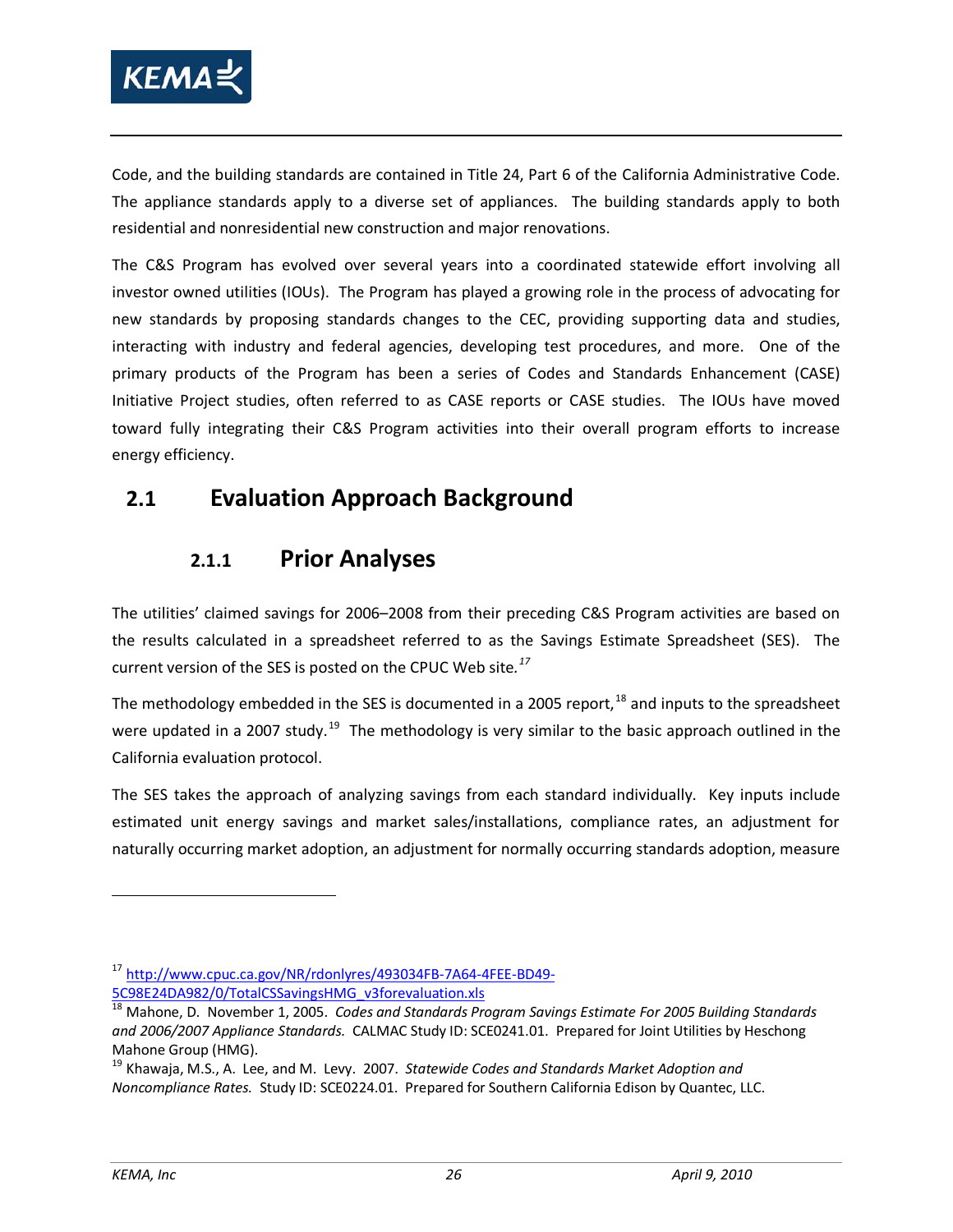

life, and an attribution factor used to calculate what share of the savings are attributable to the C&S Program. The SES also allocates credit for the net Program savings to individual utilities using an allocation based on energy sales.

Analyzing each standard in isolation presents difficulties when trying to estimate savings from the building standards. The reason is that Title 24 permits tradeoffs among measures as long as the building as a whole meets a total budget requirement (performance approach). The SES does not have the capability to accommodate this option. This issue and the evaluation team's approach to addressing it are discussed later in this chapter.

Another complication in the SES methodology is the treatment of building standards for which no CASE report was prepared. The methodology lumps these codes into a catchall category, the Composite for Remainder (CfR). The methodology treats this composite the same as the individual standards and applies a series of factors to the gross CfR savings to estimate net energy savings attributed to the Program. The aggregation of multiple standards, for which the Program made limited contributions to furthering their adoption, complicates the process of developing appropriate values for the adjustment factors listed above.

## **2.1.2 Overview of Existing California C&S Evaluation Protocol**

The California evaluation protocol report presents the C&S evaluation protocol for documenting savings from the California C&S Program.<sup>20</sup> The protocol notes that evaluations of such programs "are best contracted prior to and launched at the same time that the CEC is assessing which technologies should be considered for the next round of codes or standards changes."<sup>[21](#page-40-1)</sup> Given that this evaluation was conducted well after the existing standards were being developed, it was not possible to follow this guidance. Consequently, the approach had to be adapted. Also, this is the first formal evaluation of the C&S Program using the protocol, so it represents a learning experience as well as a test of the protocol. In addition to savings estimates, this evaluation provides recommendations for refinements to the protocol for future applications. The protocol document recognizes this situation and notes, "As [the

<span id="page-40-0"></span><sup>20</sup> CPUC 2006, *op. cit.*., pp.81-104.

<span id="page-40-1"></span><sup>21</sup> *Ibid.,* p. 81.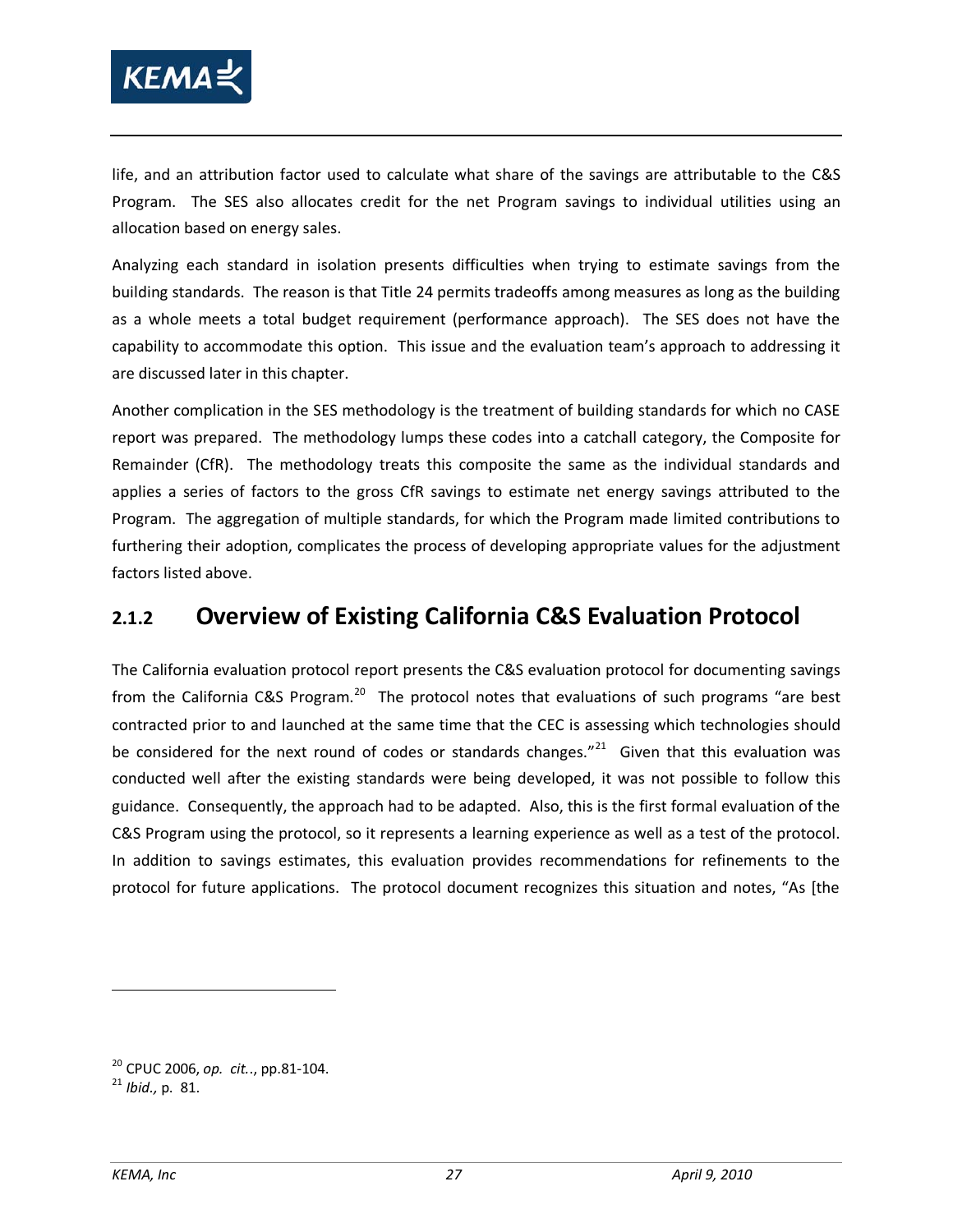

protocol is] used and tested over the next few program cycles, it will need to be updated to reflect the experiences of the first sets of evaluations conducted..."<sup>[22](#page-41-0)</sup>

The evaluation activities presented in the protocol are discussed briefly below along with focused comments about applicability to this study. The activities include:

- i. Assessment of the code and standard change theories
- ii. Identification of which codes and standards to evaluate
- iii. Assessment of gross market level impacts
- iv. Assessment of the Program's effect on standards adoption (attribution)
- v. Analysis of naturally occurring market adoption
- vi. Analysis of compliance with the codes and standards
- vii. Adjustment for normally occurring standards adoption
- viii. Other steps

## i. **Assessment of the Code and Standard Change Theories**

The first step is to review the code or standard change theories. Similar to a program theory, these documents focus on the specific measure or technology covered by the standard. The change theory is similar to a program theory, but it focuses on the measures included in the code or standard change, and the theoretical approach that the program is using to bring about the change. The change theory should present a story of how the program moves from the development of a change concept to completion of the code or standard change and a description of the savings expected. It should also include an estimate of the difference in the penetration of the code or standard-covered technologies between the pre-code adoption market and the post-code adoption market. The change theory should identify the activities the Program undertakes to move from a change concept to a successful code or standard change. The theory is intended to be the key document used to guide the evaluation and is the responsibility of the utilities to develop.

Given that this protocol had not been applied before, the utilities had not developed such theories for the standards included in this study when the evaluation began. During the course of our evaluation,

<span id="page-41-0"></span><sup>22</sup> *Ibid.,* p. 82.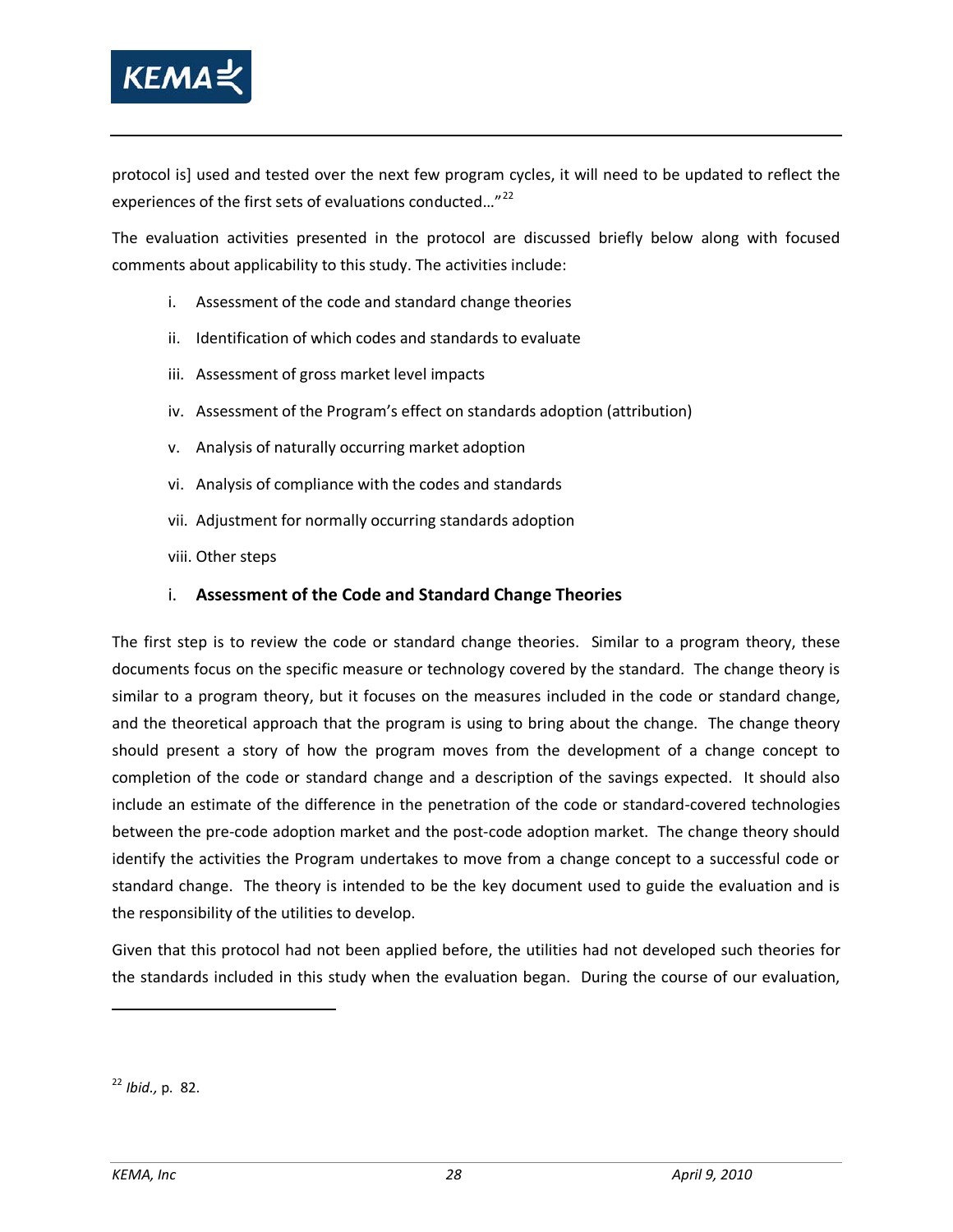

the CPUC asked the utilities to develop these documents, and they were prepared and delivered during the course of the evaluation. Given that the code change theories were not available prior to when the evaluation team developed the evaluation plan, it was not possible to use these theories to a significant extent in developing the overall evaluation approach; however, they were used in the attribution analysis, as discussed later.

## ii. **Identification of Codes and Standard for Evaluation**

In each cycle, the CEC typically adopts several standards. Therefore, the C&S Program evaluation needs to identify which standards will be included. The protocol states that the codes and standards to include are those for which:

- The Program has developed a code/standard change theory and logic model,
- The standard has been adopted or is expected to be adopted by at least one public jurisdiction, and
- The change theory provides a reasonable cause and effect relationship indicating the Program's effect on adoption.

For purposes of the current evaluation, we assessed all the codes and standards included in the SES and claimed savings as well others that were implemented during the 2006-08 period.

## iii. **Assessment of Gross Market-Level Energy Impacts**

The protocol requires the evaluator to conduct a load impact evaluation of savings from technologies covered by the code or standard changes and refers to these as gross savings. The protocol indicates the evaluator is to use the Impact Evaluation Protocol. The protocol allows for a less rigorous approach, however, if budget or timeline limits require or if the Program's estimates and supporting documentation are found to be reliable.

## iv. **Assessment of the Program's Effect on Standards Adoption (Attribution)**

The evaluation team must establish a percent attribution factor for the savings from each standard that can be attributed to the Program. The protocol recommends a stakeholder interview-based preponderance of evidence approach, with interviews conducted at different points in time along the adoption path during the pre-adoption and post-adoption period.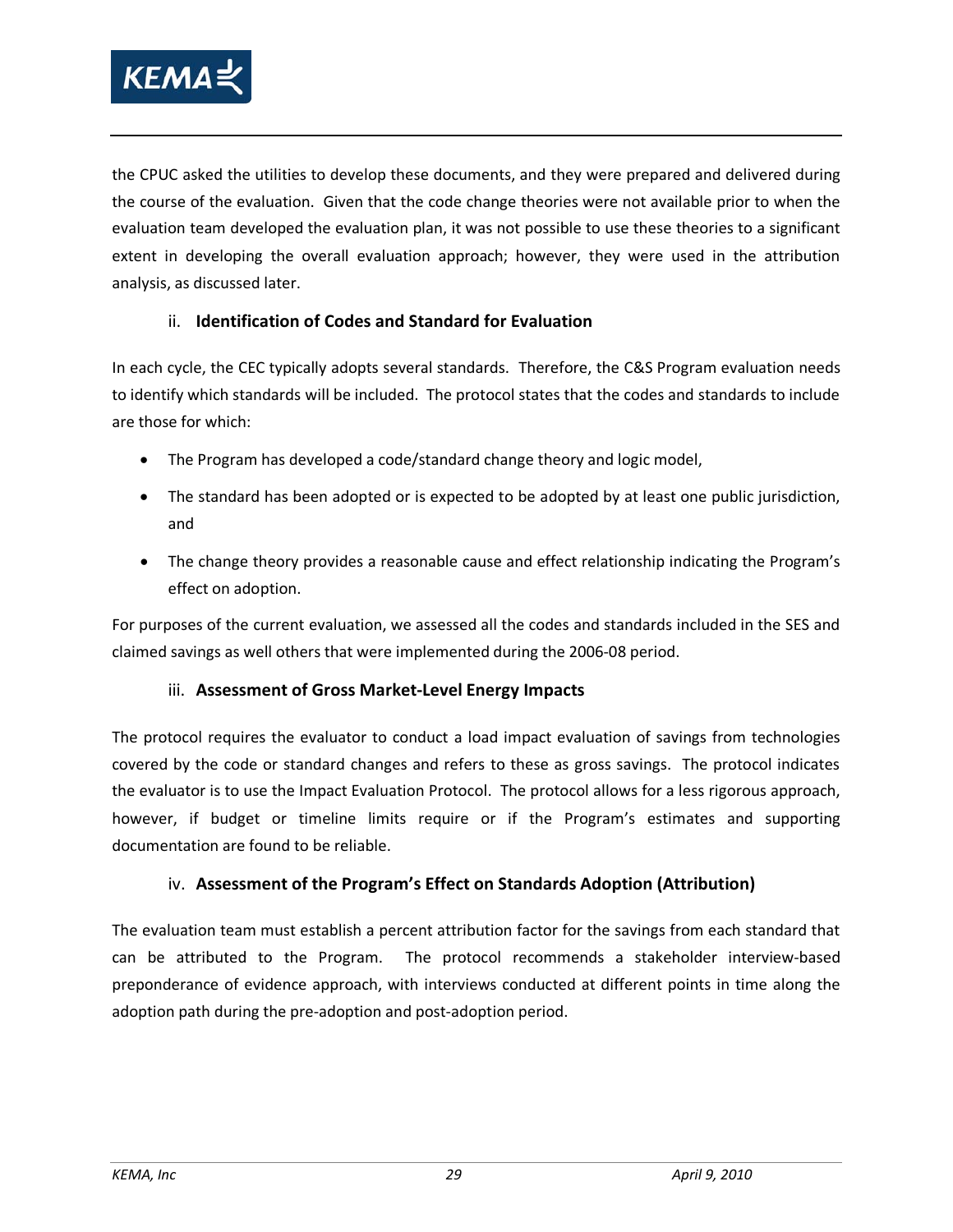

Under the protocol, interviews are to be supplemented with information from reviews of program materials and documents as well as attendance at Program events. This information is to be used to assign causation percentages in as objective a manner as possible.

## v. **Analysis of the Naturally Occurring Market Adoption**

Naturally occurring market adoption (NOMAD) is the projected estimate of the market penetration of the energy-efficient products and measures that would have occurred without adoption of the standard. The protocol notes that such adoption rates typically follow an "S" shape pattern over time that never reaches 100% of the market.

The evaluator is to establish expected adoption curves for each technology included. Expert opinions, literature reviews, and other approaches are recommended as resources.

## vi. **Analysis of Compliance with the Codes and Standards**

Gross savings are to be adjusted also for non-compliance because not all buildings or appliances in the market will fully comply with the standard. The evaluator must estimate non-compliance for each technology included.

The non-compliance rates are to be estimated using interviews with key market actors and other assessment approaches. The evaluation should be sensitive to variations across the state and over time.

## vii. **Adjustment for Normally Occurring Standards Adoption**

The protocol also includes an adjustment to savings to reflect the likelihood that the same standards would have been adopted without the Program, but it would have taken a much longer time. This effect is referred to as Normally Occurring Standards Adoption (NOSAD). The protocol indicates the Program should receive credit for savings from a standard only for the period when the covered measure would not have been covered by a revised code or standard during the normal course of the update cycle.

Under the protocol, the evaluator is to establish an expert panel familiar with and involved in code change efforts. A minimum two-round Delphi process is recommended to derive an estimate of when the CEC would have adopted the standard in the absence of the Program.<sup>[23](#page-43-0)</sup>

<span id="page-43-0"></span><sup>&</sup>lt;sup>23</sup> The Delphi process is an iterative process with feedback. It is described in more detail later.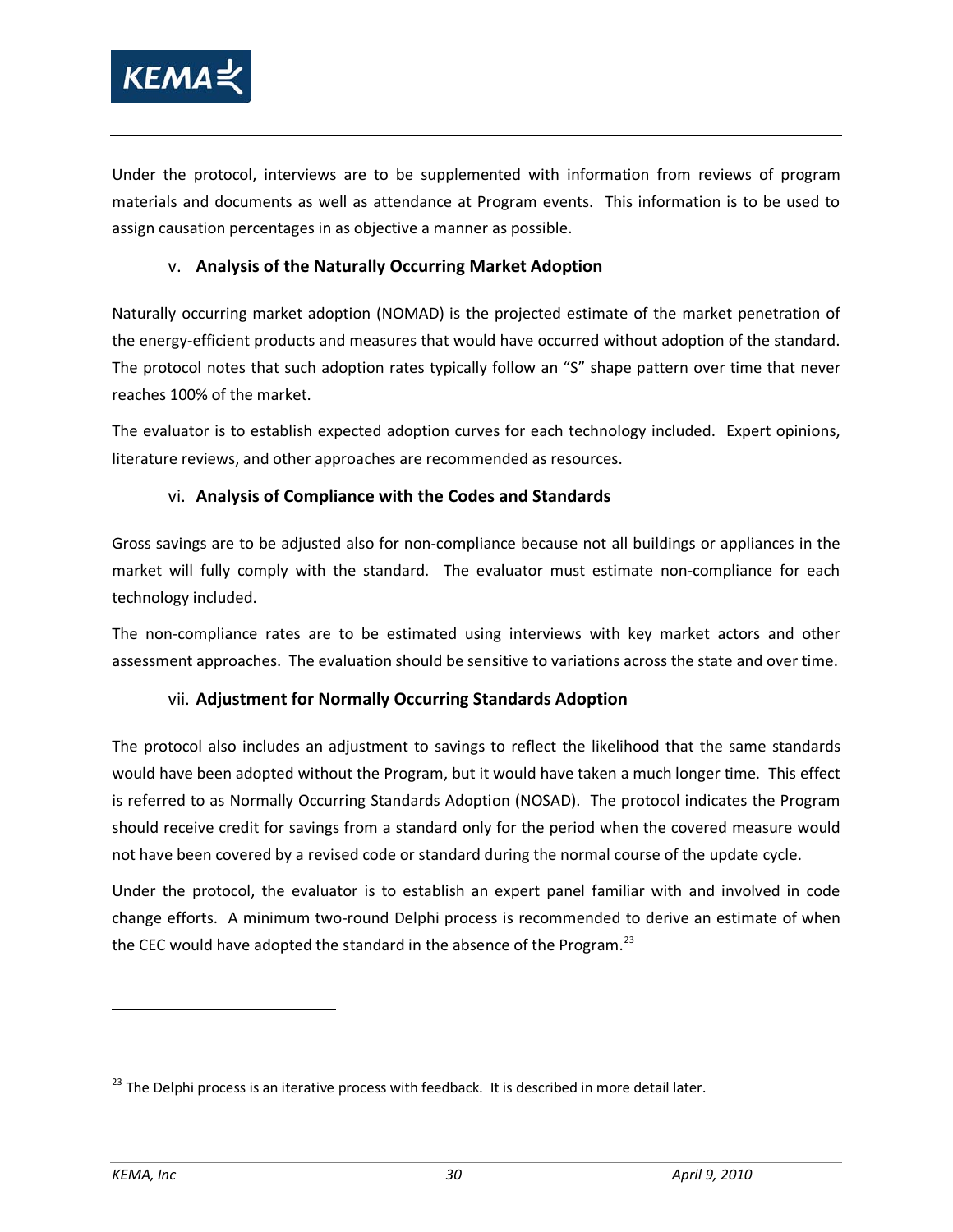

## viii.**Other Steps**

Building construction rates and appliance sales could differ from the values used in the initial evaluation. The protocol provides for regular updates using actual market data to revise these inputs.

Measure life adjustments are not included in the protocol because it is assumed that once a measure is adopted in response to a code or standard change, the same efficiency level will be repeated until the code or standard is eliminated or updated.

## <span id="page-44-2"></span>**2.1.3 Significant Revisions to Evaluation Methodology**

Two notable revisions were made to the original impact evaluation methodology outlined in the protocol during the course of this evaluation and they are described briefly in this section:

- (a) Elimination of Adjustment for Normally Occurring Standards Adoption (NOSAD)
- (b) Analysis of Title 24 Whole Building Performance

Other refinements or adjustments to the basic methodology occurred during the course of this evaluation and they are described in subsequent sections.

## **i. Elimination of Adjustment for Normally Occurring Standards Adoption**

As noted above, NOSAD was a factor in the original evaluation protocol intended to adjust savings based on when a code/standard would have been adopted if the C&S Program had not existed. A memorandum developed by the evaluation team dated September 5, 2008, $^{24}$  $^{24}$  $^{24}$  and submitted to the CPUC for ED approval presents the case for eliminating this factor in analyzing the C&S Program impacts. The reason NOSAD was eliminated is summarized briefly in the following paragraphs. NOSAD is based on the idea that the C&S Program accelerates adoption of a new code/standard, but without the C&S Program the same code/standard would have been adopted by the CEC at some year in the future. The protocol specifies that the Program should no longer be awarded energy savings credit after that point in time.

The NOSAD adjustment originated in the savings analysis methodology developed by HMG and described in a November 2005 report on the savings analysis.<sup>[25](#page-44-1)</sup> The main consequence of applying

<span id="page-44-0"></span><sup>&</sup>lt;sup>24</sup> The Cadmus Group. September 5, 2008. "Cadmus's NOSAD Review and Recommendations."

<span id="page-44-1"></span><sup>25</sup> Mahone, *op. cit*.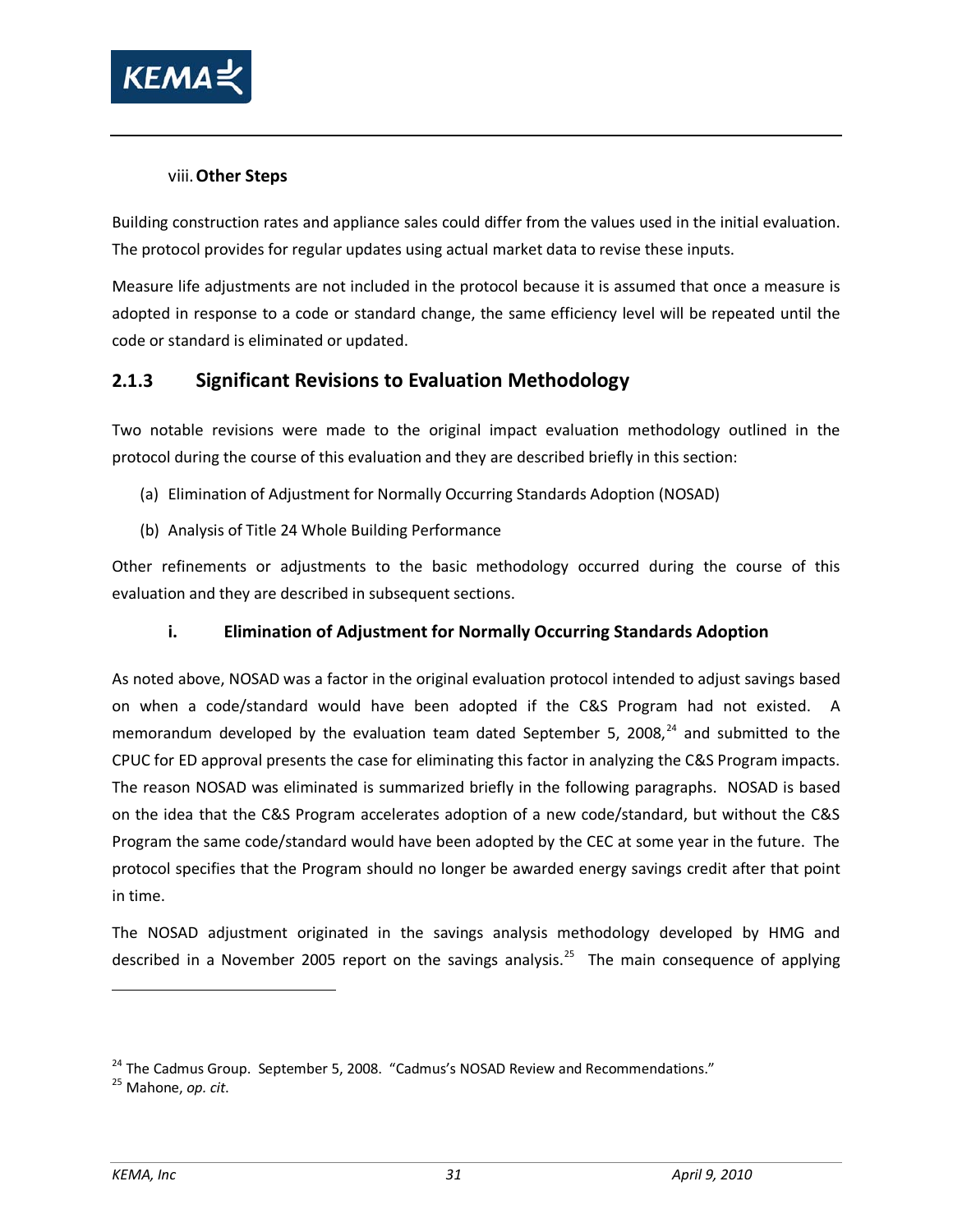

NOSAD is that savings are no longer credited to the C&S Program once the number of years defined by NOSAD is reached.

As documented in the 2005 report, a group made up of CEC staff, utility personnel, and consultants to the utilities established NOSAD values for each code/standard based on their judgment. As described in the report, NOSAD was implicitly linked to the attribution of credit to the C&S Program because NOSAD would be relatively short for those standards for which the Program would not have to contribute much effort to get them adopted and, conversely, relatively long for standards that would require a fairly intensive Program effort.

Our review raised two primary, interconnected concerns about the application of NOSAD:

- First, the way NOSAD accounts for impacts of the C&S Program does not adequately address how the Program affects the actual process. Specifically, the approach overlooks the practical effect of the C&S Program to free up CEC and other resources to adopt codes/standards. In effect, resources dedicated to the C&S Program do two things: (1) accelerate when a specific standard is adopted and (2) increase the number of standards adopted and, therefore, the total savings achieved from new standards over time. The effect of applying a NOSAD factor is to inappropriately discount impacts of the Program.
- Second, the relationship between C&S Program attribution and the NOSAD value introduces logical problems and can bias the savings credited to the Program. For example, if a standard were on the verge of being adopted, but would not be adopted until three years later without the Program, the Program would receive little attribution credit and savings credited to the Program would be discontinued beyond three years because of NOSAD. This implicit correlation between NOSAD and attribution tends to inappropriately discount the effect twice.

For these reasons and others presented in the memorandum, the CPUC ED has eliminated NOSAD from the C&S Program savings framework and recommended eliminating it from future protocols, when published. The type of effect NOSAD was originally intended to account for is better addressed through the attribution analysis (see Section [2.2.4\)](#page-85-0).

## **ii. Analysis of Title 24 Whole Building Performance**

As described earlier, the original savings analysis for Title 24 used a prescriptive, measure-by-measure analytical approach and did not address performance-based, whole-building compliance with the standards. The evaluation team has developed a methodology to allow for analysis at the whole-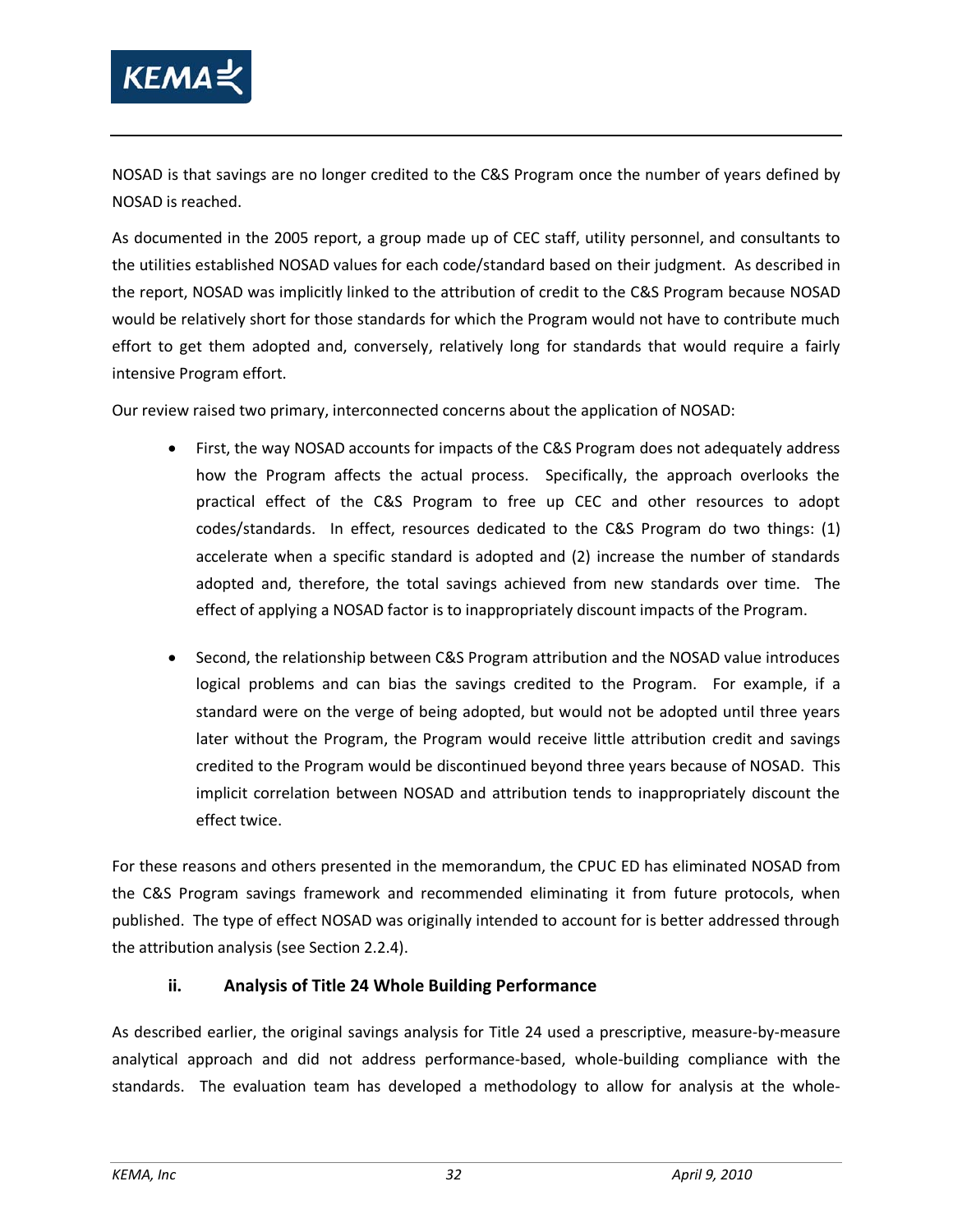

building level by using the basic evaluation protocol and the components embedded in the SES. The methodology is described briefly here and was presented in more detail in a March 16, 2009 memo submitted to the CPUC (see Appendix B*).[26](#page-46-0)*

A new term was defined in the course of developing the whole-building compliance method. Gross savings are by convention defined as the change in load or consumption of a program participant. For purposes of analyzing the C&S Program impacts, we can quantify the savings as the difference in load of a building built to the 2005 Title 24 and one built as it would have been without adoption of the 2005 Title 24 (baseline). Defining a program participant is more challenging, however, because there is really no program to which buildings can subscribe or not subscribe—all buildings covered by the code are participants for this purpose.

As noted, the original SES methodology was constructed to estimate savings at the measure level and did not address whole buildings. The perspective taken was that the measure ex ante gross savings was the difference between the energy use of a baseline measure and a measure meeting the 2005 Title 24. Total gross savings for a Title 24 standard were defined as the savings per measure times the projected number of new buildings. The fact that measures not meeting the standard were likely to be installed, despite adoption of the standard, was addressed through the compliance rate adjustment; gross savings were based on 100% compliance.

For this evaluation, the team of evaluators introduced a new term to describe the savings possible assuming 100% compliance with the standards—potential savings. This value represents the savings possible if all buildings just meet the 2005 Title 24 compared to the 2001 Title 24 baseline, and it is equivalent to the original SES gross savings if savings are summed across all measures covered by the new Title 24 standards. For evaluating savings from the C&S Program, the evaluators redefined gross savings to take into account the effect of any non-compliance that occurs. This makes gross savings more consistent with the conventional definition of the term since the "program" applies to all new buildings, but not all buildings fully implement the program measures if compliance is less than 100%.

Whole building performance analyses were conducted as part of this evaluation using the compliance model runs performed for all buildings, based on their as-built features. This new approach has the fundamental advantage of addressing energy savings for buildings as a whole without having to make assumptions about tradeoffs among efficiency measures.

<span id="page-46-0"></span><sup>&</sup>lt;sup>26</sup>Se[e http://www.energydataweb.com/cpuc/topicAdmin.aspx](http://www.energydataweb.com/cpuc/topicAdmin.aspx)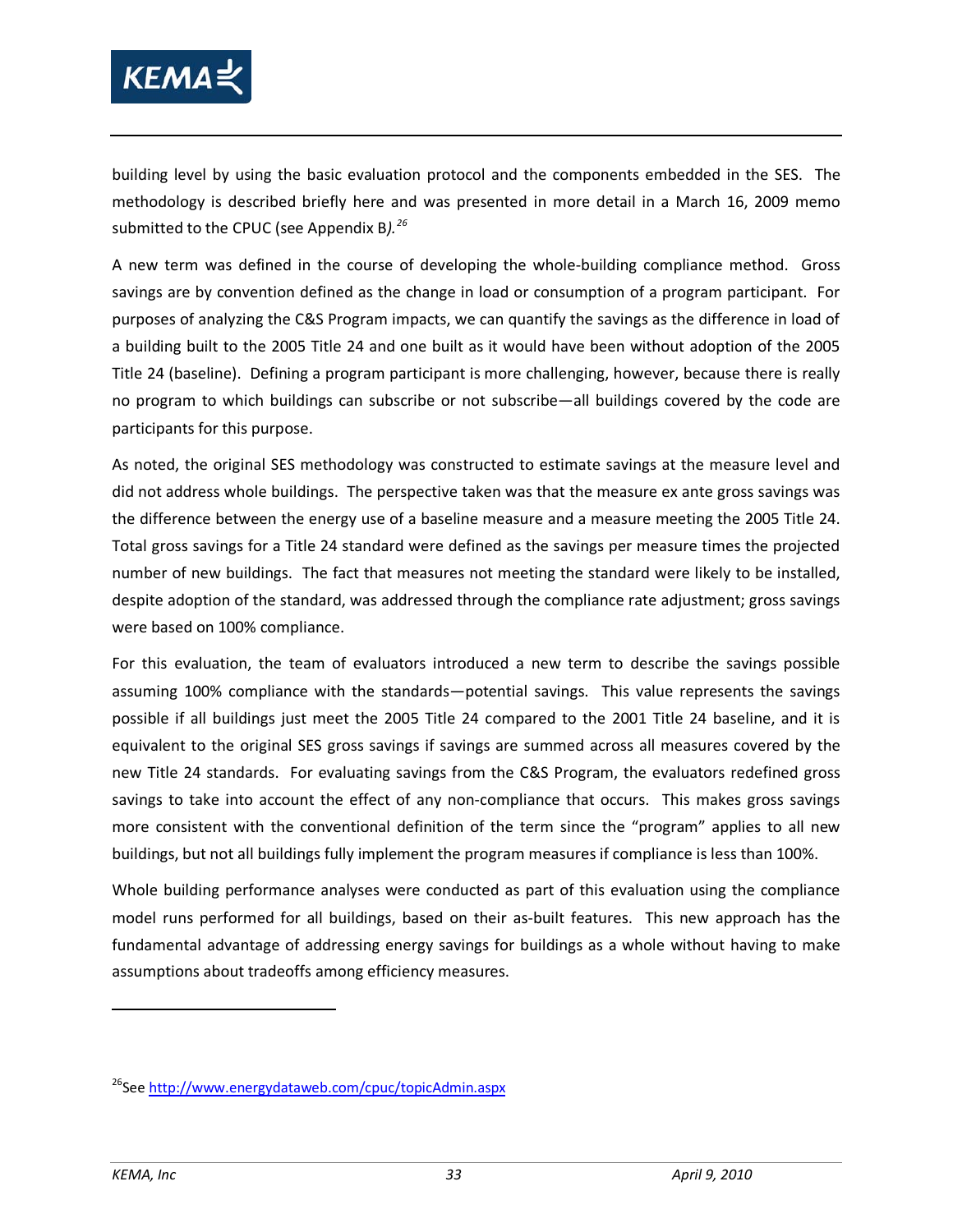

The approach begins with the definition of potential savings:

*PotSav* = *Cons*2001− *Cons*2005

where:

PotSav = Potential savings from 2005 Title 24

Cons2001 = Consumption under 2001 Title 24 requirements

Cons2005 = Consumption under 2005 Title 24 requirements

At the building or aggregate level, potential savings estimated for the 2005 Title 24 are the difference between energy consumption of buildings designed to meet 2005 standards and baseline buildings. For this evaluation cycle, 2001 Title 24 is used to define baseline buildings. $^{27}$  $^{27}$  $^{27}$ 

Whole-building compliance and NOMAD must be analyzed differently than they were in the prescriptive case, but they can be analyzed in a way that is consistent with the SES. For the whole building analysis:

$$
CR(t) = \frac{Cons2001 - ConsBuild2005(t)}{PotSav} = \frac{GS}{PotSav}
$$

where:

CR = Compliance rate in year t ConsBuilt2005(t) = Consumption estimate of as-built building built in year t GS = Gross savings

The time, t, is included because compliance with Title 24 could vary for buildings built in different years and would be reflected in ConsBuilt2005. Given the outputs produced by the compliance software, all the required quantities are available to calculate CR for individual buildings. Typically, CR would be less than 1.0, but if a building is more efficient than required by the 2005 Title 24 then its CR could be greater than 1.0.

Net savings from the 2005 Title 24 are then calculated as follows:

 $NetSavT24(t) = [GS - NOMAD(t)]$ 

<span id="page-47-0"></span>*<sup>27</sup> The results of the current evaluation could be used in the future to define the baseline for the next round of standards evaluation.*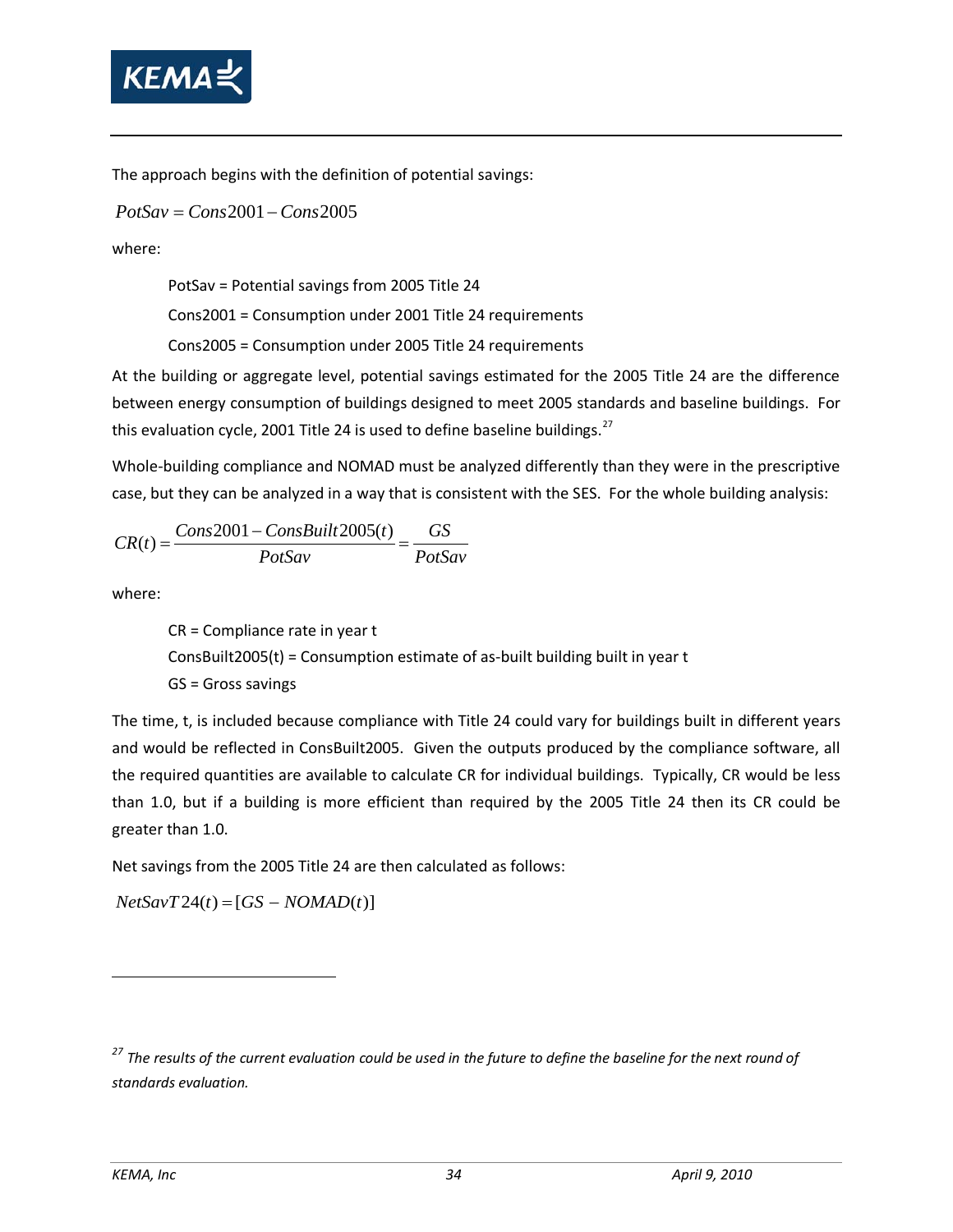

where:

NetSavT24 = Net savings for whole buildings in year t due to the 2005 Title 24 NOMAD(t) = Natural energy savings that would have occurred without 2005 Title 24

The approach to estimate whole-building NOMAD is similar to the one used to estimate NOMAD values for individual standards described later. A group of experts provided their best estimates of trends in building energy consumption as if no new building standards had been adopted after the 2001 Title 24.

This approach to calculate compliance, NOMAD, and net savings before attribution is straightforward and very consistent with the methodology applied to individual measures (or appliances).

From the whole-building performance perspective, estimating attribution of net savings to the C&S Program is not as direct as assessing attribution for individual standards simply because the Program focused on individual measures. For this evaluation, therefore, attribution at the whole-building level relied on the attribution values calculated as described later for each measure. Then, the percent the ex post potential savings each measure contributes to the sum of ex post potential savings for all measures was calculated. These percentages provide weights to calculate the whole-building Program attribution value, which are simply the sum of the products of the attribution value for each Title 24 standard multiplied by its respective weight.

The net savings attributable to the C&S Program then are:

$$
NetSav = (GS - NOMAD)*Att
$$

where:

NetSav = Net savings attributable to C&S Program Att = Whole-building attribution to C&S Program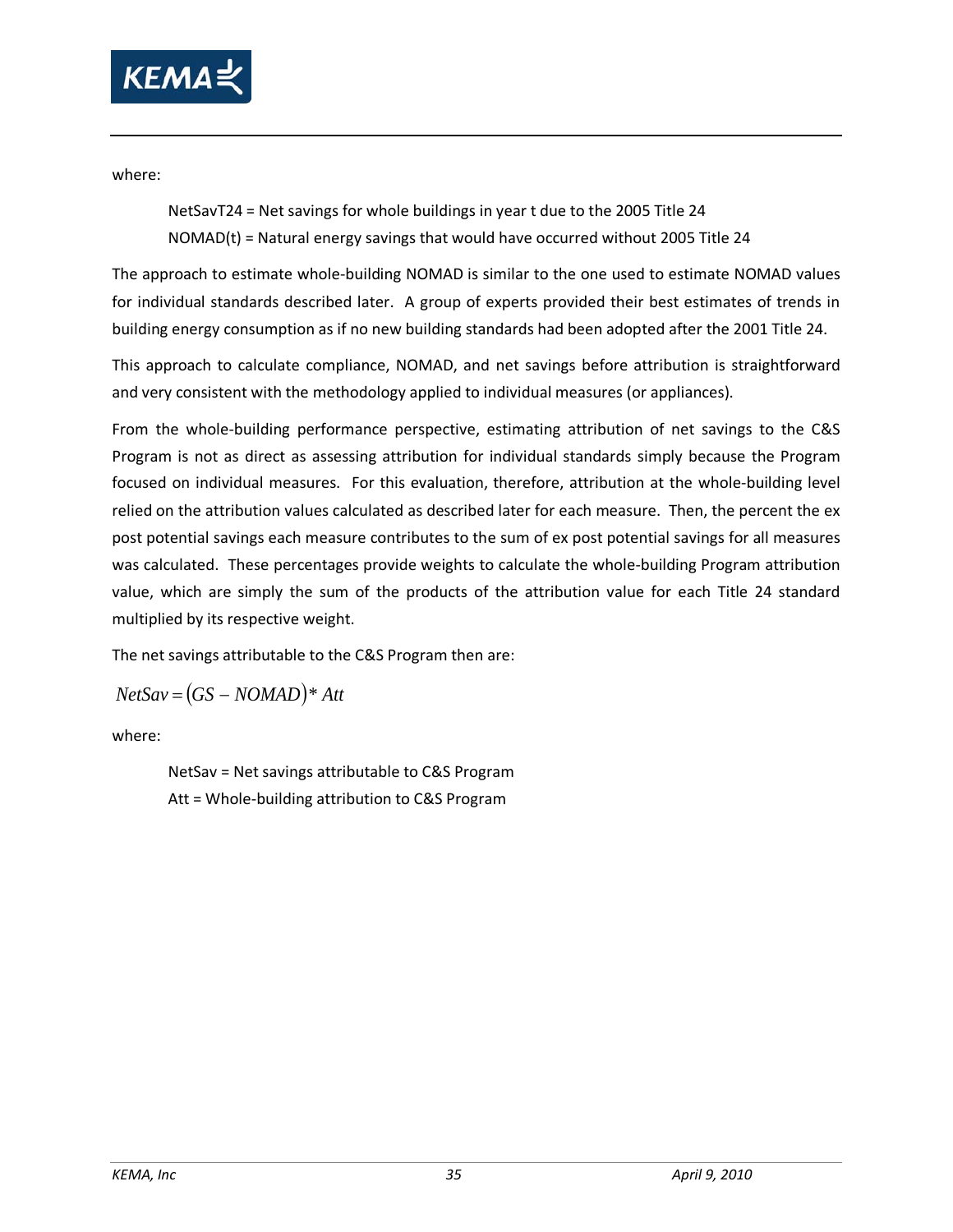

# **2.2 2006-2008 C&S Program Evaluation Methodology**

The C&S Program evaluation approach is illustrated in [Figure 2.](#page-49-0) The components of the analysis were introduced briefly above. Each is summarized below the figure. More details are provided along with results of each analysis in subsequent sections.

<span id="page-49-0"></span>

## **Figure 2: Evaluation Methodology**

The potential standards energy savings are based on the estimated unit energy savings and number of measures or appliances entering the market each year. Potential savings are adjusted by the compliance rate to derive gross standards energy savings. Net savings result from adjusting gross savings by the market penetration of measures or appliances (NOMAD) that would have occurred in the market without adoption of the code or standard. The resulting savings credited to the C&S Program are determined by calculating the attribution adjustment and the net Program savings are then allocated to individual IOUs. For purposes of crediting the utilities with savings from the Program, the CPUC has specified that the verified net savings by utility estimated by this evaluation be adjusted by a factor of 50% to determine the amount credited to each IOU. The analysis is implemented using an Integrated Standards Savings Model that incorporates all the data from the evaluation as inputs.

This section includes a detailed description of the evaluation methodology presented as follows:

- Potential Standards Energy Savings Analysis (Section [2.2.1\)](#page-50-0)
- Compliance Analysis (Section [2.2.2\)](#page-52-0)
- NOMAD Assessment (Sectio[n 2.2.3\)](#page-73-0)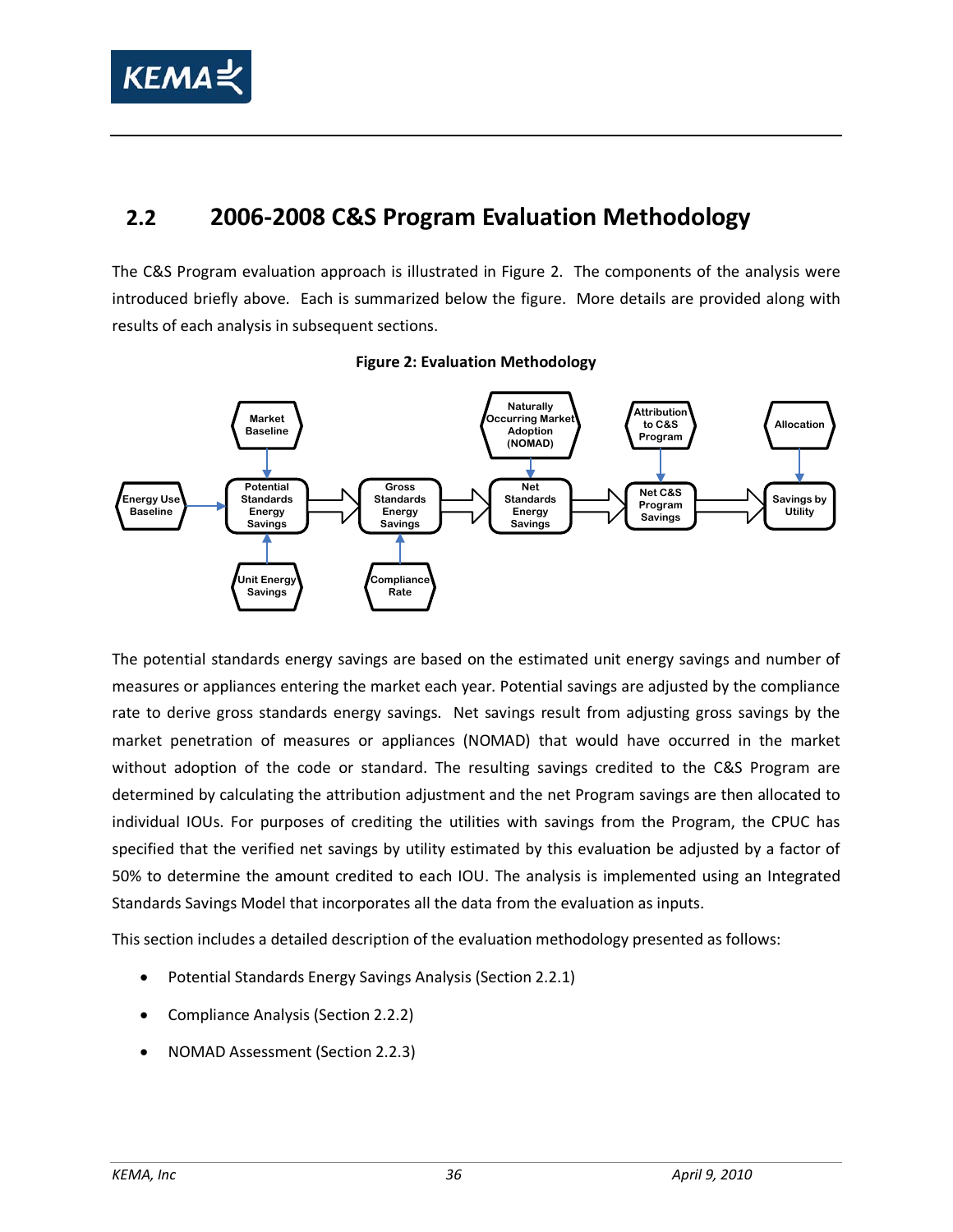

- Attribution Assessment (Section [2.2.4\)](#page-85-0)
- Integrated Standards Savings Model Description (Section [2.2.5\)](#page-93-0)
- Allocation Analysis (Sectio[n 2.2.6\)](#page-94-0)

## <span id="page-50-0"></span>**2.2.1 Potential Standards Energy Savings Analysis**

For appliances and measures studied, the evaluators reviewed information presented in the sources used to estimate the inputs to the SES. Specifically, the original data and methodologies used to estimate the market baseline, energy/demand baseline, and unit energy/demand savings were assessed. Any errors, gaps, or inconsistencies were addressed.

For the building standards, data that could be used to estimate actual building starts were researched. For appliance standards, we attempted to obtain data on actual sales during the period analyzed, but, as discussed later, the only data available were typically more recent estimates than those used originally but from years prior to the effective date of the standard. As appropriate, data and inputs were updated and revised. The revised data were used to modify potential energy savings estimates for each standard.

**Appliance Standards:** The steps in this analysis were the following:

- Review potential savings in the SES. Review the CASE report for each appliance standard and the information presented in the HMG SES report.<sup>[28](#page-50-1)</sup>
- Review per unit savings estimates: The per unit savings are the estimated reduction in energy consumption associated with moving from the existing baseline energy consumption to the energy consumption consistent with the proposed standard. The baseline is energy consumption of the appliance before the proposed standard went into effect, with initial values to be taken from the CASE reports. Savings include electricity, demand, and natural gas.
- Review sales data: Review sales data values and the sources used in the individual appliance CASE reports and/or the HMG savings estimate report.

<span id="page-50-1"></span><sup>&</sup>lt;sup>28</sup> The spreadsheet was prepared by the Heschong Mahone Group (HMG) and is referred to as the Savings Estimation Spreadsheet (SES). HMG prepared a report documenting the savings calculations: *Codes and Standards Program Savings Estimate*, CALMAC Study ID: SCE0241.01, June 30, 2005. Most of the information on appliance standards is taken from the appendix to the HMG report, *Codes and Standards Enhancement Initiative For PY2003 - 2005: Title 20 Standards Development* prepared by Energy Solutions et al., June 9, 2005.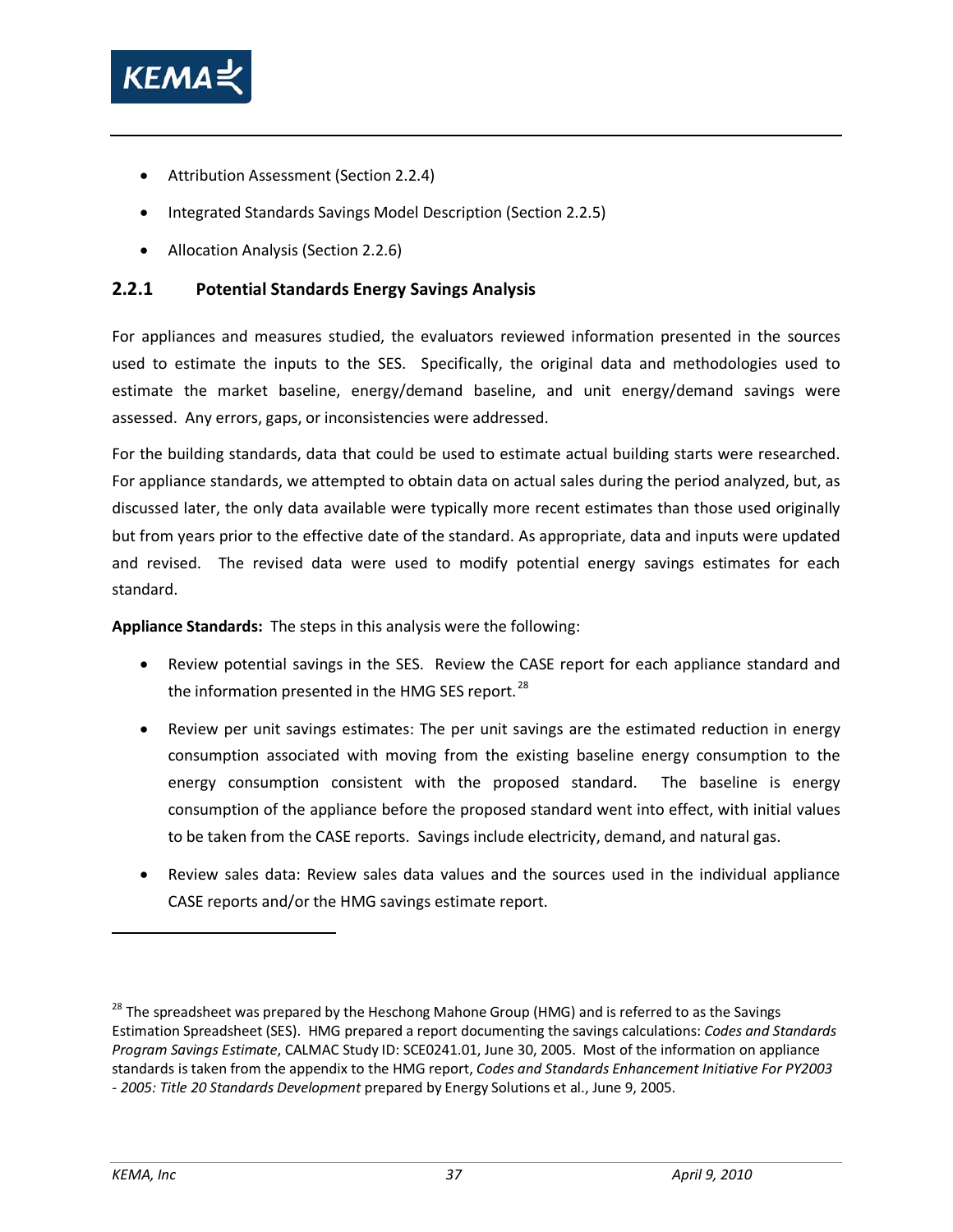

- Clarify methodology: Before making any adjustments to the potential energy savings estimates, submit questions to CASE report authors regarding all assumptions and estimates that cannot be determined from the CASE reports or that differ from what is presented in either the CASE report or the spreadsheet.
- Replicate first-year total potential energy savings, i.e., ensure all information is available to produce the same values calculated previously.
- Conduct thorough research to identify and obtain more recent data/information on all inputs where available. This includes sales data, savings estimates, etc.
- Revise potential savings estimates in those cases where more accurate methodologies and/or updated data are available.

The methods for analyzing potential energy savings from the appliance standards are presented in more detail in Appendix C.

**Building Standards:** The steps in this analysis were the following:

- Review potential savings in the SES by examining the CASE report for each building standard and the information presented in the HMG SES report.
- Locate the source of the savings estimate.
- Recreate the energy savings equation found in the CASE report.
- Apply assumed savings to the market data provided in the Impact Analysis and Evaluation reports.<sup>[29](#page-51-0)</sup>
- Review recent data and information and update savings estimates as appropriate.

The details of the methodology for estimating potential energy savings from the building standards are presented in Appendix D.

<span id="page-51-0"></span><sup>29</sup> The Impact Analysis of 2005 Update to the Building Energy Efficiency Standards, June 2003. This report is an analysis of the statewide impact of the entire Codes and Standards Program, including components contributed by the California Energy Commission and its consultant, the IOUs, and other organizations that created and put forth code change proposals. Prepared by Eley Associates (Eley) and managed by the California Energy Commission. This document is referred to as the Eley report here.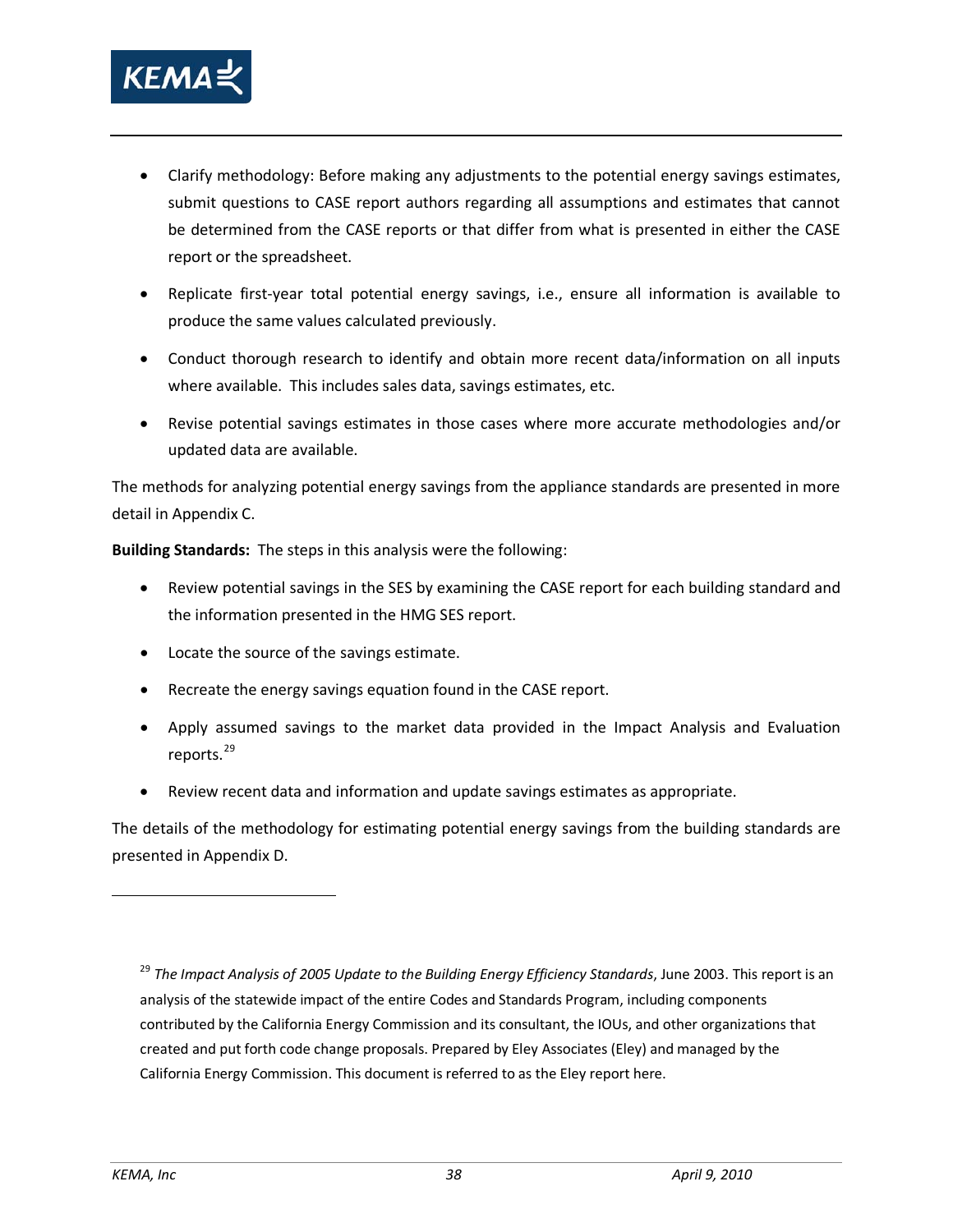

## <span id="page-52-0"></span>**2.2.2 Compliance Analysis**

The compliance analysis consisted of two separate components: Title 20 appliance standards and Title 24 buildings standards. The approaches used differed between the two sets of standards.

## **i. Appliance Standards Compliance (Title 20)**

This section discusses the methodology used to assess compliance of appliances covered by the new Title 20 standards in effect during the period 2006 through 2008. The evaluation team's approach for assessing Title 20 compliance was based on the methodology used in the 2007 compliance evaluation and the protocol presented in the California evaluation protocol document.<sup>[30.](#page-52-1)[31](#page-52-2)</sup> The scope of the 2007 study was expanded to include most appliances covered.<sup>[32](#page-52-3)</sup>

Analysis of compliance with Appliance Standards included the following steps:

- (1) Obtaining a list of complying appliances compiled in the CEC online database
- (2) Prioritizing the evaluation activities on high impact energy savings appliances based on the SES estimates
- (3) Obtaining the contact list for vendors that sell or distribute the regulated products
- (4) Stratifying the list of vendors to categorize sites into three geographic regions: southern, central, and northern
- (5) Visiting vendor sites to collect product specifications when available
- (6) Populating a spreadsheet database with product details such as model number, specifications etc. and comparing the details with the CEC database to determine whether the model was listed indicating it was in compliance with Title 20
- (7) Determining whether unlisted models being sold complied with the technical requirements of the standard

<span id="page-52-1"></span><sup>&</sup>lt;sup>30</sup> Khawaja, M.S., A. Lee, and M. Levy. 2007. Statewide Codes and Standards Market Adoption and Noncompliance *Rates,* SCE0224.01, Prepared for Southern California Edison.

<span id="page-52-2"></span><sup>&</sup>lt;sup>31</sup> The TecMarket Works Team. 2006. California Energy Efficiency Evaluation Protocols: Technical, Methodological, and Reporting Requirements for Evaluation Professionals. Prepared for the California Public Utilities Commission.<br><sup>32</sup> The study scope did not permit detailed compliance analysis of every standard, so the research focused

<span id="page-52-3"></span>standards providing the greatest energy savings.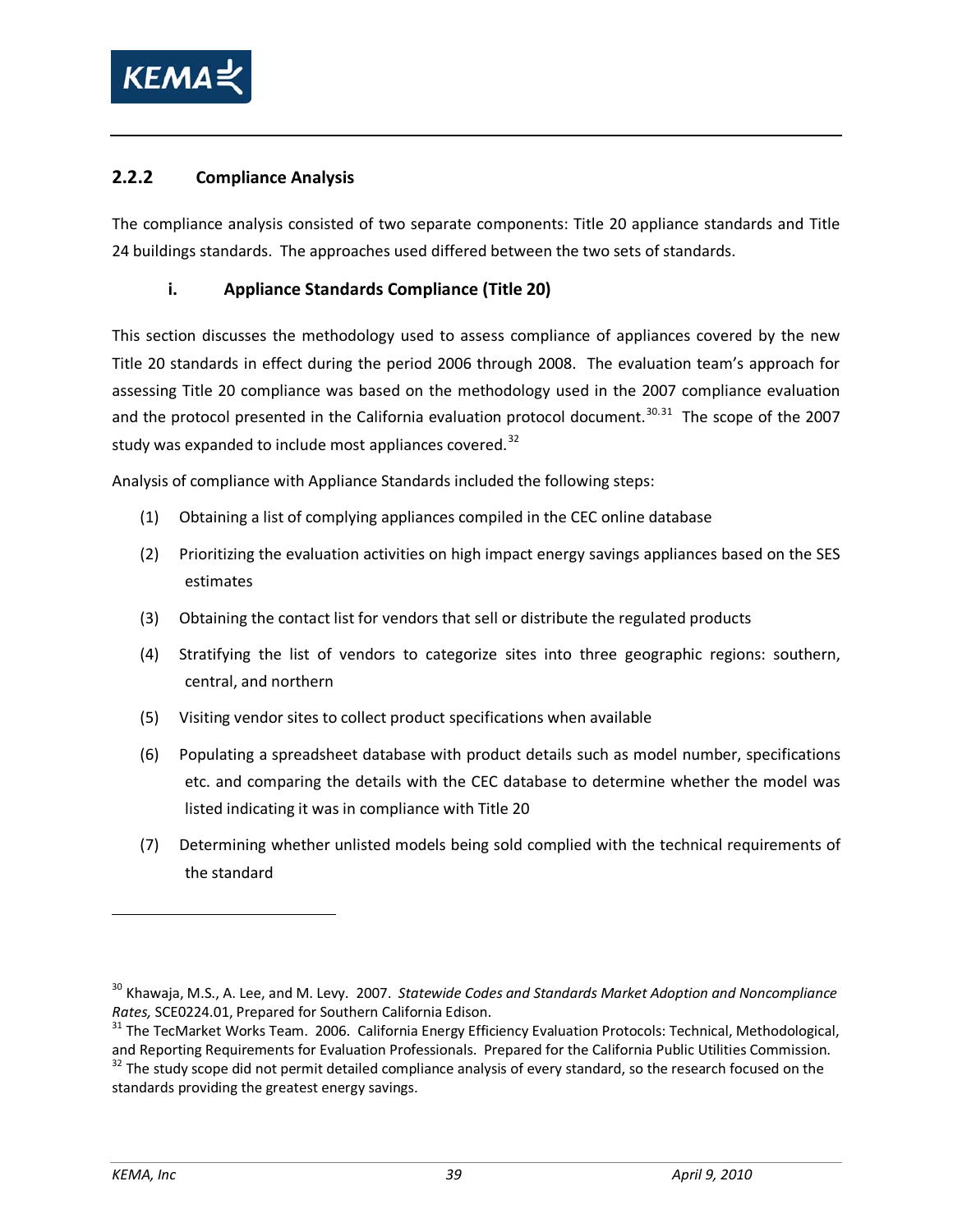

- (8) Determining which models were non-compliant
- (9) Extrapolating the individual vendor data to the statewide level
- (10) Calculating the compliance rate

The first step involved obtaining and reviewing all information on complying appliances compiled by the California Energy Commission (CEC) in its online databases. The data identify appliances that have been certified by manufacturers as complying with the standards. When the 2007 study was conducted, only a small number of such databases existed. When the evaluation team started this current study, we found that compliance databases were available for all appliance standards except two, walk-in refrigerators/freezers and external power supplies. This was due to the unique nature of each of these products.

- Walk-ins are custom built and, therefore, not identified by manufacturer model numbers.
- External power supplies cover a wide range of appliances, spanning numerous industries, which adds complexity to requiring individual model registration.

Throughout this evaluation, the team periodically checked for updates to the databases and downloaded the most recent version.

Based on the SES estimated savings from the appliances covered in the 2006 Title 20, we prioritized the appliances being evaluated by their ex ante energy savings impact. The top ten energy-saving appliances comprised 97% of the total savings estimated for the appliances covered. Taking this into account, we chose to focus the data collection effort on the top ten standards. This group consisted of (listed in order of potential energy savings):

- Residential pool pumps (Tier 1 and 2)
- Walk-in refrigerators and freezers
- Pulse start metal halide HID luminaires (Tier 1 and 2)
- General service incandescent lamps (Tier 1 and 2)
- Commercial dishwasher pre-rinse spray valves
- Audio players
- TV's
- External power supplies (Tier 1 and 2)
- Unit heaters and duct furnaces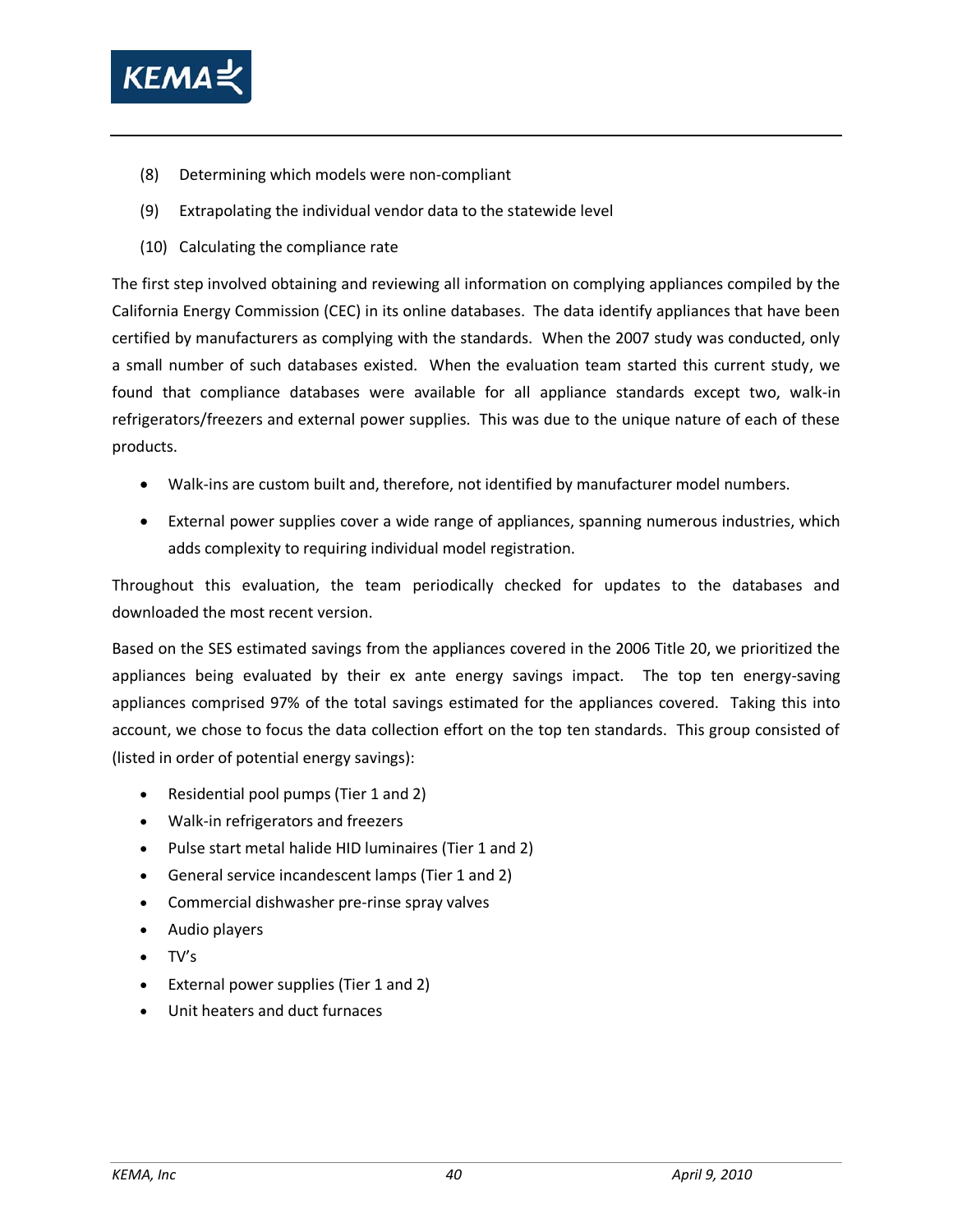

With the focus on the appliance standards with the largest savings, significant effort was not placed on collecting data for the remaining Title 20 appliances (see Appendix M).

The next step in the evaluation approach was becoming familiar with the standards and purchasing a contact list of vendors that sell or distribute the products regulated by the standards. The list of vendors Cadmus received varied by appliance, but mainly included distributors, wholesalers, and retailers throughout California. This list was based on Standard Industrial Classification (SIC) codes and we attempted to include retailers, manufacturers, and wholesalers. To reduce the number of unusable contacts, the lists were screened manually and business listings that were identified as not selling the Title 20 appliances were removed. The contacts were then stratified by size to account for differences between small and large vendors. The number of employees was used as the size stratification variable and two strata were created: those below and those above the 50th percentile in total employment. The resulting groups were reviewed and modified to ensure adequate numbers of sites were in each category. After dividing the state into three geographic regions—southern, central, and northern—the team's data collection efforts were planned to spread out equally across all three, attempting to collect data from at least two different cities in each of the regions. The evaluation team obtained data from two small stratum vendors and two large stratum vendors for each appliance in each region for a total of twelve data points per standard as shown in the equation below.

3 (regions) \* 2 (strata) \* 2 (average # vendors in each stratum) = 12 vendors total

[Table 8](#page-55-0) shows the actual distribution of vendors visited for site visits, by appliance, size, and location. The table shows how many sites were visited and also how many sites we were able to include in the analysis. Data from several sites were unusable due to the lack of product specification data.

Although the data collected for each appliance differed slightly due to the specifics of the standard, the data required to determine compliance consisted primarily of the brand, model number, quantity of each model in stock, the vendor's total sales of the product, and the vendor's total sales per model. If the sales staff permitted us to spend enough time in the store and the information was available, product specifications were also recorded. The ability to record these data depended on the vendor's willingness to cooperate with the data collection team and company policies on releasing sales data.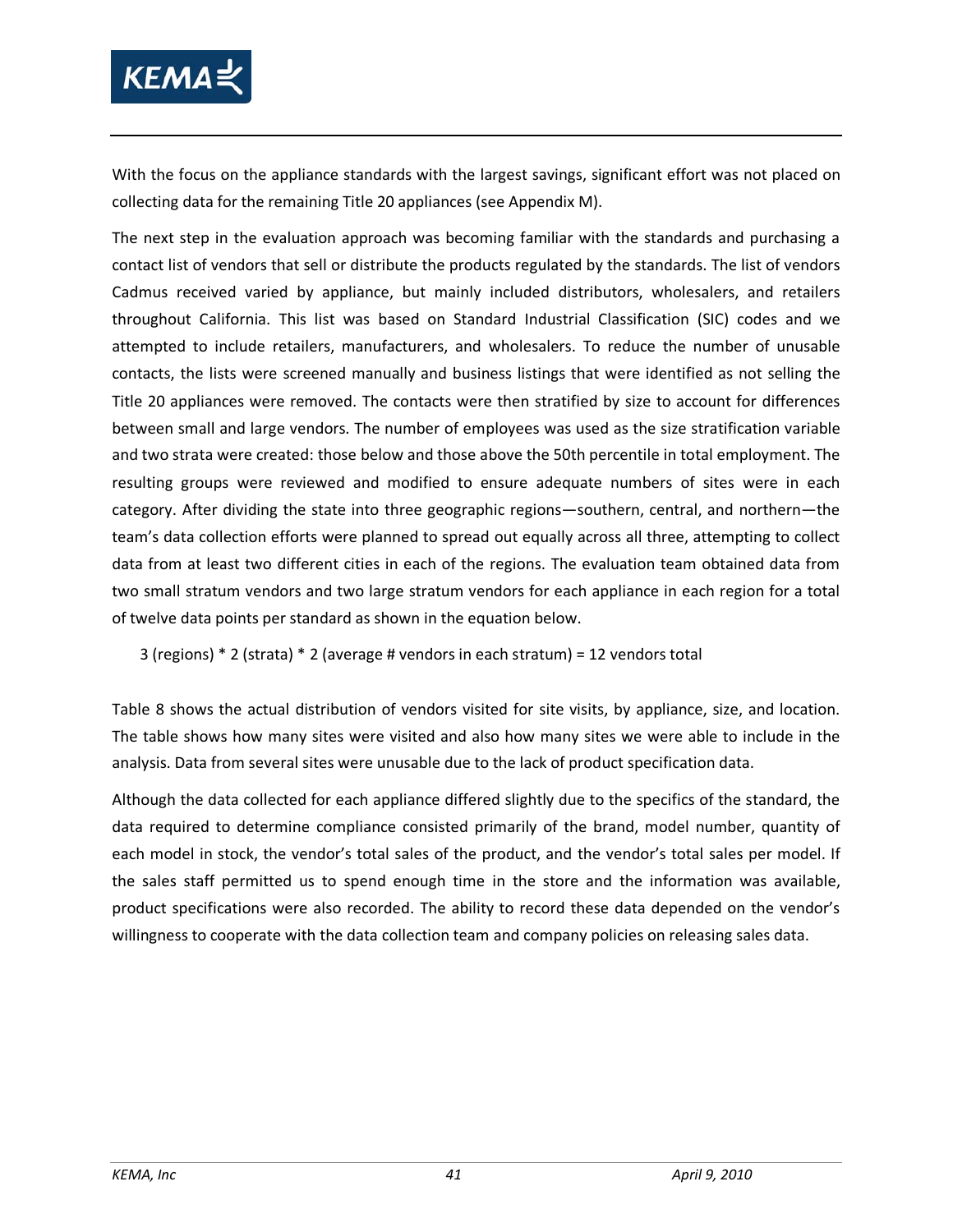

<span id="page-55-0"></span>

| <b>Appliance</b>                         |         | Southern                              |                                        |                                       | Central                                |                                       | Northern                               | <b>Total</b>                          |                                        |
|------------------------------------------|---------|---------------------------------------|----------------------------------------|---------------------------------------|----------------------------------------|---------------------------------------|----------------------------------------|---------------------------------------|----------------------------------------|
|                                          | Stratum | Total Number of Site<br><b>Visits</b> | Number of Usable<br><b>Site Visits</b> | Total Number of Site<br><b>Visits</b> | Number of Usable<br><b>Site Visits</b> | Total Number of Site<br><b>Visits</b> | Number of Usable<br><b>Site Visits</b> | Total Number of Site<br><b>Visits</b> | Number of Usable<br><b>Site Visits</b> |
| Residential                              | Small   | 3                                     | $\overline{3}$                         | $\mathbf{1}$                          | $\mathbf{1}$                           | 3                                     | 3                                      | $\overline{7}$                        | $\overline{7}$                         |
| Pool Pumps                               | Large   | $\overline{2}$                        | $\mathbf{1}$                           | $\overline{2}$                        | $\overline{2}$                         | $\mathbf{1}$                          | $\mathbf{1}$                           | 5                                     | 4                                      |
| <b>Metal Halide</b>                      | Small   | $\overline{2}$                        | $\overline{2}$                         | $\overline{2}$                        | $\mathbf 1$                            | $\mathbf 0$                           | $\mathbf 0$                            | 4                                     | 3                                      |
| Luminaires                               | Large   | $\overline{2}$                        | $\mathbf{1}$                           | $\overline{2}$                        | $\mathbf 1$                            | $\mathbf{1}$                          | $\mathbf 0$                            | 5                                     | $\overline{2}$                         |
| Gen. Service                             | Small   | $\overline{2}$                        | $\pmb{0}$                              | $\overline{2}$                        | $\overline{2}$                         | $\mathbf{1}$                          | $\mathbf 0$                            | 5                                     | $\overline{2}$                         |
| Incandescents                            | Large   | $\overline{2}$                        | $\overline{2}$                         | $\overline{2}$                        | $\overline{2}$                         | 3                                     | 3                                      | $\overline{7}$                        | $\overline{7}$                         |
| Commercial<br>dishwasher                 | Small   | $\overline{2}$                        | $\overline{2}$                         | $\overline{2}$                        | $\overline{2}$                         | $\mathbf{1}$                          | $\mathbf{1}$                           | 5                                     | 5                                      |
| pre-rinse spray<br>valves                | Large   | $\overline{2}$                        | $\overline{2}$                         | $\overline{2}$                        | $\overline{2}$                         | $\overline{2}$                        | $\overline{2}$                         | 6                                     | 6                                      |
| Audio players                            | Small   | $\mathbf{1}$                          | $\mathbf{1}$                           | $\mathbf{1}$                          | $\mathbf{1}$                           | $\overline{2}$                        | $\overline{2}$                         | $\overline{4}$                        | 4                                      |
|                                          | Large   | $\overline{2}$                        | $\overline{2}$                         | $\overline{2}$                        | $\overline{2}$                         | $\overline{2}$                        | $\overline{2}$                         | 6                                     | 6                                      |
| TV's                                     | Small   | $\mathbf{1}$                          | $\mathbf{1}$                           | $\overline{2}$                        | $\overline{2}$                         | $\overline{2}$                        | $\overline{2}$                         | 5                                     | 5                                      |
|                                          | Large   | $\overline{2}$                        | $\overline{2}$                         | $\overline{2}$                        | $\overline{2}$                         | $\overline{2}$                        | $\overline{2}$                         | 6                                     | 6                                      |
| <b>External Power</b><br><b>Supplies</b> | Small   | $\mathbf{1}$                          | $\mathbf{1}$                           | $\overline{2}$                        | $\overline{2}$                         | 3                                     | 3                                      | 6                                     | 6                                      |
|                                          | Large   | $\overline{2}$                        | $\overline{2}$                         | $\overline{2}$                        | $\overline{2}$                         | $\mathbf{1}$                          | $\mathbf{1}$                           | 5                                     | 5                                      |
| <b>Unit Heaters</b><br>and Duct          | Small   | $\mathbf{1}$                          | $\mathbf 0$                            | $\overline{2}$                        | $\overline{2}$                         | 3                                     | $\overline{2}$                         | 6                                     | 4                                      |
| Furnaces                                 | Large   | $\mathbf{1}$                          | $\mathbf{1}$                           | $\mathbf{1}$                          | $\mathbf{1}$                           | $\mathbf{1}$                          | $\mathbf{1}$                           | 3                                     | $\overline{3}$                         |
| <b>Totals</b>                            |         | 28                                    | 23                                     | 29                                    | 27                                     | 28                                    | 25                                     | 85                                    | 75                                     |

**Table 8. Distribution of Site Visits by Appliance and Location**

Because walk-in refrigerators/freezers are customized and lack specific model numbers, we had to develop a different approach for this product. Due to the unique nature of the way this product is built and distributed, we focused our efforts on manufacturers that do the custom builds. For walk-ins, we initially attempted to collect data on the specifics of each model ordered in California in 2008 from each manufacturer we contacted. We planned to use this information to determine if the walk-in refrigerators/ freezers being built met the code. Unfortunately, this approach was largely unsuccessful due to the unwillingness of manufacturers to cooperate and customer privacy policies preventing the release of this information.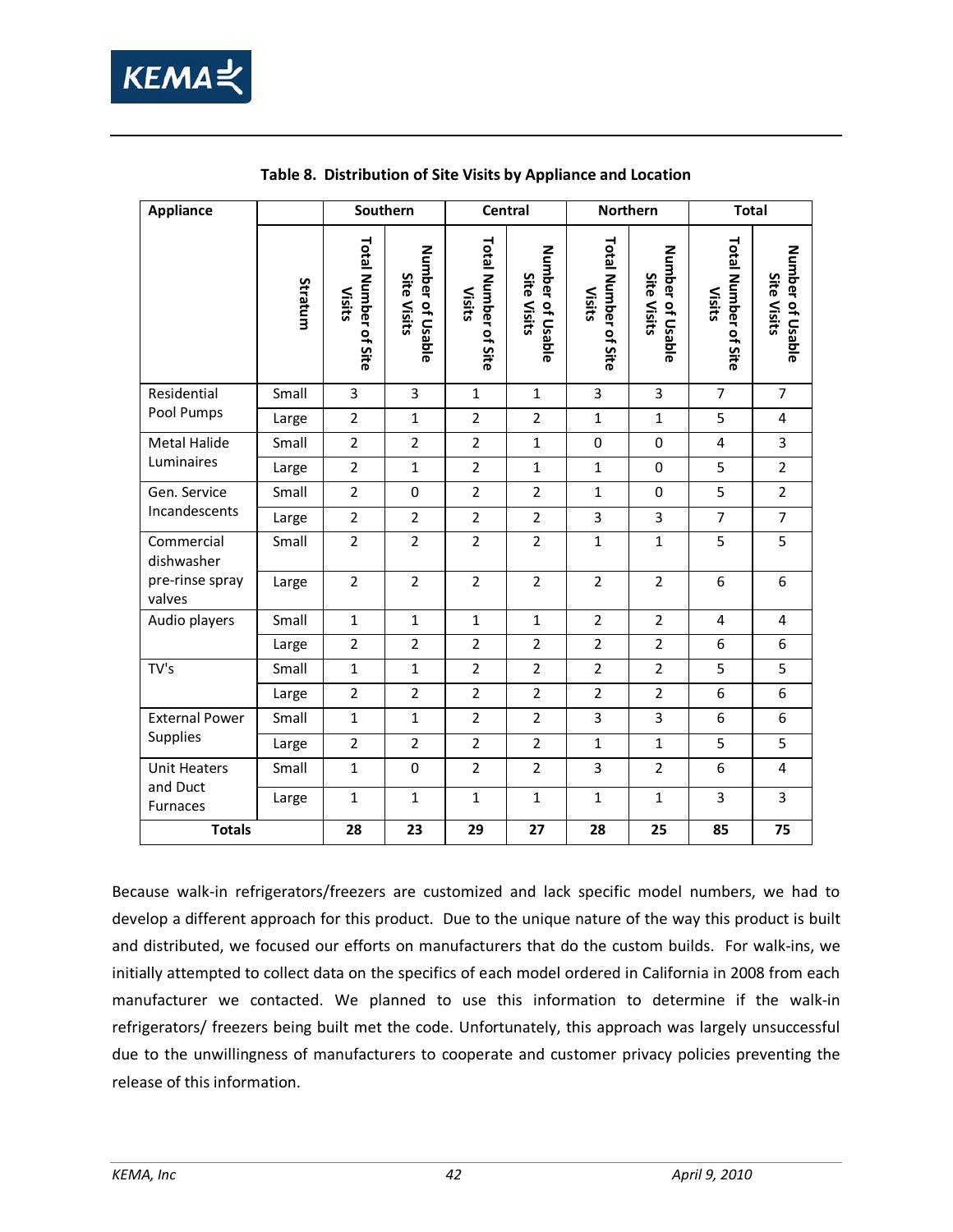

When the original plan to determine compliance for walk-in refrigerators/freezers proved unsuccessful, a new plan was developed. Phone interviews with several manufacturers were conducted to gain a better understanding of the chain of distribution, compliance in the market, and where the noncompliance issues were. In addition to these case study interviews, we also visited one of the walk-in refrigerators built by one of the manufacturers we interviewed to determine the unit's compliance. To supplement this data collection, onsite data were collected for several more walk-in units during the Title 24 commercial new building construction site visits when a location was identified as having a walkin refrigerator or freezer.

For the rest of the appliances, the team created a general data collection plan and began calling the vendors from the SIC code contact lists to see if they would either be willing to provide data through a phone interview or agree to an onsite visit. During this process, we found that many of the contacts on the purchased contact list did not sell the specific products covered by the standards or they only serviced these products. Therefore, we decided to conduct outside research to supplement the contact list and to find manufacturers. The vendors were selected by a clustering approach to enable the data collection team to be able to visit a large number of locations in less time. Calls were made to confirm that each vendor actually sold the appliance at hand and to find out the total number of employees at the location to enable us to classify by stratum. Attempts were also made to collect as much data by phone as possible for appliances whose characteristics were suitable for this form of data collection, such as the pre-rinse spray valves and unit heaters and duct furnaces.

Pre-rinse spray valves were a good candidate for data collection by phone due to the low number of unique models available in the market and also due to the willingness of restaurant suppliers to provide sales data. Collecting data by phone for unit heaters and duct furnaces was, in many cases, equally as successful as collecting data onsite because these products are very large and are often stored in warehouses that are difficult to gain access to. These vendors were often willing to provide all information needed through a phone interview and in some cases were more willing to discuss over the phone instead of having a field technician come to their site. $33$ 

Once the data were collected, they were entered into a spreadsheet for additional research. The model numbers collected from each vendor were compared against the CEC lists of registered products to determine whether the model was registered with the CEC and, therefore, in compliance with Title 20. If

<span id="page-56-0"></span> $33$  To avoid bias and the risk of data being withheld, the data collection was described to the vendors using nonspecific terms such as "study" and "research."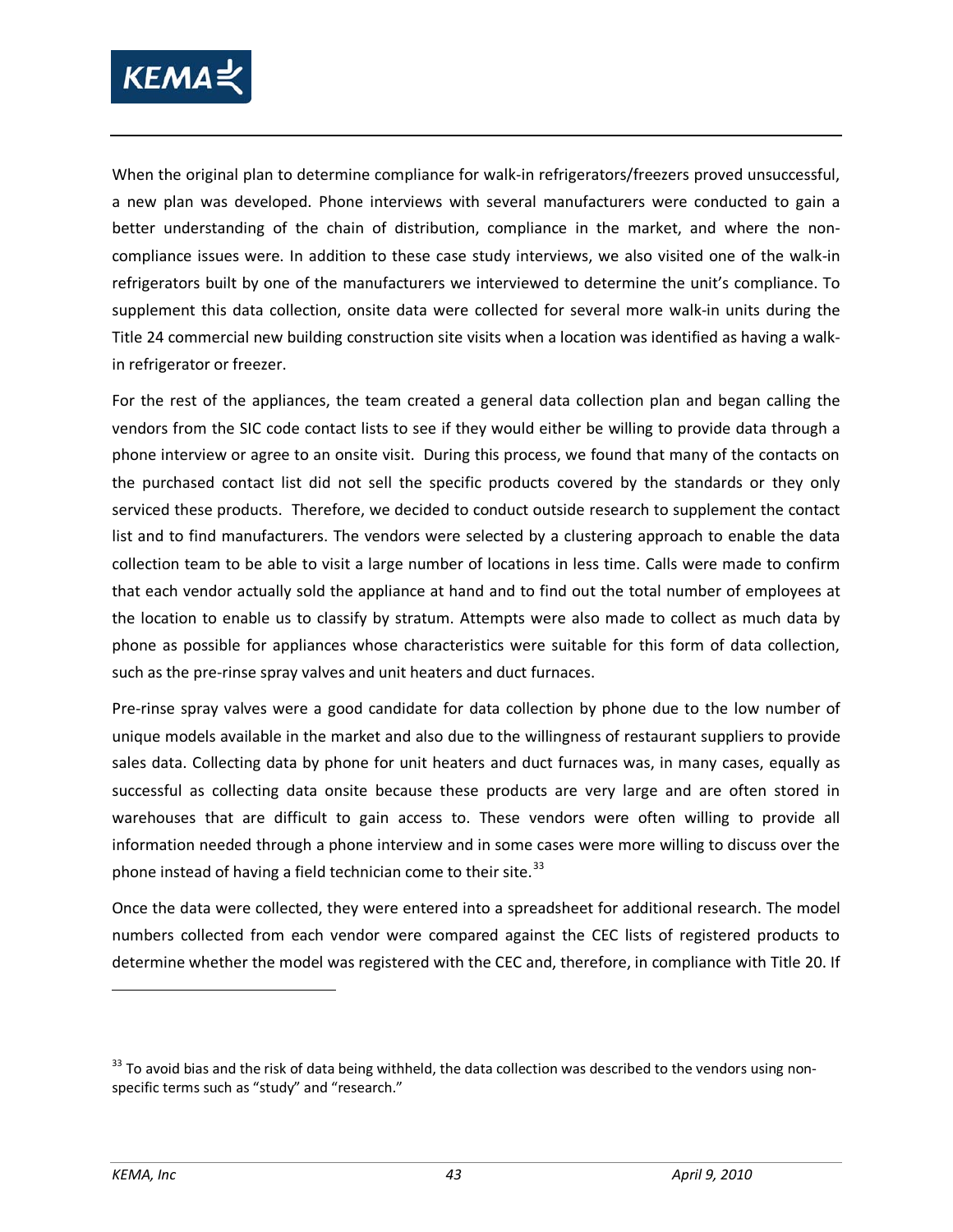

the model was not listed with CEC, additional research was conducted to determine whether the model met the energy-efficiency requirements of the standard even though it was not registered.

The product specifications needed to determine compliance were researched for each unlisted model through online searches, review of manufacturer websites, and calls to the product manufacturers. When the standard-regulated product specifications were found, they were compared to the standard and, in many cases, additional calculations were done to determine whether the model met the requirements of the standard. If the product met the requirements, it was classified as "unlisted compliant," meaning that although the model was not registered with the CEC, it still met the requirements. If the unlisted product was found to not meet the standard, it was classified as "noncompliant." For most appliance types, there were some models for which product specifications needed to determine compliance were not available. These models went into a fourth category, "unable to determine compliance." A large amount of effort went into making inquiries about the product specifications for the "unable to determine compliance" group. Our team made calls to manufacturers and conducted extensive internet research.

Once compliance was determined for each model collected, additional calculations were used to extrapolate the data to the statewide level. The rate of compliance was calculated separately for vendors in the small and large strata. Sales and stock data were very hard to obtain, and available data were often incomplete or limited. For this reason, the analysis primarily depended on the models present at each store location. Each model at a specific store location was regarded as one unit, and we were typically unable to obtain actual sales volume for that model.

Compliance rates were then calculated in aggregate including all stores for each appliance type using the above methodology for compliance. Units where compliance could not be determined were omitted from the total unit value calculations. The one exception was pre-rinse spray valves, where we did have reliable and complete sales data; therefore, the compliance totals for spray valves does incorporate sales estimates. The overall compliance rate was then calculated by weighting the rate for the small and large strata based on the data we had for the number of employees at all sites within each strata. The final compliance rate was determined by taking the sum of the weighted compliance rates for each stratum and aggregating the results at the state level.

The 90% confidence intervals were calculated when the required data were available. In most cases, the information required included the sales within each stratum represented by the sampled vendors, total sales for the population within the stratum, and variance of the compliance rates across the sampled vendors. Since not all these data were available for every product, it was necessary to estimate sales values based on the available data. In many cases, the average sales-per-store within a stratum was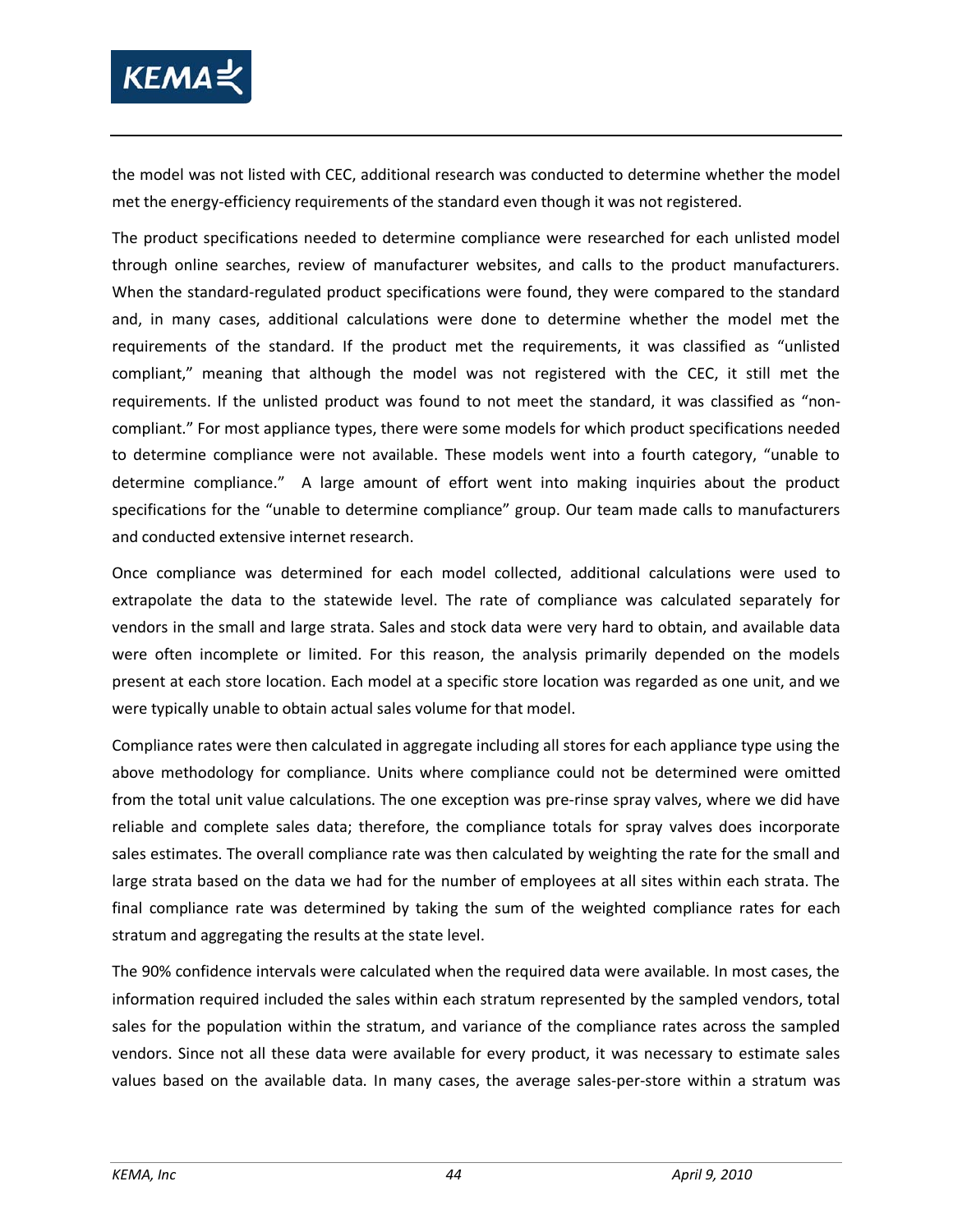

assumed for stores where sales data were unavailable. All of these assumptions and approximations, of course, affected the accuracy of the confidence interval calculations, but on the whole we believe the confidence intervals are fairly representative for individual products.

## **ii. Building Standards Compliance (Title 24)**

For Title 24, compliance analysis was conducted at the measure and whole-building level for both residential and nonresidential buildings. Data for the residential compliance review were collected under the Residential New Construction Program evaluation in conjunction with the collection of baseline construction characteristics data (see Residential New Construction Volume). Data for the nonresidential compliance analysis were collected as part of the C&S Program evaluation. Both compliance analyses were based on actual construction characteristics data obtained through site visits.

The goal of this analysis was to determine a compliance factor for Title 24 nonresidential and residential building standards applied to new construction permitted after October 2005. The compliance factor was used to modify the estimated potential savings (see Section [2.2.1\)](#page-50-0), to provide a savings estimate comparable to gross savings. The degree of compliance was determined by an analysis of buildings constructed and permitted under the 2005 Title 24 standards. These buildings were modeled using the compliance software to estimate their energy consumption as if they had been built to just comply with the 2001 Title 24 standards; this established the baseline for comparison against both the same buildings modeled to just meet the 2005 Title 24 standards and as-built.

### **Residential New Construction and Alterations**

This section discusses the methodology used to assess compliance of residential buildings covered by the new Title 24 standards in effect during late 2005 through 2008.The evaluation team's approach for assessing Title 24 compliance was based on the methodology used in the 2007 compliance evaluation and the protocol presented in the California evaluation protocol document.<sup>[34.](#page-58-0)[35](#page-58-1)</sup>

The C&S Program evaluation team assessed compliance of new residential buildings with the Residential Hardwired Lighting standard and whole-building compliance with Title 24. Our team used a sample of

<span id="page-58-0"></span><sup>34</sup> Khawaja, M.S., A. Lee, and M. Levy. 2007. *Statewide Codes and Standards Market Adoption and Noncompliance Rates,* SCE0224.01, Prepared for Southern California Edison.

<span id="page-58-1"></span><sup>&</sup>lt;sup>35</sup> The TecMarket Works Team. 2006. California Energy Efficiency Evaluation Protocols: Technical, Methodological, and Reporting Requirements for Evaluation Professionals. Prepared for the California Public Utilities Commission.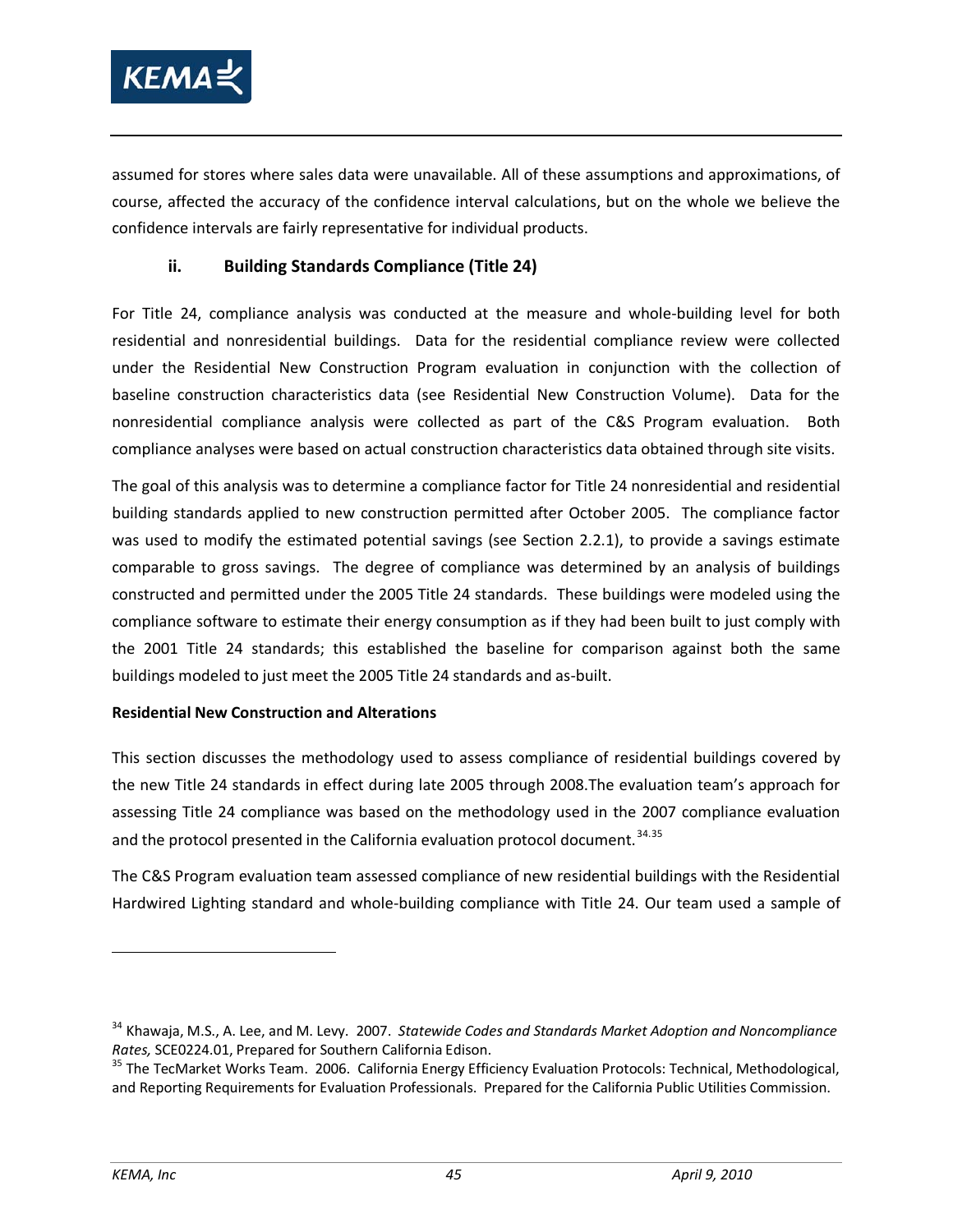

buildings that had not participated in utility energy-efficiency programs that were the baseline sample studied in the Residential New Construction Program evaluation.

Whole-building and Residential Hardwired Lighting standard compliance were analyzed using field data collected from the same sample. These data were analyzed using Micropas software at the whole house level. Lighting energy consumption and compliance levels were calculated as described later. Compliance levels for window replacement and duct improvement measures applying to existing residential buildings were estimated from interviews with building code officials and a large survey of residential occupants.

Analysis of compliance with Residential Building Standards included the following steps:

- (1) Obtaining from the Residential New Construction Program evaluation team a list of potential non-participant site visits.
- (2) Contacting California building departments to determine which homes were permitted under the 2001 Title 24 and which were permitted under the 2005 Title 24. Additional inquiries were made to the building departments to determine if the 2005 Title 24 homes complied under the prescriptive or performance approach.
- (3) Providing the filtered list of 2005 Title 24 program non-participants homes to the Residential New Construction Program evaluation team for use in scheduling site visits.
- (4) Obtaining a list of completed site visits and contacting building departments to obtain information about the code enforcement process for a sample of these homes.
- (5) Deriving a sample for energy and compliance analysis.
- (6) Checking for the presence of HERS measures in the sample homes by obtaining HERS registry information from HERS providers.
- (7) Analyzing data from Micropas runs for the sample homes.
- (8) Analyzing lighting site survey data from site visits to the sample homes.
- (9) Conducting and analyzing code official and IOU customer surveys to estimate window replacement and duct improvement measure compliance.
- (10) Calculating compliance rates.

The first step involved coordinating efforts between the C&S Program evaluation and the Residential New Construction Program Evaluation (RNC Evaluation) teams. The RNC evaluators analyzed a sample of homes to represent the baseline for assessing impacts of the RNC programs. The program non-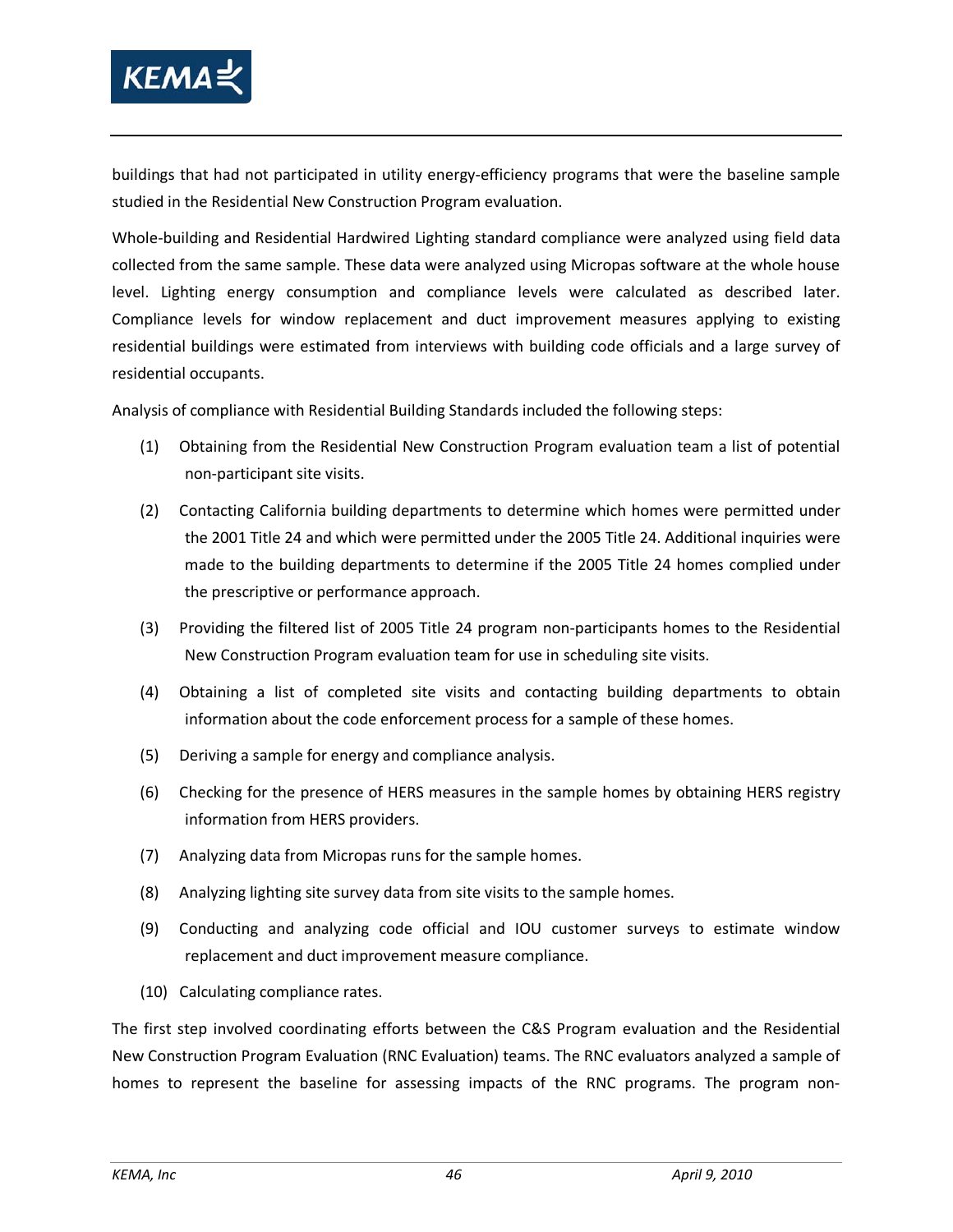

participants were used to provide Title 24 compliance data for the C&S Program evaluation since they represented typical construction occurring outside of utility efficiency programs. C&S Program evaluators called and emailed building departments and searched online databases to determine permit dates for homes in the baseline sample and passed this information along to ensure that only homes that permits were applied for after October 1, 2005 (thus subject to the 2005 Title 24) were included in the study. Evaluators also attempted to learn if the permitted method of compliance was prescriptive or performance. Contacting the building departments based on sample addresses became a very time consuming process, at times requiring multiple call backs to elicit a single response. Many department contacts knew the permit issue date but not the application date, and no building department contacted provided the prescriptive or performance method without a written public information request.

We contacted the building departments also to request the Title 24 compliance documentation for all sample homes. The varying structures and processes of local municipalities required differing approaches with each municipality. Obtaining compliance documents involved phone calls to municipalities; determining the correct department and even in some cases determining the correct jurisdiction when both city and county governments failed to locate a parcel within their jurisdiction; utilizing contact information provided by the California Building Officials organization; sending emails to local building officials; submitting public information requests; paying for copies and staff time, and satisfying local governments that the requested information was not copy-righted. In some cases personal contacts within a local government were utilized in order to obtain documents that otherwise would not have been provided. Through this effort it was discovered that the data establishing Title 24 compliance within local municipalities were often inaccessible, resulting in a relatively high attrition rate. In the end, we obtained compliance documentation for only 30 homes, or about one tenth of our total sample. More details on this process are presented in Appendix G.

The initial sample of 304 residential sites was filtered to a usable sample of 194. [Table 9](#page-60-0) shows the attrition statistics. Occupants of nearly one-third of the homes in the sample either refused to allow site visits or were not available when the visit was attempted. Eleven sites were surveyed, but lighting data were not collected. Of the remaining sites, nine were permitted prior to October 2005 and, thus, did not have to comply with the 2005 Title 24.

<span id="page-60-0"></span>

| <b>RNC Non-</b><br><b>Participants</b> | <b>Number of Sites</b><br>Unwilling to<br>Participate | <b>Number of Site Visits</b><br>With No Lighting<br>Data | <b>Number of Site Visits</b><br><b>Permitted Prior to Oct</b><br>2005 | Number of<br>Usable Site<br><b>Visits</b> |
|----------------------------------------|-------------------------------------------------------|----------------------------------------------------------|-----------------------------------------------------------------------|-------------------------------------------|
| 304                                    | 90                                                    | 11                                                       |                                                                       | 194                                       |

**Table 9. Residential Baseline Compliance Sample**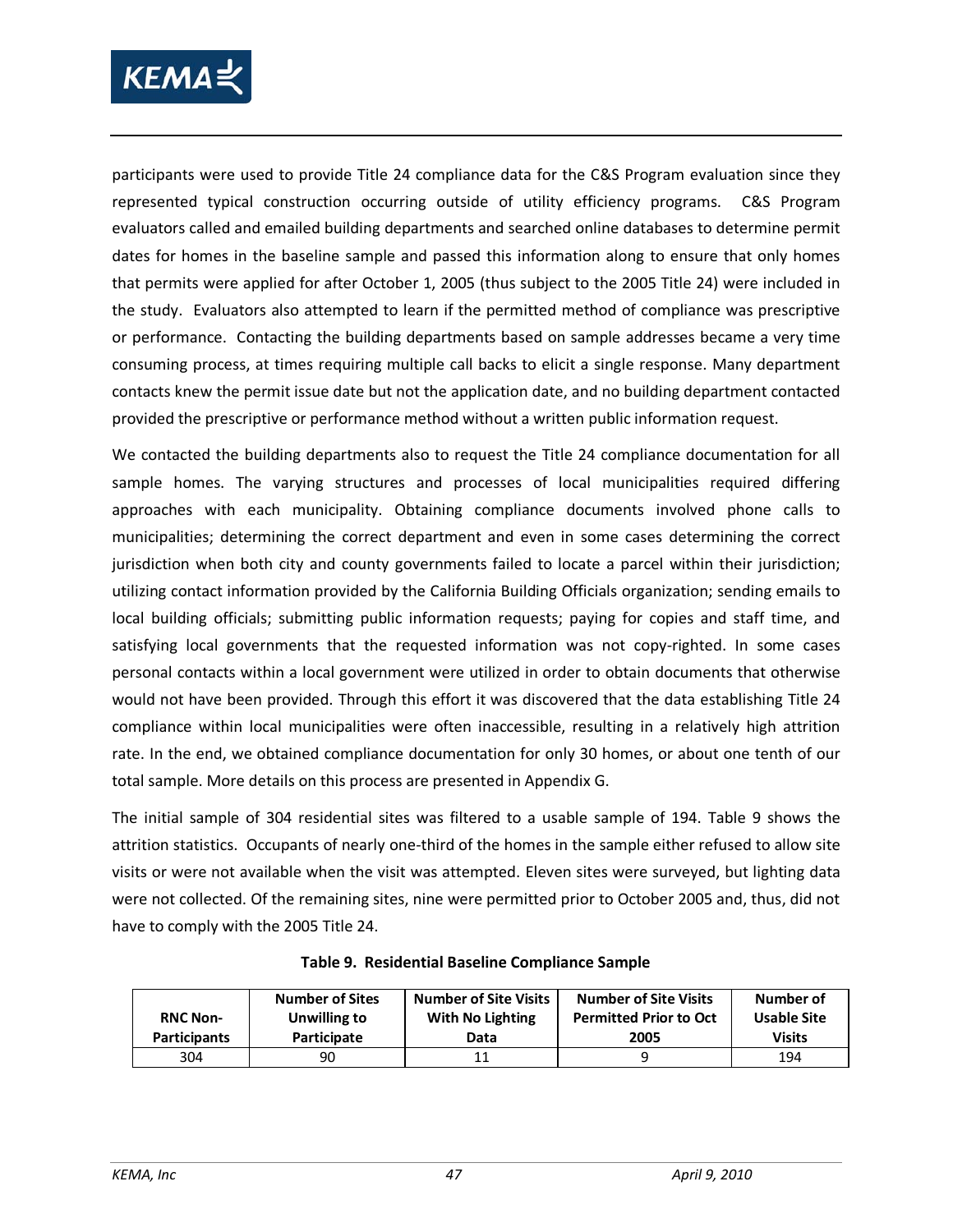

The sample of 194 homes was modeled with site survey data through Micropas to derive annualized source kBtu expressions for space cooling, space heating, and domestic hot water. Micropas is one of the CEC approved Title 24 residential energy modeling software applications. Sites were modeled to just comply with the 2001 Title 24 prescriptive standards as a baseline. Then they were modeled to meet the 2005 Title 24 prescriptive standards (this is a basic step in Micropas runs) and, finally, modeled under the 2005 Title 24 as-built (site surveyed) conditions.

The first Micropas model runs produced a Micropas compliance result of 46%. Micropas non-complying results occur when the Proposed Design result (as-built) shows a higher modeled energy use than the Standard Design result (prescriptive standards based) using the TDV energy values<sup>[36](#page-61-0)</sup>. We determined that it was likely that the field data collection was unable to obtain some information that affected compliance and could possibly affect the compliance level. We investigated two characteristics the survey data could not account for: window efficiencies and whether HERS verifications had occurred at the time of construction. The actual window efficiency factors U-value and SHGC (solar heat gain coefficient) were not recorded during the site visits since the original identifying stickers on the windows were removed prior to the time the site visits were conducted. Since these data were not available, the default values specified by the CEC were used and these values are very conservative to ensure compliance. Consequently, if more efficient windows were actually installed this was not being captured in the Micropas runs. Second, the site visit survey was unable to account for the possibility that some HERS measures might have been installed that would have increased compliance, but home owners typically had lost, not received, or had no knowledge of HERS documentation.

To examine these issues, we decided to investigate in more detail a subset of 30 sites from our sample of 194. Building departments were contacted in a time-consuming document request process, through which we obtained CF1R's (also a Micropas output) filed at the time of permit application. By comparing these to the site input modeled CF1R's, we found original SHGC efficiencies averaged at least 16% better than those modeled from site survey data using default values. We also knew based on other information that typical practice was to install windows more efficient than the minimal requirements.

<span id="page-61-0"></span><sup>&</sup>lt;sup>36</sup> Time-Dependent Valuation (TDV) is a method for valuing energy in the performance approach in the 2005 Building Energy Efficiency Standards. Under TDV the value of electricity differs depending on time-of-use (hourly, daily, seasonal), and the value of natural gas differs depending on season. TDV is based on the cost for utilities to provide the energy at different times.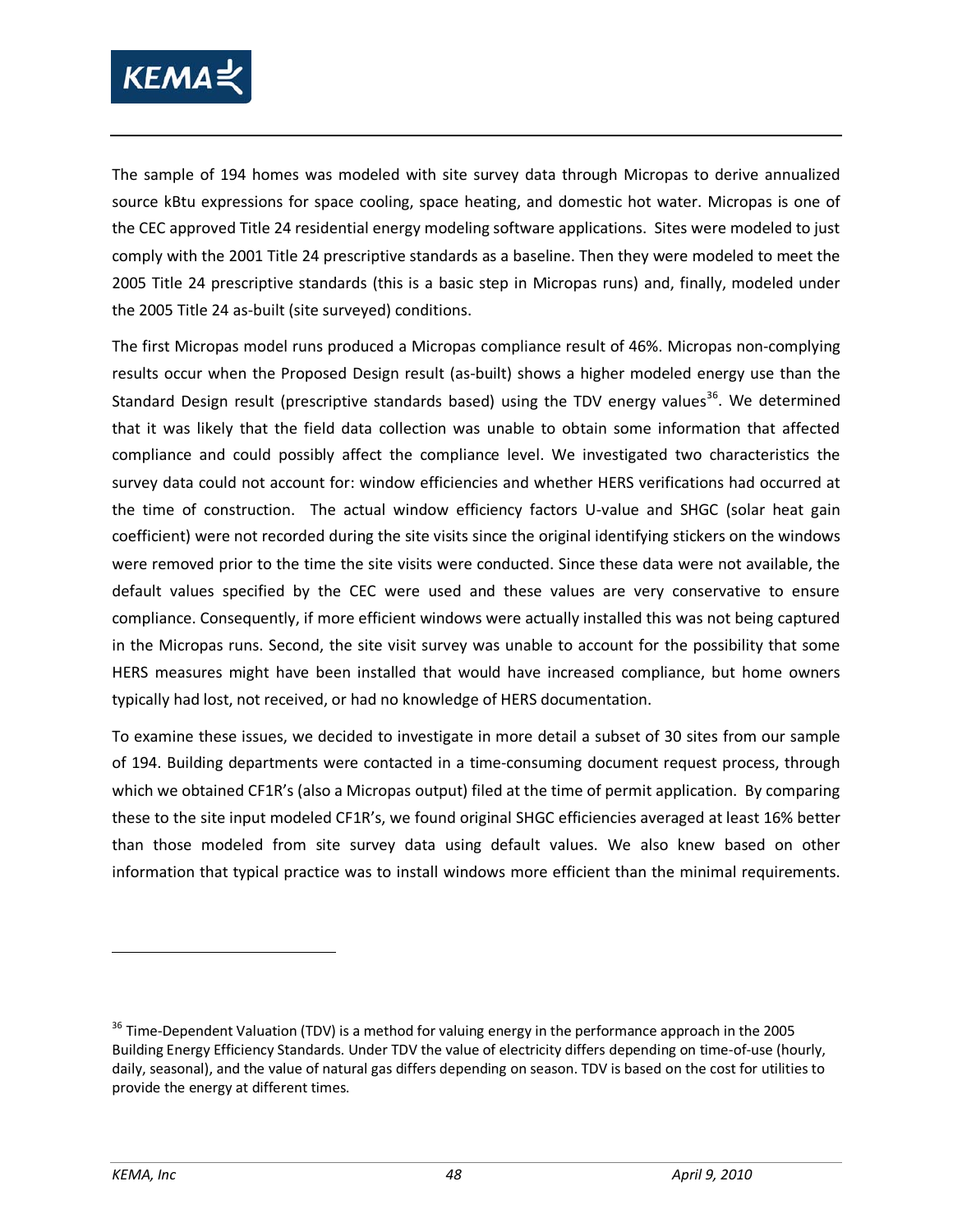

To account for this, we modified the modeled window efficiencies to be consistent with the values reported in an LBNL residential window study. $37$ 

The original CF1R's our team obtained also showed HERS verifications were triggered by the installation of HERS measures at 49% of these sites. Because this proportion was large, we made the effort required to obtain HERS data from HERS providers. We contacted the two largest HERS registry providers in California, CHEERS and Calcerts, to determine which of the 194 surveyed sites were listed in their HERS registry, and what the predominant HERS measures were. Both providers confirmed that duct sealing was the dominant HERS measure. This measure was then enabled in the model runs where HERS registries had been verified. These changes to window efficiencies and the appropriate inclusion of HERS verifications, substantially improved the Micropas compliance result to 75% from 46%.

Satisfied with the integrity of the model runs, we then analyzed the outputs to derive kWh and therm savings at the whole house level. The following are the major steps in the analysis of these data:

- Micropas results in source kBtu/sf are produced in four cardinal orientations (North, East, South, West), covering the three uses of space heating, space cooling, and water heating. To account for average energy consumption, we averaged the values for all four cardinal orientations for each modeled site for production home building. In cases of custom homes, we used the actual orientation values.
- All site ID's were matched by address to verify the correct identity tracking of the sample through the stages of building department data checks, site survey execution, and sites run through the model.
- Source kBtu/sf was converted to site kWh and Therms, depending on the electricity or gas end use, as described i[n Table 10.](#page-63-0)
- The sample site energies were weighted using the number of residential new meter hook-ups by climate zone across the state. This process involved taking the ratios of new meter to survey site populations, per climate zone, as an energy multiplier to improve the representative nature of the sample.

<span id="page-62-0"></span><sup>37</sup> http://windows.lbl.gov/EStar2008/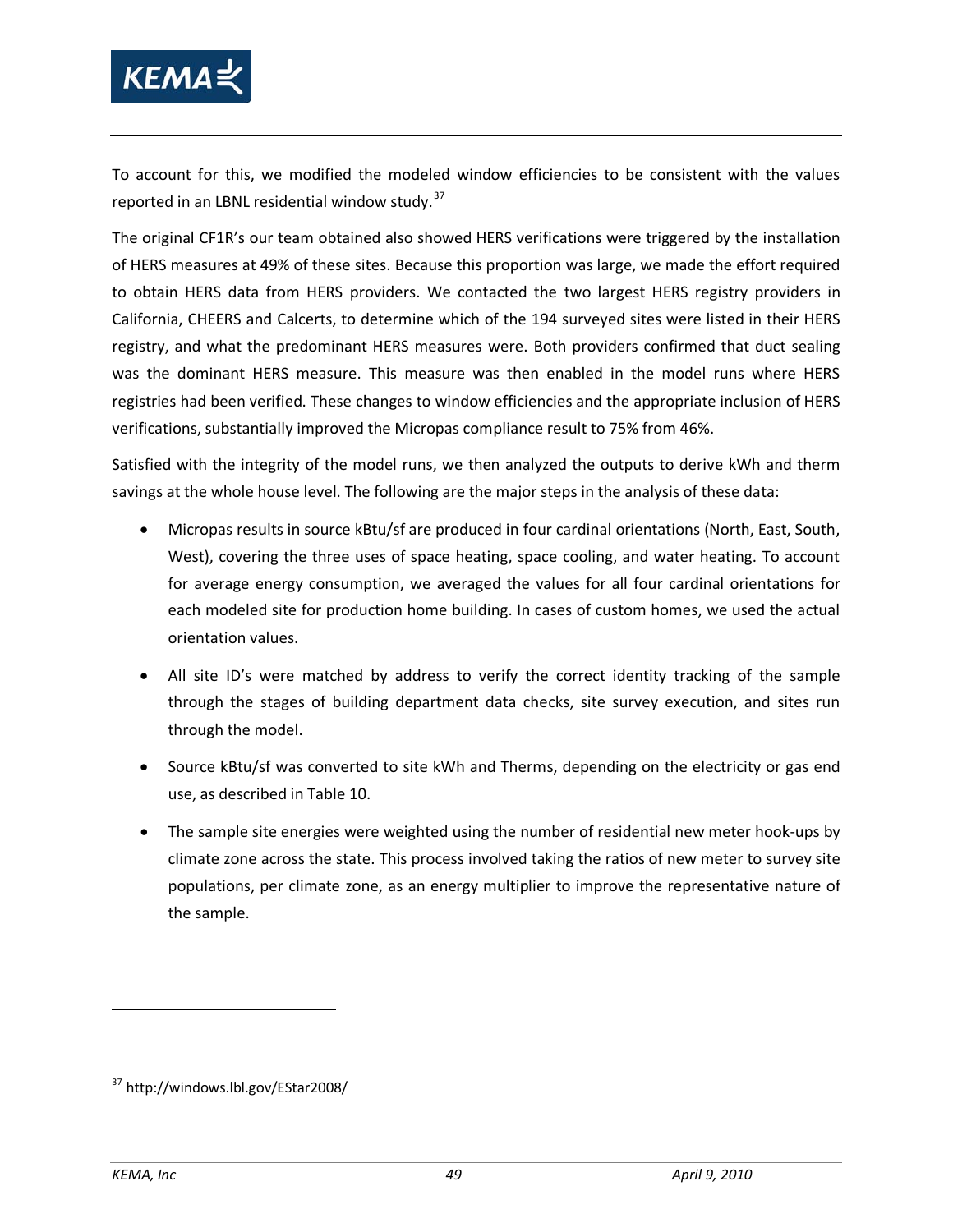

<span id="page-63-0"></span>

| <b>End Use</b>                                            | <b>Method</b>                                 | <b>Source</b><br><b>Energy</b><br>units | <b>Conversion to Site Energy</b>                                                                                             | <b>Site Energy</b><br><b>Units</b> |
|-----------------------------------------------------------|-----------------------------------------------|-----------------------------------------|------------------------------------------------------------------------------------------------------------------------------|------------------------------------|
| <b>Space Cooling</b>                                      | <b>Micropas</b><br>model of<br>surveyed sites | kBtu                                    | kWh = [source elec energy<br>(kBtu/ft2) x floor area (ft2)] / [(3<br>(CEC source electric multiplier) x<br>3.413 (kBtu/kWh)] | kWh                                |
| <b>Space Heating</b><br>(Gas)                             | <b>Micropas</b>                               |                                         | therms = [source gas energy<br>(kBtu/ft2) x floor area (ft2)] / [1<br>(CEC source gas multiplier) x 100<br>(kBtu/therm)]     | Therms                             |
| <b>Space Heating</b><br>(heat pump)                       | model of<br>surveyed sites                    | kBtu                                    | kWh = [source elec energy<br>(kBtu/ft2) x floor area (ft2)] / [(3<br>(CEC source electric multiplier) x<br>3.413 (kBtu/kWh)] | kWh                                |
| Domestic HW                                               | Micropas<br>model of<br>surveyed sites        | kBtu                                    | therms $=$ [source gas energy<br>(kBtu/ft2) x floor area (ft2)] / [1<br>(CEC source gas multiplier) x 100<br>(kBtu/therm)]   | <b>Therms</b>                      |
| Engineering<br>Estimates of<br>Lighting<br>surveyed sites |                                               | kWh<br>(site)                           | <b>NA</b>                                                                                                                    | kWh                                |

**Table 10. Consumption Source to Site Energy Conversions**

We next determined the overall compliance ratio (as described in Section [2.1.3ii](#page-44-2) and examined the appropriateness of adjusting the compliance ratio for the effect of removing the savings due to the two federal standards that were adopted between 2001 and 2005. One was for gas water heaters and the other was the increase in air conditioner minimum SEER ratings from 10.0 to 13.0. As described in Appendix J, the savings associated with these standards were deducted from the value assumed in the SES for the Composite for Remainder energy savings because the C&S Program did not receive credit for these changes. This same adjustment was made for the residential whole house potential energy savings but no adjustment was made to the compliance ratio analysis under the assumption that the relative level of compliance was not affected by these standards and that potential savings and compliance were independent.

Lighting as an end use was included in both the whole house energy analysis, and separately for the residential hardwired lighting measure analysis. Micropas does not model lighting, however, so a separate lighting energy analysis was performed using the sample sites surveyed for use in the Micropas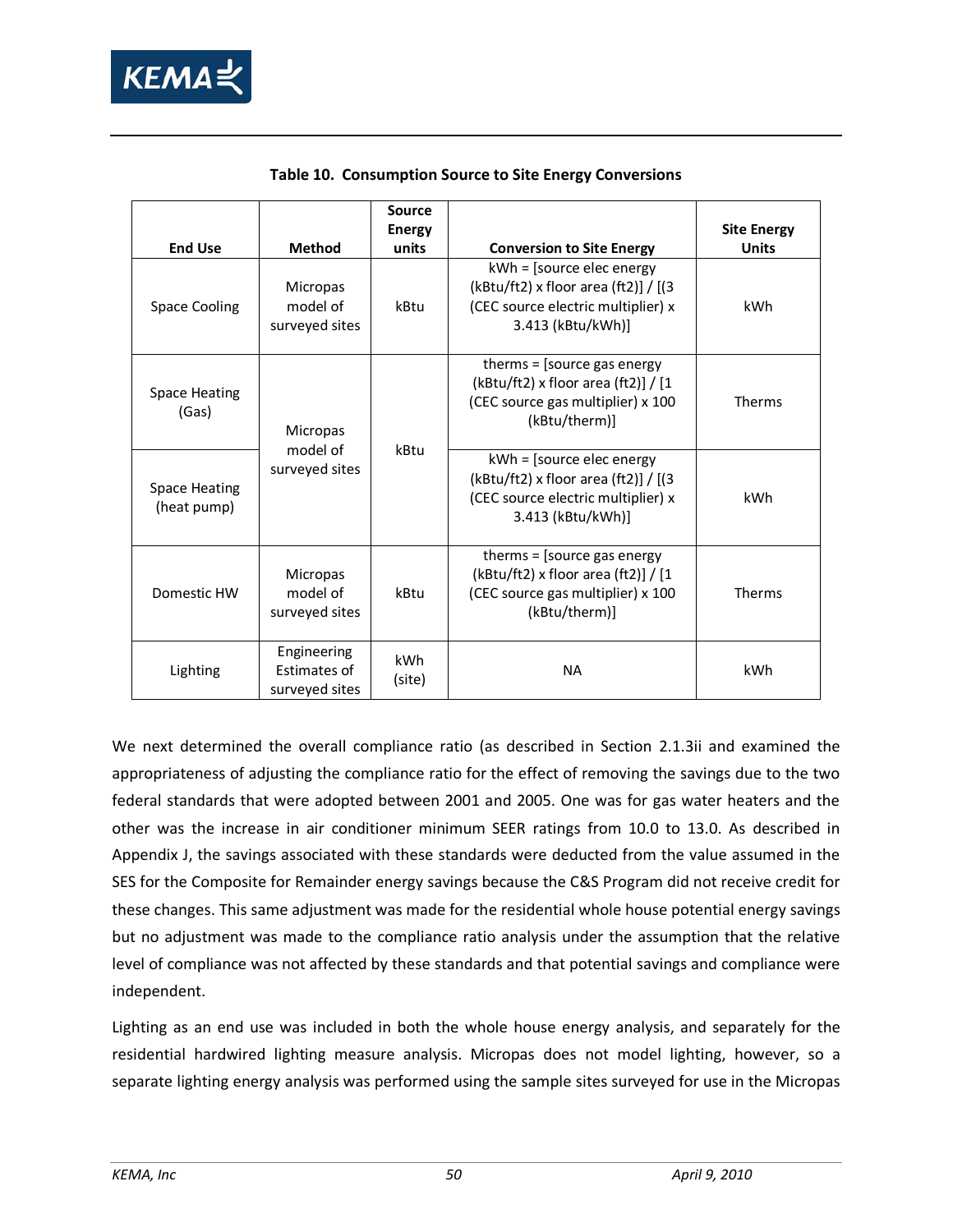

modeling runs. The site survey collected information on lighting inventory per room, site ID, and climate zone. The 2005 Eley Impact Study's lighting analysis formed the basis of data incorporated to analyze each site based on requirements of the 2001 and 2005 Title 24 prescriptive standards. The following were the basic steps in this process.

- Create analysis spreadsheet from lighting survey database.
- Incorporate all field data parameters for site ID, room location, fixture type, control type, fixture count, lamp per fixture, lamp type, watts per lamp.
- Incorporate 2005 Eley Impact Analysis Table, Lighting Energy and Power First-Year Savings for Typical Single-Family Home. All operating hours were adopted from this Eley study.<sup>[38](#page-64-0)</sup>
- The Eley report lighting table 2005 prescriptive standard values for controls and wattage, were assumed when as-built data were missing from field survey inputs.
- Validate the site ID's for permit dates and matching to the 194 site ID's used in the Micropas analysis.
- Calculate per site lighting kWh for as-built, 2005 Standard, and 2001 Standard energy use.
- Adjust the percent Eley report's estimated savings by the ratio of the evaluated percent savings divided by the Eley report's estimated percent savings. This step accounted for factors such as the use of prototype buildings in the Eley study while we used a large sample of actual buildings in the evaluation.

[Table 10](#page-63-0) provides details on how each end use source kBtu was converted to respective expressions for site annualized energy use. Whole house performance compliance was calculated from the combination of space cooling, space heating, domestic hot water, and lighting. The compliance rate methodology is covered in Section [2.1.3\(b\).](#page-44-2) Consumption for each site under the three conditions—2001 Standard, 2005 Standard, and 2005 Proposed—was then entered into the following calculation for compliance. Title 24 compliance is assumed to be constant over the evaluation period, thus time, t, would equal one.

<span id="page-64-0"></span><sup>38</sup> *The Impact Analysis of 2005 Update to the Building Energy Efficiency Standards*, June 2003. This report is an analysis of the statewide impact of the entire Codes and Standards Program, including components contributed by the California Energy Commission and its consultant, the IOUs, and other organizations that created and put forth code change proposals. Prepared by Eley Associates (Eley) and managed by the California Energy Commission. This document is referred to as the Eley report here.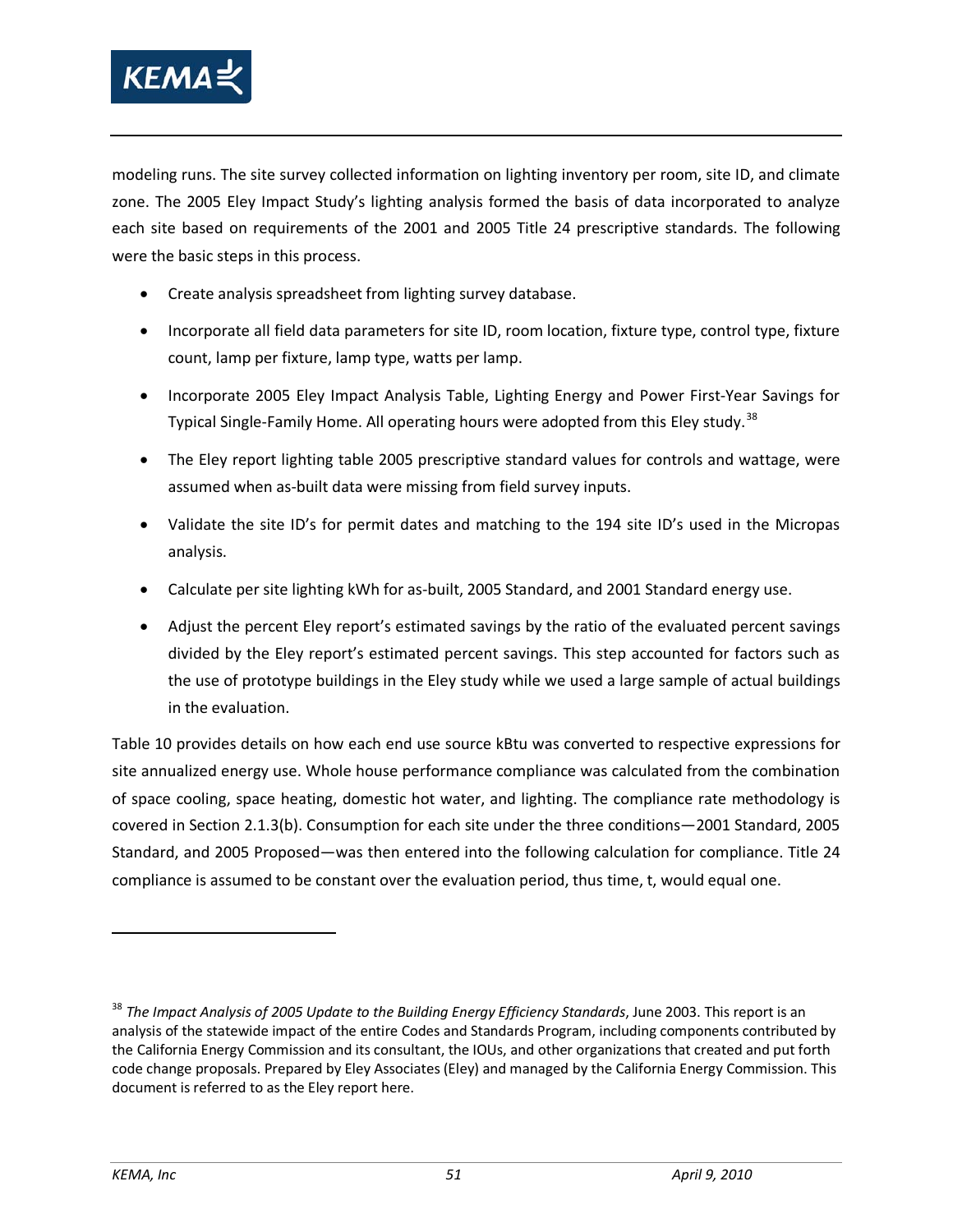

$$
CR(t) = \frac{\sum \text{Cons2001} - \sum \text{ConsBuit2005}(t)}{\sum \text{Cons2001} - \sum \text{Cons2005}}
$$

As noted above, one complication in this approach was how to deal with the increase in federal standards (particularly for air conditioners) between the 2001 and 2005 Title 24. These standards raised the efficiency of most air conditioners installed, but this change was not linked to the California standards. As pointed out previously, we chose to calculate the compliance rate without trying to adjust the consumption in this equation and relying on the decrease in estimated whole house potential energy savings to account for removing the savings due to these standards

Residential Hardwired Lighting is a specific standard in the 2005 Title 24. The data analyzed to determine a compliance rate were the same used for the lighting component of the whole house analysis. These engineering lighting estimates were used to support the summed consumption levels in the following calculation.

$$
CR(Lighting)(t) = \frac{\sum \text{Cons2001}(Lighting) - \sum \text{ConsBuilder2005}(t)(Lighting)}{\sum \text{Cons2001}(Lighting) - \sum \text{Cons2005}(Lighting)}
$$

Compliance levels for window replacement and duct improvement measures were the two alterations analyzed based on data from two different sources. The first was a survey of 110 homeowners who were asked about their experience with window replacement and duct work.<sup>[39](#page-65-0)</sup> First, occupants who had replaced windows or had HVAC equipment or duct work done since 2005, were identified by screening questions. Then they were asked whether they did the work themselves or hired a contractor, and if anyone had acquired a permit for the work. The second source was a survey of code officials and their estimates of unpermitted window and HVAC system/duct replacements in their jurisdiction, and whether this work was likely to be Title 24 code compliant.

Compliance rates are applied to the potential energy savings to derive the gross standards energy savings, followed then by the additional components and analysis steps outlined in [Figure 2](#page-49-0) earlier in Section [2.](#page-38-4) The potential energy savings in our analysis were calculated by taking the ratio of our relative whole house and hardwired lighting savings percent to the percent savings reported in the 2005 Eley Impact Analysis study. This ratio was then used as a multiplier to adjust savings as reported in the 2005

<span id="page-65-0"></span><sup>&</sup>lt;sup>39</sup> This survey was conducted as part of another impact evaluation. We added specific questions to the survey to address questions of compliance with the Title 24 requirements for retrofits.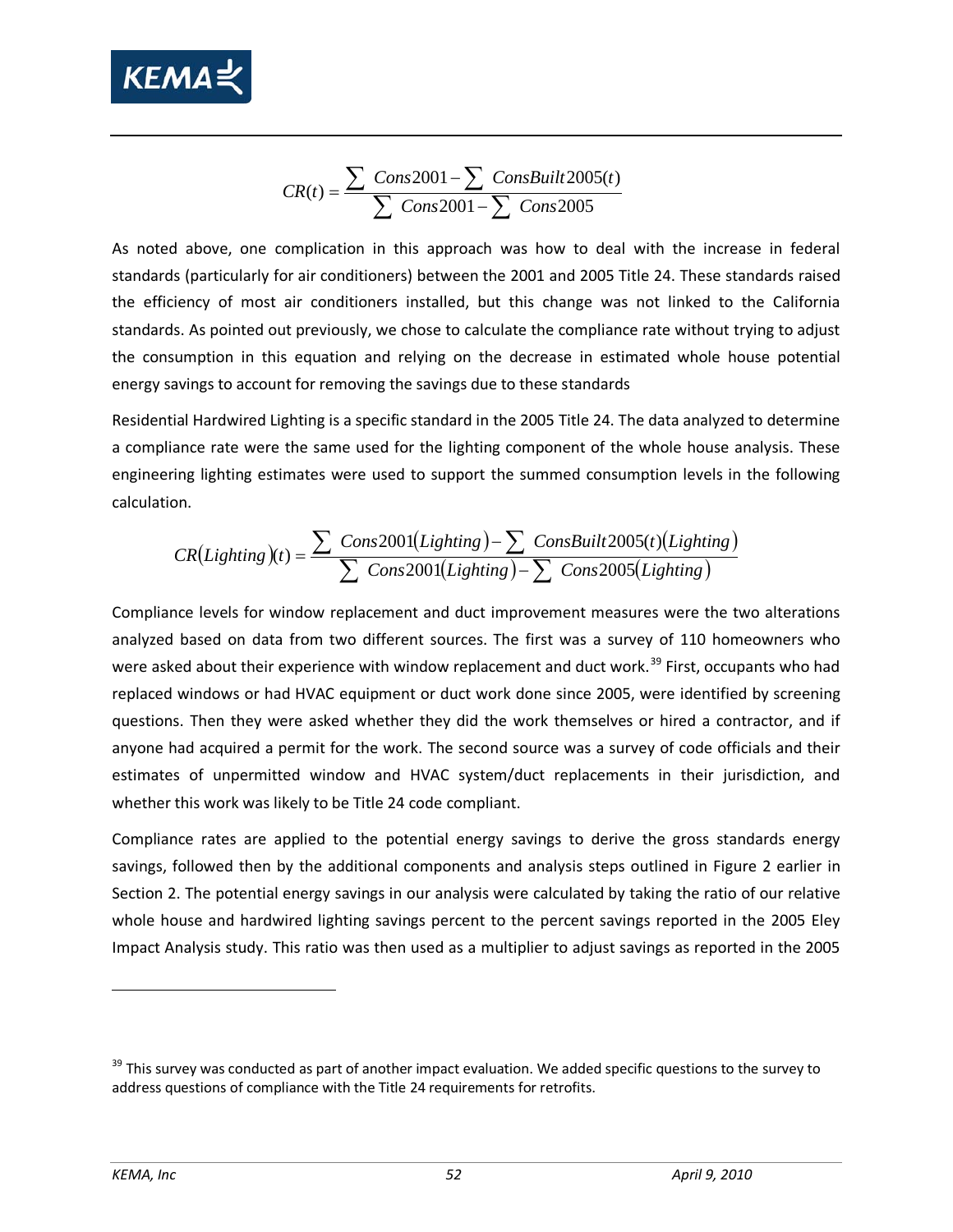

Eley Impact Analysis study. These values were then adjusted for two factors: 1) the difference in the number of new buildings used in the Eley analysis and the current evaluation and 2) the savings from measures originally included in the Composite for Remainder savings in the SES analysis that were attributable to federal standards (as described above and in Appendix J)[.](#page-66-0)

[Table 11](#page-66-0) shows the savings ratio multiplier used and the results of these calculations to arrive at our estimated potential savings.

| <b>Analysis Type or</b><br><b>Measure</b> | Ratio of<br>C&S % Savings to<br><b>Eley % Savings</b> | <b>Eley Gross</b><br><b>Savings</b> | <b>C&amp;S Potential Savings</b> |
|-------------------------------------------|-------------------------------------------------------|-------------------------------------|----------------------------------|
| Whole House                               | 0.93                                                  | 98.7 (GWh)                          | 47.6 (GWh)                       |
| Whole House                               | 0.80                                                  | 5.5 (Mtherms)                       | 0.72 (Mtherms)                   |
| Hardwired Lighting                        | 0.81                                                  | 64.6 (GWh)                          | 45.0 (GWh)                       |

## <span id="page-66-0"></span>**Table 11.Potential Energy Savings**

### **Nonresidential New Construction and Alterations**

The methodology for analyzing compliance with the 2005 Title 24 Nonresidential Buildings Standards is described below. The steps in the analysis were the following:

- (1) Defining the population of buildings from which to draw a sample for analysis. This process started with collection of new hookup data from the IOUs and program participant buildings were eliminated.
- (2) Matching utility data to building department information for nonresidential buildings permitted after October 1, 2005. This information was used to identify alterations as well as new construction.
- (3) Selecting the sample. An initial sample of both new buildings and alterations was selected.
- (4) Contacting California building departments to obtain data on the sample buildings. Information was collected both electronically and in hard copy.
- (5) Conducting building site visits. Information on the building construction or alteration was collected and entered into a database.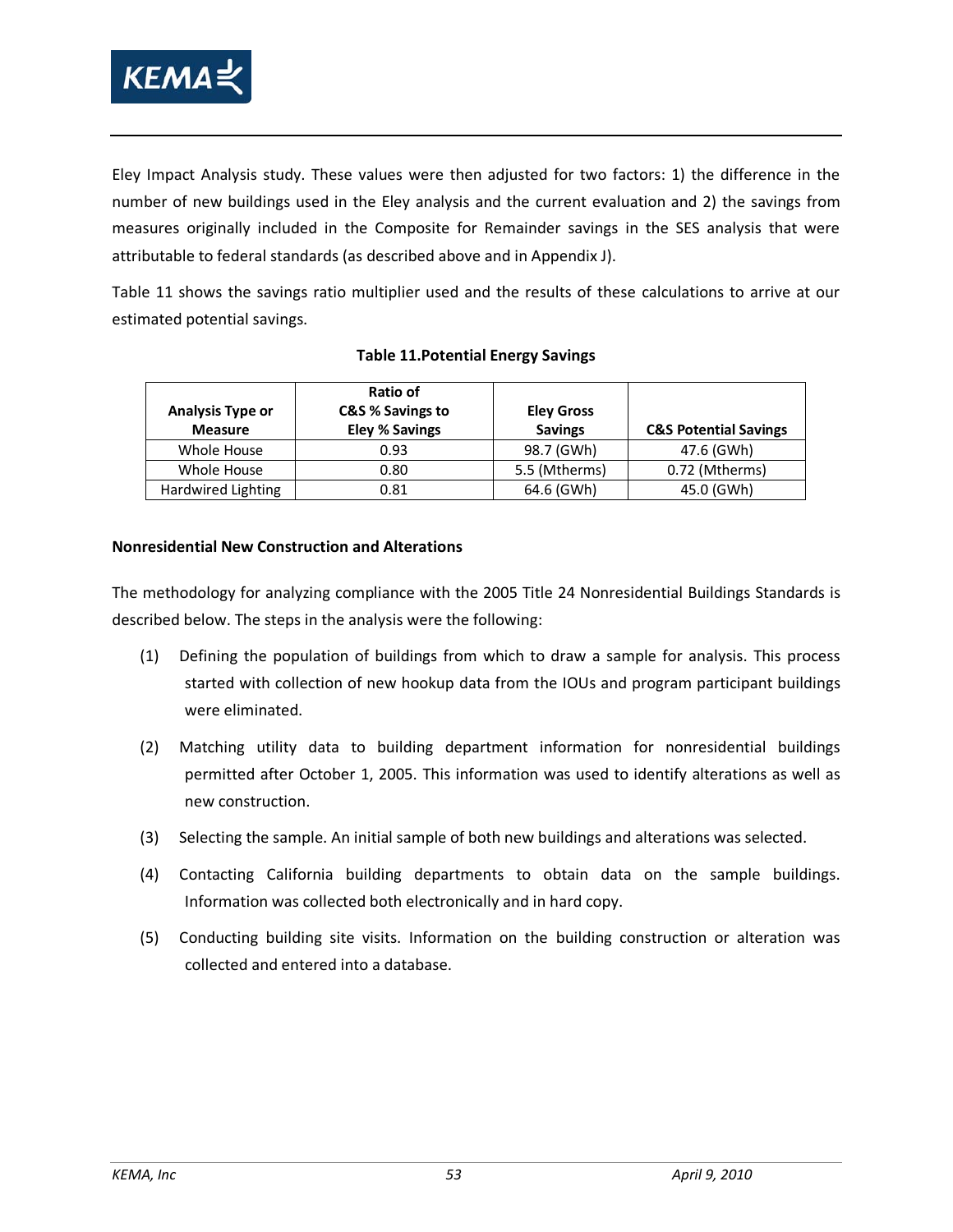

- (6) Analyzing new building compliance and compliance rates. The basic compliance of each building with Title 24 was determined from compliance software runs. The compliance rate was calculated using the whole building analysis methodology.
- (7) Analyzing alteration compliance. The degree of compliance was assessed in the field.

### **Defining the Population**

To ensure that data collection activities were representative of all IOU service territories and climate zones, a stratified random sample of building departments with the greatest construction activity<sup>[40](#page-67-0)</sup> was chosen for subsequent data collection activities. The original sampling plan called for a sample of 20 building departments but this was later reduced to 12 because of the unanticipated level of effort required to collect the necessary information. Next, the permit databases of the sample jurisdictions were obtained and cleaned to identify the population of construction activity at each jurisdiction. Then these data were cross-referenced with a database of IOU incentive "program participants" and the incentive program participant buildings were eliminated from the population. Building types such as Hospitals and Public Schools which were not subject to the permitting process of the local jurisdictions were not included the population because permit data on such buildings generally is not found at the local building department.<sup>[41](#page-67-1)</sup>

### **Defining the Sample**

Characteristics of the non-participant buildings from the IOU database were attached to the permit database to aid in the determination of our sample. The database of permits was divided into "Alterations" and "New Construction" sites based upon a description of the scope of work provided in the permit database. Each of these lists was sorted by a weighting factor which represented the potential energy footprint of the building.<sup>[42](#page-67-2)</sup> All of the buildings with an energy footprint in the upper quartile were selected with certainty and a random sample of the remaining buildings was included in

<span id="page-67-0"></span> $40$  As determined by construction activity provided by CIRB.

<span id="page-67-1"></span> $41$  Such buildings are not required by State Law to comply with Title 24, Part 6, nevertheless; these standards are commonly enforced by the Office of the State Architect (OSA). Therefore, the compliance rate developed by this evaluation may not be applicable to the energy savings impacts of buildings which fall under the jurisdiction of the OSA. Because buildings permitted by the OSA are public buildings which tend to be much larger than the average building permitted by the local building department, the exclusion of OSA-permitted buildings could affect estimates of statewide savings.<br><sup>42</sup> The energy footprint weighting factor included the building floor area, permit valuation, utility rate tariff and

<span id="page-67-2"></span>other indicators of total annual energy consumption and peak demand.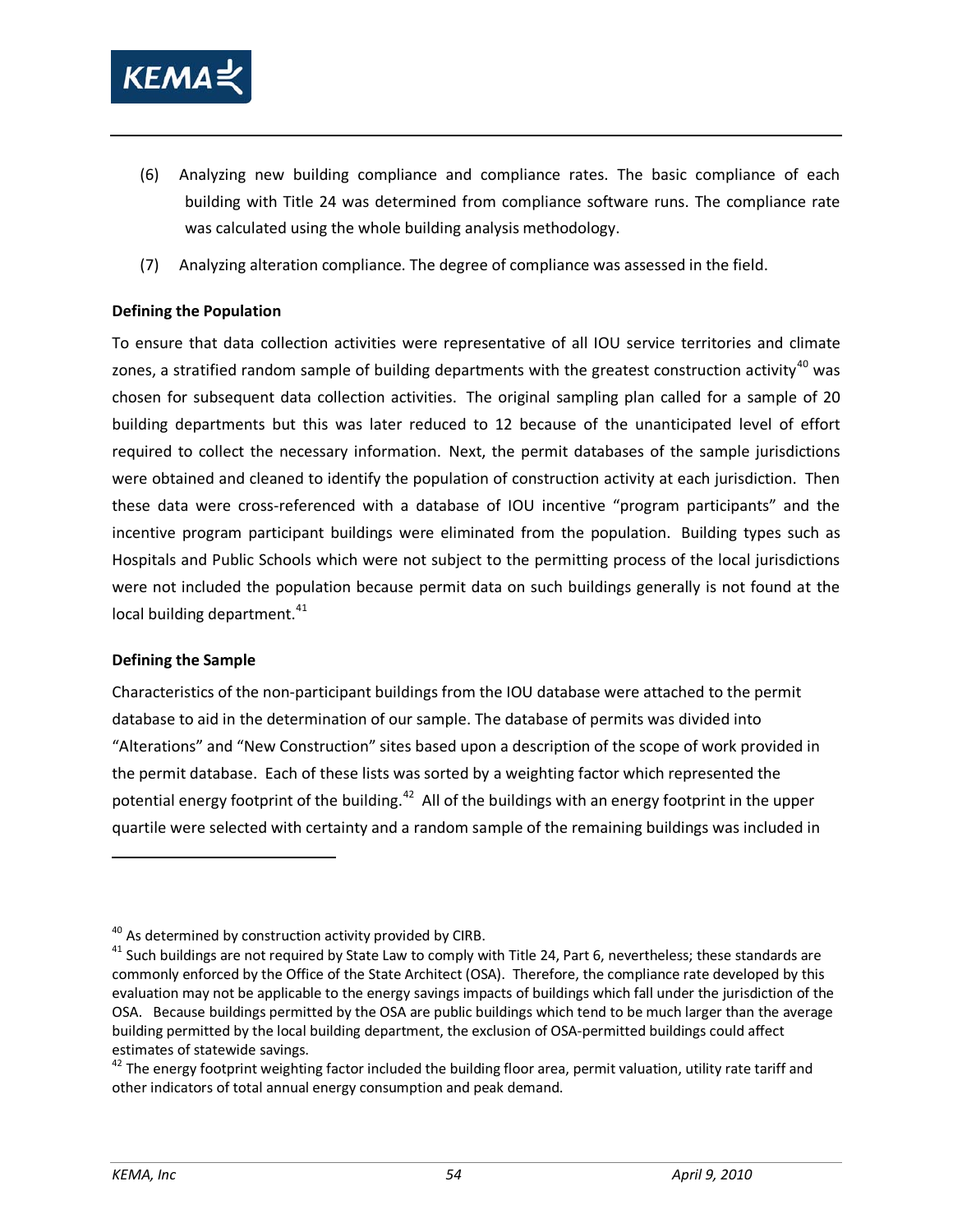

the sample. The sample of "new construction" was then further refined by reviewing aerial photographs to ensure that each new building site was a "green field" site and to ascertain if construction had actually occurred. These checks were necessary to improve the chances that the subsequent, resourceintensive visits to the building departments were successful at obtaining design documents that actually met the criteria for our evaluation, namely buildings that did not participate in the utility-sponsored incentive programs and were required to be constructed in compliance with the 2005 Title 24.Our original target sample size was 180 new buildings and 150 alterations from 20 building departments. The ultimate sample was reduced considerably because of a wide range of limitations and difficulties including the following:

- problems identifying eligible buildings for the sample ,
- steps required to verify the buildings met all criteria,
- obtaining the necessary building department data, and
- challenges conducting site visits.

### **Data Collection**

The final sample size was reduced to 80 new buildings and 140 alterations at 12 building departments. The evaluation team initiated contact at 14 building departments with some web-based and in-person data collection activities. However, extensive review of building permit data occurred at only 12 building departments due to refusal of two to participate or allow data collection. Due to problems with the data management practices of several building departments, our building department sample was reduced further to only 9 from which we could collect the required data. Three building departments either refused access or made it so difficult to collect data that the quality and quantity of data was insufficient to collect data from on-site visits. With the exception of SDG&E, all of the utility company service territories were adequately represented. The challenges encountered during the data collection process are discussed in Appendix H.

Anticipating potential problems in our data collection efforts, we used permit records to identify 533 candidate building sites (including over-sample)*.* Detailed data collection included viewing and/or obtaining copies of building plans to identify which measures were installed in each candidate building. For most building departments this required energy analysts to visit the building department to physically obtain the data. Some jurisdictions were willing to send the data on CD-ROM or provide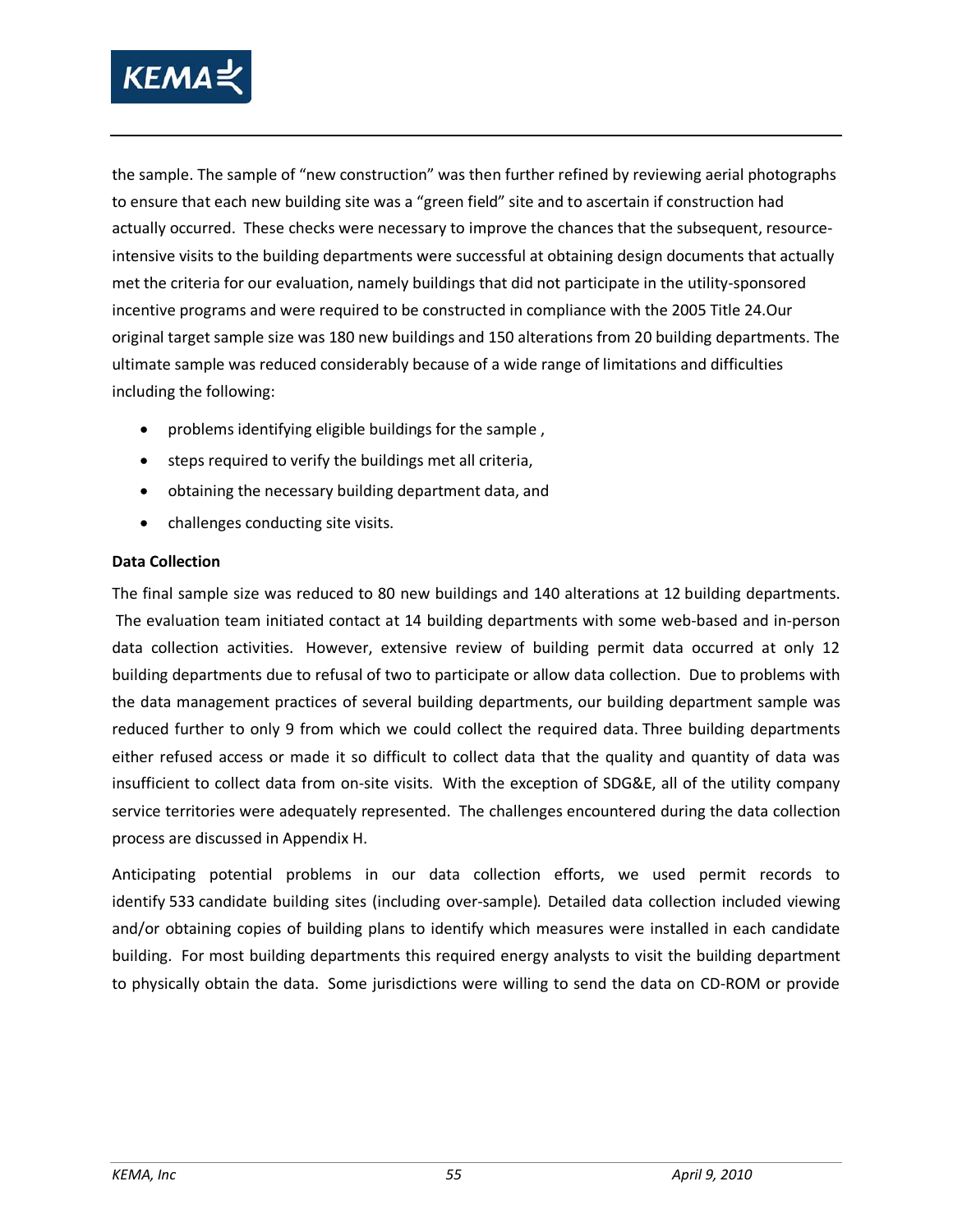

access to building permit data via Internet download. Data made available to us varied from nothing<sup>[43](#page-69-1)</sup> design and somewhat reduced the effort to develop the building simulation models. [Table 12](#page-69-0) to PDF copies of entire building submittal drawings. These data were used to obtain owner and designer contact information for scheduling purposes and to identify which specific 2005 Title 24 measures were designed into and meant to be part of the construction of the building. For 13 buildings, we were successful in obtaining the original Title 24 compliance documentation "EnergyPro" input file (.BLD) from the documentation author. These data further improved our understanding of the intended summarizes the factors affecting attrition at different stages in the data collection process.

<span id="page-69-0"></span>

| <b>Description of Effort</b>                      | <b>Number of Buildings</b> |
|---------------------------------------------------|----------------------------|
| Total sites identified and researched             | 533                        |
| Sites recruited in advance                        | 51                         |
| Refusal to allow site access at recruitment stage | 20                         |
| Total sites visited                               | 108                        |
| Refusal to allow site access at site              | 24                         |
| Disqualifications during/after site visit         | 3                          |
| Successful site visits                            | 81                         |

**Table 12. Building Sample Attrition by Stage**

Field data collection activities focused on the Title 24 measures documented in the Program CASE reports and other building features which the evaluation team deemed to have the greatest impact on the building (or alteration to the building) as compared to the requirements of the 2001 Title 24 standards. Overall building characteristics such as window to wall area ratio, window type, building orientation, floor area, lighting power density, water heating system, and HVAC system type and efficiency were verified. Digital photographs were taken and used as supporting evidence of the compliance or lack of compliance with the standards. In cases where it was not possible to observe specific characteristics in the field (such as window U-values), it was assumed the building was

<span id="page-69-1"></span><sup>&</sup>lt;sup>43</sup> Two large Southern California jurisdictions were willing to provide permit activity information on paper even though clearly this information was tabulated in an electronic database. The financial burden of our data requests were minimized by providing qualified technical staff to perform the data collection activities. No effort on the part of the staff of the local building department was required to comply with our data requests.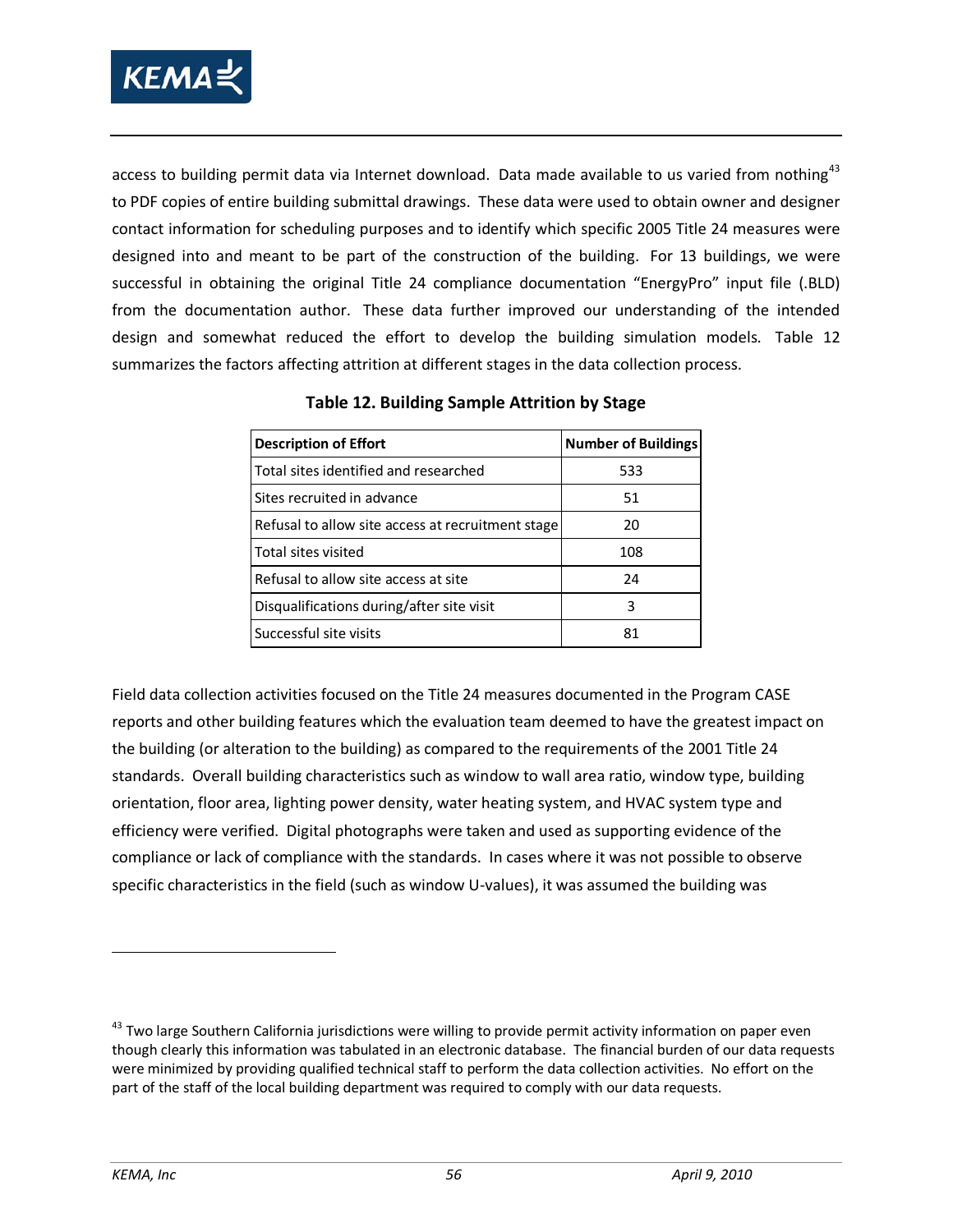

constructed to include the required minimum 2005 building features. [Table 13](#page-70-0) summarizes the counts of specific measures reviewed during the site visits.

#### **New Construction Compliance Assessment Methodology**

For new construction sites, the data collected at the building department and on-site were used to create or update an EnergyPro (DOE-2) model of the sample buildings. The EnergyPro BDL files served as the primary digital repository of the as-built condition of the sample buildings. A custom version of EnergyPro was created for evaluating the energy impacts. This version contained the algorithms for 2005 Standards as well as the 2001 Standards and standard building construction features. For estimating the impacts of the Program and determining savings relative to predicted savings from the

<span id="page-70-0"></span>

| <b>Standard ID and Description</b>              | <b>Number of Alterations</b><br><b>Evaluated</b> | <b>Number of New Construction</b><br><b>Features Evaluated</b> | <b>Total</b>   |
|-------------------------------------------------|--------------------------------------------------|----------------------------------------------------------------|----------------|
| B03 MF Res Hardwired Lighting                   | 0                                                | 6                                                              | 6              |
| B04 MF Res Duct Sealing for Alt                 | $\Omega$                                         | $\Omega$                                                       | $\Omega$       |
| <b>B05 MF Res Window</b><br>Replacements        | $\overline{2}$                                   | 0                                                              | 2              |
| <b>B06 NonRes Skylights</b>                     | $\mathbf{1}$                                     | 3                                                              | 4              |
| <b>B07 NonRes Duct Sealing Alts</b>             | $\overline{2}$                                   | $\Omega$                                                       | $\overline{2}$ |
| <b>B08 NonRes Cool Roof</b>                     | 5                                                | 23                                                             | 28             |
| <b>B09 Relocatable Classrooms</b>               | 0                                                | $\mathbf{1}$                                                   | $\mathbf{1}$   |
| B10 Bi-level Lighting Ctrls                     | $\Omega$                                         | 24                                                             | 24             |
| <b>B11 NonRes Duct Sealing</b><br><b>NewCon</b> | 1                                                | 16                                                             | 17             |
| <b>B12 NonRes Cooling Towers</b>                | $\mathbf{1}$                                     | $\overline{2}$                                                 | 3              |
| <b>B13 MF Res Water Heating</b>                 | $\Omega$                                         | 8                                                              | 8              |
| B14a NonRes Indoor Lighting                     | 10                                               | 34                                                             | 44             |
| B14b NonRes VAV Systems                         | $\mathbf{1}$                                     | 10                                                             | 11             |
| <b>B14c NonRes Outdoor Lighting</b>             | 8                                                | 37                                                             | 45             |
| <b>Total Measure Observations</b>               | 31                                               | 164                                                            | 195            |
| <b>Total Buildings</b>                          | 26                                               | 48                                                             | 74             |

|  |  | Table 13. Count of On-Site Data Collection Activities by Standard |  |  |  |
|--|--|-------------------------------------------------------------------|--|--|--|
|--|--|-------------------------------------------------------------------|--|--|--|

2005 Standards, the baseline was assumed to be a building constructed to be "minimally-compliant" with the 2001 Standards. The EnergyPro software automatically created this building by replacing any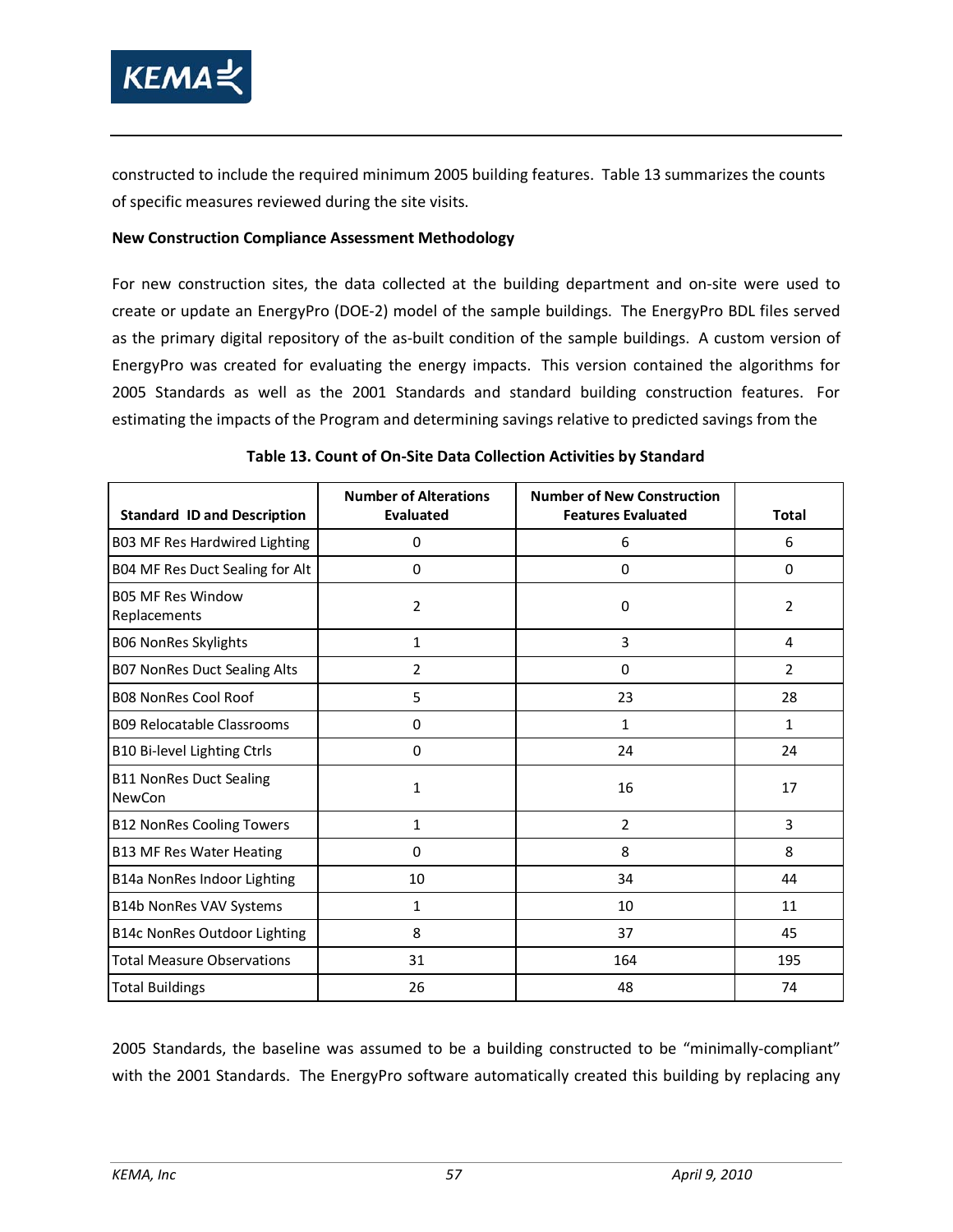

features that exceeded the 2001 Title 24 requirements with an equivalent description that just met the prescriptive and minimum requirements of the 2001 Standards. The as-built energy savings were calculated by subtracting the as-built energy consumption estimate of the documented building from the consumption estimate for the 2001 minimally-compliant standard building. To determine the potential predicted energy savings for each building, the 2005 minimally-compliant standard building energy consumption was subtracted from the 2001 minimally-compliant standard building energy use. The goal was to calculate the whole building compliance rate as described in Section [2.1.3\(b\).](#page-44-2)

#### **Measures and Alterations Compliance Assessment Methodology**

An alteration is defined as anything that is not new construction nor an addition. The 2005 Standards expanded in scope to cover more types of alterations than previously covered under the 2001 Standards. The use of the whole building analysis methodology is not usually appropriate for alterations due to the fact that alterations are generally more limited in scope and by definition do not include the alteration of the entire building.

For alteration sites, a compliance assessment survey was conducted by the field inspector to ascertain the degree of compliance for a targeted selection of measures that were new to the 2005 Standards as well as other measures identified on the plans or on site.

Compliance assessment was conducted using an onsite data collection form and a set of detailed flow charts that laid out the decision process with which compliance for each measure was to be assessed. On these forms, each measure was evaluated separately.

In the case of new construction, all measures identified from the earlier plan review process were evaluated. This was used as an aid in creating EnergyPro models, and, in the case of prescriptively compliant buildings, it was used as a direct assessment of the degree of compliance with the standards.

For alterations, only the target measure(s) of the alteration was evaluated. For example, on a re-roof permit, only the cool roof measure was evaluated. Lighting and other measures would not be assessed for that building unless they also were part of the alteration permit. Data might be gathered for the purpose of estimating savings due to the target measure, but the degree of compliance of other measures would not be used to assess the compliance of that building.

These assessments were made in three stages:

1. If present or required – This is a preliminary assessment of what measures would be required or applicable to the site based on brief permit descriptions from the building department. The value for this assessment was either a "yes", indicating that this measure may apply to this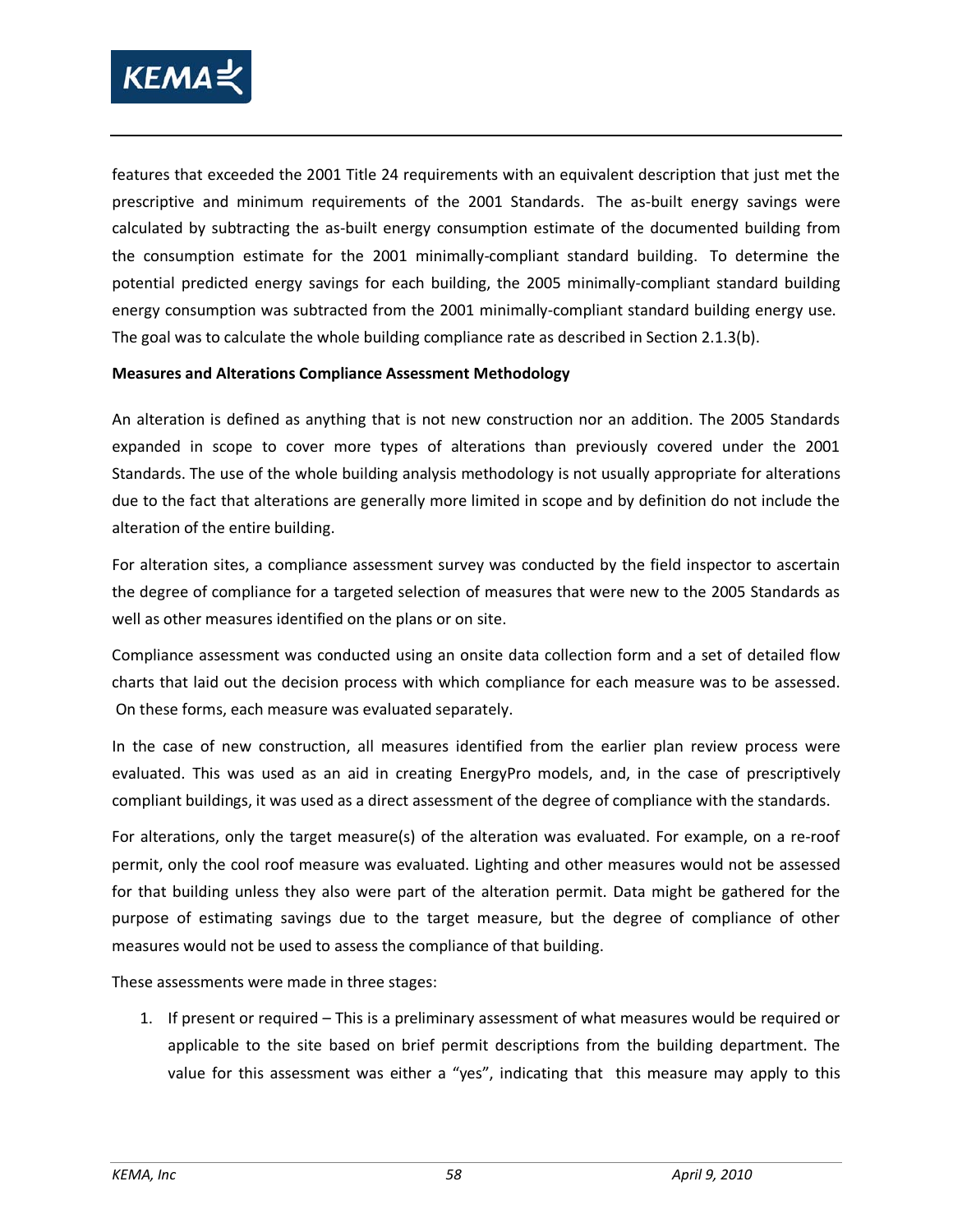

building and subsequent evaluations (columns) should address it, or "no" it is clear from the outset that this measure does not apply to this building and subsequent evaluations need not address it. This column was filled out based on information available before the building site visit.

- 2. As found on plans or T-24 docs This assessment of measure compliance was based on the construction plans and submitted Title 24 documentation for the building. This represented what the builders intended or claimed to build.
- 3. As found at building This assessment was based on observations of the actual building after construction was completed (including improved as-built drawings "approved for construction").

Findings for each measure were scored as follows:

Compliance Metrics for Plans and Compliance Documents

- 0 = unable to determine if measure shown on plans (i.e., plans not available)
- 1 = measure on plans, but no attempt to comply with efficiency standards or misrepresentation
- 2 = measure present on plans but fails to comply,
- 3 = measure shown on plans, complies but with minor omissions and/or errors, or measure
- present but unable to test/evaluate compliance
- 4 = measure shown on plans, generally complies and complete
- 5 = measure shown on plans in perfect compliance

Compliance Metrics for Building Construction as Observed

- 0 = not able to evaluate if measure is installed (e.g, inaccessible location, refusal to allow access,
- etc.)
- 1 = measure not installed
- 2 = measure installed but doesn't work
- 3 = measure installed and works, but doesn't provided intended functionality, or measure present but unable to test/evaluate compliance
- 4 = measure installed and works, but could not verify correct functionality
- 5 = measure installed correctly and works as intended

Compliance was rated on a 5-point scale and assigned the compliance scores shown in [Table 14.](#page-73-0) The overall score for each measure was the weighted average "as found at building" score for the measures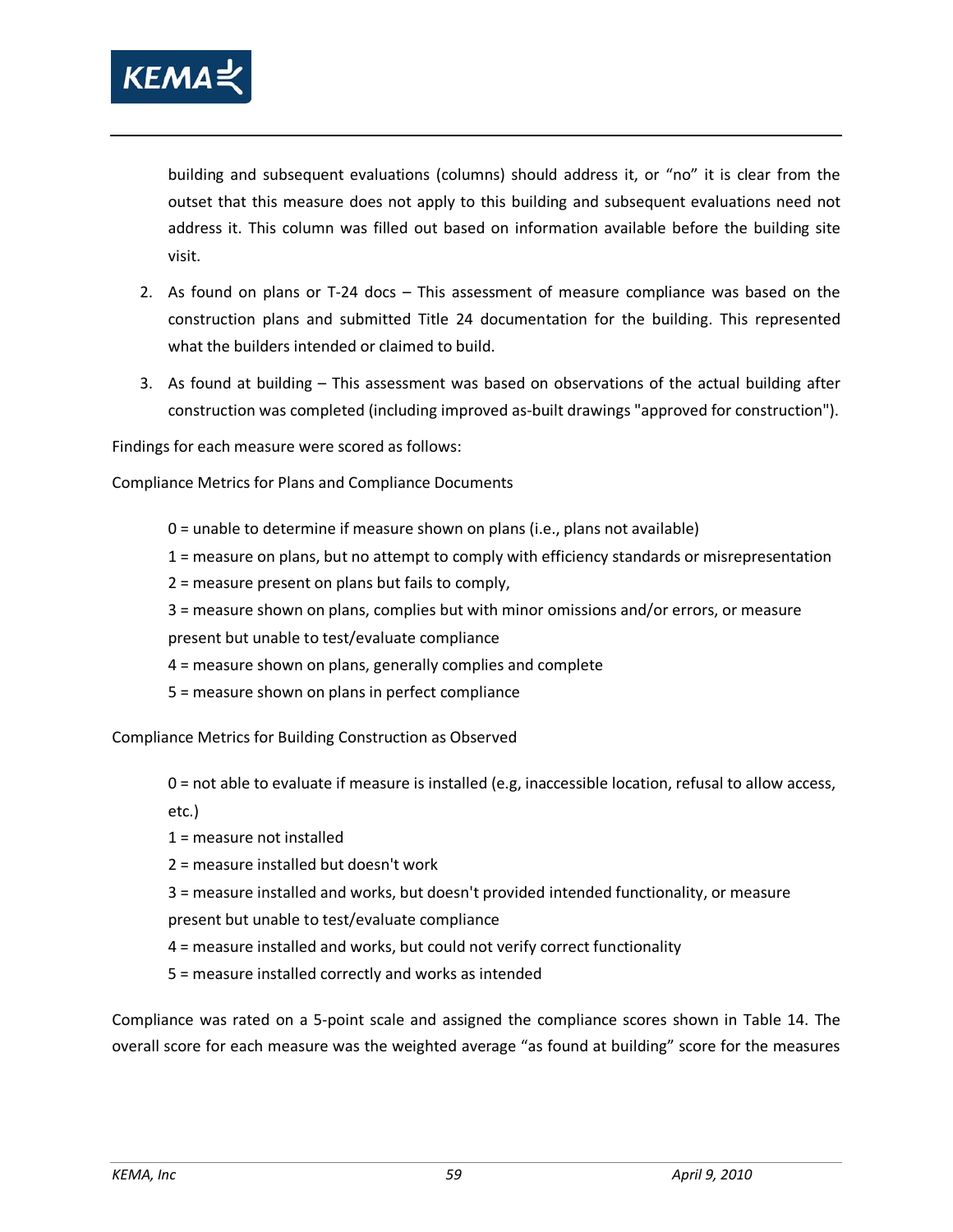

across all buildings where that measure was identified to be present or required. The "As found on plans or T-24 docs" scores were not used in this evaluation due to a lack of information.

<span id="page-73-0"></span>

| <b>Compliance Assessment Criterion</b>                                         | <b>5-point Compliance</b><br><b>Rating Scale</b> | Compliance<br><b>Score</b> |
|--------------------------------------------------------------------------------|--------------------------------------------------|----------------------------|
| Unable to assess compliance                                                    |                                                  | blank                      |
| Measure not installed                                                          |                                                  | 0%                         |
| Measure installed but doesn't work                                             | 2                                                | 25%                        |
| Measure installed and works, but<br>doesn't provided intended<br>functionality | 3                                                | 50%                        |
| Measure installed and works, but<br>could not verify correct functionality     | 4                                                | 75%                        |
| Measure installed correctly and<br>works as intended                           | 5                                                | 100%                       |

#### **Table 14.Nonresidential Measure Compliance Assessment**

### **2.2.3 Naturally Occurring Market Adoption (NOMAD) Analysis**

This section presents the methodology to estimate the Naturally Occurring Market Adoption (NOMAD) trend for each of the products or technologies regulated by the 2006 Title 20 and 2005 Title 24 standards. The natural market is an important factor in determining the net savings from the adoption of new standards.

The implementation of the NOMAD approach included the following steps:

- (1) Prioritization
- (2) Development of the web-based NOMAD application
- (3) Recruitment of experts
- (4) Two rounds of data collections from experts

This section is organized as follows: definition of basic terms, description of the methodology, and then an illustration of the approach.

#### **i. Definitions**

Two terms are used throughout the NOMAD discussion, so it is important to understand their meaning. Both terms are applied to product sales in a specified period of time.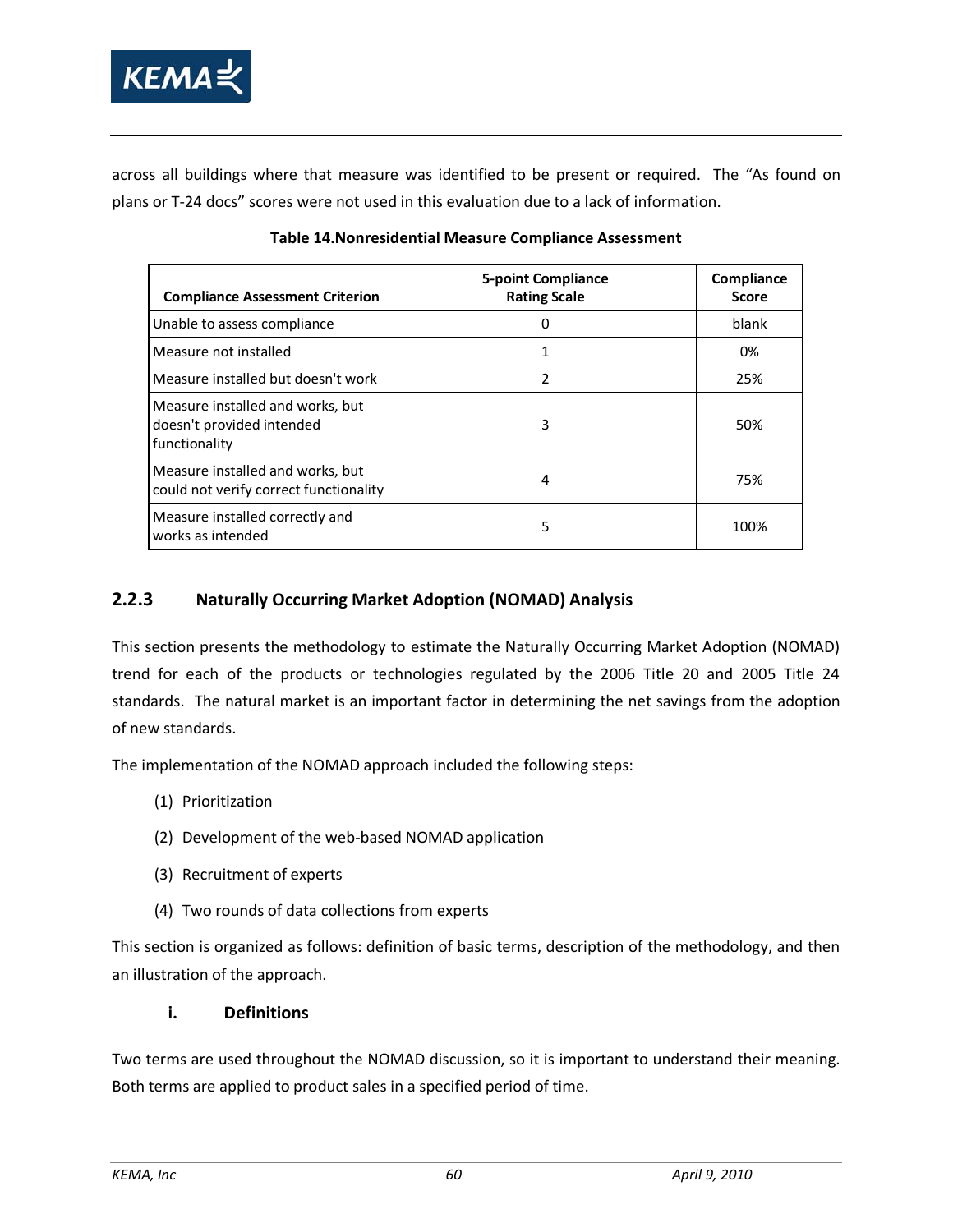

- **Naturally occurring market adoption.** The naturally occurring market adoption is a projection of what the annual sales or installations of items that meet the standard would have been if the standard had not been adopted. The naturally occurring market adoption is an estimate of energy-efficient product sales or installations over time. Once the standard is in effect, the natural market no longer exists in reality. However, the evaluation methodology requires that the naturally occurring market trend be estimated to derive the net savings for each standard.
- **Initial market penetration.** The initial market penetration represents the state of the market at the time the standard became effective; in other words, it is the share of annual installations or purchases already meeting the requirements of the standard. Note that initial market penetration is an estimate for a specific point in time. In practice this value represents the sales of a qualifying product or installation of a measure complying with the standard over a fairly short period of time just before the standard took effect.

#### **ii. NOMAD Estimation Methodology**

Our approach for estimating both initial market penetration and naturally occurring market adoption was to solicit expert opinions to estimate a market diffusion curve. Each expert was asked to participate in two rounds of data collection. In the first round, each expert defined the parameters of a market adoption Bass curve (discussed in detail in Appendix E) for each standard using an online application and provided some comments that explained his/her reasoning or market knowledge upon which the estimate was based.

The investor owned utilities (IOUs) often implement resource acquisition programs for energy-efficiency measures or efficient appliances that are adopted as requirements in subsequent Title 24 or 20 regulations. Such programs have frequently had a significant effect on the market in terms of product or measure sales and installations over several years; therefore, we chose to regard them as a part of the naturally occurring market when we solicited expert opinions on the market trends but account for them as discussed below. In addition, the evaluation team determined it would be too complex and introduce too much uncertainty to try to estimate market trends as if these programs had not existed because adjusting for such program effects would require extensive knowledge of the programs on the part of the experts providing estimates of the NOMAD curve (as discussed later). Using this approach, the naturally occurring market is directly observable up until the time the standards became effective (October 2005 for Title 24 and January 2006 and beyond for Title 20).

Including the market penetration effects of prior IOU programs in the NOMAD estimate raises the issue of how prior programs affect projections into the future of the naturally occurring market. This is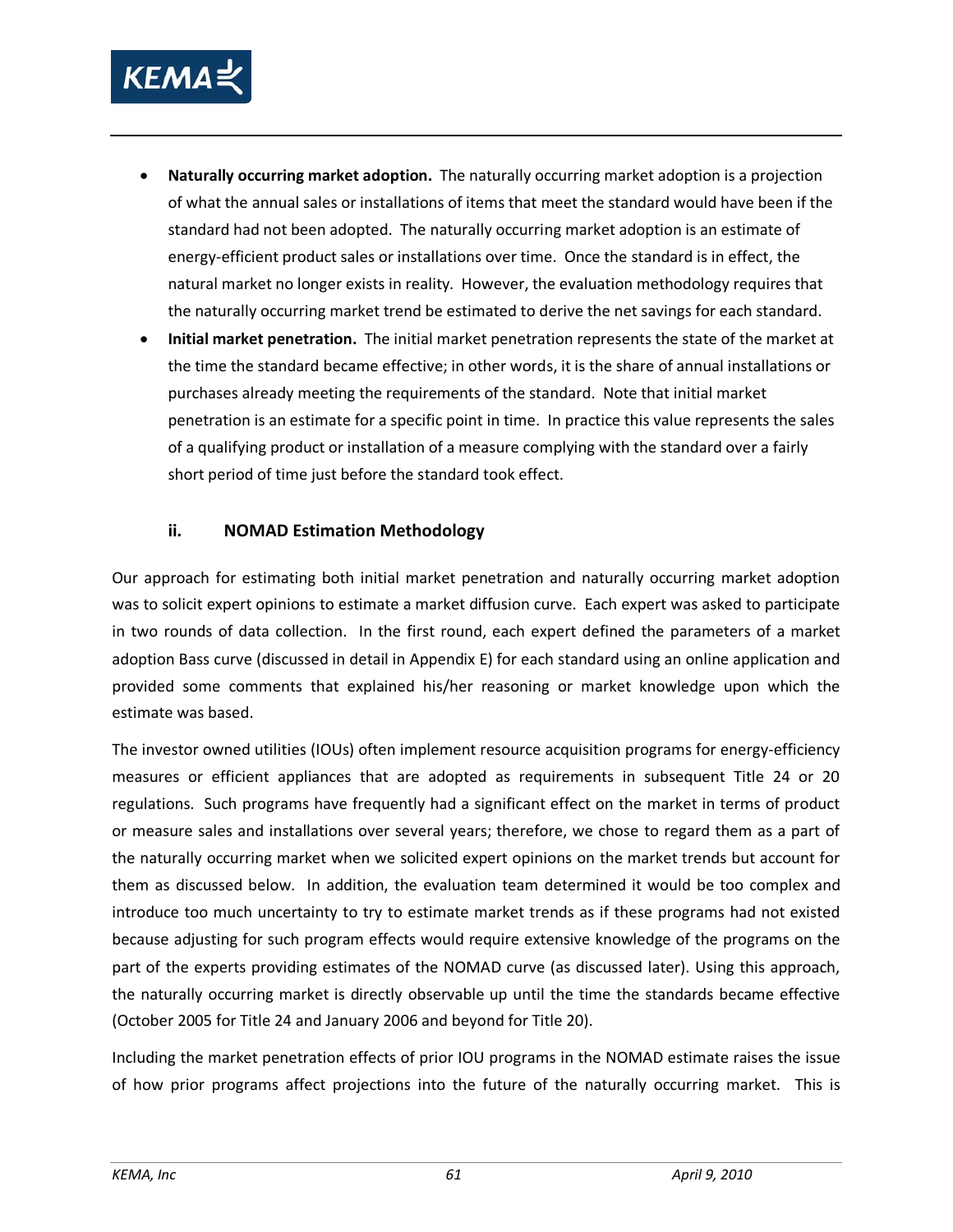

illustrated in [Figure 3](#page-76-0) by a hypothetical example. The line labeled "NOMAD w/IOU Program" represents the estimate of the NOMAD curve based on observations about past market trends, including the effects of utility programs, and expectations about future trends. Prior to 2006, some portion of the market penetration was due to utility programs and the utilities were credited with savings from these programs. From 2006 on, the "NOMAD w/IOU Program" curve implicitly has the market penetration effects of prior IOU programs embedded in it as an upward shift in the curve. Since NOMAD constitutes a deduction from the saving credited to the C&S Program, use of this NOMAD estimate effectively penalizes the IOUs for the shift in the curve due to programs run in previous years since a higher estimate means lower savings credited to the Program (this is explained further below).

[Table 15](#page-75-0) presents three hypothetical scenarios for initial market penetration, the NOMAD estimate of the future change in market penetration, and the resulting implications for net savings that could be credited to the standard. Since the NOMAD quantities are defined as representing market penetration in the absence of the standard, their associated energy savings are not counted toward the savings attributed to the standard. These scenarios provide some context for understanding the significance of these market estimates and projections.

<span id="page-75-0"></span>

| Hypothetical     | <b>Initial Market</b> |                         |                                               |
|------------------|-----------------------|-------------------------|-----------------------------------------------|
| <b>Scenarios</b> | Penetration           | <b>NOMAD Estimate</b>   | <b>Implications for Savings</b>               |
| Scenario 1       | 5%                    | Growth from 5% to 10%   | potential for savings as<br>Large<br>a<br>new |
|                  |                       |                         | standard can impact nearly the entire         |
|                  |                       |                         | market                                        |
| Scenario 2       | 50%                   | Flat at 50%             | Medium potential for savings as half the      |
|                  |                       |                         | market can be impacted by a new standard      |
| Scenario 3       | 95%                   | Growth from 95% to 100% | Very limited potential for savings as almost  |
|                  |                       |                         | all of the market is already using the more   |
|                  |                       |                         | efficient products required by the standard   |

To correct for the possible inappropriate deduction due to the effects of prior IOU programs, we made an adjustment to each NOMAD estimate. At our request, the IOUs provided data from their records on every program that affected the product volumes of appliances and measures regulated by the 2005/2006 Codes and Standards. We used these data to adjust each NOMAD estimate as shown in [Figure 3.](#page-76-0) In this way, the methodology took into account the fact that prior utility programs may have had a persistent impact on the market for each efficient appliance or measure. In most cases, the correction was zero or very small because most prior programs did not result in large market penetrations of efficient appliances or measures. The utility data showed only one appliance standard, Pulse Start Metal Halides, where the prior programs had a significant impact on the market. For the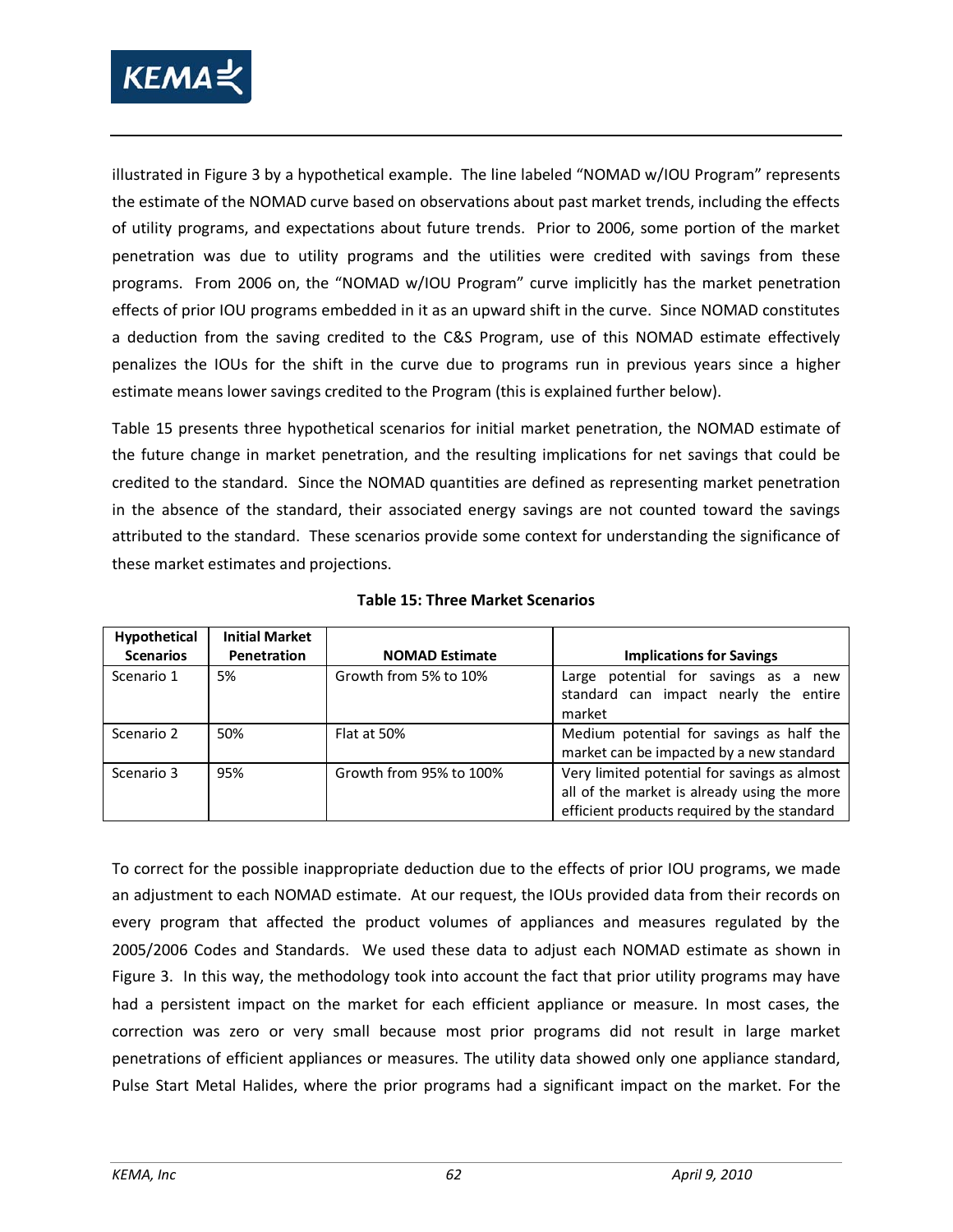

building standards, however, there were a number of cases where the utility programs had a 10% to 20% impact on the market at the time the standard was adopted. These included lighting, window replacement, and ducts in new commercial buildings. Originally, we had intended to hold this impact of prior programs constant over time. As the work progressed and we considered this assumption at the end of the evaluation period in 2018, we decided to limit the ongoing adjustment for these prior utility programs to ten years. In the Integrated Standards Savings Model (ISSM), we are reducing the impact by 10% of the original total each year. In this way, the impact is still nearly the same over the first three years but does not continue indefinitely as it did in the original model.

<span id="page-76-0"></span>

#### **Figure 3: NOMAD Estimate and Adjustment for Prior IOU Programs**

Implementation of the plan to obtain the initial market penetration and naturally occurring market adoption curve for each of the standards consisted of three distinct steps. They included prioritization of the many standards since not all have equal importance in terms of their associated savings; recruitment of experts to provide knowledge of each market; and data collection, which depended on development of an online application to collect each expert's estimated curves and commentary. Each of the steps is described in some detail below.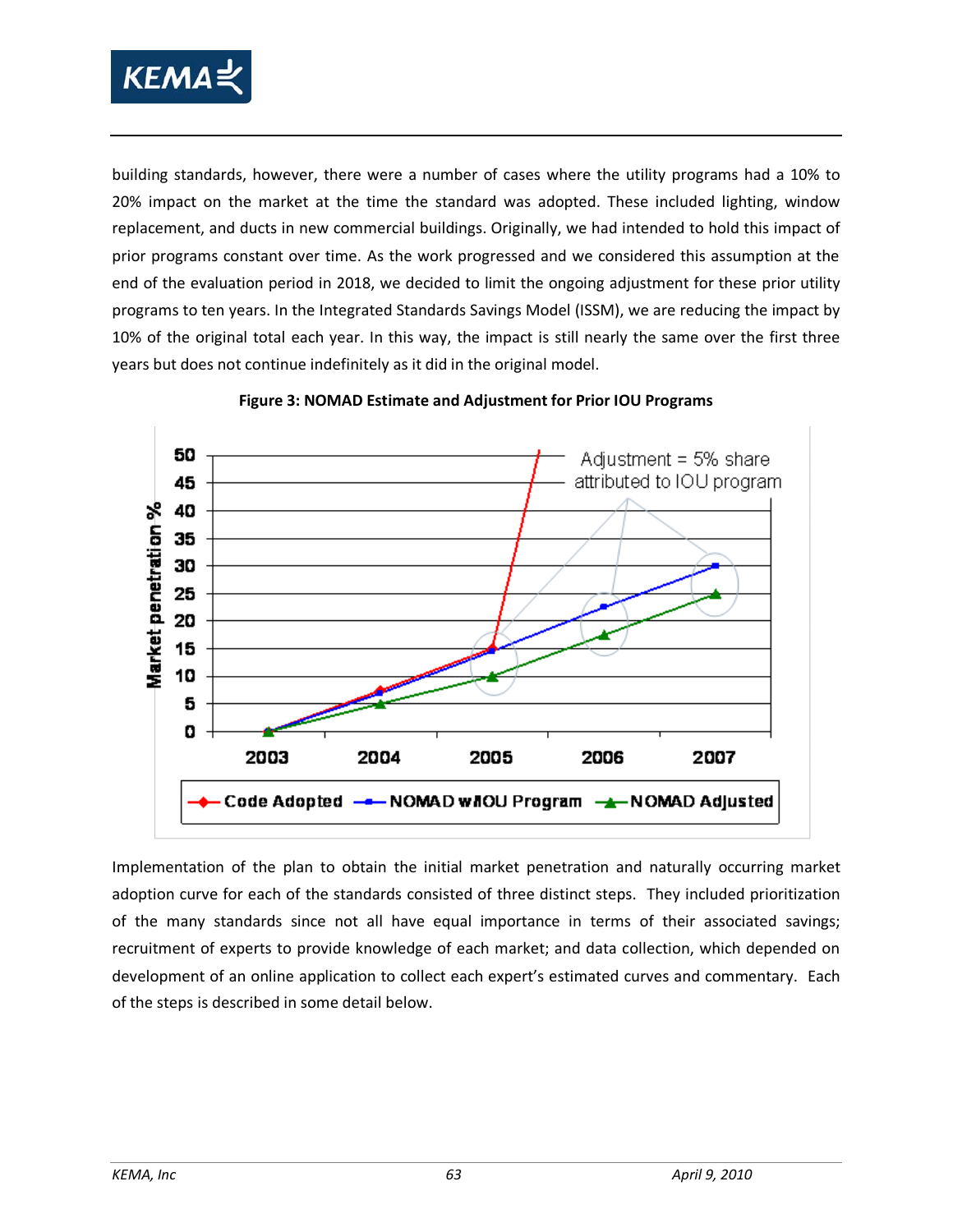

**Prioritization:** In terms of scope, the plan was to develop NOMAD estimates for all relevant Title 20 and Title 24 standards. The only exceptions were the two building standards that address Time Dependent Valuation (TDV) for the residential and nonresidential sectors.

The evaluation team prioritized the effort spent on each standard according to its relative ex ante contribution to the total claimed savings. The ranked list is shown for Title 20 standards in [Table 16](#page-77-0) and for Title 24 standards in [Table 17.](#page-78-0) Although the ranking was done by net electrical energy (GWh) saved, demand savings were also reviewed. $44$ 

<span id="page-77-0"></span>

|                  |                                                 | GWh                      | $%$ of  | Cum  | <b>MW</b>                | $%$ of | Cum           | <b>Therms</b>                |
|------------------|-------------------------------------------------|--------------------------|---------|------|--------------------------|--------|---------------|------------------------------|
| Ref.             | Ranked by 2006 Net Energy (GWh) Savings         | 2006                     | Total   | ℅    | 2006                     | Total  | $\frac{9}{6}$ | 2006                         |
| Std4             | Walk-In Refrigerators / Freezers                | 31.3                     | 20.8%   | 21%  | 4.1                      | 18%    | 18%           | $\qquad \qquad \blacksquare$ |
| Std12            | Pulse Start Metal Halide HID Luminaires, Tier 1 | 28.6                     | 19.0%   | 40%  | 5.1                      | 22%    | 40%           | -                            |
| Std11            | General Service Incandescent Lamps, Tier 2      | 20.7                     | 13.7%   | 53%  | 2.6                      | 11%    | 51%           | $\overline{\phantom{0}}$     |
| Std21            | Commercial Dishwasher Pre-Rinse Spray Valves    | 19.7                     | 13.1%   | 67%  | 4.2                      | 18%    | 69%           | 2.6                          |
| Std15            | External Power Supplies, Tier 1                 | 14.3                     | 9.5%    | 76%  | 1.6                      | 7%     | 76%           |                              |
| Std8             | Residential Pool Pumps, High Eff Motor, Tier 1  | 14.2                     | 9.4%    | 86%  | 2.7                      | 12%    | 87%           | -                            |
| Std18a           | <b>Consumer Electronics - TVs</b>               | 7.9                      | 5.2%    | 91%  | 0.9                      | 4%     | 91%           | $\overline{\phantom{0}}$     |
| Std10            | Portable Electric Spas                          | 3.8                      | 2.5%    | 93%  | 0.7                      | 3%     | 94%           | $\overline{\phantom{0}}$     |
| Std1             | Commercial Refrigeration Equipment, Solid Door  | 3.5                      | 2.3%    | 96%  | 0.5                      | 2%     | 96%           | $\overline{\phantom{0}}$     |
| Std19            | <b>Water Dispensers</b>                         | 2.5                      | 1.7%    | 97%  | 0.3                      | 1%     | 98%           | -                            |
| Std5             | Refrigerated Beverage Vending Machines          | 1.7                      | 1.2%    | 98%  | 0.2                      | 1%     | 99%           | $\qquad \qquad \blacksquare$ |
| Std18b           | <b>Consumer Electronics - DVDs</b>              | 1.3                      | 0.9%    | 99%  | 0.1                      | 1%     | 99%           | -                            |
| Std14            | Hot Food Holding Cabinets                       | 0.8                      | 0.5%    | 100% | 0.1                      | 0%     | 100%          |                              |
| Std13            | Modular Furniture Task Lighting Fixtures        | 0.3                      | 0.2%    | 100% | 0.0                      | 0%     | 100%          | ۰                            |
| Std <sub>2</sub> | Comm. Refrigeration Equip., Transparent Door    | -                        | 0.0%    | 100% | $\overline{\phantom{a}}$ | 0%     | 100%          | -                            |
| Std3             | Commercial Ice Maker Equipment                  | $\overline{\phantom{a}}$ | 0.0%    | 100% | $\blacksquare$           | 0%     | 100%          | Ξ.                           |
| Std6             | Large Packaged Comm. Air-Conditioners, Tier 1   | $\overline{\phantom{0}}$ | 0.0%    | 100% | $\overline{\phantom{a}}$ | 0%     | 100%          | ٠                            |
| Std7             | Large Packaged Comm. Air-Conditioners, Tier 2   | $\overline{\phantom{a}}$ | 0.0%    | 100% | $\overline{\phantom{a}}$ | 0%     | 100%          | $\overline{\phantom{0}}$     |
| Std9             | Residential Pool Pumps, 2-speed Motors, Tier 2  | $\overline{\phantom{0}}$ | $0.0\%$ | 100% | $\blacksquare$           | 0%     | 100%          | -                            |
| Std16            | External Power Supplies, Tier 2                 | $\overline{\phantom{a}}$ | 0.0%    | 100% | $\overline{\phantom{a}}$ | 0%     | 100%          | ۰                            |
| Std17            | Consumer Electronics - Audio Players            |                          | 0.0%    | 100% | $\overline{a}$           | 0%     | 100%          | -                            |
| Std20            | Unit Heaters and Duct Furnaces                  |                          | 0.0%    | 100% |                          | 0%     | 100%          | 0.4                          |

**Table 16: Title 20 Appliance Standards Ranked by Relative Net Savings**

For the Title 24 standards, a review of the ranked list revealed several unique issues. By far the most significant was that the savings associated with Standard B14, the so-called Composite for Remainder (CfR), represented more than 50% of the electrical energy (GWh) and Demand (MW) savings claimed by the IOUs. The evaluation team identified the specific measures that this composite standard represented and analyzed the main ones.

<span id="page-77-1"></span><sup>&</sup>lt;sup>44</sup> For the Title 20 standards, demand savings were closely correlated to electrical energy savings, so the ranking method is adequate to address demand savings as well.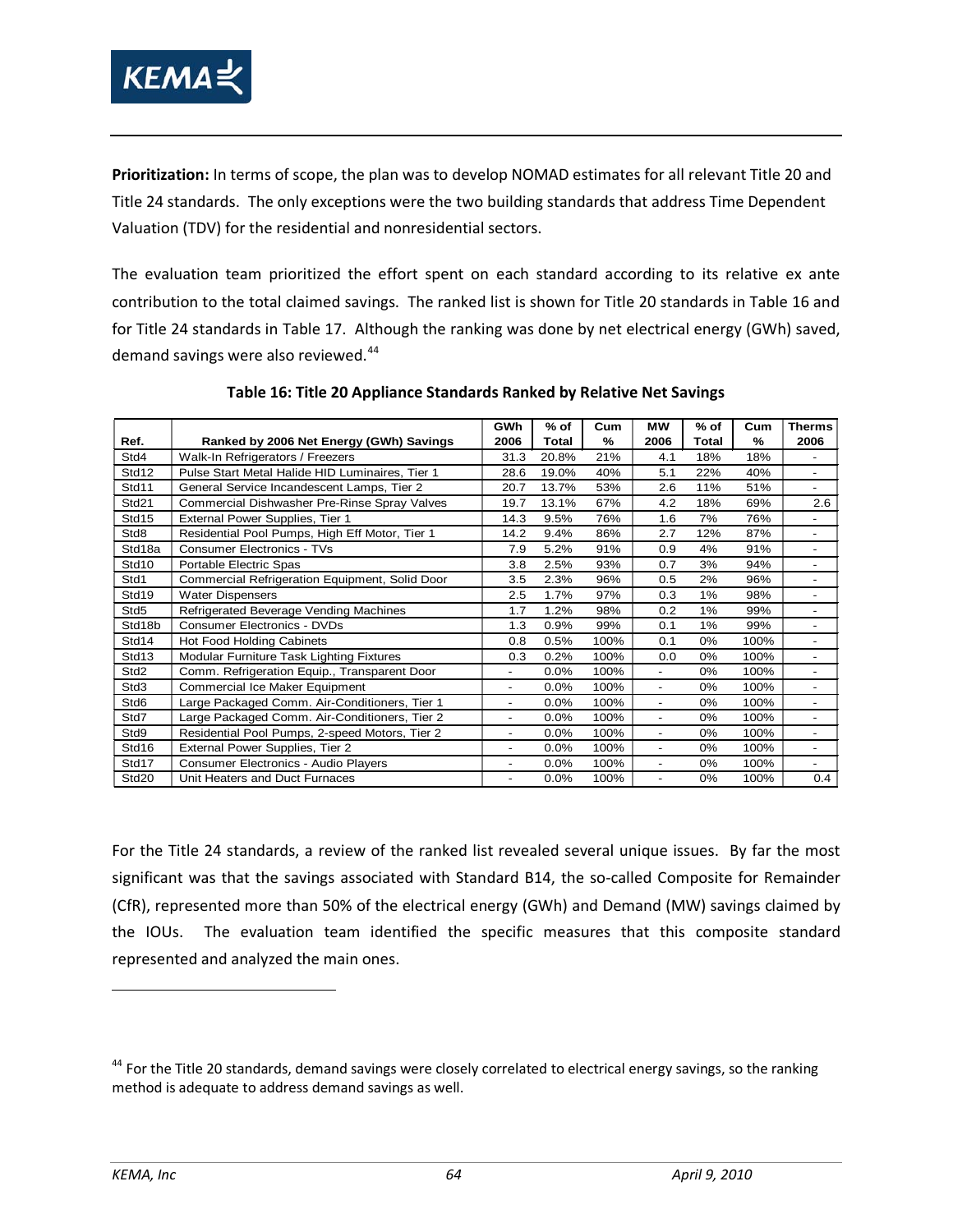

<span id="page-78-0"></span>

|                     |                                                  | GWh  | % of    | Cum  | <b>MW</b>                | % of  | Cum  | <b>Therms</b>            |
|---------------------|--------------------------------------------------|------|---------|------|--------------------------|-------|------|--------------------------|
| Ref.                | Ranked by 2006 Net Energy (GWh) Savings          | 2006 | Total   | %    | 2006                     | Total | %    | 2006                     |
| Std B14             | Composite for Remainder                          | 66.0 | 54.4%   | 54%  | 27.7                     | 52%   | 52%  | 0.7                      |
| Std B <sub>3</sub>  | Res. Hardwired lighting                          | 24.9 | 20.5%   | 75%  | 1.1                      | 2%    | 54%  | $\overline{\phantom{a}}$ |
| Std B6              | Lighting controls under skylights                | 11.3 | 9.3%    | 84%  | ۰                        | 0%    | 54%  | $\overline{\phantom{a}}$ |
| Std B <sub>10</sub> | Bi-level lighting control credits                | 5.5  | 4.6%    | 89%  | ۰                        | 0%    | 54%  |                          |
| Std B8              | Cool roofs                                       | 4.3  | 3.6%    | 92%  | 2.8                      | 5%    | 60%  |                          |
| Std B1              | Time dependent valuation, Residential            | 2.9  | 2.4%    | 95%  | 11.7                     | 22%   | 82%  |                          |
| Std B <sub>2</sub>  | Time dependent valuation, Nonresidential         | 1.8  | 1.5%    | 96%  | 8.0                      | 15%   | 97%  |                          |
| Std B9              | Relocatable classrooms                           | 1.4  | 1.1%    | 97%  | $\overline{\phantom{a}}$ | $0\%$ | 97%  | $\overline{a}$           |
| Std B <sub>12</sub> | Cooling tower applications                       | 1.4  | 1.1%    | 98%  | $\overline{\phantom{a}}$ | $0\%$ | 97%  | $\overline{\phantom{a}}$ |
| Std B <sub>5</sub>  | Window replacement                               | 1.0  | 0.8%    | 99%  | 0.4                      | $1\%$ | 98%  | 0.0                      |
| Std B4              | Duct improvement                                 | 0.9  | 0.7%    | 100% | 1.3                      | 2%    | 100% | 0.2                      |
| Std B11             | Duct testing/sealing in new commercial buildings | ۰    | $0.0\%$ | 100% | $\overline{\phantom{a}}$ | $0\%$ | 100% | $\overline{\phantom{a}}$ |
| Std B <sub>13</sub> | Multifamily Water Heating                        | ٠    | $0.0\%$ | 100% | $\overline{\phantom{a}}$ | 0%    | 100% | 0.8                      |
| Std B7              | Ducts in existing commercial buildings           |      | $0.0\%$ | 100% |                          | 0%    | 100% |                          |

In a few cases, ranking by ex ante energy savings (in GWh) did not provide a ranking consistent with the other savings categories. The two TDV standards would be ranked much higher if the analysis were based on demand savings rather than electricity savings. However, because of their nature, it was not appropriate to estimate a NOMAD curve for TDV standards; so Standards B1 and B2 were not included in this analysis.<sup>[45](#page-78-1)</sup> Although Multifamily Water Heating (B13) contributed no electricity savings, it represented nearly half of all therm savings, so it merited a relatively high ranking for analysis purposes.

**Recruitment of Experts:** In the recruiting process, we first considered which perspectives and organizations should ideally be requested to provide their inputs. From Cadmus' prior C&S Program analyses, we were aware that some experts tended to develop biases about the natural market that are often consistent with the interests of the organizations they represent. For this reason, we sought a broad range of organizations. The target list included representatives of manufacturers, industry consultants, as well as staff from the CEC and the IOUs. With a reasonably large number of expert opinions, the team expected that strong biases would be more visible as outliers in the context of most other experts' opinions. Addressing this situation was one of the desired outcomes of using a Delphi process.

Two primary sources were tapped to develop a master list of the expert candidates: the CEC dockets from the meetings where each specific standard was on the agenda and the IOU Codes and Standards

<span id="page-78-1"></span><sup>&</sup>lt;sup>45</sup> TDV is a calculation procedure rather than an appliance or building product. Consequently, the concept of a market penetration trend was not relevant.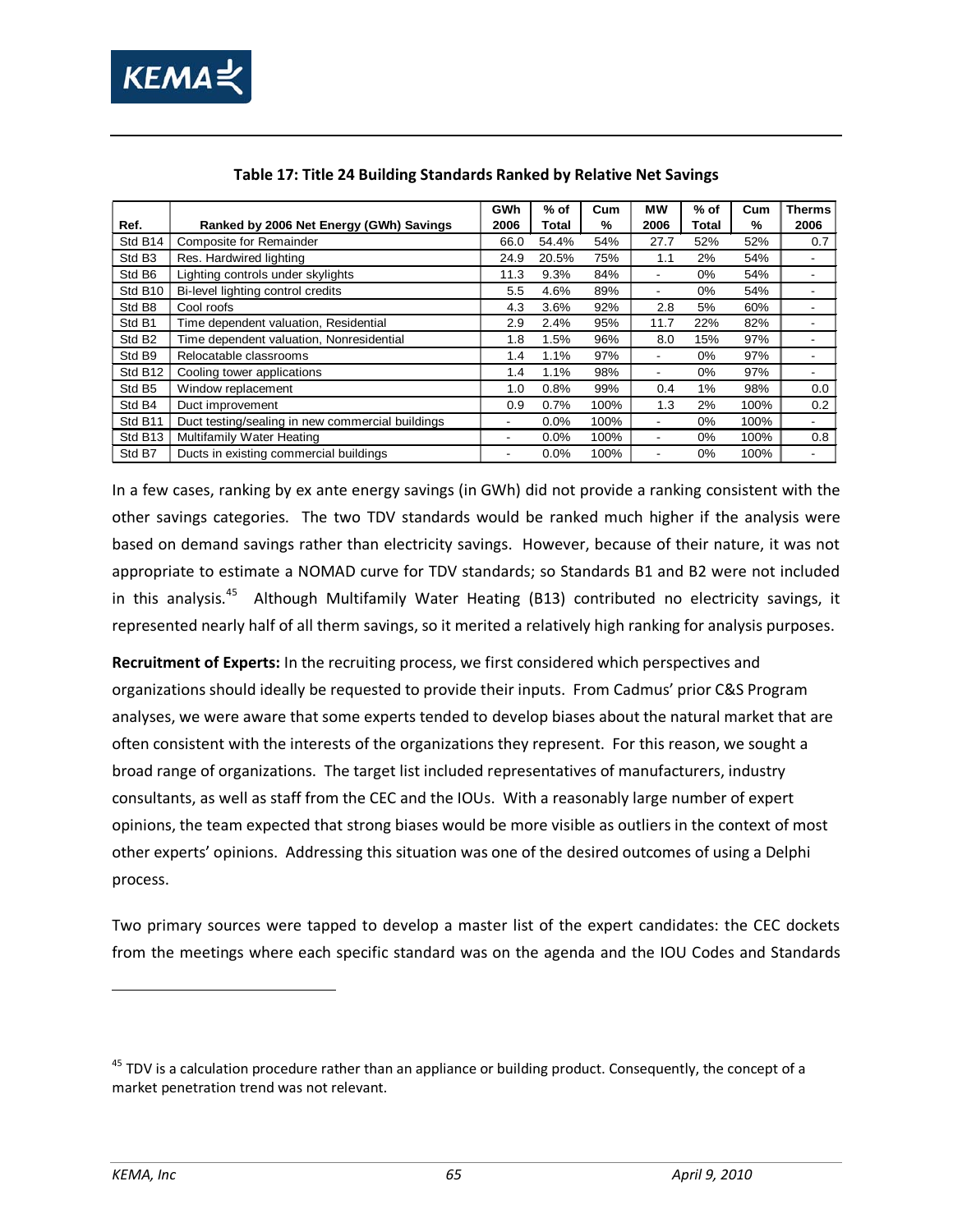

Enhancement (CASE) reports. Numerous other candidates were added to the list based on the broad experience of evaluation team members with the codes and standards process.

The initial work to recruit experts was focused on individuals with knowledge of the markets for appliances regulated by the Title 20 regulations. When the NOMAD focus shifted to the Title 24 building codes, there was a significant effort to recruit experts with knowledge in these markets. In this effort, the goal was to find consultants and contractors with direct knowledge of building practices in California. To this end, we recruited from an online contractor's database (thebluebook.com) and the membership of the California Association of Building Energy Consultants (CABEC) Altogether, 22 additional experts were recruited specifically for their knowledge of building construction and Title 24.

While the team created the expert candidate list, other pre-recruiting tasks were underway. We defined an incentive structure for individuals who were able to accept compensation. The application developers provided a working "demo" version of the online application that could be accessed through a Web link. In addition, we wrote an introductory message describing the overall evaluation and the need for the experts' help to define the naturally occurring market.

With these preparations completed, we contacted each person on the master list using email messages and telephone calls to persuade the candidate to participate. We had the most success in recruiting manufacturers' representatives/employees and industry consultants. The CEC staff members to whom we spoke declined to participate. Although the team spent considerable effort trying to recruit utility representatives, in the end, NOMAD estimates for only a small number of standards were provided by IOU participants.

In a 2008 statewide review of the expert candidate list offered by the CPUC, the IOU representatives present asked for greater utility representation. Cadmus requested contact information for specific individuals from each of the four IOUs. PG&E provided a contact list, and we followed up with the individuals. All agreed to participate in this study, but only two of the five actually provided input.

The recruiting process produced these results for twenty one of the Title 20 appliance standards:

- 294 NOMAD inputs were requested from the experts on the master list.
- 117 NOMAD inputs were provided by the experts during our telephone conversations.
- 78 NOMAD inputs were received in the online application

In discussions with the CPUC, we established a target of four inputs for each standard and agreed that the standards with higher relative savings would be given priority in terms of our efforts to recruit experts. The results summarized below reflect success in meeting this target and the additional effort spent on the higher ranked standards.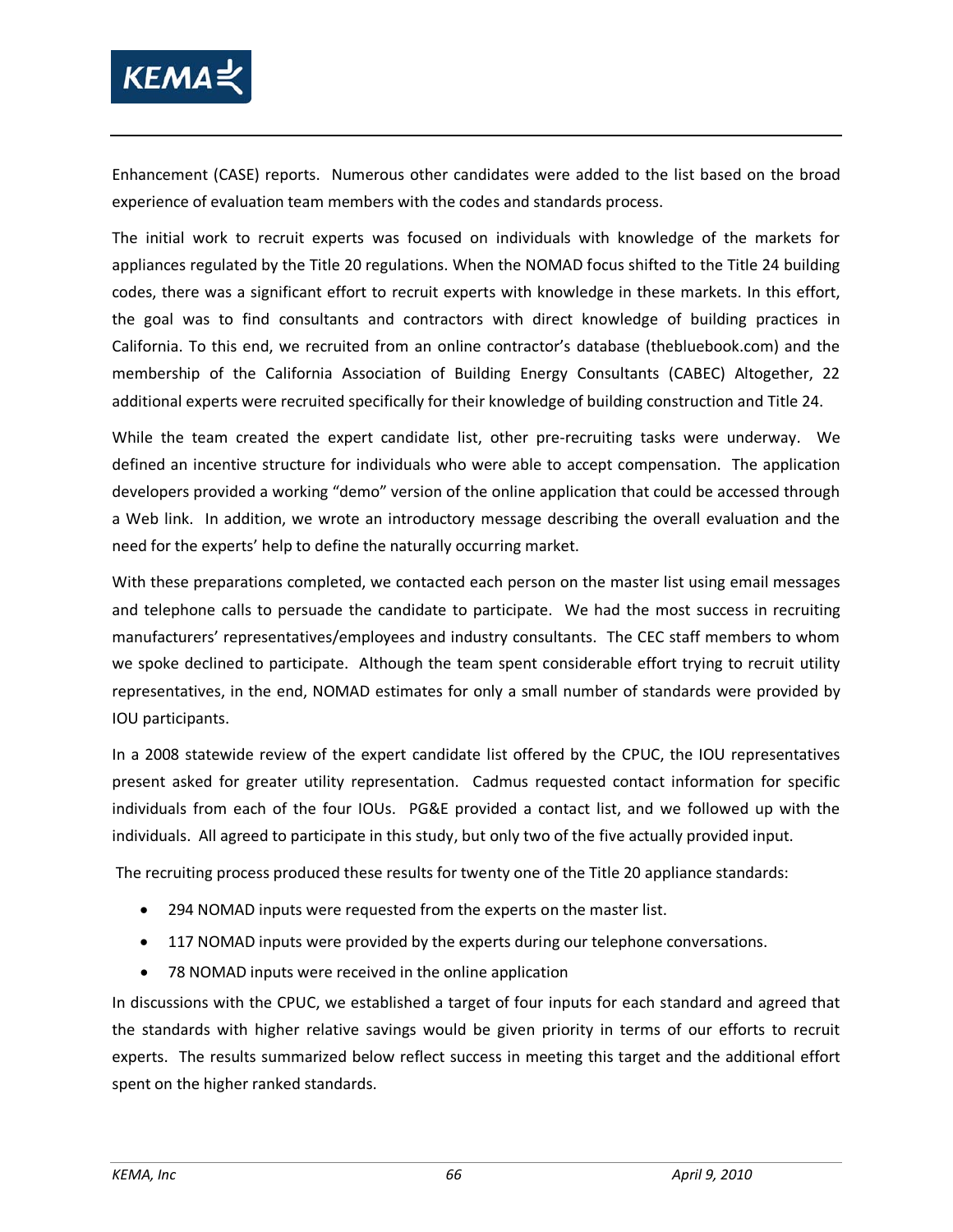

- 4 or more NOMAD inputs were provided for nine Title 20 standards that represent 78% of the claimed savings.
- 3 NOMAD inputs were received for three Title 20 standards that represent an additional 8% of claimed savings

For one appliance, Portable Electric Spas, we were not able to recruit qualified experts to provide NOMAD estimates and reverted back to the values used in the SES.

Of the fourteen Title 24 building standards, there were five for which data collection was either not attempted or not effective. These included the two dealing with TDV, which, as noted above, are concerned with a calculation procedure and so the concept of market penetration is not relevant. For two others, Relocatable Classrooms (B9) and Cooling Tower Applications (B12), the evaluation team was unable to find experts who were able to provide insight into the natural market adoption of efficiency regulations. Since these two standards together represented only about 2% of total Title 24 GWh savings (net in 2006), the definition of a natural market adoption curve would not have much impact on the total estimated Title 24 savings.

The fifth standard for which NOMAD inputs were not collected was the Composite for Remainder (CfR) (B14). Uncertainty over the specific measures included in the CfR delayed the recruitment of experts. Since the savings within the CfR were from a large number of standards, the estimation of a market adoption curve for each component was clearly impractical. We had intended to estimate NOMAD for the largest components of the CfR, but this was not done due to the time it took to determine what measures constituted the CfR and schedule constraints. For all building standards for which we were unable to estimate the NOMAD curve, including the CfR, we reverted back to the values used in the SES.

We used our methodology to estimate market adoption curves for nine of the Title 24 building standards. All of the inputs were provided from the pool of 22 experts described above. These individuals were recruited for their knowledge of lighting technology, building energy management, and construction practices. The recruiting process produced these results for the Title 24 standards:

- 125 NOMAD inputs were requested from the experts on the master list.
- 70 NOMAD inputs were provided by the experts during our telephone conversations.
- 35 NOMAD inputs were received in the online application for the nine Title 24 standards

**Development of the Web-Based Market Adoption Application:** The traditional methods of estimating the parameters to generate the Bass curve are to use values derived from curves for similar existing products, rely on market research, or apply expert judgment. Based on prior research and input from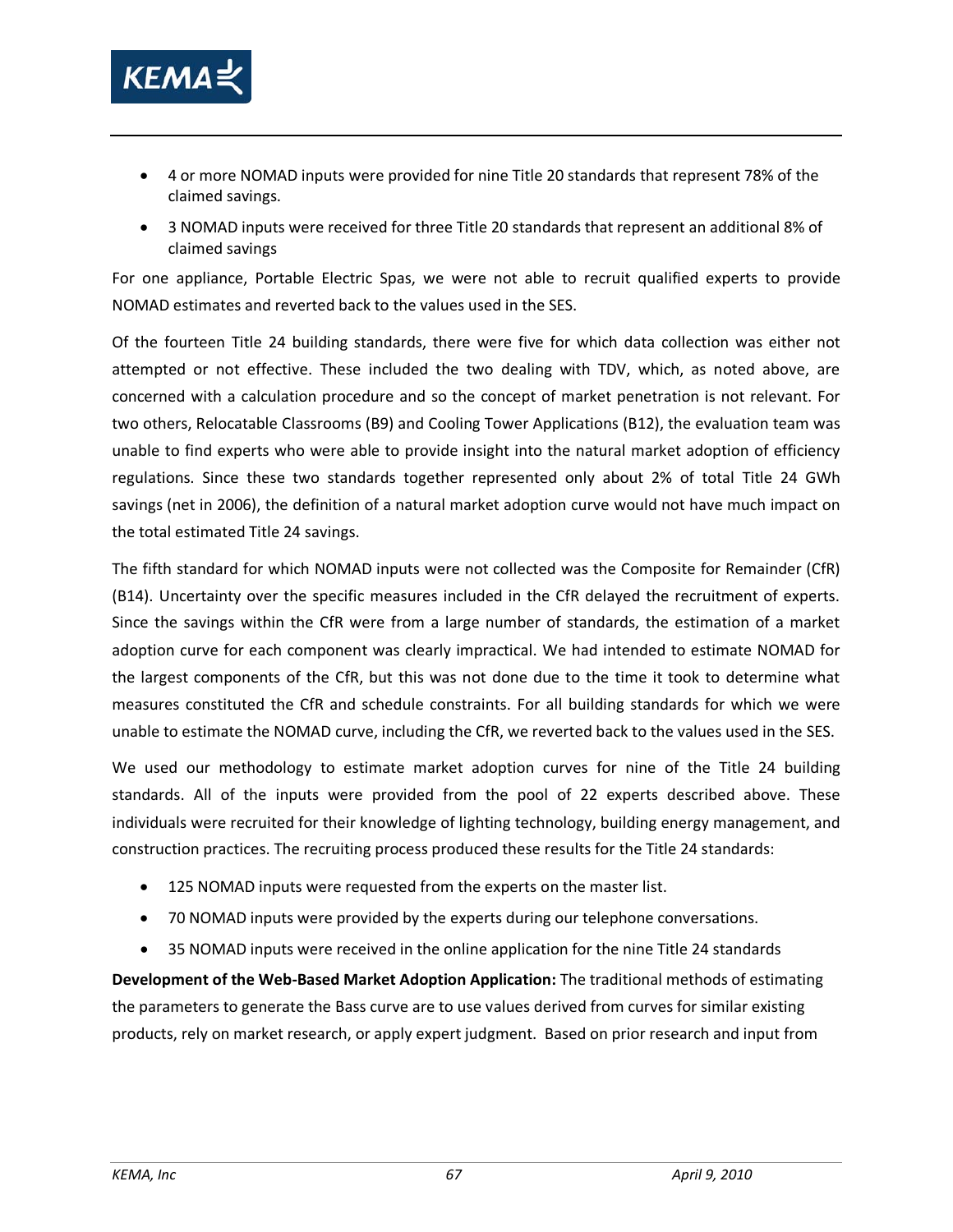

outside reviewers, we selected an innovative approach that relied on inputs from industry experts using a visual tool developed specifically for this purpose.

This visual approach maximized the efficacy of data collection regarding the parameters since it provided direct feedback, educated the participants on the concept, and was more intuitive and appealing to use. To implement this approach, we developed an interactive Web site as an effective and efficient way to obtain expert opinions on the inputs. The Web site was designed to introduce the process we were using and the overall approach. It presented an explanation of the inputs and parameters of the market-specific adoption curve, as well as a discussion of the influences that the experts should take into account in their assessments.

Application developers on Cadmus' staff customized a JavaScript charting tool to create the data collection tool known internally as the Market Adoption application. This application included an interactive display that the respondents could adjust to reflect the innovative and imitative parameters used in the Bass model equation. For purposes of this exercise, we modified the terminology and referred to these parameters as "leading" and "following" behavior, respectively. Based on our pretests, these terms were deemed more understandable for participants. It was not necessary for anyone to understand the details of the model in order to select appropriate values. Adjustable sliders were provided for the experts to vary until the curve best depicted their expectations about how market adoption would have occurred in the absence of the standards.

To supplement the process described above (experts using the online application to provide input), we contacted a number of individuals directly and used brief interviews to collect additional input. There were three specific cases where this was done due to the importance of the expert input to the overall evaluation:

- Pool pumps. Our efforts did not generate many inputs through the online application although potential savings on the pool pump standards are significant. We prepared a short interview guide and contacted a number of the experts we had previously recruited. Our experience throughout was that it was relatively easy to recruit an expert but then many of those recruited did not log in to the online tool. The direct contact and interview approach was one approach to solving this problem.
- Residential hardwired lighting. In this case, we collected input from ten experts, which provided a strong basis for the NOMAD curve. We interviewed several of these individuals to support related research (on indirect impact) for the CPUC Market Effects study.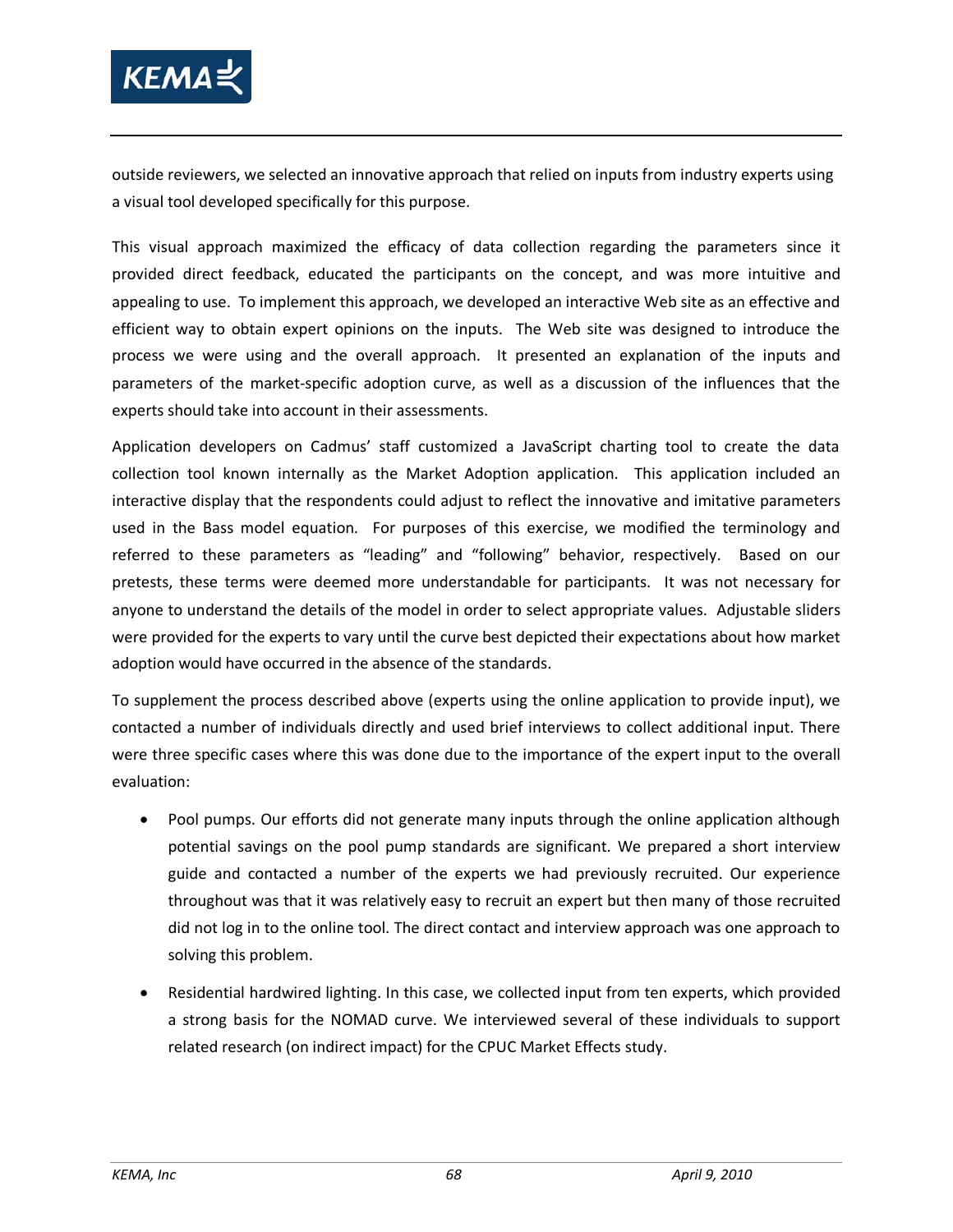

• Whole Building. To conduct a whole building analysis for residential buildings, it was necessary to develop an approach for estimating NOMAD forecasts of trends in residential energy efficiency. In this case, we used direct elicitations of the NOMAD estimates rather than apply the online tool for two reasons. First, the form of the efficiency trend was not as likely to follow the Bass model which was built into the online application. Second, direct contact is much faster than the recruit-and-remind cycle required to obtain input using the online application.

The whole house NOMAD estimation was carried out by presenting experts with a brief questionnaire that showed the predicted aggregate savings from the 2005 Title 24 relative to the 2001 Title 24. The experts were then asked for their estimate of what percent of those savings would have been achieved in 2006, 2012, and 2018 if the 2005 standards had not been adopted. The evaluators averaged the results and used these data to estimate the expected trend. The NOMAD estimate in this case was a percent that could be multiplied by the potential savings to estimate the savings due to projected market trends in the absence of the 2005 standards.

#### **iii. Example of Methodology—Commercial Dishwasher Pre-Rinse Spray Valves[46](#page-82-0)**

**First Round Input:** Eight individuals provided first-round market adoption estimates for pre-rinse spray valves. This included three industry consultants, two people from the Food Service Technology Center (FSTC), a manufacturer, a technical expert from Lawrence Berkeley National Laboratory (LBNL), and a program expert from East Bay Municipal Utility District (EBMUD). Three of these individuals had gained direct knowledge of the market when they worked on a California Urban Water Conservation Council (CUWCC) program to give away and install efficient valves between 2002 and 2005.

During the first round, experts provided their inputs defining a market adoption curve using the graphical application and their commentary regarding the factors that determined their estimates. Six of these estimates were generally similar to one another and could be viewed as a cluster or nearconsensus among the majority. The other two inputs were significantly outside this cluster, so we examined them in some detail. One of these experts estimated that efficient valves would make up 67% of the market in 2005 and 85% by 2006, which seemed a very aggressive increase in market share for a product that had been at only about 10% of the market according to several sources between the late-

<span id="page-82-0"></span><sup>&</sup>lt;sup>46</sup> Although we determined that the C&S Program should receive no credit for savings from pre-rinse spray valves because a federal standard went into effect at the same time as the Title 20 standard, this product provides a good illustration of the NOMAD estimation method.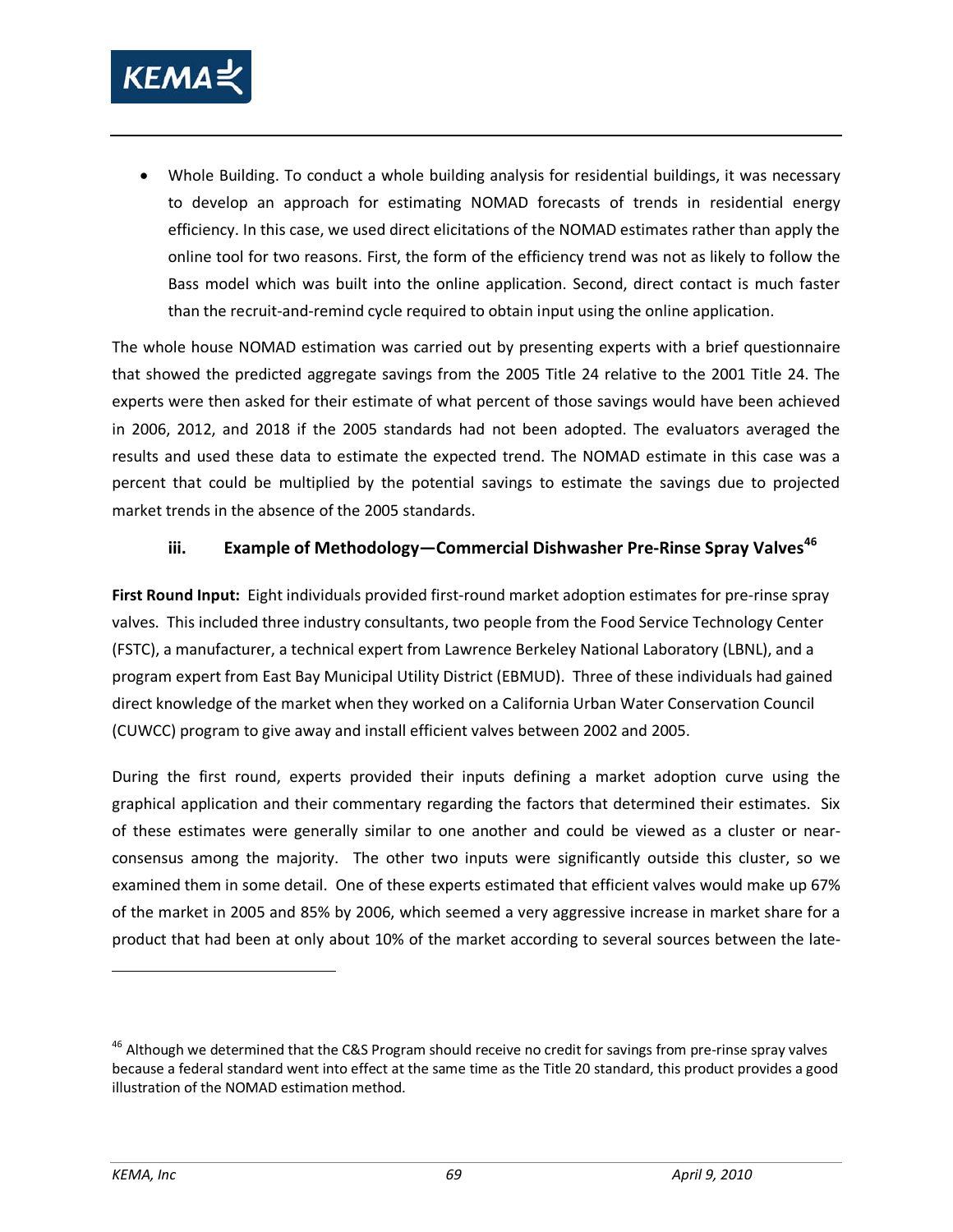

1980s and 2001. The other input that was well outside the cluster reflected the opinion that market share would have stayed at the 10% level indefinitely without the standard. Like the first outlier, this seemed unlikely given the increase in awareness that the statewide CUWCC program had created—prior reports and observations from experts familiar with the program suggested that market share was well above 10% in the years between 2002 and 2005 in large part due to the CUWCC direct install giveaway program. As noted earlier, we defined the natural market to include the effects of utility and municipal programs.

**Second Round Input:** We invited all experts to return to the online application to review the first round inputs and consider whether any change to their inputs was warranted. In the first round, each expert worked in isolation and could not see the other experts' inputs. For the second round, all first round inputs and an average curve were shown to the returning expert as well as all the comments (without identification). The response rate for the second round was low, with only two of the eight experts returning to the application. Of these two, one chose to revise the first round input to agree with the first round average. The move was significant as the expert revised the maximum market share from 90% down to 75% as a result of seeing the other experts' estimates. The other returning expert chose not to revise his first round input, which was near, but somewhat below, most others. Both experts chose to reiterate their views and argue that other experts' estimates were too high:

"I think those that expect a high penetration rate don't have much experience promoting efficient measures! Good ideas don't just jump to 100% saturation because utilities promote them or because they make good economic sense, especially, because with this measure there aren't significant non-energy/non-water savings benefits. In fact to some customers, the utility of the compliance spray valve is lower because it is no good for pot filling. Utility incentive programs rarely yield impacts in over 50% of the market. The CUWCC direct install programs were quite successful in penetrating the market, but they'd have a tough time getting that last 25% AND that program could not be sustained as saturation closed in on 100%. It would then be continued and as spray valves started being replaced, it wouldn't be there to prevent reversion."

To increase the second round response rate, the evaluation team contacted every expert numerous times that had not provided second round input, first through email messages and then with telephone calls. These follow-up efforts were successful in that more second round inputs were received and incorporated in the analysis, but the overall response rate for second round input was less than 50% for experts that provided first round input.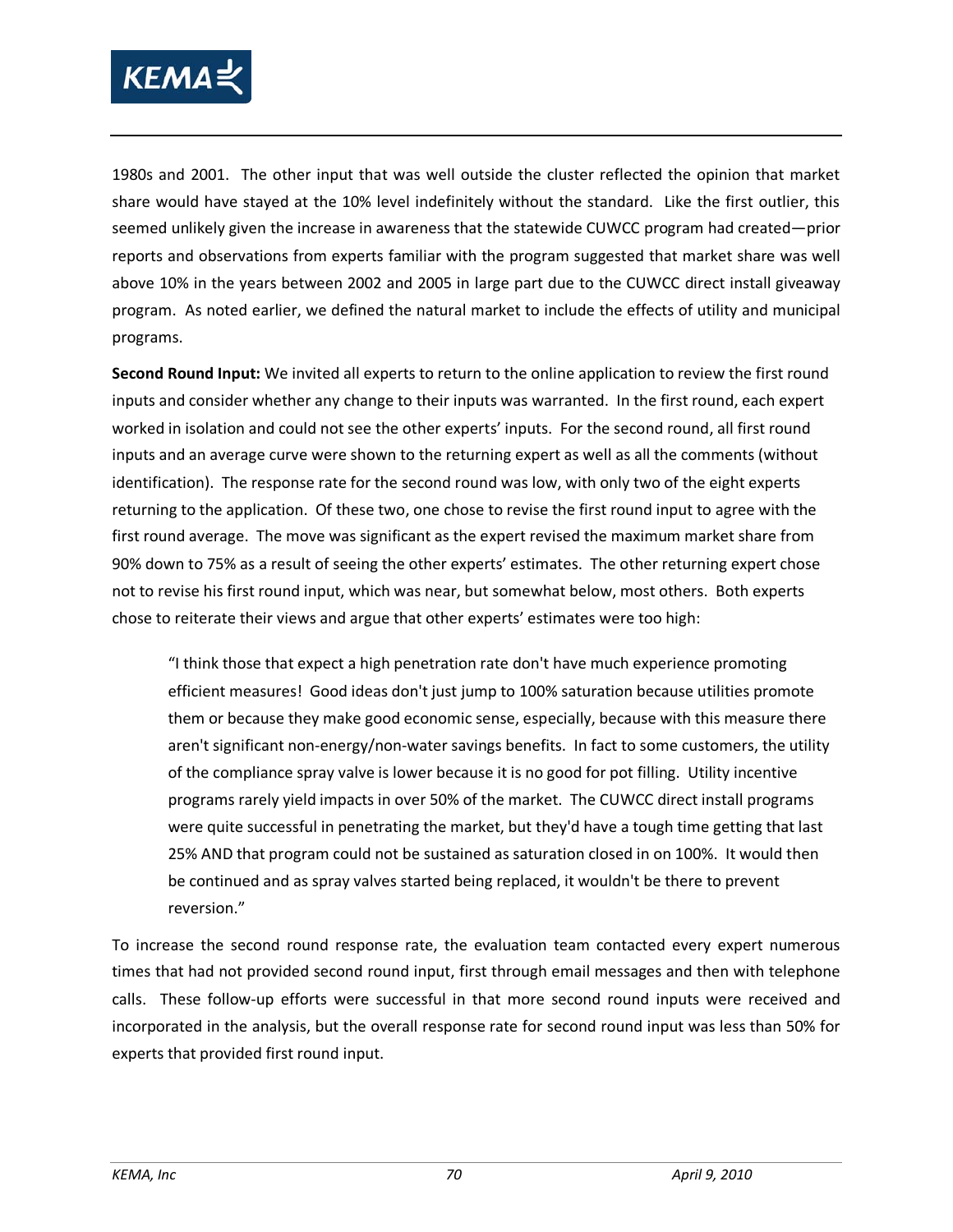

[Figure 4](#page-84-0) summarizes the results of the NOMAD evaluation for pre-rinse spray valves. From top to bottom of the legend, the data shown include:

- The Avg Round 1 Inputs represents the average when all eight inputs were included.
- The Avg Selected Inputs represents the average when the two outliers are not included. It also uses the second round input for those two experts who provided it.
- Once this second average was known, a nonlinear curve fit technique was used to fit a Bass curve to the average points. This function is labeled as the Bass Curve Fit to Selected Inputs and is nearly identical to the Average of Selected Inputs, but has the advantage of being a mathematical function rather than simply a set of points.
- The Estimate from Prior Study shows the results from the earlier study. In the years 2006 and 2007, the new Bass Curve estimate is somewhat below the prior estimate and slightly above it in 2008.

<span id="page-84-0"></span>

#### **Figure 4: Summary of NOMAD Results for Pre Rinse Spray Valves**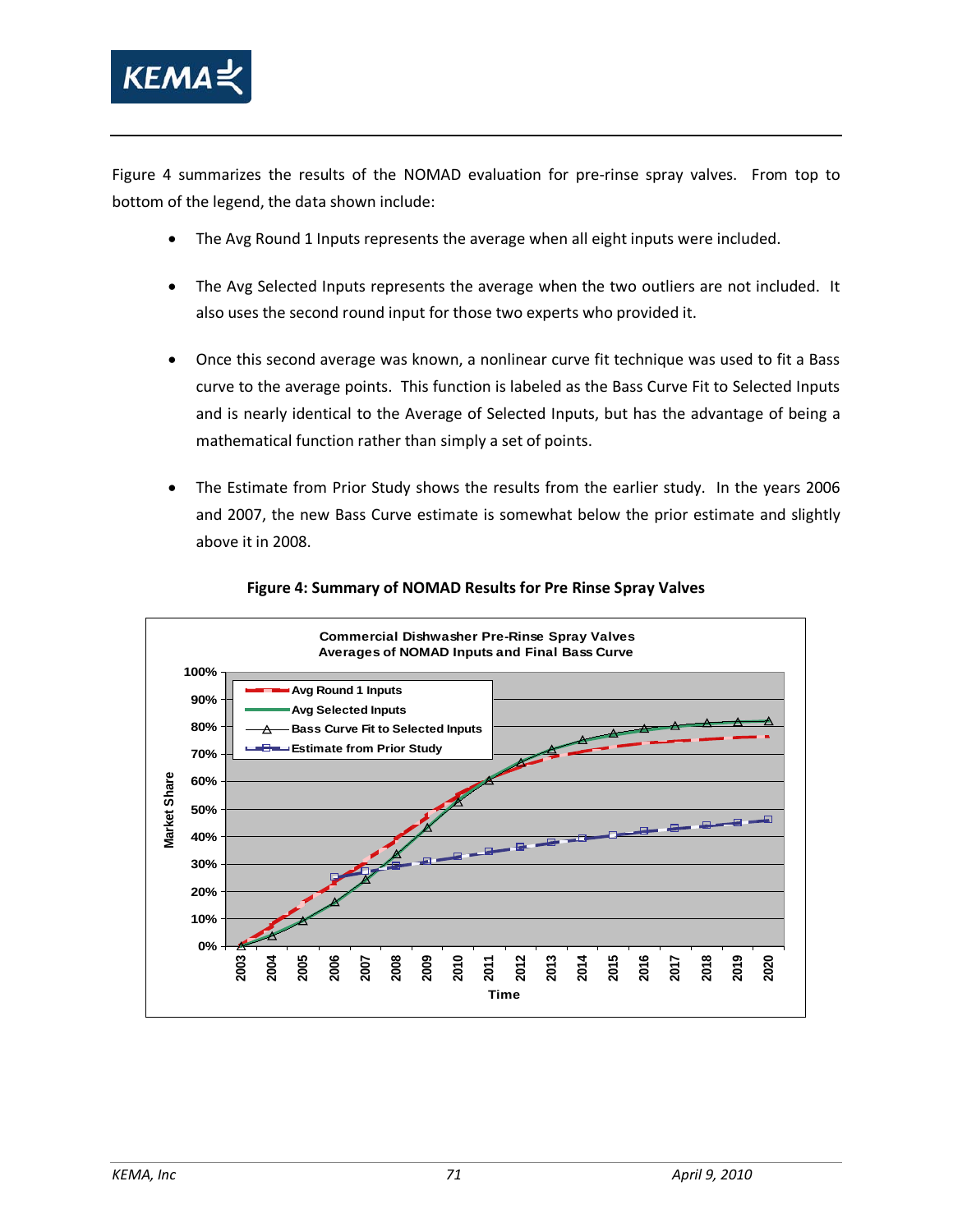

Another comment from an expert whose adoption curve was very close to the overall average provided further support for the rapid increase from a small market presence before 2005 to the consensus penetration rate of over 75%.

"This estimate assumes (informally) that water prices are going up along with natural gas and that the market will see the short paybacks involved with upgrading. If the economics weren't so good, 75% might be too high an assumption. It's hard to properly account for the voluntary programs run in 2002 through 2005. Since these were direct install programs, it is hard to tell how permanent a market change they would have caused in absence of standards.

We believed the initial market share in the early 2000s was on the order of 10%. Lots of people were worried about cleaning performance and were concerned that efficient spray valves would double the labor involved in cleaning dishes, so there was definitely resistance to the idea in the market place and it would have taken time. We assume only 75% adoption because there are no doubt customers worried about pot filling and other applications for the spray valve that militate against purchasing high-efficiency units."

#### **2.2.4 Attribution to C&S Program**

Attribution refers to the portion of energy savings that can be credited to utilities' C&S Program efforts in enabling or assisting the adoption of each appliance or building standard. The attribution methodology adopted follows the California evaluation protocol and is described in detail in a memorandum submitted to the CPUC.<sup>[47](#page-85-0)</sup> The result of the attribution analysis is an attribution score (a percentage between 0% and 100%) that represents the relative contribution of the Program to adoption of the standard and that is multiplied by the energy savings from the standard after adjusting potential savings for NOMAD and compliance.

The process of determining attribution credit was guided by the principles set forth in the CPUC Evaluation Protocol. The assessment of attribution included the following steps:

(A) First, an attribution model characterizing how C&S Program activities contributed to the adoption of the codes and standards was developed.

<span id="page-85-0"></span><sup>47</sup> The Cadmus Group. March 9, 2009. **"**The Proposed Cadmus Attribution Methodology (Revised)." This document is available a[t http://www.energydataweb.com/cpuc/default.aspx](http://www.energydataweb.com/cpuc/default.aspx)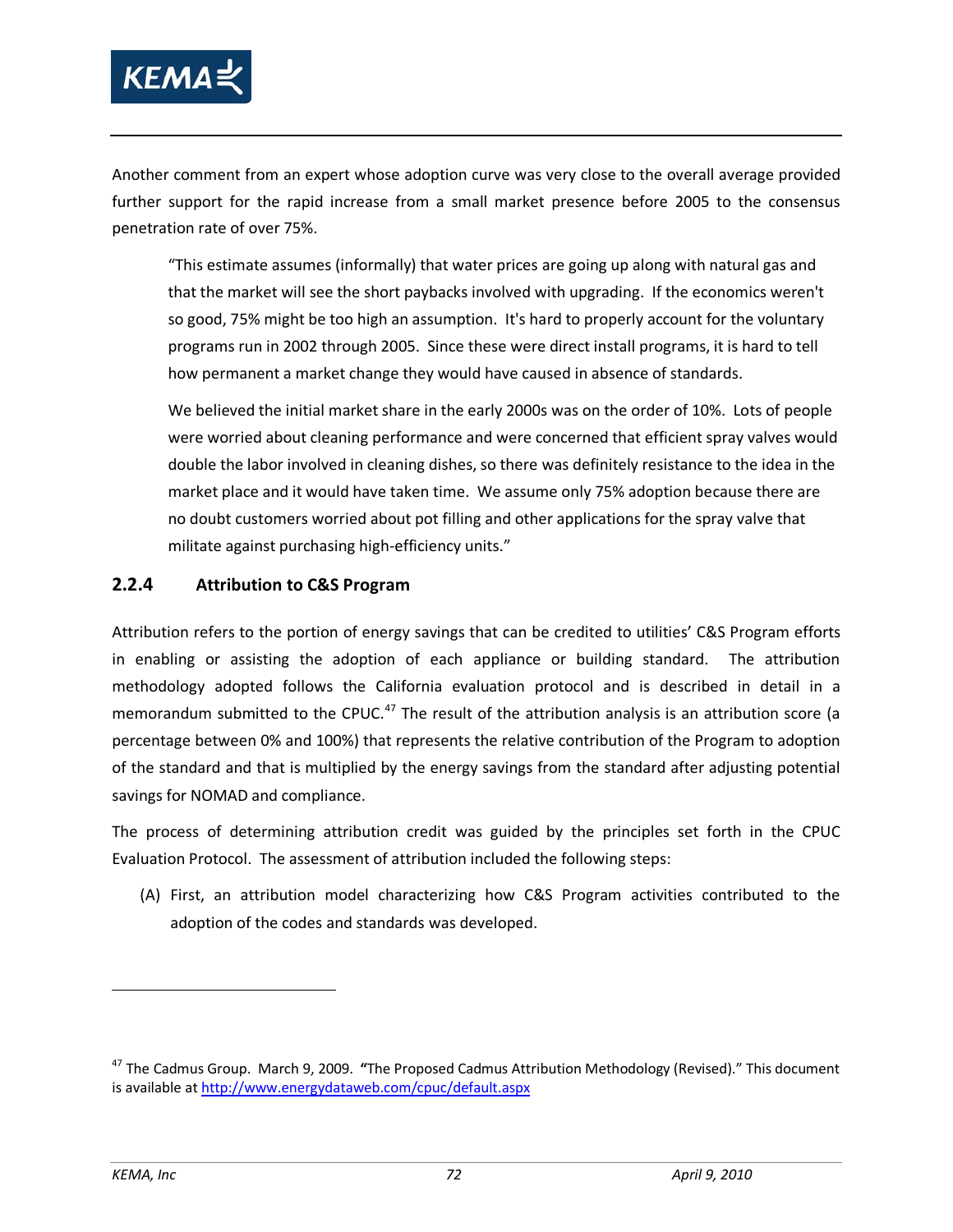

- (B) Then data on stakeholder activities from a range of sources, including stakeholder interviews, were collected.
- (C) Stakeholders provided estimates of the effort required in three areas determined to be needed to provide the necessary and sufficient conditions for adoption of a new standard.
- (D) Finally, independent third parties assessed the Program's contributions to the adoption of each standard based on a careful and systematic review of the evidence. The evaluation of Program contributions by independent parties lessened concerns about potential biases from having utility representatives directly involved in determining credit for their own efforts.

#### **i. The Attribution Model**

The section summarizes the model underlying the attribution methodology. A more complete description of the model and its development is contained in the memorandum cited above and in Appendix F.

The model sets forth specific criteria for evaluating the contributions of the Codes and Standards Program to standards development and adoption. The model focuses on three areas of activity representing the fundamental requirements that must be met for the California Energy Commission to adopt a standard; these are referred to as "factors" in the model. The factors are:

(1) The Development of Compliance Determination Methods and Other Special Analytic **Techniques** 

End users must be able to determine that they are in compliance with the standards. Similarly, code officials (in the case of building standards) or the CEC or manufacturers (for appliance standards) must have tools or methods that allow them to verify compliance with the standards. In some cases, determining compliance entails having a reliable test method.<sup>[48](#page-86-0)</sup> In other cases, it involves having an analysis tool that produces results indicating whether compliance is

<span id="page-86-0"></span> $^{48}$  For example, the 2005 cool roof Title 24 standard, which applies to low-sloped, nonresidential buildings, has a well-defined test method in place. Section 10-113 of the standards requires that cool roofs be tested and labeled by the Cool Roof Rating Council. The testing and labeling of cool roofs by the CRRC provides the information needed to affirm compliance and permit enforcement of the standard.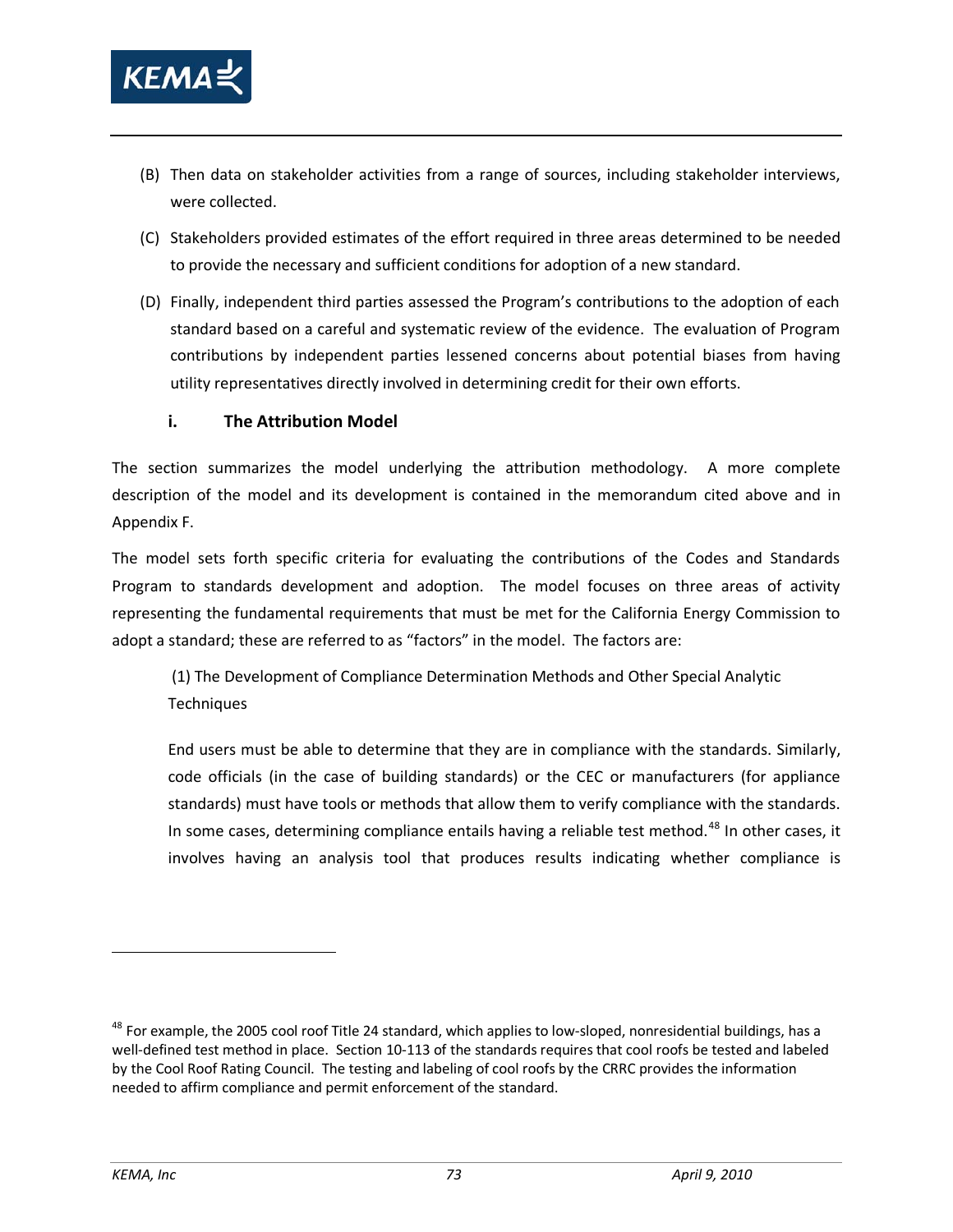

achieved.<sup>[49](#page-87-0)</sup> In addition, some standards require the development of new analytic methods to estimate energy and demand savings.

(2) The Development of Code Language and Technical, Scientific, and Economic Information in Support of the Standard

The standard must be defined in careful technical language that spells out covered products, effect dates, and required efficiency levels. Also, significant scientific, engineering, and economic research must be completed before a standard can be adopted. This research typically concerns estimates of energy and peak demand savings and the cost-effectiveness of measures. Since implementation of the C&S Program began, much of this research and development has been summarized in Codes and Standards Enhancement (CASE) reports funded by the utilities for standards in which they played a significant role.

(3) Demonstrating the Feasibility of Standard Adoption

An implicit requirement for adopting a new standard is that compliance with the standard be practical and feasible. Supporters of the standard must address stakeholder concerns and demonstrate through market research that stakeholders can comply with the standard. There are a number of conditions that must be met to satisfy this requirement. First, the market must be capable of supplying the products and services necessary to comply with the standard. If a product is not readily available in the marketplace, the technology must be well developed and manufacturers capable of increasing supply before the standard goes into effect. Second, the standard must not impose unreasonable and avoidable costs on end-users, manufacturers, and other stakeholders. Like most regulation, the benefits and costs of energy-efficiency standards may be distributed unevenly; the CEC does not require complete support among all stakeholders before standards adoption, but it must be able to defend the standard against opponents. Third, the standard must not create significant negative externalities related to human health or the environment.

<span id="page-87-0"></span><sup>&</sup>lt;sup>49</sup> For example, the key requirement may be for a reliable method of estimating energy and peak demand savings associated with measures. This is typically the case with building standard measures and could lead to incorporation of special analytic procedures in the building standards compliance software.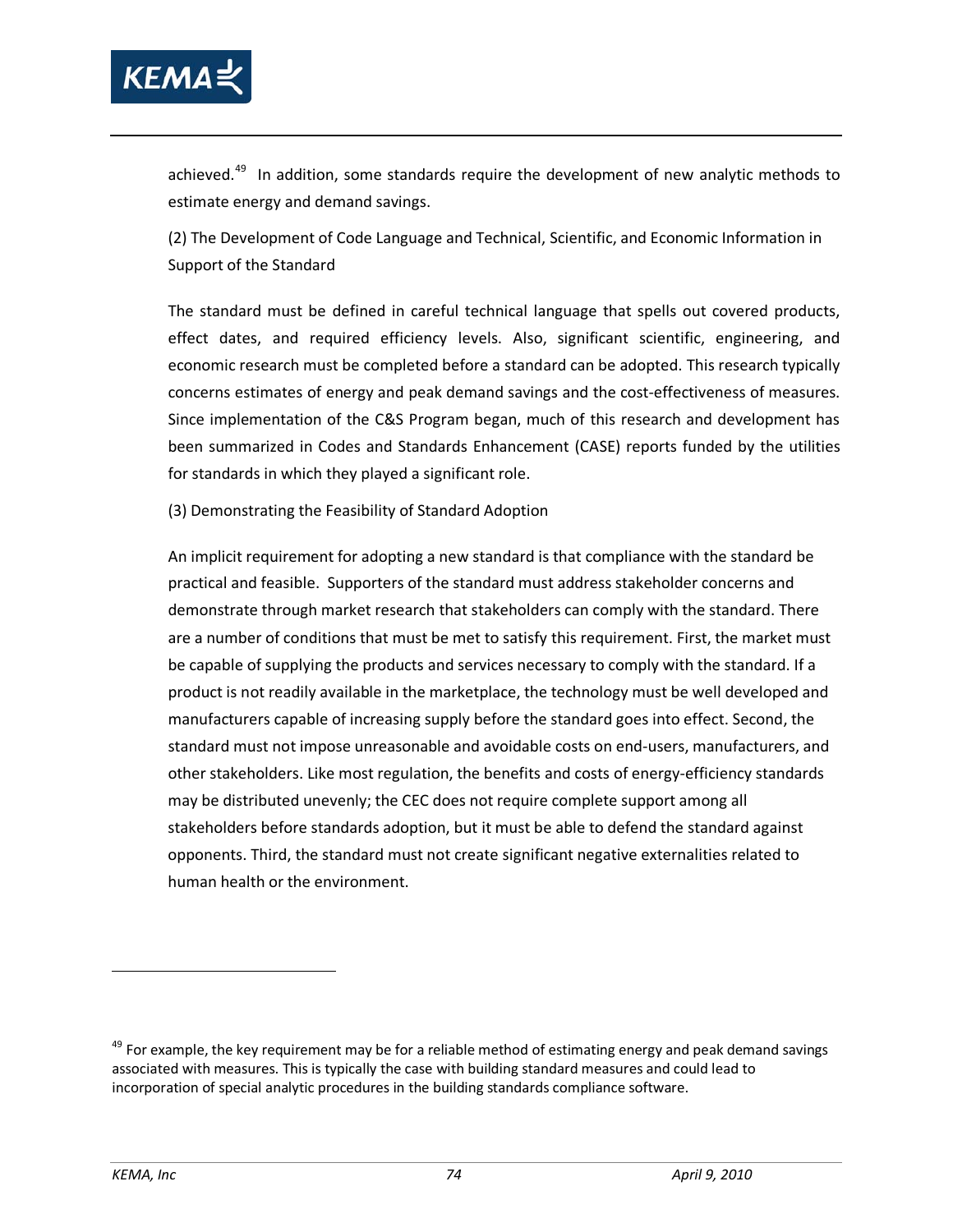

To account for the distribution of effort among these three factors, a percentage weight between 0% and 100% was determined for each factor. The weight represented the relative amount of effort required to address the factor for adoption of the standard. The weights were estimated based on an average of expert opinions about the distribution of resources between the factors in the development of the standard.

A percentage score between 0% and 100% reflecting the contribution of the C&S Program to the factor in the development of the standard was determined based on evidence in the public record or obtained in interviews with stakeholders. The factor score indicated the percentage contribution of the C&S Program to the factor area.

The attribution score for a standard was then estimated as a weighted average of the factor scores. Each factor score was multiplied by the respective weight and the sum was the attribution score.

#### **ii. Development of Information**

The actual determination of C&S Program credit was based on a systematic and thorough review of available evidence about Program activities. The evaluators collected information from a variety of sources, including public documents, surveys and interviews. This section describes the sources relied on.

**Review of Public Documents:** The evaluation team collected information about Program and other stakeholder contributions to development and adoption of each standard from a large number of primary and secondary public sources, including the Code Change Theory, the CASE report, transcripts of CEC hearings and workshops, and stakeholder letters, e-mails, and comments to the CEC. These sources were carefully read and information about C&S Program and other stakeholder activities was extracted and entered into a spreadsheet for future reference in determining C&S Program credit.

**Request for Information about Codes and Standards Program Undocumented Activities:** In conversations and interviews with stakeholders, it became clear that some activities for which the Program might receive credit were not documented in the Code Change Theory, the CASE Report, or other written sources. In July of 2009, Cadmus requested that the California IOUs provide information about the following undocumented activities of the Codes and Standards Program:

- 1. How support of key stakeholders such as manufacturers, trade associations, etc. for the adoption of the standard was obtained.
- 2. The funding or other support of research by third parties that was critical to the development of the standard but not noted in the CASE report or other public documents.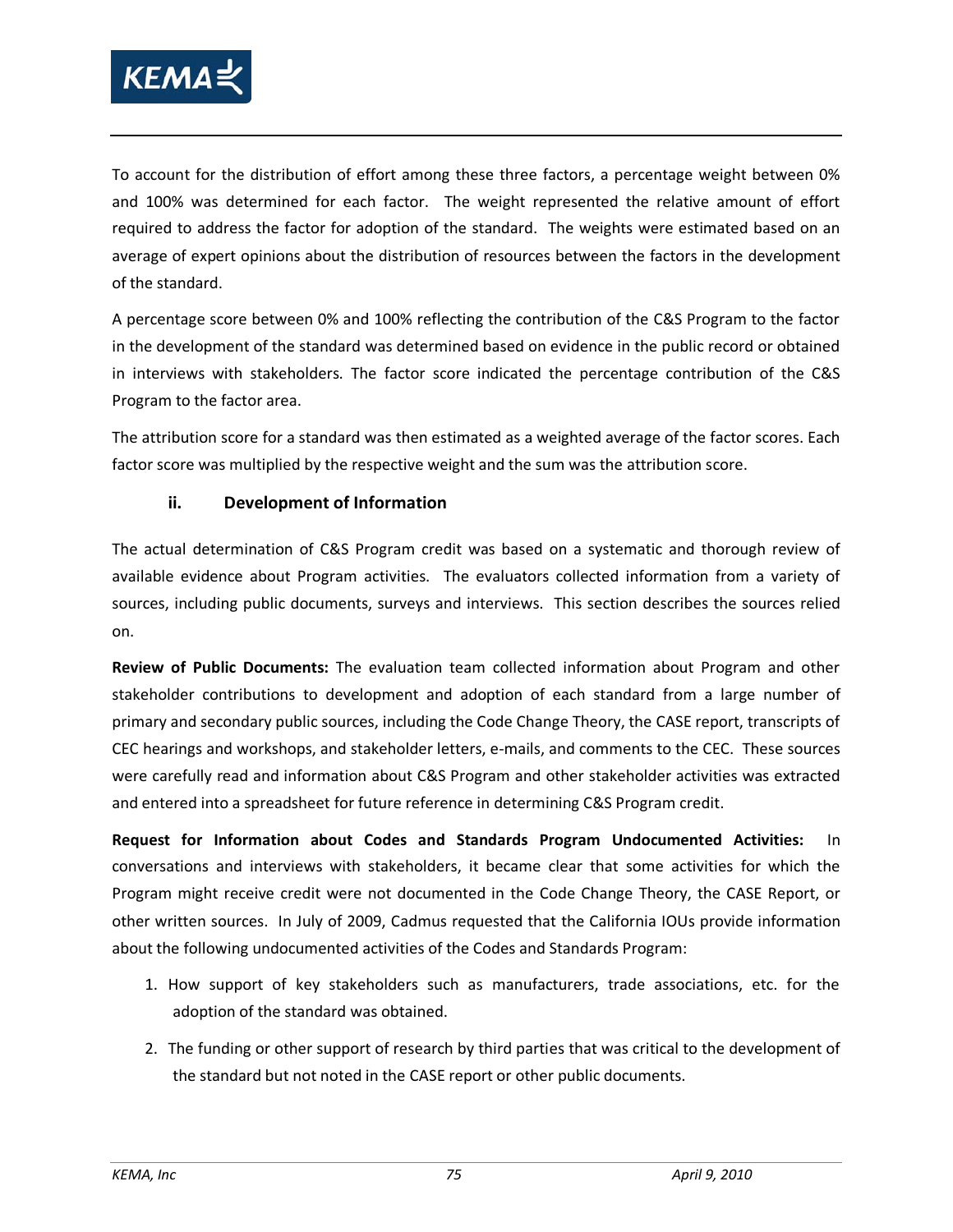

3. Other instances of undocumented activity that contributed to the development of the standards in a significant way.

The IOUs responded to this request with two memos covering undocumented activities related to the following Title 20 and Title 24 standards:

- Title 20: Residential Pool Pumps, Portable Electric Spas, General Service Incandescent Lamps, External Power Supplies, and Pulse Metal Halide HID Luminaires.
- Title 24: Time Dependent Valuation, Residential Hardwired Lighting, Duct Improvement in Existing Residential and Commercial Buildings, Cooling tower Applications, Composite for Remainder.

Information from the memos was used in the determination of Program credit for applicable standards.

**Stakeholder Interviews:** The evaluation team also conducted interviews with key stakeholders to fill in remaining gaps in its understanding of the development of standards. Thirteen stakeholders closely involved in the development of the standards were interviewed. Most of the interviews covered Title 24 standards and focused on Codes and Standards Program activities related to stakeholder outreach. An obstacle to the use of interviews as a source of information about the Program was the amount of time that had elapsed between Program activities in 2001-2004 and the interviews. Many respondents could not remember the details of the development of the standard or got them confused with more recent proceedings.

#### **iii. Survey of Experts about Stakeholder Resource Allocation**

A spreadsheet-based survey tool was created to obtain information about the allocation of resources across the factor areas in the development of a standard. This information was used to develop the factor weights for each standard. The survey was distributed to 10 utility staff and consultants intimately involved in the adoption of the Title 20 and Title 24 standards.<sup>[50](#page-89-0)</sup> Utility staff and consultants were offered a \$400 incentive for participating, though some participants declined to accept the

<span id="page-89-0"></span><sup>&</sup>lt;sup>50</sup> The evaluators attempted to recruit a larger number of experts representing different stakeholder groups but found that only utility staff and consultants believed they could answer the question.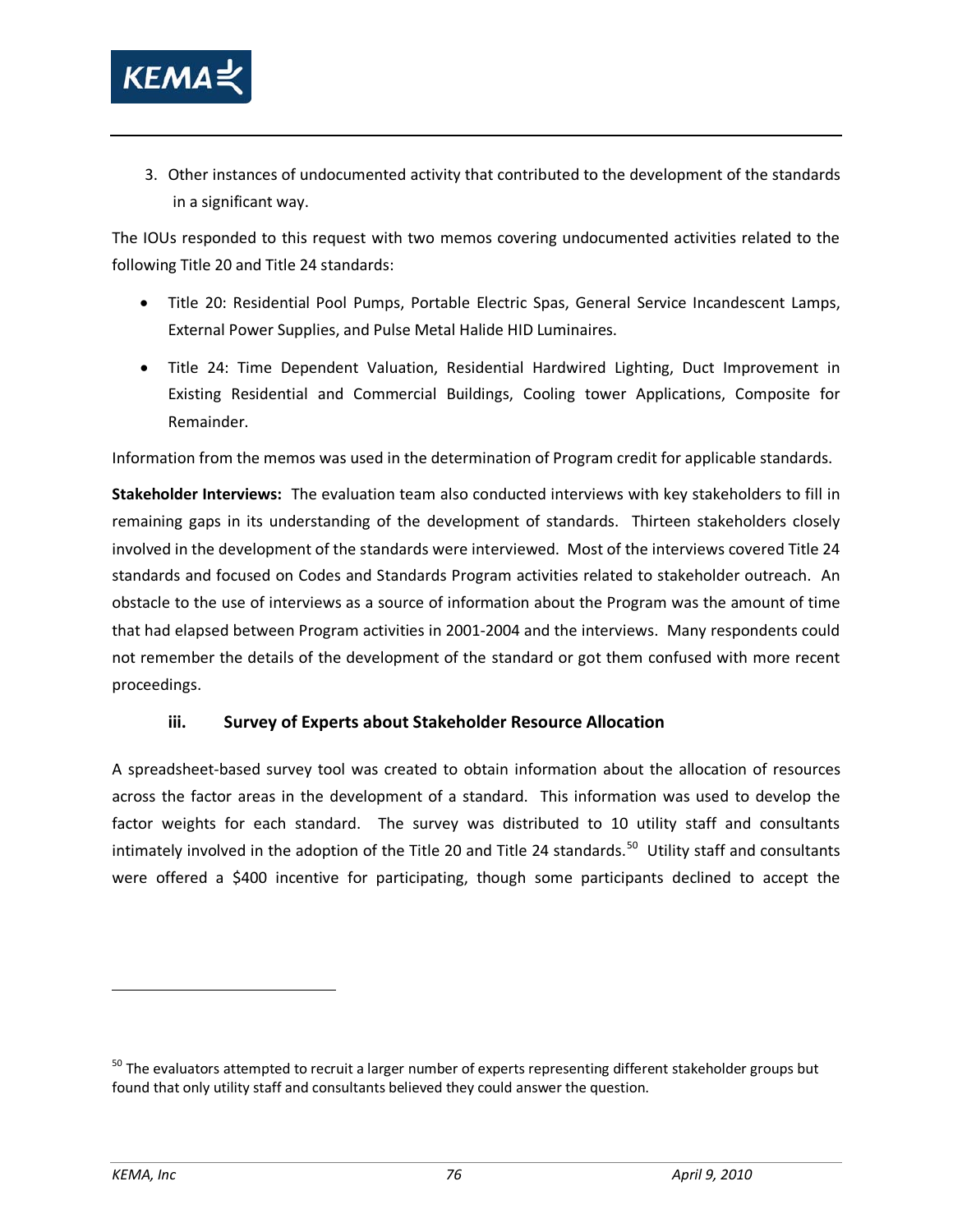

payment. For each standard, we asked between 3 and 6 qualified utility staff or consultants the following question: $51$ 

What was the percentage allocation of total stakeholder resources across the factor areas in the development of the standard, where resources are defined in terms of budgets?

To increase the probability of obtaining reliable and consistent answers, Cadmus distributed to potential respondents a list illustrating stakeholder activities in each factor area. In addition, respondents were asked to justify their answers. If large discrepancies existed between respondents in their answers, Cadmus followed up with questions to understand the differences.

For most standards, we received between three and five responses.<sup>52</sup> The survey responses were analyzed and the factor weights for each standard were estimated as a weighted average of the responses. A weight was assigned to each respondent reflecting the involvement of the respondent in the development of the standard and his or her presumed knowledge of stakeholder activities.<sup>[53](#page-90-2)</sup> As the results of the survey (presented in Section 5.4.3) demonstrate, there was strong agreement between respondents in how resources were allocated between the factors for almost all standards.

### **iv. Estimation of Codes and Standards Program Credit**

Cadmus developed a protocol for estimating the credit that the C&S Program would receive for its contributions to standards development. Three principles guided the determination of credit:

1. Attribution would be determined by disinterested third parties who did not have a stake in the amount of credit that was awarded.

<span id="page-90-0"></span> $51$  The survey also includes a question about the impacts of IOU incentive, training, and education programs on the adoption of the residential hardwired lighting standard. This question was asked for the CPUC residential new construction market effects study.

<span id="page-90-1"></span>*<sup>52</sup>* However, for a small number of standards, we received only one or two responses. These standards were Large Packaged Commercial Air-Conditioners, Tier 2, Modular Furniture Task Lighting Fixtures, Water Dispensers, Duct Improvement, Lighting Controls under Skylights, Ducts in Existing Commercial Buildings, Duct Testing/Sealing in New Commercial Buildings, and Cooling Tower Applications. For such standards, Cadmus developed an independent estimate of the factor weights based on information in our databases. In every case, our estimate of how resources were allocated among factor areas agreed closely with the input from the outside respondents. <sup>53</sup> Only one respondent was significantly less involved in the development of the standards than the other

<span id="page-90-2"></span>respondents. This respondent's answers received half the weight of the answers of the other respondents.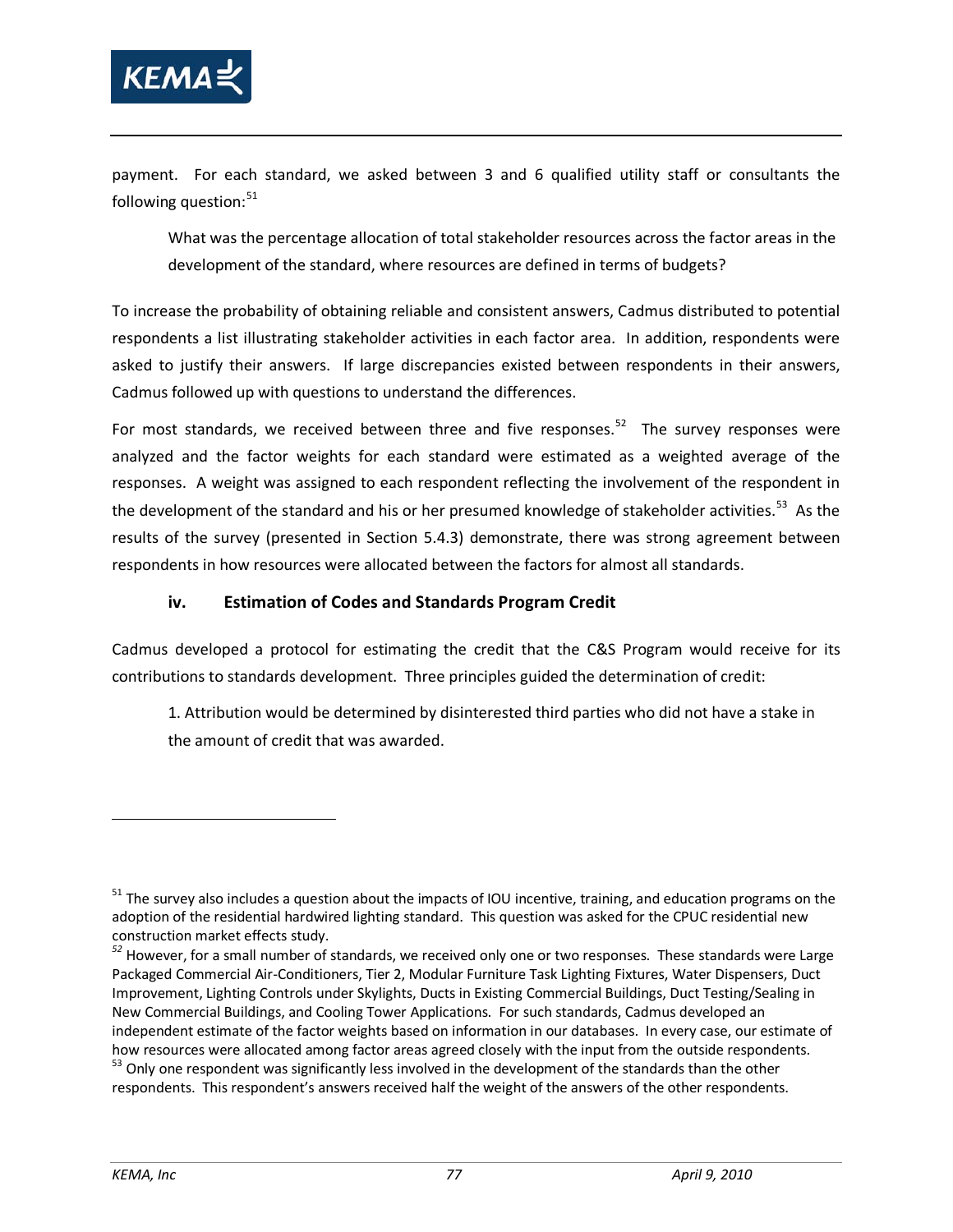

2. Credit would be awarded on the basis of evidence about Codes and Standards Program activities obtained from written sources and interviews.

3. The scoring process would be transparent, documented, and repeatable.

Cadmus convened a panel of independent evaluators familiar with the development and adoption of California Title 20 and Title 24 standards to decide C&S Program credit. The panel members convened in person and by teleconference for five sessions to complete their work. Cadmus also appointed a facilitator, who was not a member of the panel and who was responsible for presenting evidence about C&S Program contributions to the panel and recommending a score for each factor. Cadmus designated the C&S Program evaluation attribution task manager as the facilitator.

Before each meeting, the facilitator drew up an agenda with between 5 and 8 standards for the panel to consider. The facilitator also prepared a slide presentation for each standard, which summarized evidence about C&S Program and other stakeholder contributions to the development of the standard and recommended a score for each factor. The presentations, the Code Change Theory, the CASE Report, and the spreadsheet summarizing stakeholder contributions were distributed to the panel at least 24 hours before the meeting was scheduled for members to review.

At the first meeting of the panel, the facilitator explained the attribution model and the scoring protocol and instructed the panelists about the kinds of evidence they should consider and the determination of the factor scores. The panelists were told that the contribution of the Program to each factor was to be judged relative to the contributions of other stakeholders including the CEC. In addition, the panelists were told that the amount of effort required for a factor should not influence the determination of the factor score. For example, the panel considered a large number of standards for which the CEC adopted existing test methods. The C&S Program and other stakeholders did not need to devote many resources to the development of compliance methods (factor 1) in such cases. However, the Program could still receive a high score for the factor if the Program identified and proposed the test method and the CEC accepted the method.<sup>[54](#page-91-0)</sup>

The deliberations of the panel began with a short presentation by the facilitator. The facilitator briefly explained the development of the standard, including the prescriptive or performance requirements,

<span id="page-91-0"></span><sup>&</sup>lt;sup>54</sup> The C&S Program would receive a high factor score in this case, but the score would count for relatively little because the weight for this factor would be small.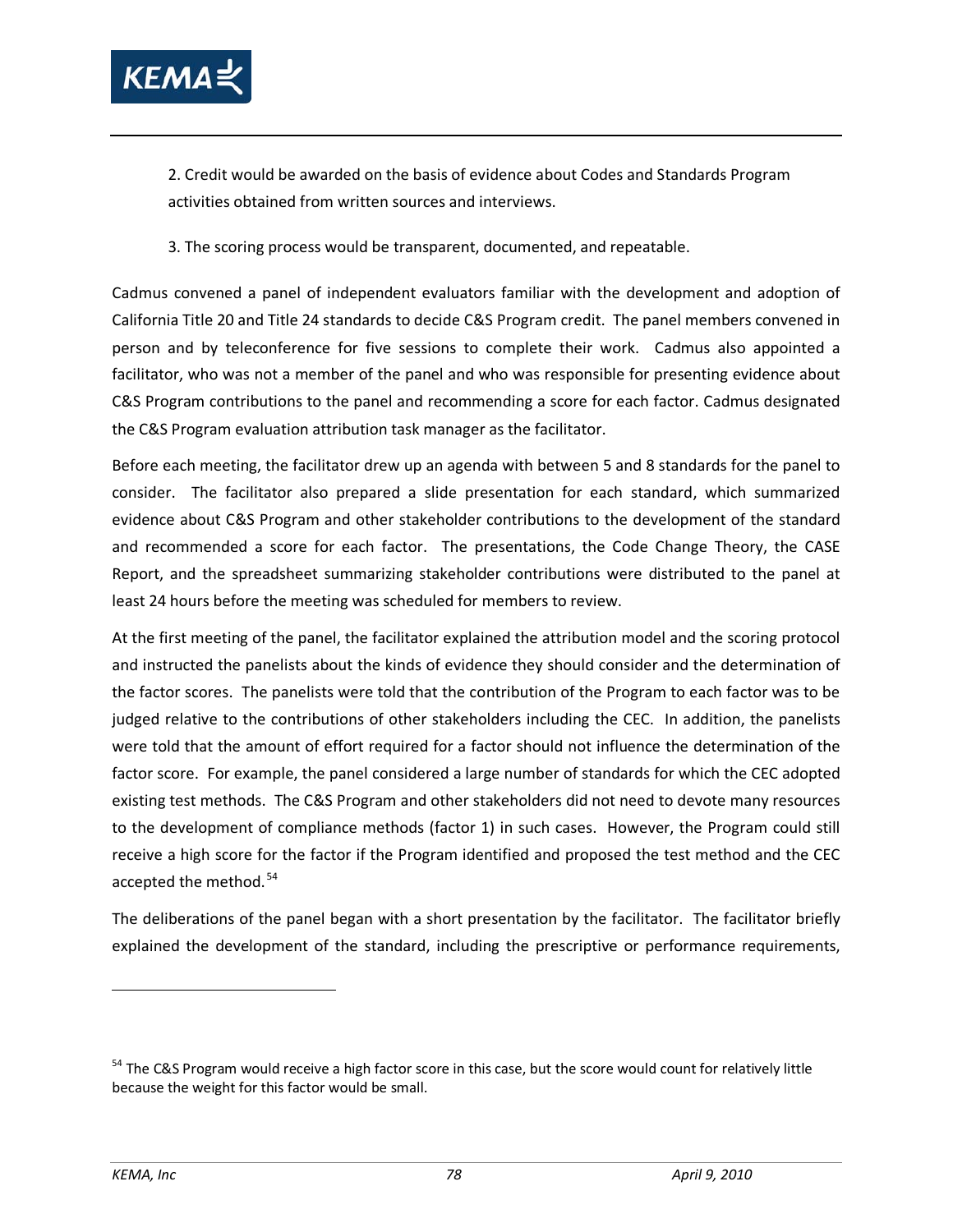

the key stakeholders, and the history of the development of the standard. The facilitator then presented evidence about the C&S Program contributions and a proposed score between 0% and 100% for each factor.

The panel then considered the recommended score. The panel could accept or reject the score. If the panel accepted, the recommendation became the final factor score. If the panel rejected the recommendation, it could decide on an alternative score by mutual agreement, which would become the final score, or the panel could ask the facilitator for more information and an opportunity to reach agreement at a later time in light of new information. The facilitator would attempt to obtain the requested information and then revise and resubmit the factor score to the panel for re-consideration.

If the panel could not agree on a factor score, each member of the panel would explain his view. The panel would then have a second opportunity to reach agreement. If the panel still could not agree, the final factor score would be an average of the preferred factor scores of the members.

The panel was able to reach agreement about the factor scores for each standard it considered. In a few instances, the panel asked the facilitator for more information about the development of a standard. The facilitator obtained the information and presented it to the panel, which then agreed on a score.

#### **v. Special Case: Composite for Remainder**

As noted earlier, the Composite for Remainder (CfR) consisted of Title 24 standards for which the Program did not prepare a CASE report. Although the Program did not create a CASE report for the standards in the CfR, the Program contributed significantly to the development of several standards in the CfR by performing technical analyses, stakeholder outreach, or advocacy.

Because of the large number of standards in the CfR, Cadmus did not evaluate the contribution of the Codes and Standards Program to each CfR standard. Instead, a separate attribution analysis was performed for the CfR standards in three groups: indoor lighting, outdoor lighting, and HVAC/envelope. Cadmus relied on the Composite for Remainder Code Change Theory, CEC staff reports, transcripts of CEC hearings and workshops, public comments, and interviews with stakeholders to evaluate the contribution of the C&S Program to each group of standards. The same evaluation criteria were applied as in the evaluation of standards for which the Program prepared a CASE report.

The final score for each factor in the CfR was calculated as a weighted average of the factor scores of the standards groups in the CfR. The weights were the percentages of gross savings in the CfR for each group of standards.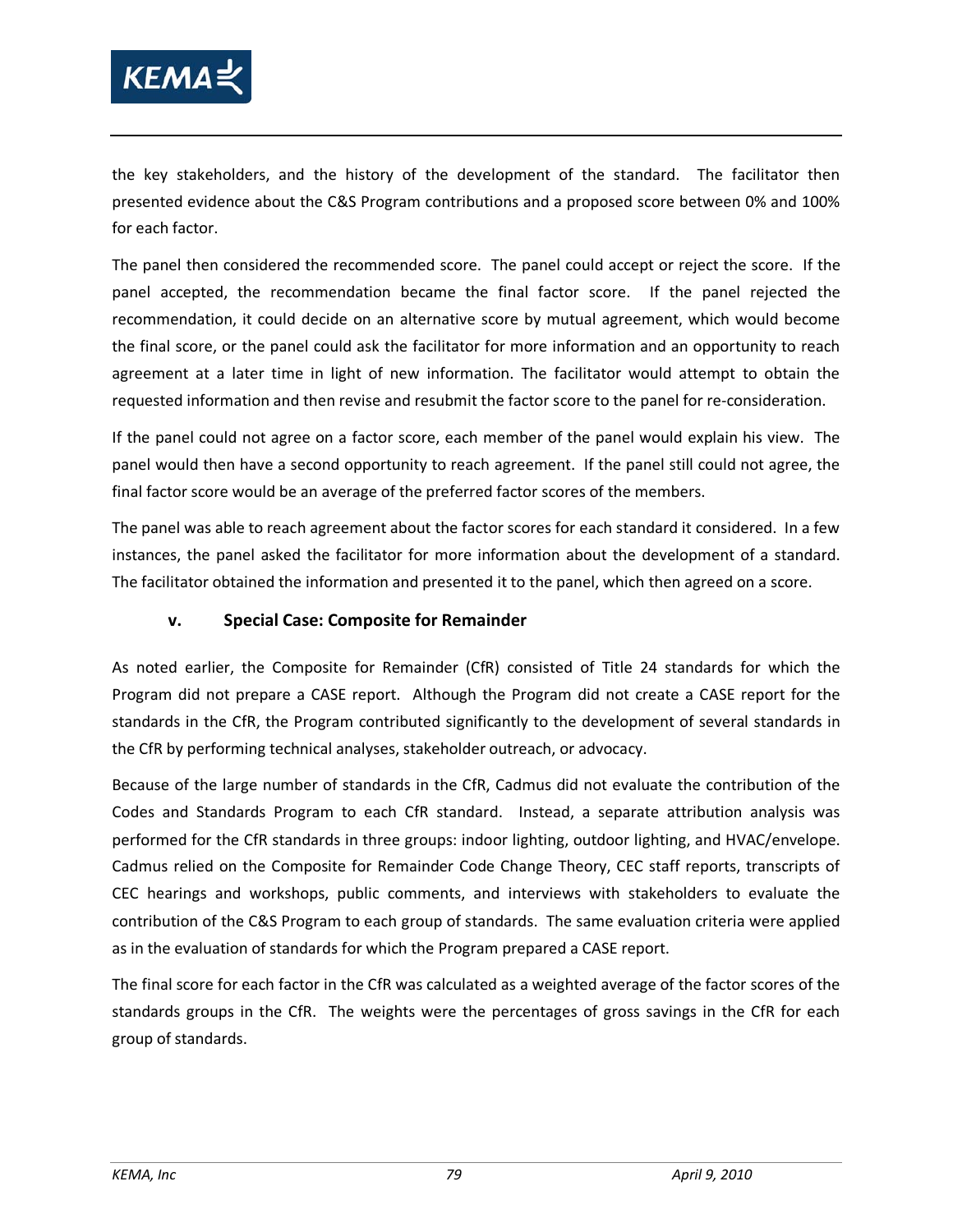

### **2.2.5 Integrated Standards Savings Model**

A software model was developed to compile all the inputs and outputs of the analyses described above. The model embodied the basic structure and relationships of the existing SES, but with additional capabilities for sensitivity analysis and assessment of the effects of uncertainty associated with various inputs.

The Integrated Standards Savings Model (ISSM) is a flexible Excel-based model for estimating net energy and demand savings attributable to the California IOUs' C&S Program. The model has a dynamic user interface to allow standards to be grouped by sector, segment, or end use when analyzing and estimating savings. It also contains a built-in Monte Carlo simulation tool to allow for uncertainty in inputs such as per unit savings, attribution score, compliance, and NOMAD and quantify the effects on the confidence and precision of final savings estimates. The model focuses on savings occurring from 2006 to 2020 resulting from the Title 20 and 24 standards adopted that went into effect during the period October 2005 through 2008.

The model inputs can be separated into static inputs, time dependent inputs, NOMAD inputs, and attribution inputs. Static inputs do not vary by year, only by standard. These include:

- Codes & Standards implementation month/year
- Attribution to the C&S Program
- Effective measure life
- First year potential energy savings per unit
- First year potential demand savings per unit
- First year potential gas savings per unit

Time dependent inputs are allowed to vary by year and include:

- Annual compliance rate
- Volume of units in marketplace

The model includes a Bass model curve generator which requires the following as inputs:

- NOMAD start year
- Maximum achievable penetration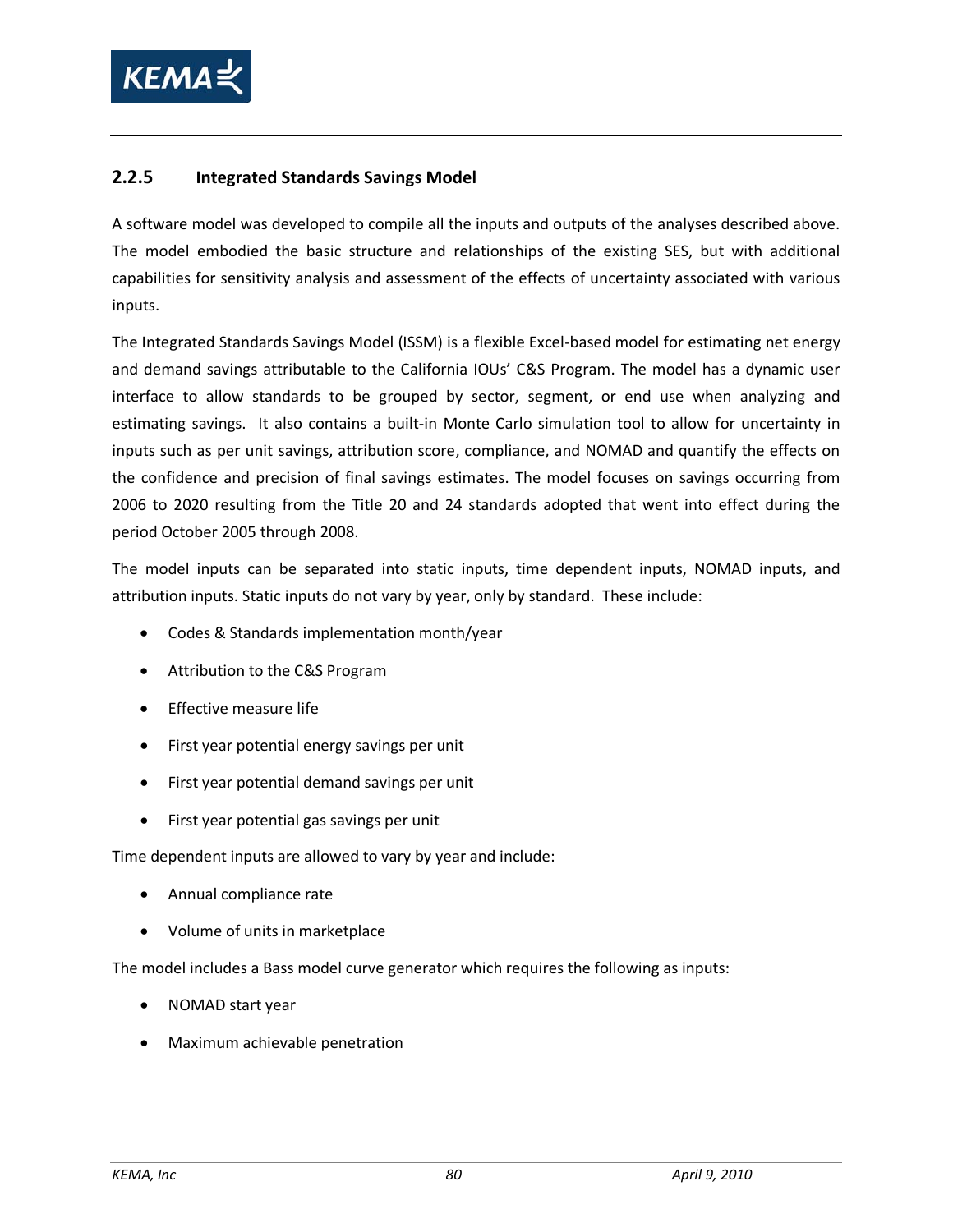

- Leading behavior coefficient
- Following behavior coefficient

Finally, the model contains the attribution score inputs for each standard. As described in Section [2.1.2iv,](#page-40-0) the attribution score is developed by combining the weights assigned to three factors for each standard and a measure of the credit the C&S Program receives for its contribution toward adoption of the standard. These inputs are incorporated in the ISSM.

Based on these inputs, the model calculates the C&S Program net standards energy, demand, and gas savings for a single standard or a group of standards (depending on the user selection). First, the model calculates the total potential savings of a standard by multiplying the volume of units in the marketplace in each year times the per unit potential energy savings. After this, a series of adjustments are made to account for non-compliance, naturally occurring market adoption, the effect of utility programs on market adoption, measure life, and the attribution credit utilities receive for their contribution to the adoption of standards.

Basic savings analysis can be done using expected values for each of the inputs. However, there is some degree of uncertainty in the value for most of the inputs. To account for this, the model has a built in Monte Carlo simulator to allow sensitivity analysis to be conducted on the program savings. Probability distributions can be input into the model for each standard's per unit savings, volume of units in the marketplace, attribution score, annual compliance rate, and NOMAD parameters (including maximum penetration as well as the shape of the Bass curve). For the NOMAD parameters, it is also possible to use the inputs of each of the experts and vary the selection. The user decides at run time which of the input variables to model as uncertain. The model outputs tables and graphs showing confidence intervals and probability distributions for savings.

#### **2.2.6 Allocation to Individual Utilities**

The net Program savings were allocated to the individual utilities. The SES makes this allocation based on utility sales, which has been acceptable to the utilities and the CPUC. The same approach was used in this evaluation.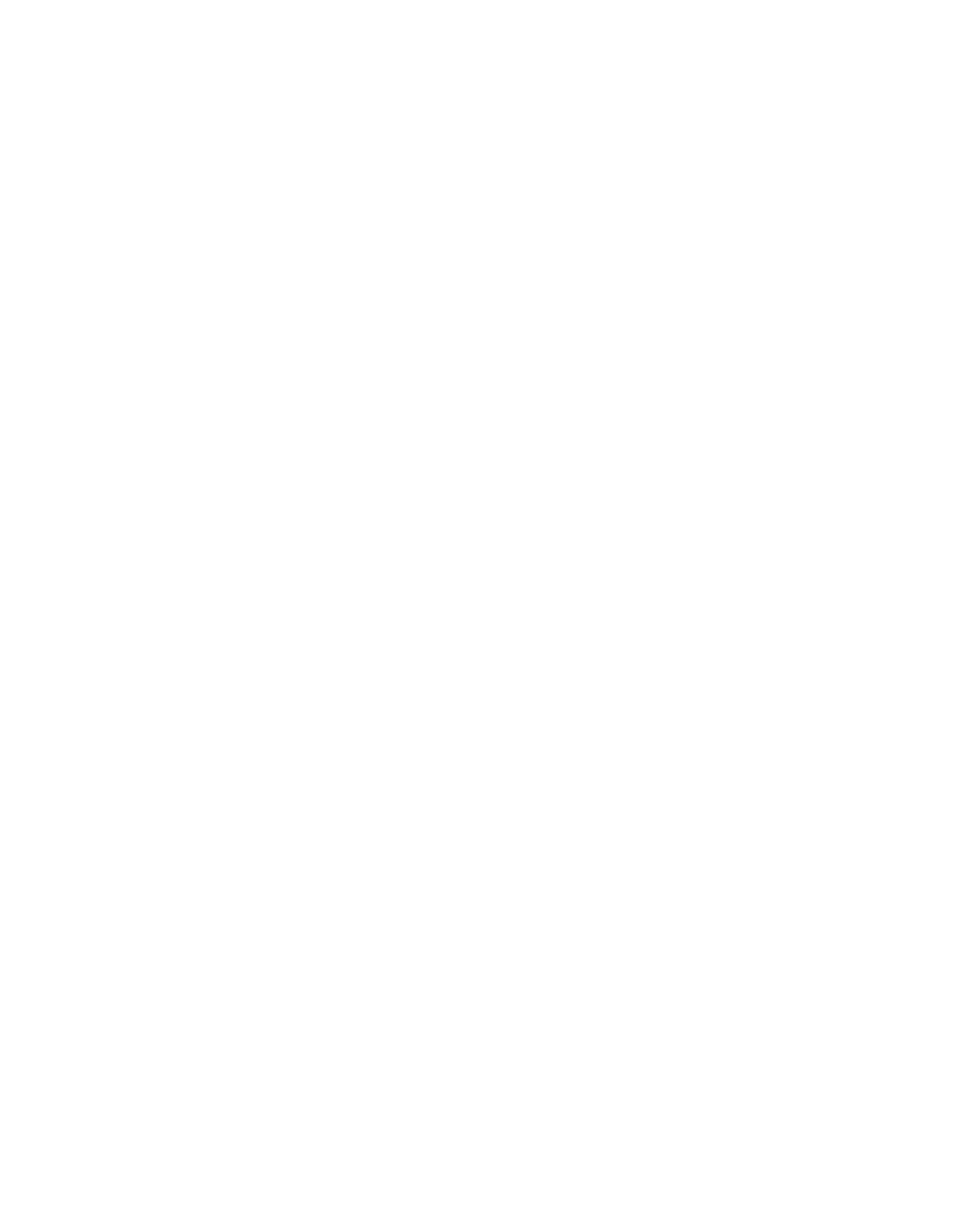

# **3. Validity and Reliability**

This section discusses steps taken to increase both the validity and reliability of key measurements and parameter estimates. It also discusses for each of the key evaluation components how the types and levels of uncertainty affect study findings and presents recommendations for improving reliability and increasing cost efficiency for future studies.

## **3.1 Potential Energy Savings**

For the standards evaluated in this study, we conducted research to improve the accuracy of the quantities used to estimate potential energy savings. Potential savings are the initial component in the Program savings calculation (see [Figure 2\)](#page-49-0) and reflect uncertainties in the unit savings and quantities that determine potential savings. Any uncertainties in these values get carried through as uncertainties in the final Program savings estimates.

### **3.1.1 Building Standards**

For the building measures analyzed, we conducted research to identify more recent and accurate unit energy savings estimates than those used in the CASE reports and as the basis for savings estimates in the SES. Accuracy of whole building potential energy savings estimates was improved by using the characteristics of an actual sample of buildings constructed since the 2005 Title 24 went into effect. Accuracy of estimates of number of buildings affected was improved by obtaining actual permit data for buildings to estimate new buildings.

Overestimates of building construction or unit measure savings would overestimate savings credited to the Program. Uncertainties in building standards potential savings values could be reduced by:

- Using metered data to verify unit savings estimates
- Collecting information on actual number of buildings constructed and major renovations

These types of data quality improvements are likely to be fairly costly to implement, particularly collecting metered data. Some of the information could be collected as part of other efficiency or research programs. Overall, the improved accuracy would need to be assessed relative to the data collection expenditures to determine whether it was cost effective to pursue.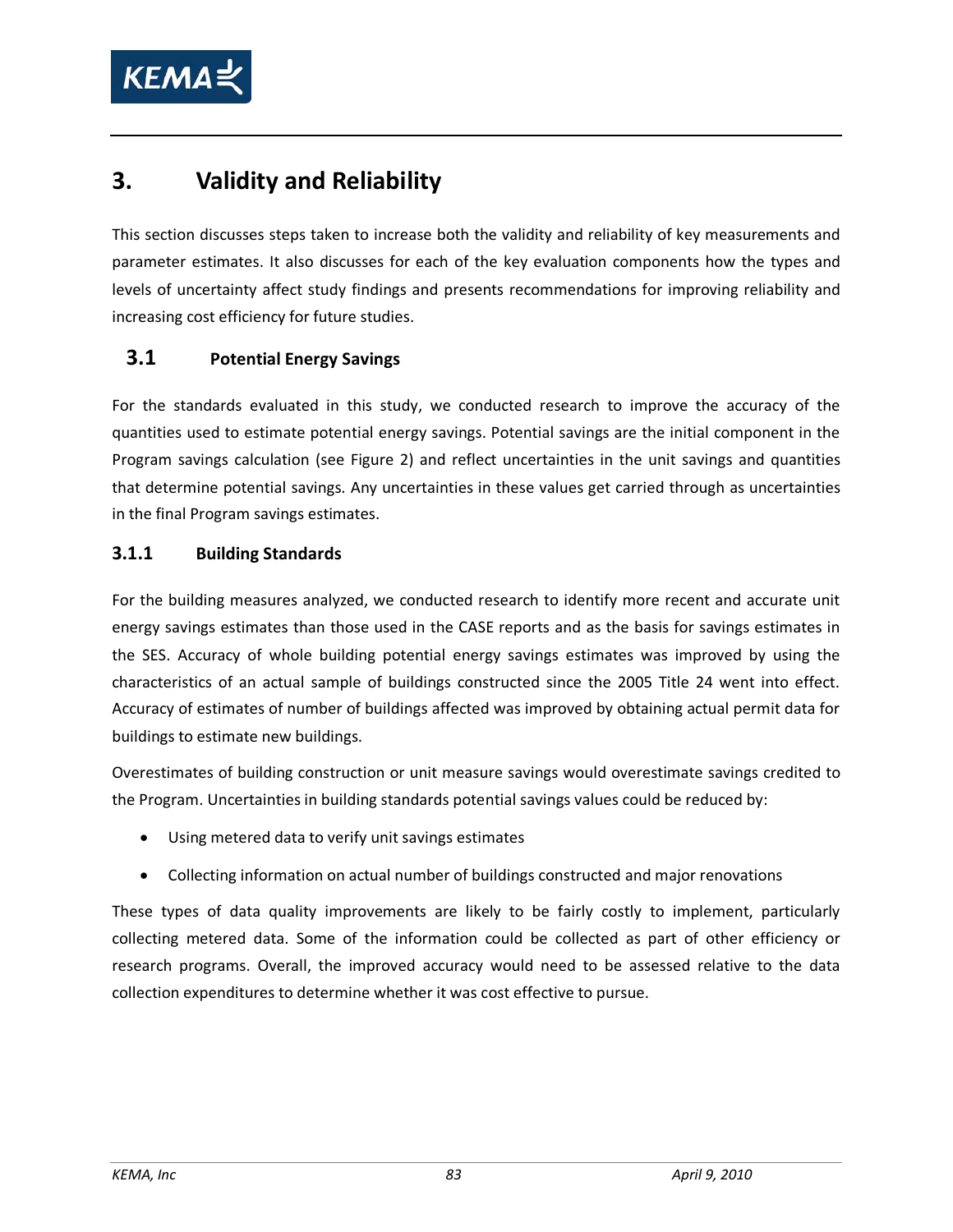

## **3.1.2 Appliance Standards**

For the appliance standards analyzed, we conducted research to identify more recent and accurate unit energy savings estimates than those used in the CASE reports and as the basis for savings estimates in the SES. Accuracy of estimates of number of units affected was improved by using sources presenting more recent sales data, when available.

Uncertainties in potential savings values could be reduced by taking the following steps:

- Increasing the accuracy of unit savings estimates
- Determining average efficiency levels in the market
- Collecting actual sales data

These types of data quality improvements are likely to be fairly costly to implement, particularly developing sales data for all appliances. Some of the information could be collected as part of other efficiency or research programs. Overall, the improved accuracy would need to be assessed relative to the data collection expenditures to determine whether it was cost effective to pursue.

## **3.2 Compliance Rates**

Compliance rates are used in the evaluation to calculate gross savings from potential savings. Uncertainties in compliance rate estimates, therefore, introduce uncertainty in the gross savings estimates, and these uncertainties carry over to the net savings estimates. Overestimates of compliance rates increase the savings attributed to the Program. The main way we attempted to increase compliance rate validity and reliability was by including as large a sample of buildings and appliances as we could with the available time and resources.<sup>[55](#page-97-0)</sup>

## **3.2.1 Building Standards Compliance Rates**

For residential buildings, we had data from a representative sample of 194 buildings and whole house compliance could be determined very accurately. At the measure level, we had data on hardwired

<span id="page-97-0"></span><sup>&</sup>lt;sup>55</sup> In general, the term "code" refers to regulations applied to the construction of buildings and "standards" apply to appliances. However, the terms are used interchangeably in some venues and the California Code of Regulations, in which Title 24 appears, is known as the California Building Standards Code and the regulations are often referred to as the Title 24 Building Standards or just Title 24.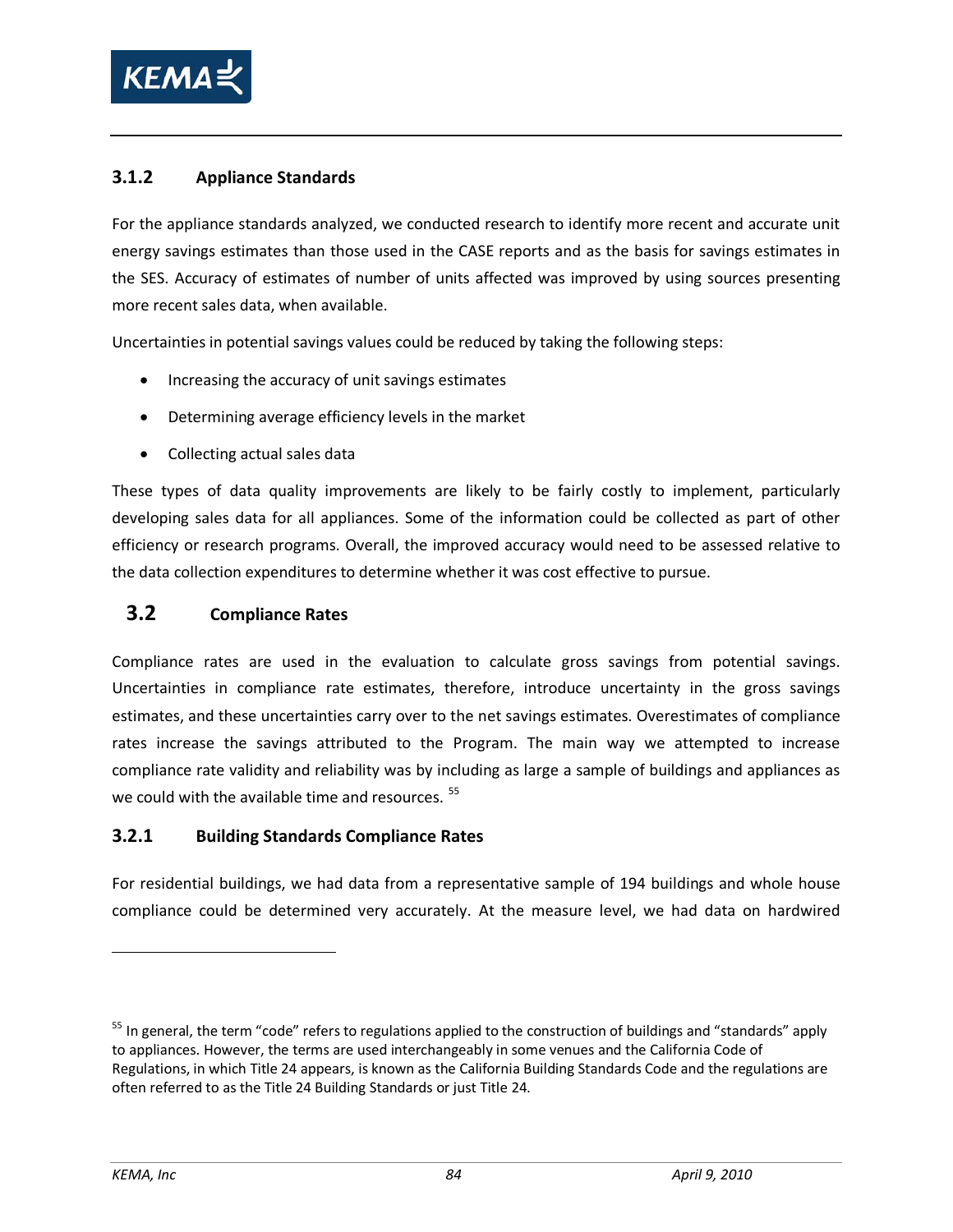

lighting compliance for the same 194 homes; this measure produced the single largest estimated energy savings in new residential buildings. We found from a subsample of approximately 50 buildings that none used prescriptive, measure-level compliance and our field data collection did not provide information on whether buildings used the prescriptive compliance approach. However, most residential standards for which CASE reports were prepared applied to existing buildings so information on retrofits was most relevant. We used two approaches to estimate retrofit compliance—a homeowner survey and a survey of code officials—but the accuracy was inherently limited because there was no direct way to verify the estimates. Overall, the reliability and validity of whole house compliance was quite good, while it was considerably less for compliance with prescriptive requirements.

For nonresidential buildings, the difficulties of identifying a building sample and collecting compliance data limited the size of the building sample we were able to analyze (see Appendix H). Consequently, the reliability and validity of estimated compliance rates were reduced.

Accuracy in the building compliance rates could be increased by expanding the field data collection. Our experience, however, indicates this can be relatively costly to conduct and difficult to implement. Estimating compliance levels for standards applying to residential retrofits is especially challenging.

## **3.2.2 Appliance Standards Compliance Rates**

For appliances, in many cases we were able to document the characteristics of scores or hundreds of units so the accuracy of compliance rates was quite high. In other cases, though, we were able to document characteristics of only a small quantity of units so the reliability and validity were diminished.

The major way the compliance analysis could be improved and simplified would be for all manufacturers to list their compliant products with the CEC. To ensure this happened would probably require an orchestrated enforcement effort that would identify and prohibit the sale of all unlisted items.

# **3.3 NOMAD**

Uncertainties in the NOMAD estimates affect the net savings estimates. Overestimates of NOMAD market penetration reduce the savings credited to the Program. However, the uncertainty tends to be the least in the initial period, 2006 through 2008.

Several steps were taken to increase the validity and reliability of NOMAD estimates for both appliances and buildings. First, the prior approach using a linear market penetration growth rate was replaced with an S-shaped curve that is more characteristic of actual markets. Second, experts on each appliance or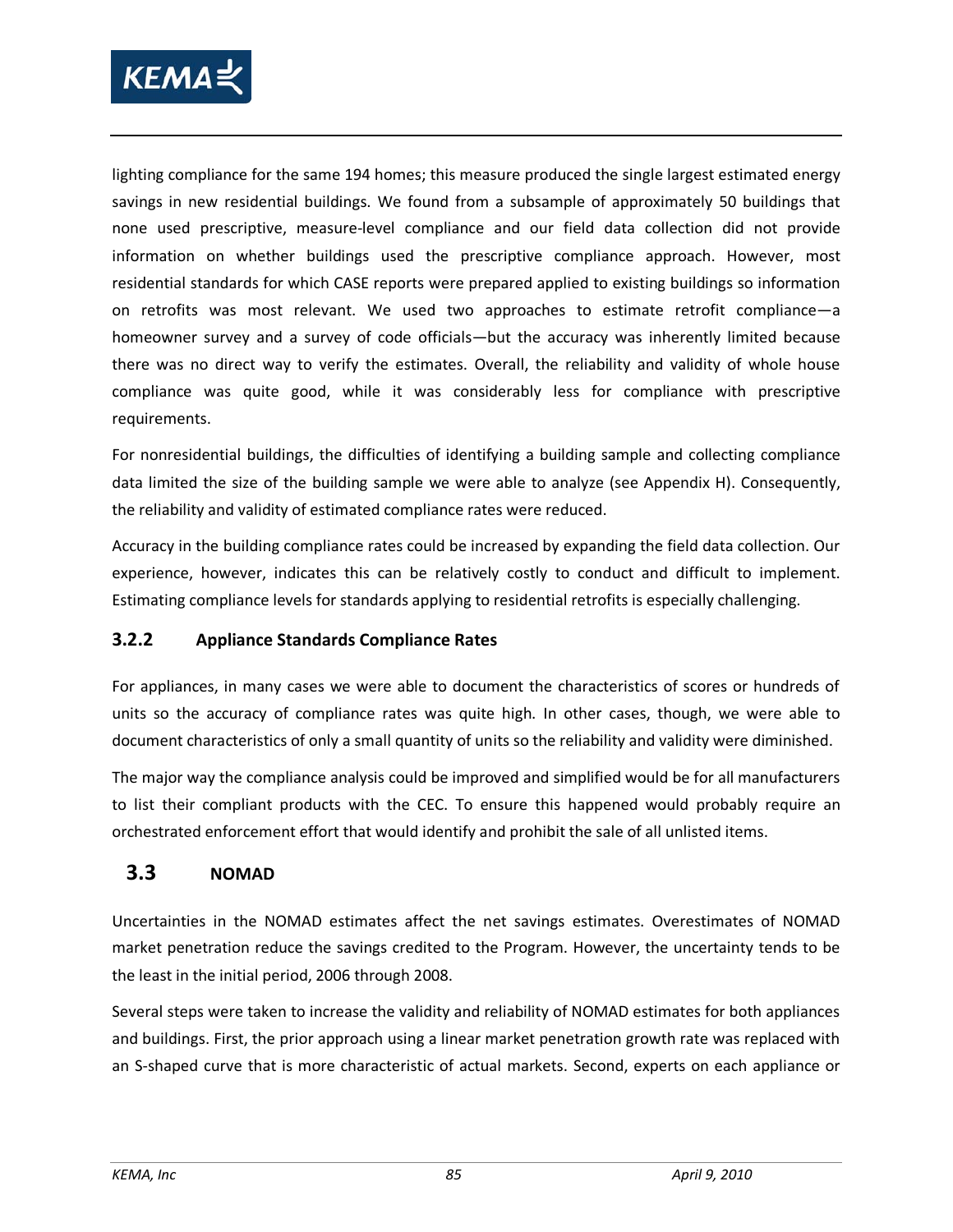

building measure were sought out for their input rather than relying on the judgment of utility representatives or analysts. Third, we attempted to include as many experts as possible in the estimation process, targeting a minimum of four for each appliance or building standard. Fourth, the initial market penetration estimates were compared to information from other sources and we maintained consistency with the assumptions used in the potential energy savings analysis.

The NOMAD uncertainties could be reduced by acquiring actual market penetration data and trends in years prior to standard adoption. A variant on this approach would be to establish average efficiencies of products and whole buildings and their trends. This would be consistent with an impact evaluation methodology that compares the average efficiency of products after a standard goes into effect with what the average would have been without the standard. This approach was not used in the current study, but is discussed more later.

## **3.4 Program Attribution**

Uncertainties in the attribution estimates affect the reliability and validity of the net savings attributed to the Program. Overestimates of attribution create an upward bias in the savings credited to the Program.

The reliability and validity of attribution estimates were improved using some of the same approaches described for the NOMAD analysis. In addition, using a team of experts who were not involved in the standard development reduced the likelihood of biases in the estimates.

The most significant way the attribution analysis accuracy could be increased would be through direct observation and documentation of the standard development and adoption process by outside observers. As part of our evaluation effort, we did monitor development of some of the next round of standards and compiled information from these processes so this information will be available for the next evaluation.

## **3.5 Utility Allocation**

No specific steps were taken to enhance the reliability and validity of the utility allocation of savings credit. The utilities agreed to allocate credit based on energy sales. Uncertainties arise in this approach when savings are not distributed strictly proportional to utility sales. For example, if swimming pools are more common in warmer climates, the savings from more efficient pool pumps would be proportionately larger than in cool climates and would understate the savings attributable to a utility serving primarily warm climate zones.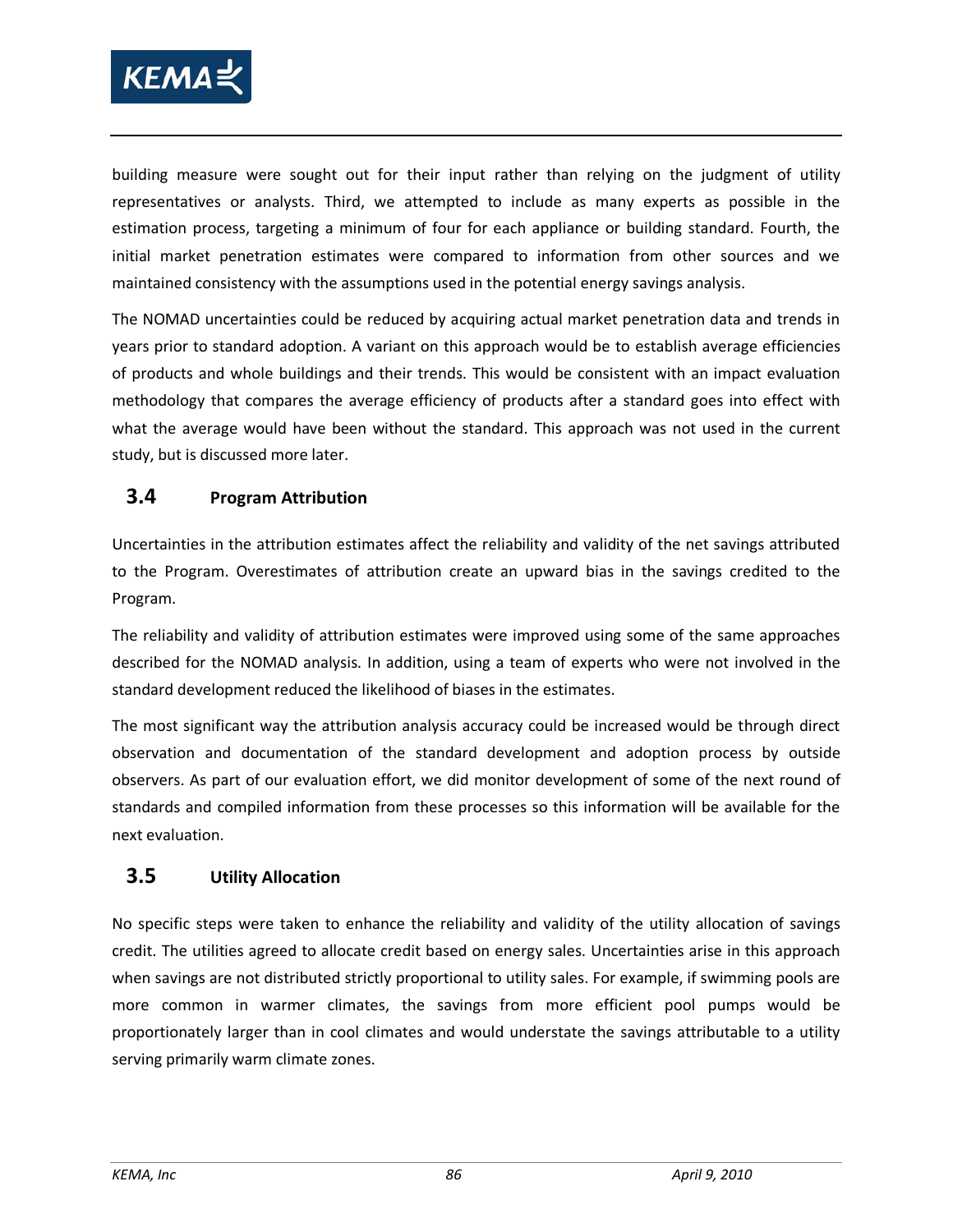

The allocation of savings could be done more accurately if sufficient information was available to distribute the savings for each appliance and building type by utility area. This would require considerable effort and data that are likely to be difficult to obtain.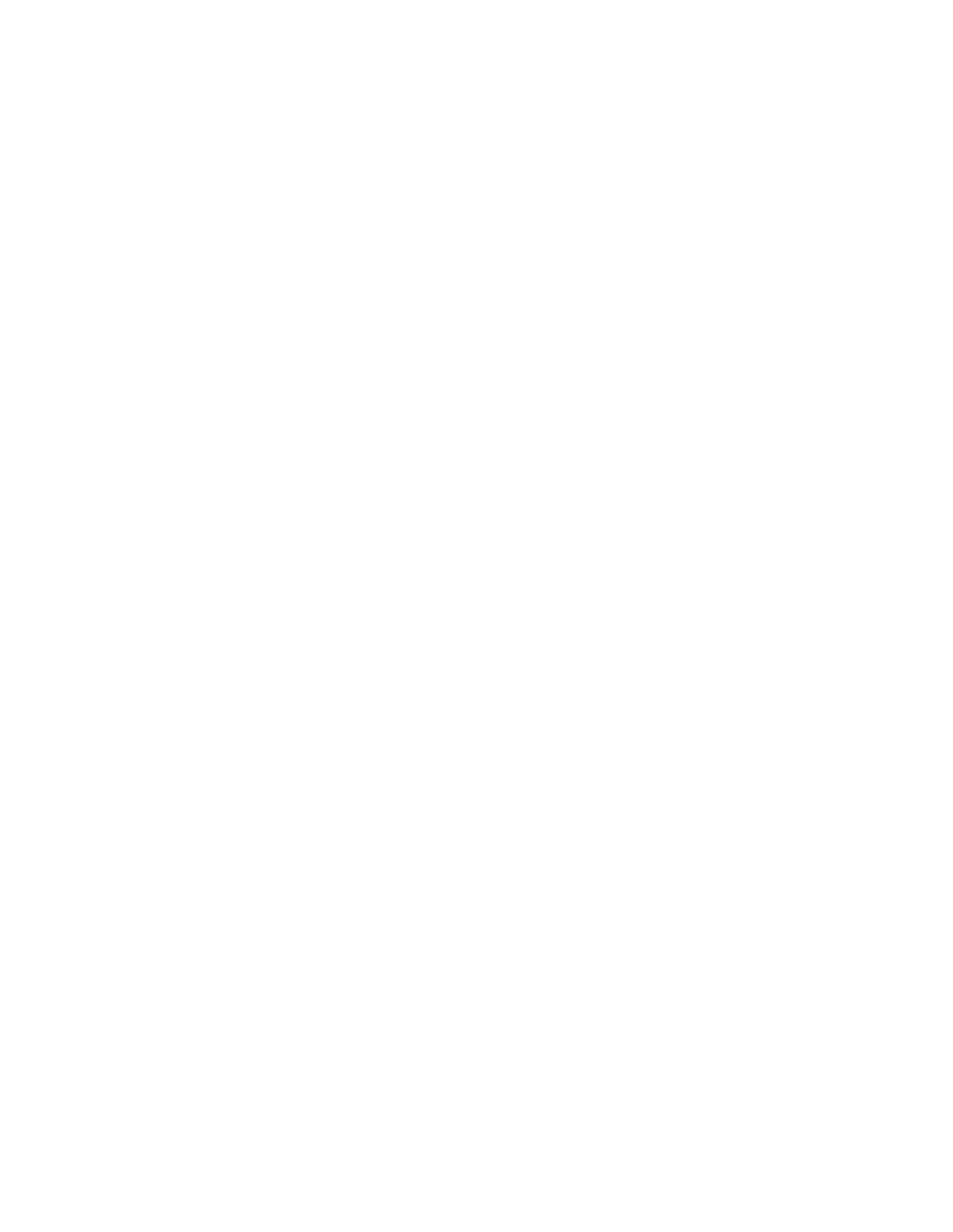

# **4. Confidence and Precision**

As shown in [Figure 2,](#page-49-0) the process of estimating energy and demand savings attributable to the C&S Program involves starting with unit savings estimates and then making a complex series of adjustments to these estimates. This process does not lend itself to a simple approach of developing confidence level/precision estimates based on sampling statistics. The parameter values estimated in each analysis step are derived by applying different methodologies. Therefore, each evaluation component is subject to different kinds of uncertainties and measurement errors that affect the confidence/precision associated with the estimated value.

For discussion purposes, we describe the confidence and precision associated with each component of the savings estimates and the factors that determine them. In general, we describe the confidence and precision qualitatively for each component. We categorize each component as low, medium, or high precision where, in our judgment, at the 90% confidence level:

- **Low precision is 30% or more,**
- **Medium precision is between 10% and 30%, and**
- High precision is 10% or better.

In addition, we developed quantitative confidence and precision estimates using the Monte Carlo method built into ISSM to explore the effects of uncertainties in each component of the evaluation to derive the verified Program savings. These estimates are based on probability distributions for each variable used in ISSM to develop overall confidence and precision bounds for the final verified savings. This is discussed at the end of this section.

# **4.1 Potential Energy Savings**

Potential energy savings are determined by unit energy savings and the number of units affected.

## **4.1.1 Appliances and Building Standard Measure Unit Energy Savings**

The measure and appliance unit energy savings estimated in our evaluation were based on CASE report values, adjusted with more recent data when possible as described later. In most cases, the original estimates or the updated values were derived using engineering analysis; in some cases, measured data were used. The sources of these data did not report confidence/precision values so we relied on our team's expert judgment to assign best estimates for each measure and appliance. In general, we found that precision of the building measure and appliance unit savings were at the medium level. We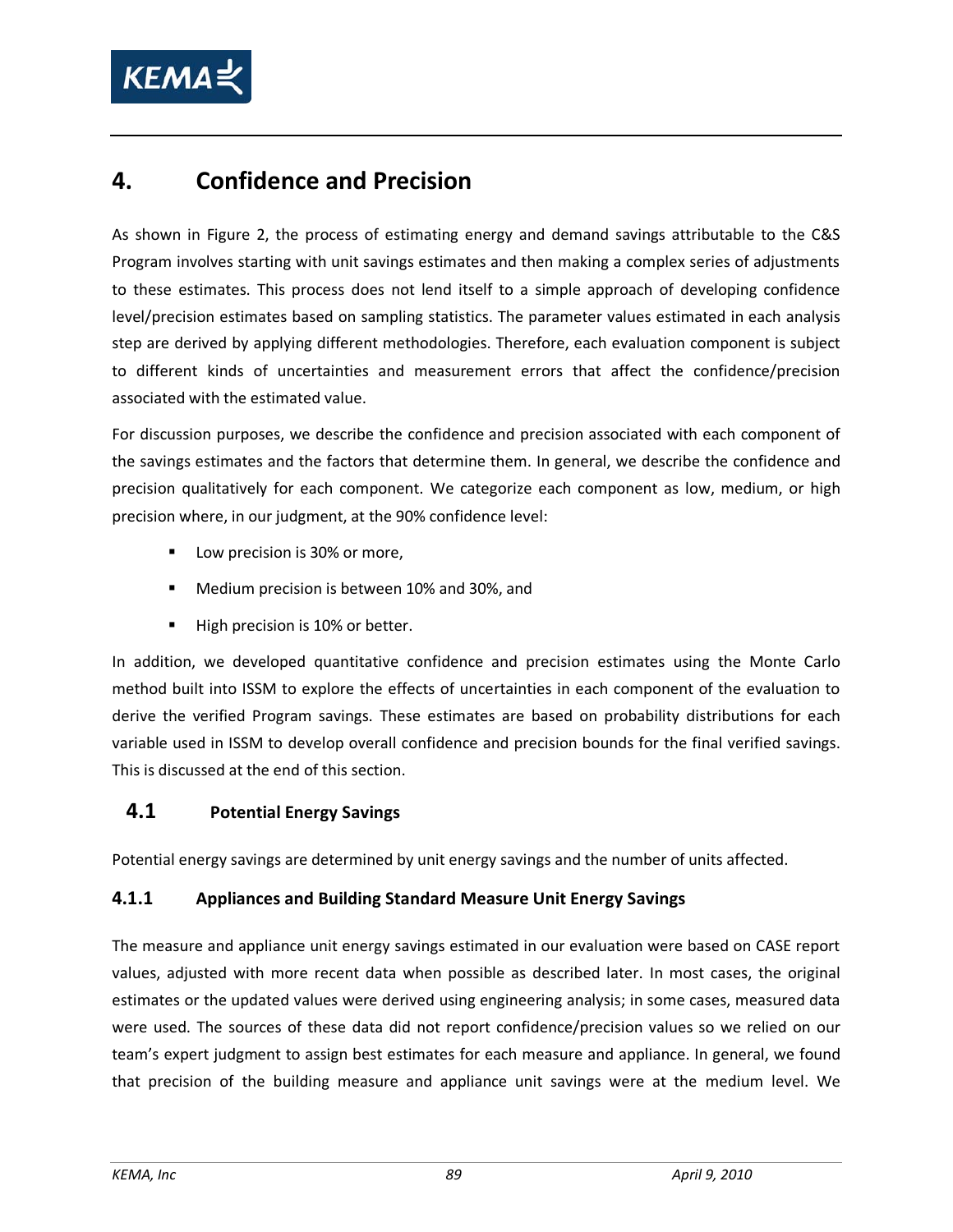

assumed unit energy savings followed a triangular distribution around the verified expected unit savings value.

## **4.1.2 Whole Building Energy Savings**

Our estimates of potential savings at the whole building level were based on the results of simulation model runs (Micropas for residential buildings and EnergyPro for nonresidential buildings). There is little information available to determine the confidence/precision applicable to energy consumption estimates from the two building analysis models used to estimate residential and nonresidential building energy use. Past studies have shown, however, that such models tend to overestimate energy savings. In the case of residential buildings, the Residential New Construction study calibrated energy use using a sample of end-use metered data. However, this was not done for the data used in the Title 24 analysis. For nonresidential buildings, resources were not available to calibrate the model runs. For both residential and nonresidential buildings we estimate the precision level is medium. In both cases, we used a triangular distribution to represent the uncertainty in the whole building savings estimate.

#### **4.1.3 New Building Quantities**

The market baseline captures the number of new appliances sold or buildings constructed per year. For buildings, we used building permit data as the estimate of new buildings constructed. For nonresidential buildings, the permit data available were provided in dollars rather than units or square feet. We converted these values to square feet of buildings constructed using another database that provided both building floor area and cost. For residential buildings, these data quite accurately report the number of buildings permitted.

Although the building permit data were available and were likely to be quite accurate, permits count probable building construction at a future date, not actual building completions. To estimate building completions, we converted permit volumes to building starts using building officials' estimates of the average lag time between permit and occupancy dates and assuming that all permitted buildings were constructed. Given that some error was introduced by the lag between permitting and occupancy, some buildings were not constructed, and the conversion of valuation to square footage was based on an average ratio, we believe the estimates have a medium level of precision. We assumed a triangular distribution about the mean value in our uncertainty analysis.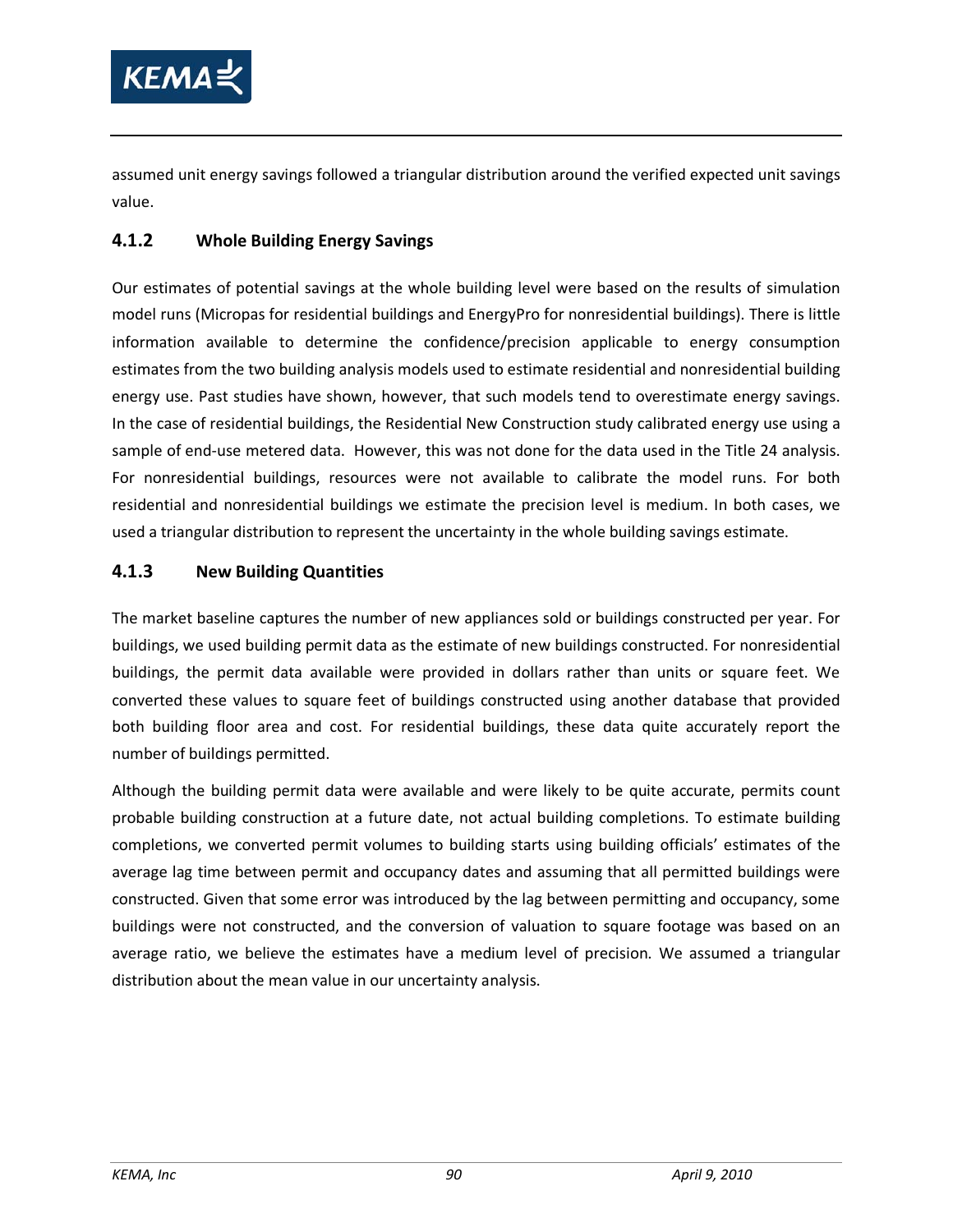

## **4.1.4 Appliance Sales**

For appliances, there were no actual sales data available for the years analyzed for any appliances. Our estimates were based on CASE report values or more recent sales estimates from other sources. Overall, the precision of these estimates was at the medium level and we assumed the estimate has a triangular distribution.

## **4.2 Compliance Rates**

## **4.2.1 Building Standards Compliance**

The precision of building standard compliance rates at the whole–building level was determined primarily by the sample size and representativeness of the buildings analyzed. For residential buildings, the precision was high because we were able to analyze a large, well distributed building sample. For nonresidential buildings, the sample was small and we estimate the precision was at the low level. We used data from the whole-building compliance analyses to define the distribution of compliance rate for each building category.

For compliance by building standard measure, the sample size was relatively small. Consequently, we believe the precision of the compliance rate for most measures was low, though it was medium for measures found in abundance. We used a triangular distribution to represent the probability distribution of measure compliance in the Monte Carlo simulations.

## **4.2.2 Appliance Standards Compliance**

For appliances, compliance rate precisions varied. In many cases, it was high because we had very large samples of a product. In other cases, the precision was medium because we were able to examine fewer individual units or had to rely on indirect compliance assessments. We assumed triangular distributions for appliance compliance rates using the estimated standard errors in the mean compliance rates estimated.

## **4.3 NOMAD**

To improve the quality of the NOMAD estimates, we attempted to recruit as many experts as possible to provide estimates for the appliance and building standards. The precision of NOMAD estimates is probably best judged by the spread in the experts' estimates, particularly during the 2006-08 period during which savings estimates are most critical. Precision was improved by using a Delphi approach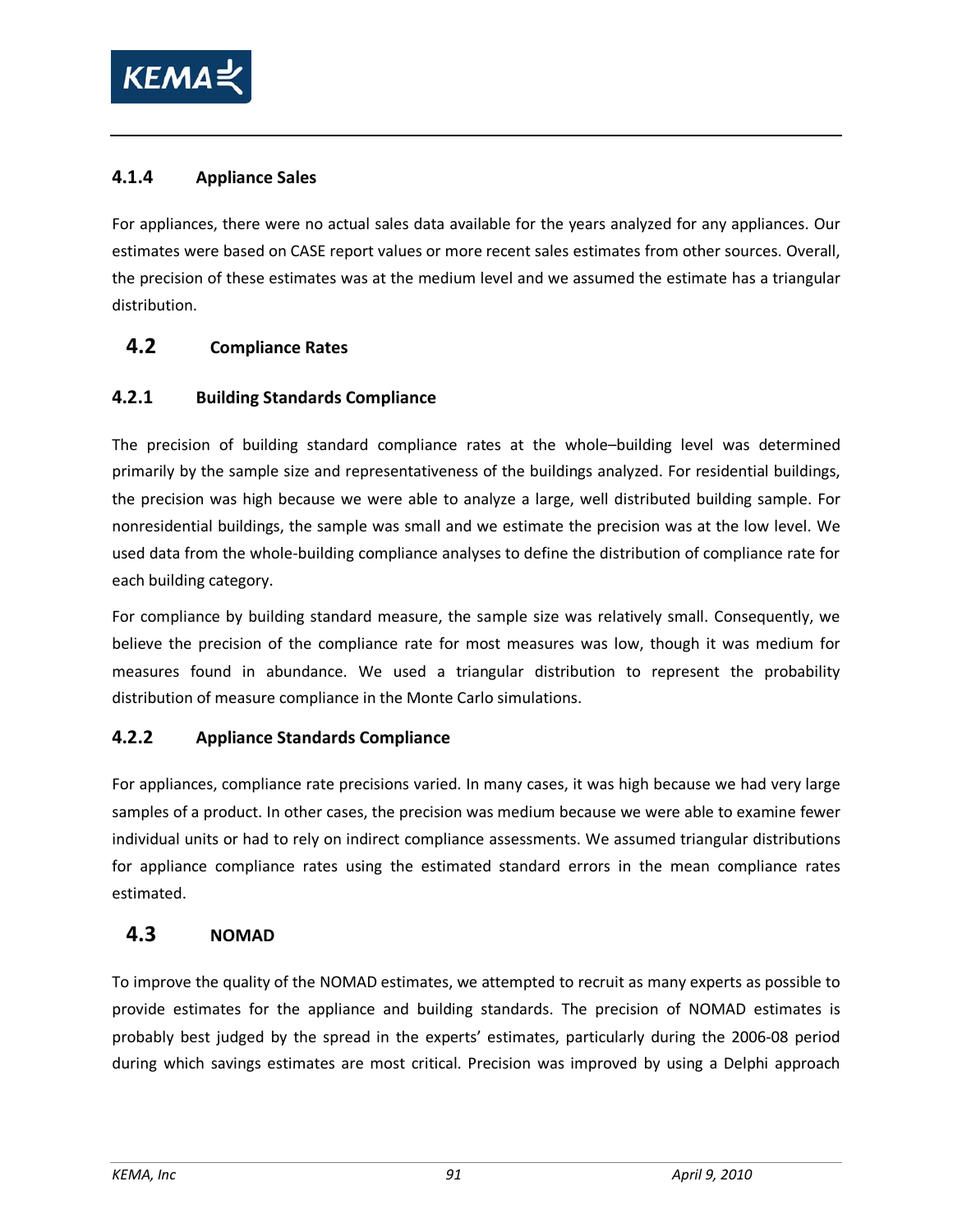

and, in a few cases, by removing the estimates of outliers. For most appliances and building standard measures, the precision was high over the years of most interest (2006-08). For several appliances and building measures, we judged the precision of the NOMAD estimates to be at the medium level.

For the Monte Carlo simulations, we used the NOMAD values provided by individual experts to represent the probability distribution. Ultimately, however, NOMAD estimates a counterfactual quantity, thus making it very difficult to assign a testable precision value to the estimates.

## **4.4 Program Attribution**

As described earlier, one component of attribution estimates was based on input from experts familiar with the adoption of each standard. These inputs were obtained from several experts who were among the small set of individuals most familiar with each standard. Assessment of the role of the C&S Program in adoption of each standard was made by a disinterested group from the evaluation team, relying on an extensive record for each standard; this process eliminated potential biases in the estimation of the Program's effects. Steps were taken throughout the process to implement a comprehensive, consistent, and unbiased methodology to ensure accurate estimates. Given the number of respondents and range of estimates, we believe the precision of the attribution estimates is at the medium range.

For the Monte Carlo simulations, we used the attribution values provided by individual experts to represent the probability distribution as we did for the NOMAD estimates.

# **4.5 Utility Allocation**

Allocation of Program savings to individual utilities was based on each utility's proportion of statewide energy sales. This distribution was proposed and agreed to by the utilities. To produce a very accurate determination of where the attributable savings were generated would require a detailed analysis of building construction and appliance sales. Given that the utilities agreed to allocation based on sales, we accept this approach and assume that it provides high precision.

## **4.6 Overall Confidence and Precision Estimates**

As noted earlier, we used the ISSM to estimate overall confidence and precision levels for the verified energy savings attributed to the C&S Program. This analysis was conducted using a Monte Carlo simulation approach. The distributions used for factors based on experts' inputs (e.g., NOMAD) were defined as a range established by the lowest and highest estimates. The values of each of the key inputs were entered as a distribution with associated probabilities and the model was run hundreds of times to generate a distribution of net savings attributed to the Program for each standard and overall.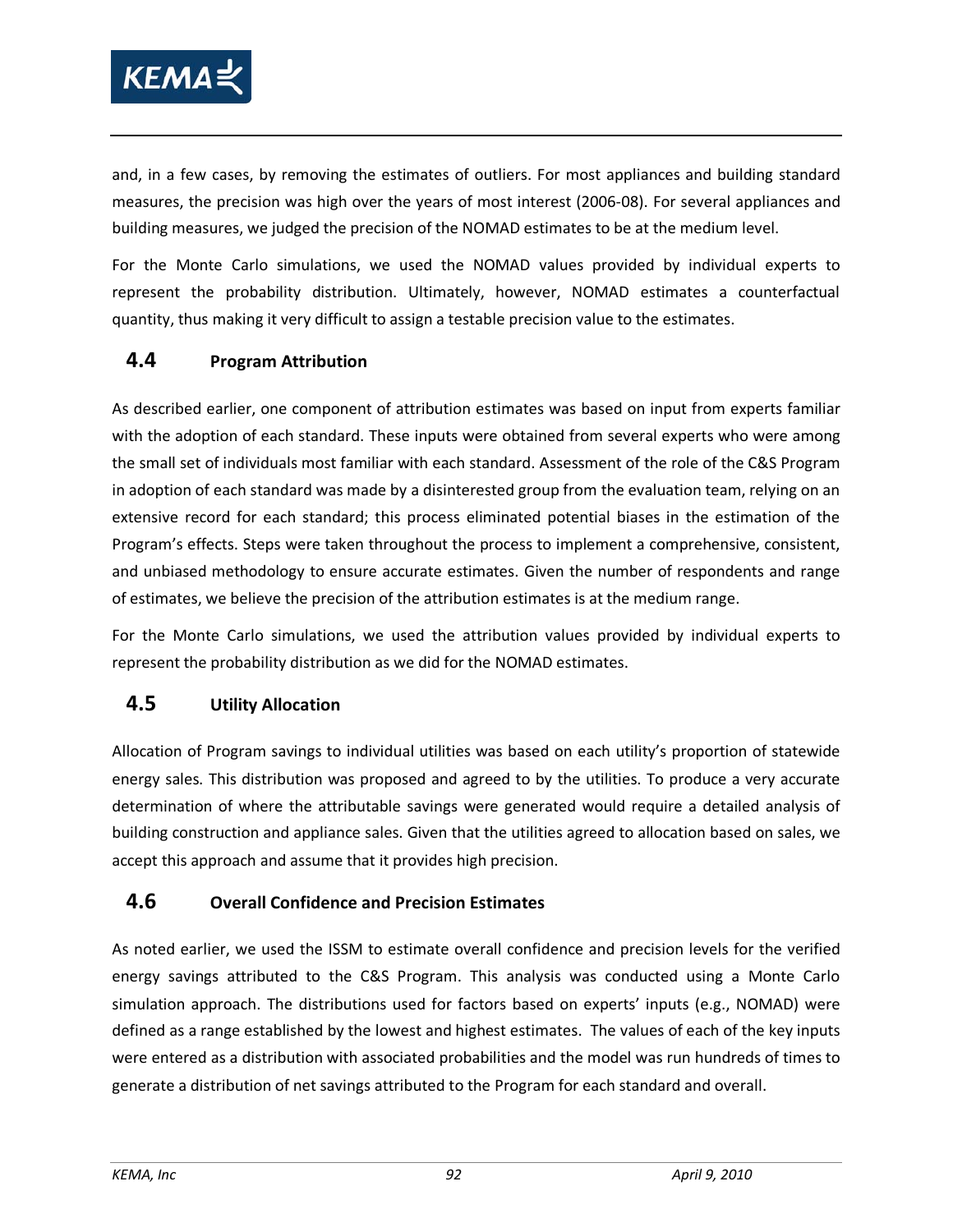

Overall results showing the width of the 90% confidence interval are presented in [Table 18.](#page-106-0) The table shows the width of the confidence interval for each of the components estimated to calculate the energy savings and the width of the confidence interval for the primary energy and demand savings estimates.

<span id="page-106-0"></span>

|                                     | 90% Confidence Interval, |  |  |  |  |
|-------------------------------------|--------------------------|--|--|--|--|
| <b>Estimated Inputs and Outputs</b> | <b>Plus and Minus %</b>  |  |  |  |  |
| <b>ENERGY - GWh</b>                 |                          |  |  |  |  |
| <b>Potential Energy Savings</b>     | 4%                       |  |  |  |  |
| Adjustment for Non-Compliance       | 16%                      |  |  |  |  |
| <b>Gross Energy Savings</b>         | 5%                       |  |  |  |  |
| Adjustment for Net NOMAD            | 15%                      |  |  |  |  |
| <b>Net Energy Savings</b>           | 7%                       |  |  |  |  |
| Adjustment for Attribution          | 9%                       |  |  |  |  |
| Program Net Energy Savings          | 8%                       |  |  |  |  |
|                                     |                          |  |  |  |  |
| <b>DEMAND - MW</b>                  |                          |  |  |  |  |
| <b>Potential Energy Savings</b>     | 4%                       |  |  |  |  |
| Adjustment for Non-Compliance       | 16%                      |  |  |  |  |
| <b>Gross Energy Savings</b>         | 6%                       |  |  |  |  |
| Adjustment for Net NOMAD            | 14%                      |  |  |  |  |
| <b>Net Energy Savings</b>           | 7%                       |  |  |  |  |
| Adjustment for Attribution          | 9%                       |  |  |  |  |
| Program Net Energy Savings          | 7%                       |  |  |  |  |
|                                     |                          |  |  |  |  |
| <b>GAS-Mtherms</b>                  |                          |  |  |  |  |
| <b>Potential Energy Savings</b>     | 4%                       |  |  |  |  |
| Adjustment for Non-Compliance       | 26%                      |  |  |  |  |
| <b>Gross Energy Savings</b>         | 5%                       |  |  |  |  |
| Adjustment for Net NOMAD<br>14%     |                          |  |  |  |  |
| <b>Net Energy Savings</b>           | 6%                       |  |  |  |  |
| Adjustment for Attribution          | 9%                       |  |  |  |  |
| Program Net Energy Savings          | 6%                       |  |  |  |  |

#### **Table 18.Overall Uncertainty Analysis Results**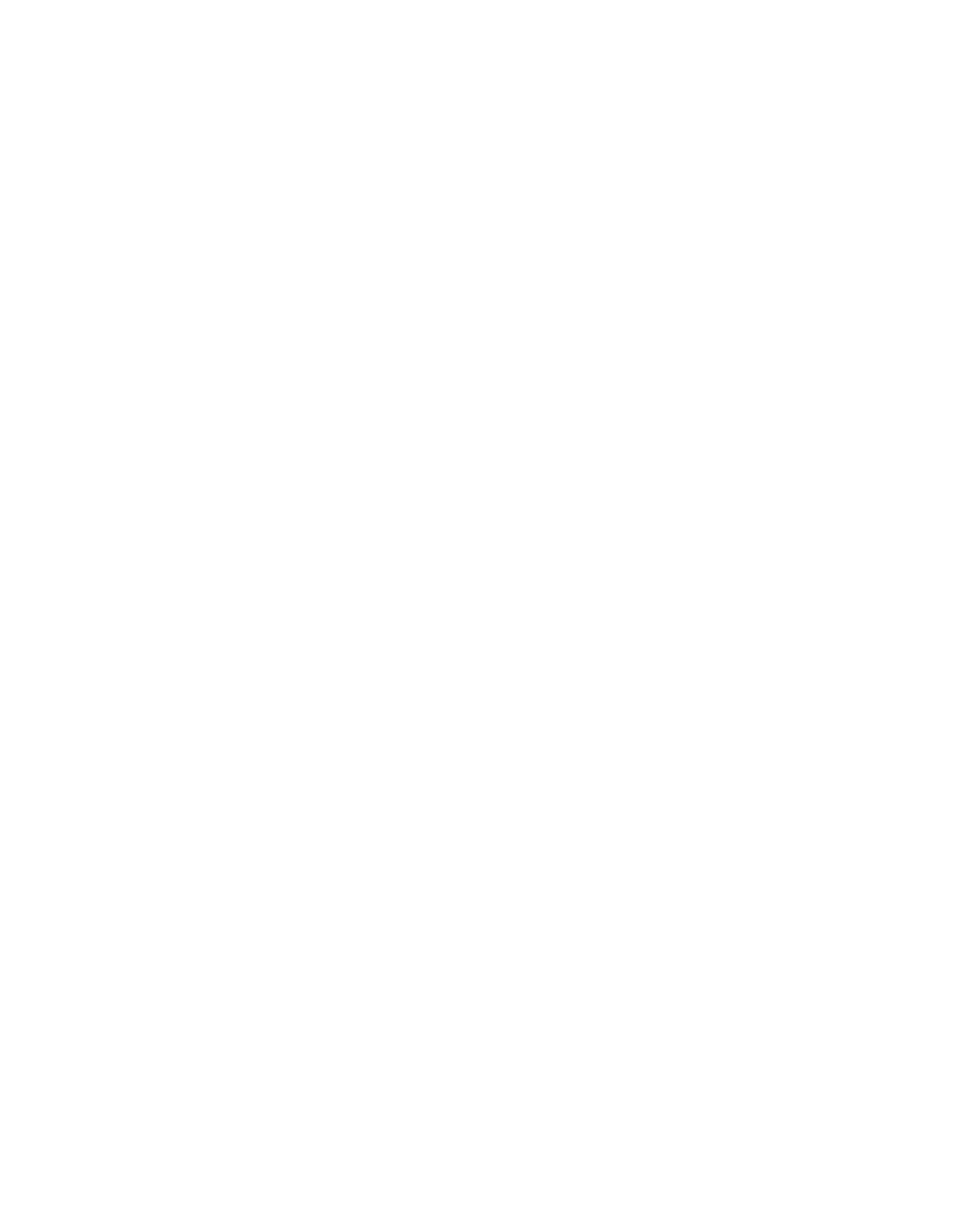

# **5. Detailed Findings**

This chapter presents the primary findings from each of the steps in the evaluation.

## **5.1 Analysis of Potential Energy Savings**

#### **5.1.1 Introduction**

The first step in evaluating impacts attributable to the Program was to estimate the savings possible for each appliance sold (in the case of Title 20 standards) and each building constructed or renovated (in the case of Title 24 standards). These savings were then multiplied by the actual quantity of appliances sold and buildings constructed, respectively. We refer to this quantity as the potential savings for each standard.

For both the appliance and building standards, this evaluation started with the unit savings and unit quantities used by the utilities to estimate claimed savings. In most cases, these values were presented in the CASE reports prepared to support adoption of each standard. This step in the evaluation reviewed both the unit savings and the sales and construction quantities, making adjustments to the original values where appropriate.

One critical change in this analysis was how the initial penetration factor (percent of units already meeting the specific standard in the first year the standard goes into effect) was treated. The CASE reports adjusted the first-year savings to account for the estimated first-year market penetration of complying appliances or measures and referred to the result as the "gross savings." As the current evaluation includes a separate task to estimate naturally occurring market adoption (NOMAD) of efficient appliances and building measures meeting the proposed standards, this team's approach relied on the NOMAD analysis to provide the estimate of market penetration in the first year as well as subsequent years. The value from the NOMAD analysis was applied in a subsequent step to reduce the potential savings estimated for each standard in all years analyzed.

#### **5.1.2 Appliance Standards**

In 2005, California adopted 20 appliance standards with most scheduled to go into effect in 2006, but the effective date for a few was as late as January 2010. We refer to these as the 2006 Title 20 Standards. [Table 6](#page-34-0) showed all the appliance standards and their effective dates. The table included two standards adopted during the 2006-08 period as Tier 2 versions. Savings for these additional standards were partially analyzed here and, though they were implemented prior to 2009, their savings are not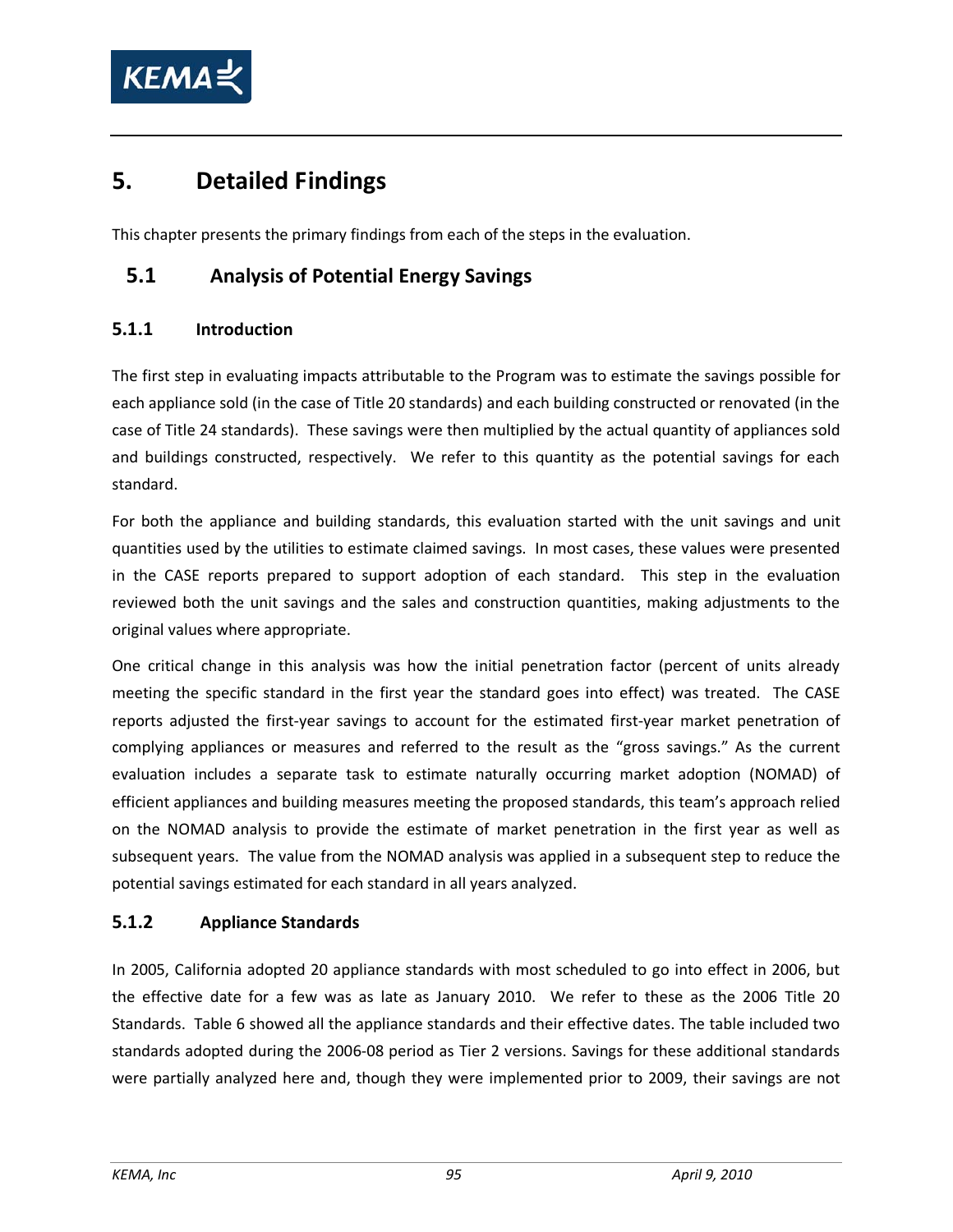

being counted in this evaluation, because they represent post-2005 efforts whose impacts are to be counted in the next program/evaluation cycle per Decision .05-09-043, Attachment 10 (p.5).

CASE reports were prepared under IOU auspices for all of these appliance standards. The Title 20 reviews began with a critical and thorough review of these CASE reports.

As described earlier, we analyzed the potential energy savings for these standards based on a review of the savings claimed for these standards. The results for each specific appliance standard are summarized in [Table 19](#page-110-0)**.** Information on the individual standards is presented in Appendix C. As noted before, one significant change that occurred in this analysis compared to the analyses conducted as the basis for the SES savings estimates was removing initial market penetration from the potential savings estimate. In those cases where the original SES estimate of gross savings accounted for initial market penetration, this team's estimates of potential savings are not directly comparable.

Major findings from our analysis include:

- The largest claimed gross electricity savings were for the Tier 2 Residential Pool Pumps and Motor standard, but this standard was not included in our analysis for the reasons discussed before.
- The largest appliance standard potential electricity savings from this evaluation were for the Metal Halide Tier 1 standards. The Tier 1 External Power Supplies standard produced the next largest potential electricity savings.
- The evaluated potential savings for two standards were estimated to be zero because federal standards established a new baseline: Tier 2 Large Packaged Commercial Air Conditioners and Pre-rinse Spray Valves.
- In a few cases, the potential energy savings were evaluated to be larger than the original estimates of gross savings: External Power Supplies, Commercial Hot Food Holding Cabinets, Metal Halides, Portable Electric Spas, Refrigerated Beverage Vending Machines, Walk-in Refrigerators/Freezers, and Transparent Door Commercial Refrigeration. In most cases, the change was due to the elimination of an adjustment here for initial market penetration.
- The only appliance standard for which there were verified natural gas savings was the standard for Unit Heaters and Duct Furnaces.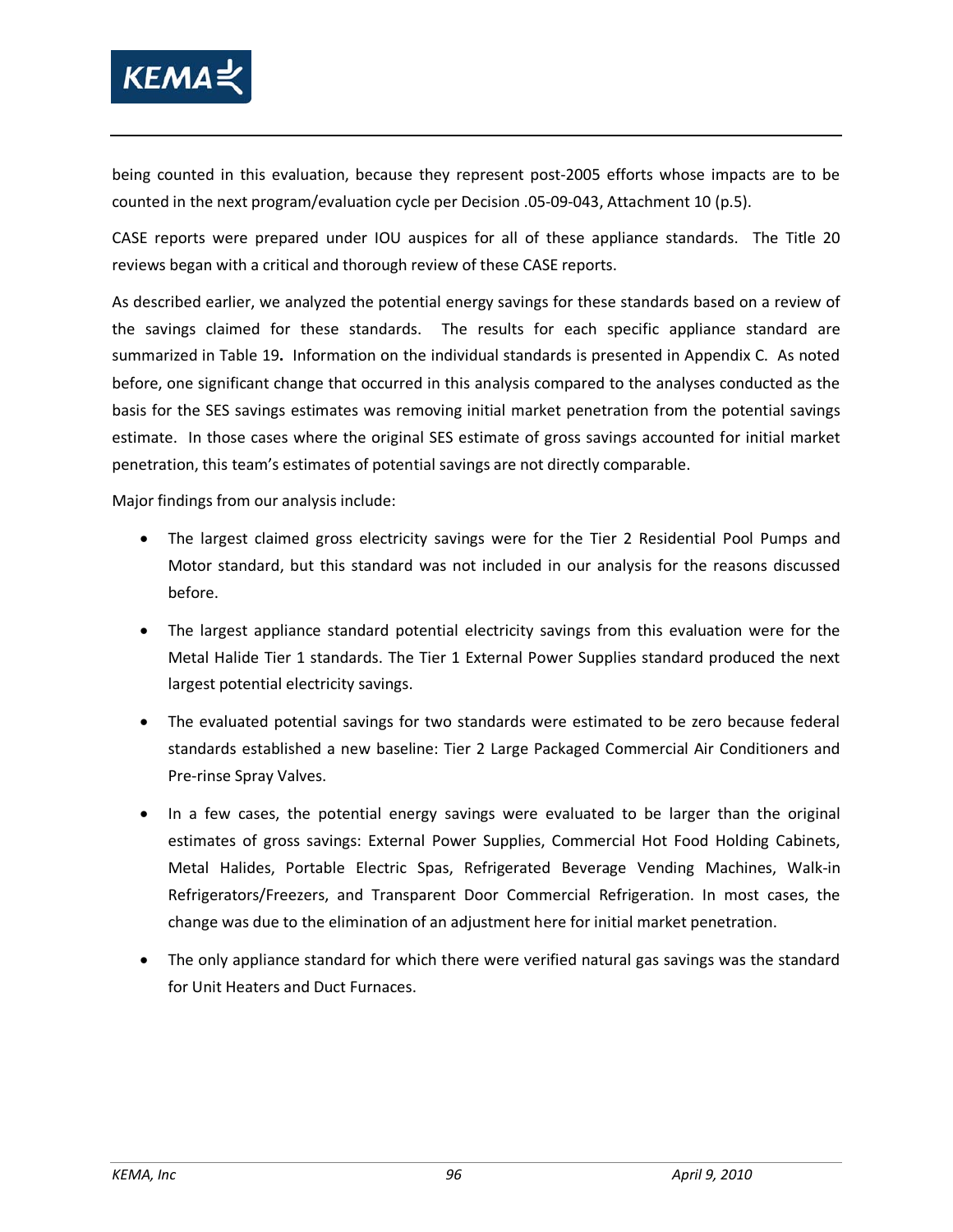

<span id="page-110-0"></span>

|                                                                                 | <b>SES Gross Energy Savings</b>         |                              | <b>Potential Savings</b>                                                  |                                                                        |                |  |
|---------------------------------------------------------------------------------|-----------------------------------------|------------------------------|---------------------------------------------------------------------------|------------------------------------------------------------------------|----------------|--|
| <b>Standard</b>                                                                 | GWh                                     | <b>Mtherms</b>               | GWh                                                                       | <b>MW</b>                                                              | <b>Mtherms</b> |  |
| STD 1: Commercial Refrigeration,<br>Solid Door                                  | 9.54                                    |                              | 9.1                                                                       | 1.2                                                                    | $\mathbf 0$    |  |
| STD 2: Commercial Refrigeration,<br><b>Transparent Door</b>                     | 8.36                                    |                              | 12.2                                                                      | 1.6                                                                    | 0              |  |
| STD 3: Commercial Ice Maker<br>Equipment                                        | 6.60                                    |                              | 6.5                                                                       | 0.9                                                                    | 0              |  |
| STD 4: Walk-In Refrigerators /<br>Freezers                                      | 47.97                                   |                              | 72.1                                                                      | 9.5                                                                    | 0              |  |
| STD 5: Refrigerated Beverage<br><b>Vending Machines</b>                         | 12.63                                   |                              | 15.1                                                                      | 2.0                                                                    | 0              |  |
| STD 6: Large Packaged<br>Commercial Air-Conditioners, Tier<br>1                 | 13.47                                   |                              | 13.5                                                                      | 7.0                                                                    | 0              |  |
| STD 7: Large Packaged<br>Commercial Air-Conditioners, Tier<br>$\overline{2}$    | 10.05<br>(incremental)<br>23.52 (total) |                              | $\mathbf 0$<br>(incremental)<br>0.0 (total due<br>to federal<br>standard) | $\Omega$<br>(incremental)<br>0.0 (total due<br>to federal<br>standard) | $\mathbf 0$    |  |
| STD 8: Residential Pool Pumps and<br>Motors Tier 1                              | 18.6                                    |                              | 35.5                                                                      | 6.8                                                                    | $\mathbf 0$    |  |
| STD 9: Residential Pool Pumps and<br>Motors Tier 2                              | 148.7<br>(incremental)<br>167.3 (total) |                              | $\pmb{0}$                                                                 | 0                                                                      | 0              |  |
| STD 10: Portable Electric Spas                                                  | 6.60                                    |                              | 18.04                                                                     | 3.4                                                                    | $\Omega$       |  |
| STD 11: General Service<br>Incandescents Tier 1                                 | 79.2                                    |                              | 0                                                                         | 0                                                                      | $\mathbf 0$    |  |
| STD 12a: Pulse Start Metal Halide<br>HID Luminaires, (Vertical Base-Up<br>only) | 89.15                                   |                              | 118.0                                                                     | 21.0                                                                   | 0              |  |
| STD 12b: Pulse Start Metal Halide<br>HID Luminaires, (All)                      | 0 (incremental)<br>89.15 (total)        |                              | 48.62<br>(incremental)<br>166.6 (total)                                   | 8.7<br>(incremental)<br>29.7 (total)                                   | 0              |  |
| STD 13: Modular Furniture Task<br><b>Lighting Fixtures</b>                      | 0.83                                    |                              | 5.57                                                                      | 1.0                                                                    | 0              |  |
| STD 14: Commercial Hot Food<br><b>Holding Cabinets</b>                          | 1.5                                     |                              | 6.44                                                                      | 0.9                                                                    | 0              |  |
| STD 15: External Power Supplies<br>Tier 1                                       | 47.8                                    |                              | 103.0                                                                     | 11.7                                                                   | 0              |  |
| STD 16: External Power Supplies<br>Tier 2                                       | 8.6 (incremental)<br>56.4 (total)       |                              | 18.6<br>(incremental)<br>121.7 (total)                                    | 2.1<br>(incremental)<br>13.9 (total)                                   | 0              |  |
| STD 17: Compact Audio Products                                                  | 56.1                                    | $\qquad \qquad \blacksquare$ | 49.3                                                                      | 5.6                                                                    | 0              |  |
| STD 18a: Consumer Electronics--<br>Televisions                                  | 67.5                                    |                              | 62.1                                                                      | 7.1                                                                    | 0              |  |

### **Table 19: Potential Energy Savings for Appliance Standards**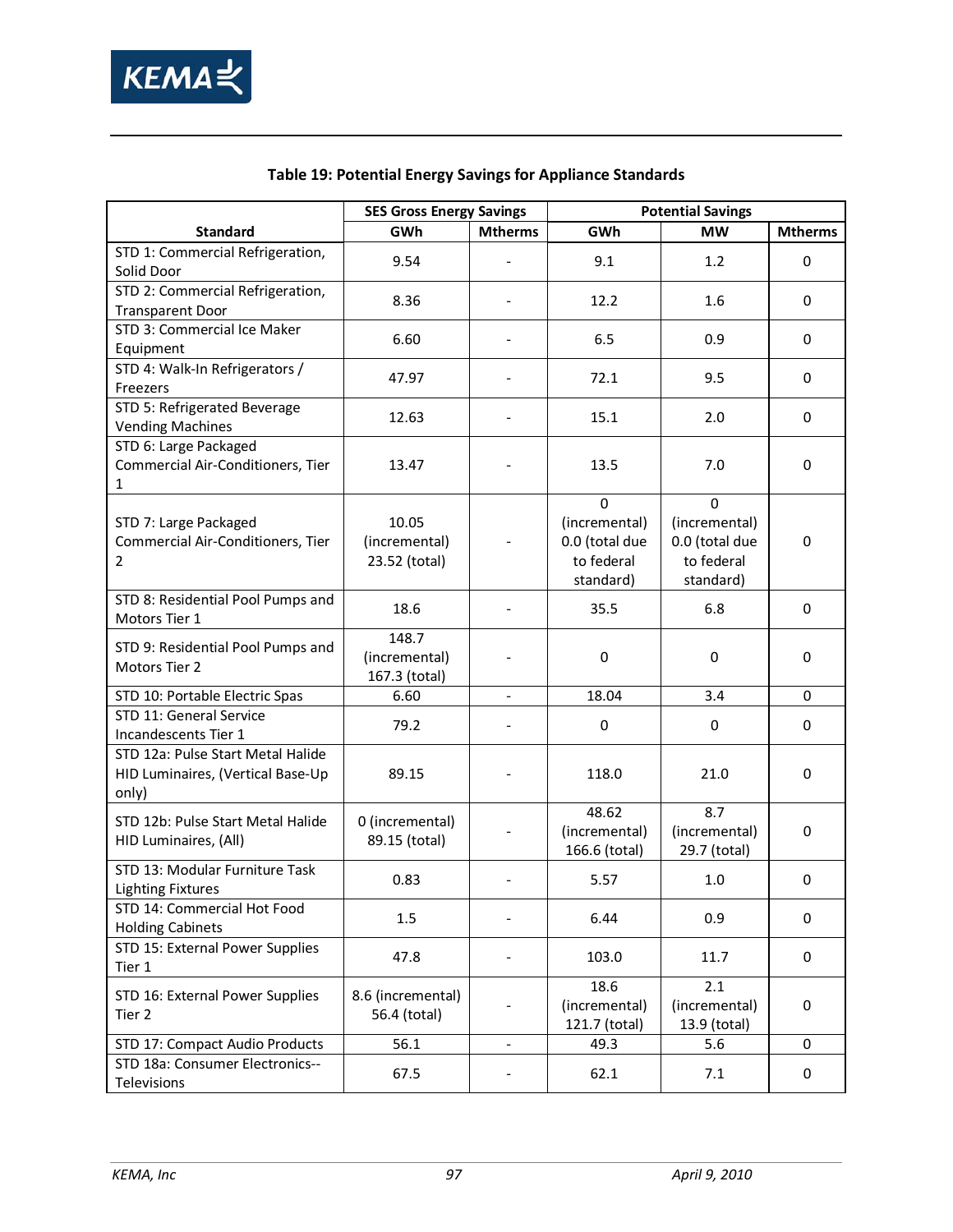

|                                                  | <b>SES Gross Energy Savings</b> |                | <b>Potential Savings</b> |           |                |
|--------------------------------------------------|---------------------------------|----------------|--------------------------|-----------|----------------|
| <b>Standard</b>                                  | GWh                             | <b>Mtherms</b> | GWh                      | <b>MW</b> | <b>Mtherms</b> |
| STD 18b: Consumer Electronics--<br><b>DVDs</b>   | 12.0                            | ۰              | 11.8                     | 1.3       |                |
| STD 19: Water Dispensers                         | 6.14                            |                | 6.15                     | 0.8       |                |
| STD 20: Unit Heaters and Duct<br><b>Furnaces</b> |                                 | 2.05           |                          |           | 2.47           |
| STD 21: Pre-rinse Spray Valves                   | 34.3 GWH                        | 4.54           | $0.0$ GWH                | 0.0       | 0.0            |

#### **5.1.3 Building Standards**

In 2005, California implemented a set of residential and commercial building standards that went into effect in October 2005. We refer to these as the 2005 Title 24 standards. [Table 7](#page-35-0) showed the building standards that the C&S Program initiated as code change proposals and that were subsequently adopted.

CASE reports were prepared under IOU auspices for all of these building standards except the one referred to as the Composite for Remainder, or CfR. Three of the standards shown in this table were unique and are described briefly before the estimated potential savings are presented.

Standard B1 (residential) and B2 (nonresidential), Time Dependent Valuation (TDV), represent a new methodology for valuing energy savings in terms of the real resources used in energy production. They are unlike any of the other Title 24 standards in that the standard is a calculation procedure, rather than a performance or prescriptive requirement for a building component. TDV recognizes, in particular, that the marginal costs of electricity production and the benefits of load reductions vary over time. The marginal costs of production and the benefits of demand reductions are highest during system peaks, typically the summer months in California. Before the TDV concept was introduced, energy savings were treated as if they had the same value regardless of when they occurred. Savings were estimated originally for these two standards based on the presumption that implementing these calculation methods would lead to building measures that reduced peak usage more than other possible measures.

The final standard in [Table 7,](#page-35-0) Composite for Remainder, is an aggregation of all standards for which the Program did not develop CASE reports. The utilities claimed that the Program influenced the adoption of some of the standards in this remainder, but the role of the Program was less formal.

We conducted a thorough review of each of the building standards to estimate the potential savings. This was more challenging than the analysis of the Title 20 standards because the estimated building standard savings were often based on multiple sources and results of building simulation analyses. The results for each building standard are summarized in [Table 20.](#page-113-0) Information on the individual standards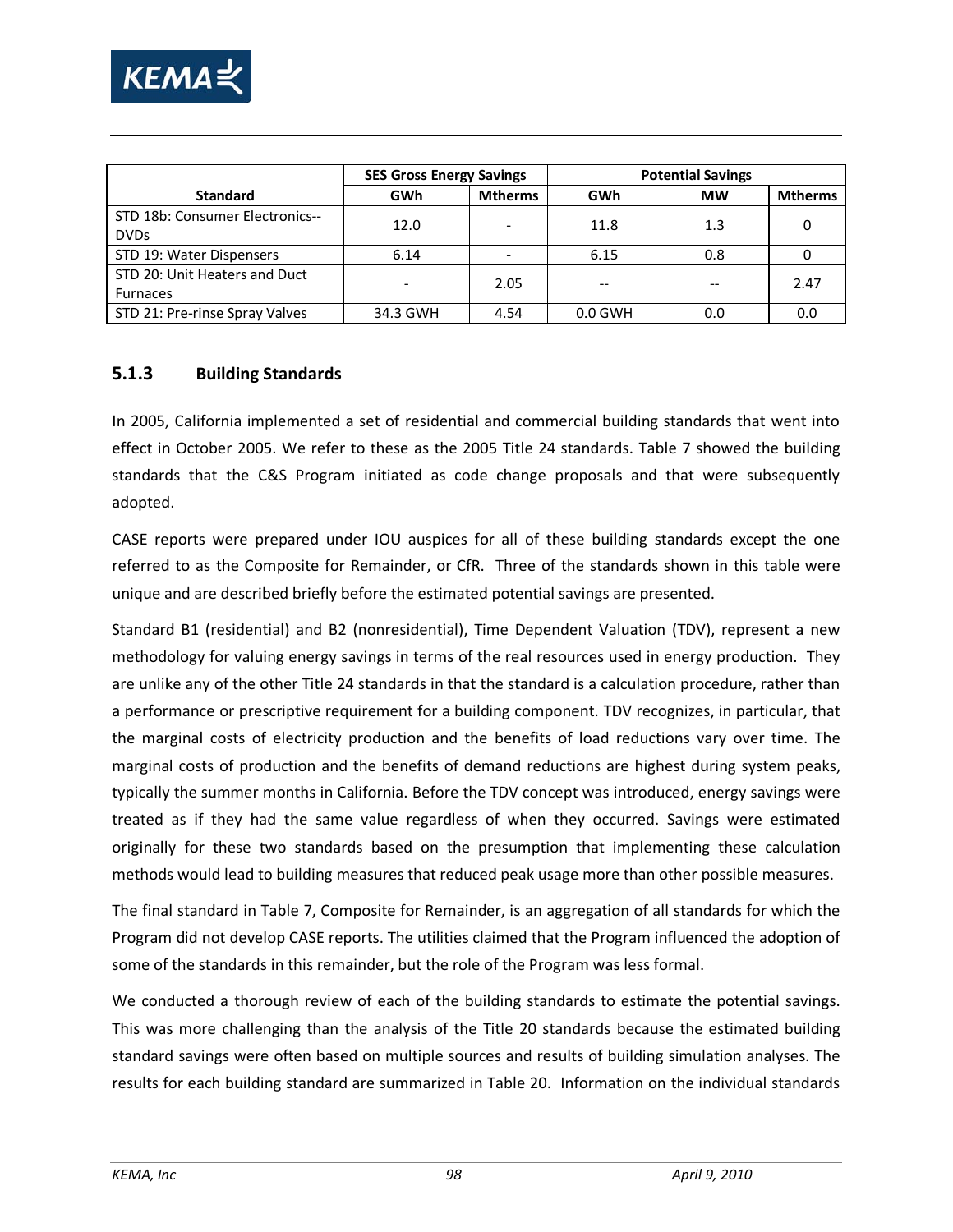

is presented in Appendix D and Appendix J. As noted before, one significant change that occurred in this analysis compared to the analyses conducted as the basis for the SES savings estimates was removing initial market penetration from the potential savings estimate. In those cases where the original SES estimate of gross savings accounted for initial market penetration, this team's estimates of potential savings are not directly comparable.

Key findings from this analysis include:

- The potential energy or demand savings were estimated to be zero for the two Time Dependent *Valuation* (TDV) standards (residential and nonresidential) though the original gross energy savings estimated for these standards were relatively large. The rationale for this revision is presented fully in Appendix J. The basic reason was that the evaluation team could find no evidence that the standards would drive building design toward more on-peak savings to meet the requirements of the standards.
- The Residential Hardwired Lighting standard was the single measure with the largest electricity savings in both the original gross savings analysis and in this evaluation analysis of potential savings.
- The evaluation potential savings estimates for some standards were larger than the corresponding gross savings estimates. In the case of Window Replacements in residential buildings, our estimated savings were about four times the original estimate, primarily because the potential savings were not reduced by initial market penetration, but are accounted for in the subsequent NOMAD analysis.
- The potential savings estimate for Cool Roofs included a penalty for natural gas heating (negative savings), but the gross savings estimate did not. The studies that were used as the basis for the cool roof savings identified such a penalty, but it was dropped from the final gross savings values.
- Electricity savings for the Composite for Remainder (standards for which the C&S Program did not prepare CASE reports) were dominated by nonresidential building standards, but gas consumption increases in this category due to interactions almost equaled estimated gas savings for residential building standards in this category.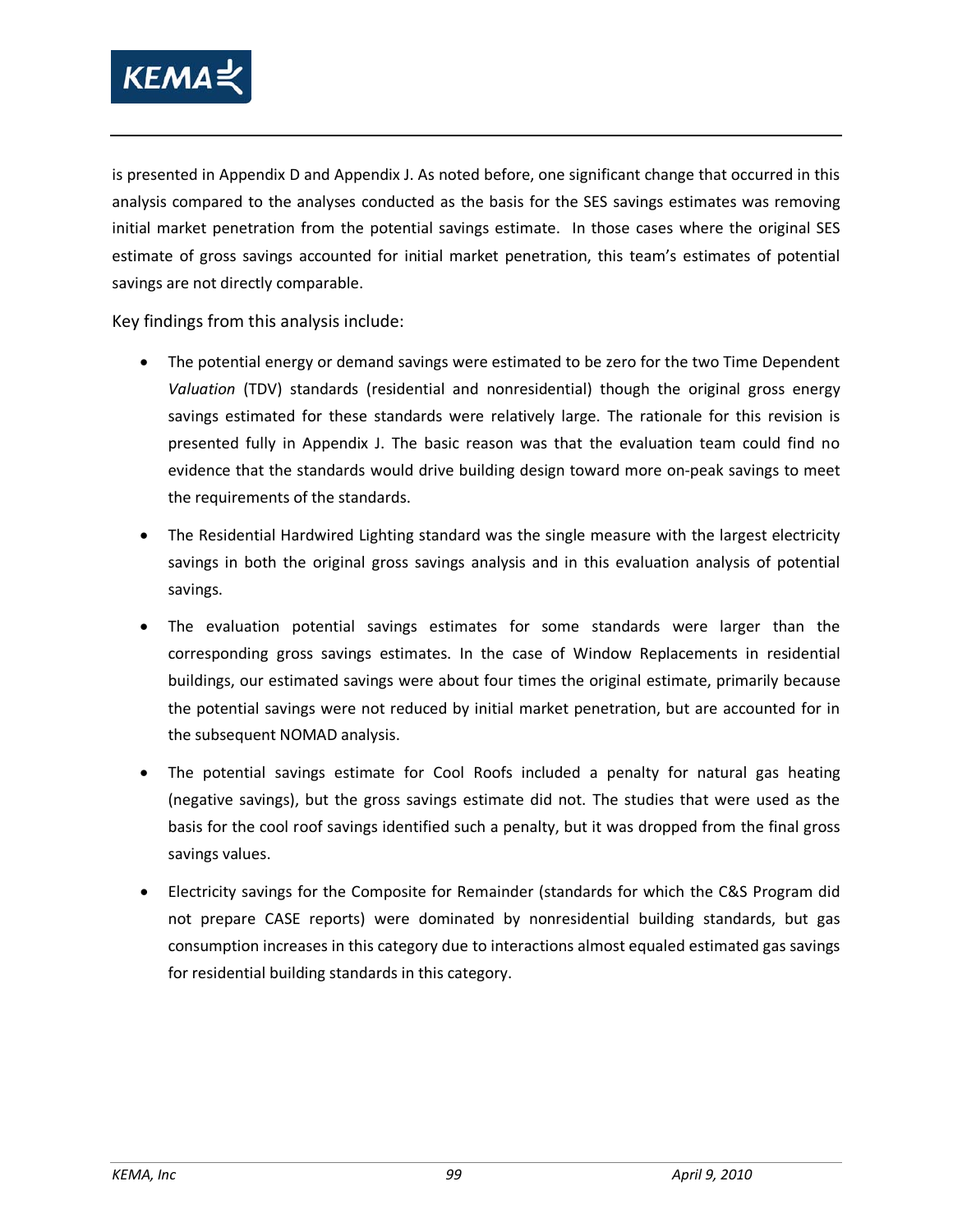

<span id="page-113-0"></span>

|                                                           | <b>SES Gross Savings</b> |                | <b>Potential Savings</b>     |                              |                                 |  |
|-----------------------------------------------------------|--------------------------|----------------|------------------------------|------------------------------|---------------------------------|--|
| <b>Standard</b>                                           | <b>GWh</b>               | <b>MTherms</b> | GWh                          | <b>MW</b>                    | <b>MTherms</b>                  |  |
| STD B1: Time Dependent Valuation,<br>Residential          | 6.7                      | $\Omega$       | $\Omega$                     | $\Omega$                     | $\mathbf 0$                     |  |
| STD B2: Time Dependent Valuation,<br>Nonresidential       | 4.3                      | $\Omega$       | $\Omega$                     | $\Omega$                     | $\Omega$                        |  |
| STD B3: Residential Hardwired<br>Lighting                 | 64.6                     | $\Omega$       | 45.0                         | 2.07                         | $\Omega$                        |  |
| STD B4: Ducts in Existing Residential<br><b>Buildings</b> | 5.7                      | 1.1            | 6.3                          | 9.4                          | 1.2                             |  |
| STD B5: Window Replacement                                | 6.3                      | 0.3            | 25.4                         | 9.7                          | 1.18                            |  |
| STD B6: Lighting Controls Under<br>Skylights              | 25.5                     | $\mathbf 0$    | 12.73                        | $\Omega$                     | $\mathbf 0$                     |  |
| STD B7: Ducts in Existing<br><b>Commercial Buildings</b>  | 9.7                      | $\mathbf{1}$   | 11.45                        | 8.7                          | 1.22                            |  |
| STD B8: Cool Roofs                                        | 14.6                     | $\mathbf 0$    | 18.3                         | 11.9                         | $-0.252$                        |  |
| STD B9: Relocatable Classrooms                            | 2.9                      | $\mathbf 0$    | 2.9                          | $\Omega$                     | $\mathbf 0$                     |  |
| STD B10: Bi-Level Lighting                                | 12.1                     | $\Omega$       | 1.65                         | $\Omega$                     | $\Omega$                        |  |
| STD B11: Ducts in New Commercial<br><b>Buildings</b>      | 8.01                     | 0              | 2.39                         | 1.24                         | 0.012                           |  |
| STD B12: Cooling Towers                                   | 3.01                     | $\Omega$       | 3.01                         | $\Omega$                     | $\Omega$                        |  |
| STD B13: Multifamily Water Heating                        | 0                        | 1.54           | $\Omega$                     | $\Omega$                     | 0.31                            |  |
| STD B14: Composite for Remainder                          | 321.5                    | 3.25           | Res: 2.23<br>Nonres:<br>85.6 | Res: 3.13<br>Nonres:<br>21.3 | Res: 0.65<br>Nonres:<br>$-0.22$ |  |
| STD B15: Whole House<br>a. Electric<br>b. Natural Gas     | 98.7                     | 5.5            | 47.6                         | 2.77                         | 0.72                            |  |

### **Table 20. Potential Energy Savings for Building Standards**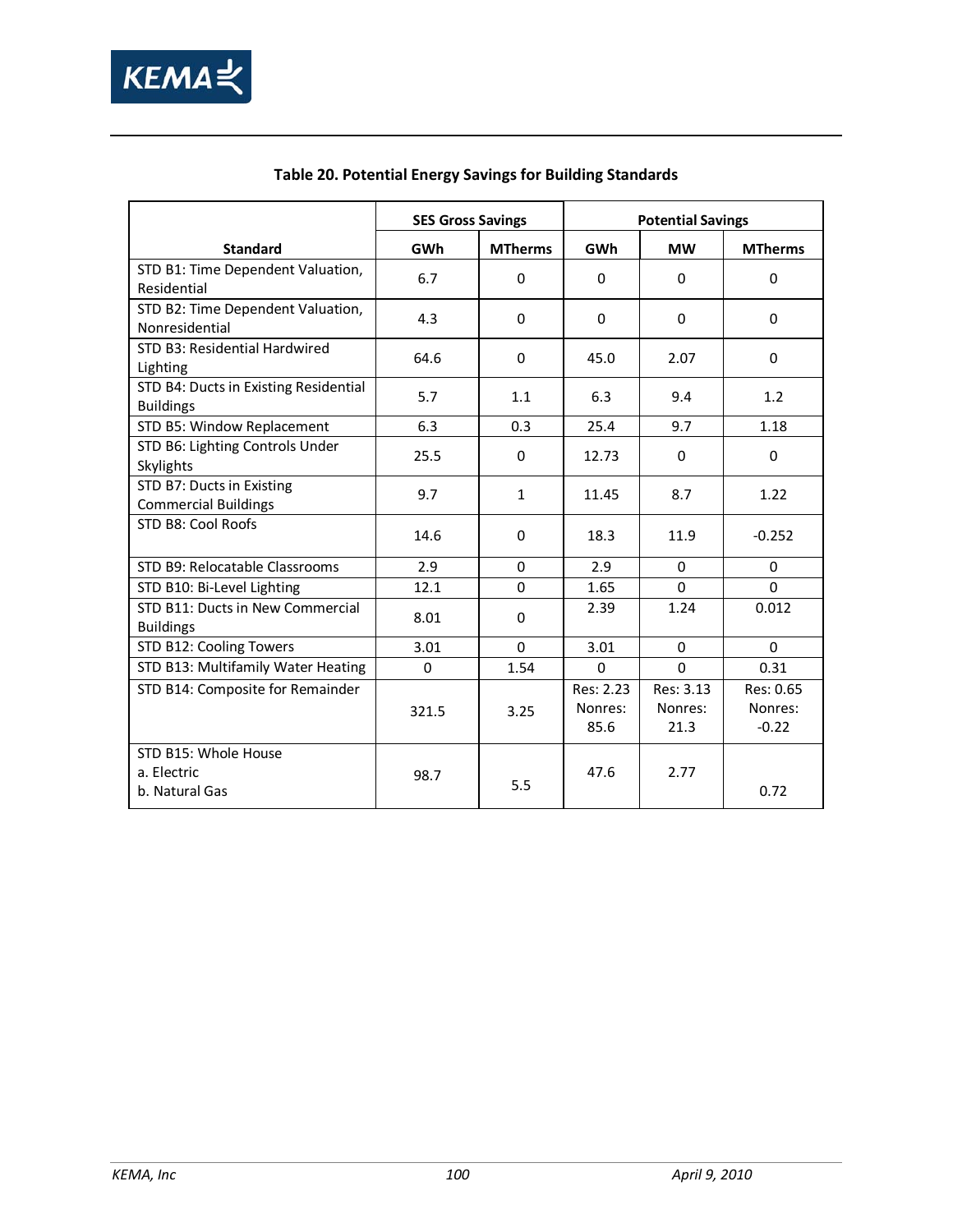

# **5.2 Compliance Analysis Results**

## **5.2.1 Appliance Standards Compliance Results**

This section provides information on the nature of the appliance standards data sample and resulting compliance rates. Specific detailed information about each appliance is presented in Appendix M.

### **Primary Appliance Standards**

We collected primary data on the appliances for which the estimated energy savings of the standards were the largest. The left section of [Table 21](#page-115-0) provides basic sampling data on each of the appliances, including the number of stores visited for each appliance, the number of unique models observed (therefore not including duplicates), the total number of units observed (including duplicates), a calculation for the percentage of the sample that had to be omitted, and finally the actual number of total units used for analysis of compliance. It was necessary to omit some models from the sample for each appliance type due to unavailability of the data needed to determine compliance. In-depth web searches and calls to manufacturers were conducted to find all necessary specifications for these models, but for some products these efforts were largely unsuccessful. The compliance rates were, therefore, computed only using the portion of the sample that provided the relevant energy consumption information. A different approach was taken with walk-in refrigerators and freezers and the compliance rate was estimated based on more limited data.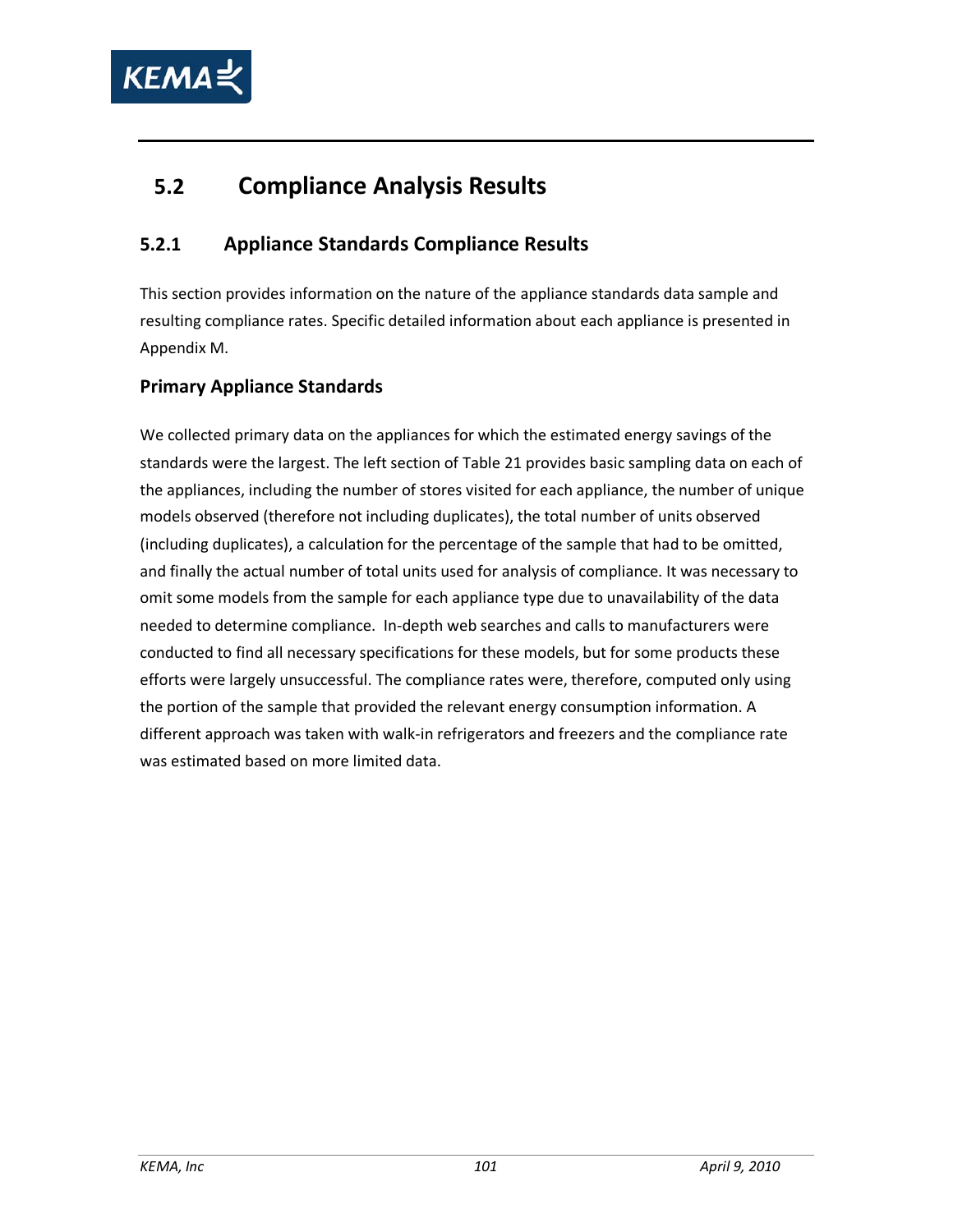

|                                          | <b>Sample Data Details</b>             |                                        |                                         |                                    |                                      | <b>Compliance Results</b>                |                                            |                          |
|------------------------------------------|----------------------------------------|----------------------------------------|-----------------------------------------|------------------------------------|--------------------------------------|------------------------------------------|--------------------------------------------|--------------------------|
| <b>Appliance</b>                         | # of<br><b>Sites</b><br><b>Visited</b> | # of<br><b>Unique</b><br><b>Models</b> | <b>Total</b><br><b>Units</b><br>Sampled | $%$ of<br>Sample<br><b>Omitted</b> | # of<br>Units for<br><b>Analysis</b> | % CEC<br><b>Listed</b><br>Compli-<br>ant | ℅<br>Compli-<br>$ant -$<br><b>Unlisted</b> | % Non-<br>Compli-<br>ant |
| STD9: Pool Pumps                         | 12                                     | 86                                     | 152                                     | 28.9%                              | 108                                  | 89.8%                                    | 3.8%                                       | 6.4%                     |
| STD4: Walk-in<br>Refrigerators &         |                                        |                                        |                                         |                                    |                                      |                                          |                                            |                          |
| Freezers                                 | 3                                      | N/A                                    | 3                                       | N/A                                | 3                                    | N/A                                      | 88%                                        | 12%                      |
| STD12: Metal<br><b>Halide Luminaires</b> | 9                                      | 13                                     | 18                                      | 11.1%                              | 16                                   | 0.0%                                     | 51.9%                                      | 48.1%                    |
| STD11: Genl.                             |                                        |                                        |                                         |                                    |                                      |                                          |                                            |                          |
| Service                                  |                                        |                                        |                                         |                                    |                                      |                                          |                                            |                          |
| Incandescent                             |                                        |                                        |                                         |                                    |                                      |                                          |                                            |                          |
| Lamps Tier 2                             | 9                                      | 145                                    | 176                                     | 16.5%                              | 147                                  | 13.5%                                    | 30.1%                                      | 56.4%                    |
| STD21: Pre-Rinse<br>Spray Valves         | 11                                     | 11                                     | 31                                      | 3.2%                               | 30                                   | 70.5%                                    | 29.5%                                      | $0.0\%$                  |
| STD17: Audio                             |                                        |                                        |                                         |                                    |                                      |                                          |                                            |                          |
| Players                                  | 10                                     | 78                                     | 97                                      | 61.9%                              | 37                                   | 78.2%                                    | 21.8%                                      | 0.0%                     |
| STD18a: Televisions                      | 11                                     | 235                                    | 293                                     | 6.5%                               | 274                                  | 64.2%                                    | 31.9%                                      | 3.9%                     |
| STD16: External                          |                                        |                                        |                                         |                                    |                                      |                                          |                                            |                          |
| Power Supplies Tier                      |                                        |                                        |                                         |                                    |                                      |                                          |                                            |                          |
| 2                                        | 11                                     | 180                                    | 208                                     | 42.3%                              | 120                                  | N/A                                      | 98.7%                                      | 1.3%                     |
| STD20: Duct and<br>Unit Heaters          | 9                                      | 53                                     | 59                                      | 5.1%                               | 56                                   | 82.7%                                    | 17.3%                                      | 0.0%                     |

#### <span id="page-115-0"></span>**Table 21. Sample Data Details and Compliance Results for Primary Appliance Standards**

The right section of [Table 21](#page-115-0) shows the statewide compliance rates of each appliance with the current Title 20 standard. In the case of pool pumps, metal halides, general service incandescents, and external power supplies, the compliance estimate is relative to Tier 2 standards since those standards were in effect when we collected field data.

It is important to note the difference between the columns displaying CEC listed compliance and unlisted compliance, as these represent different ways that the products were determined to be in compliance with the standard and are defined to be mutually exclusive. The value under CEClisted compliance represents the percentage of units that were included in the CEC compliance list, whereas the unlisted compliance shows the percentage of units that did, in fact, meet the energy-efficiency requirements of the standard, but were not listed in the CEC compliance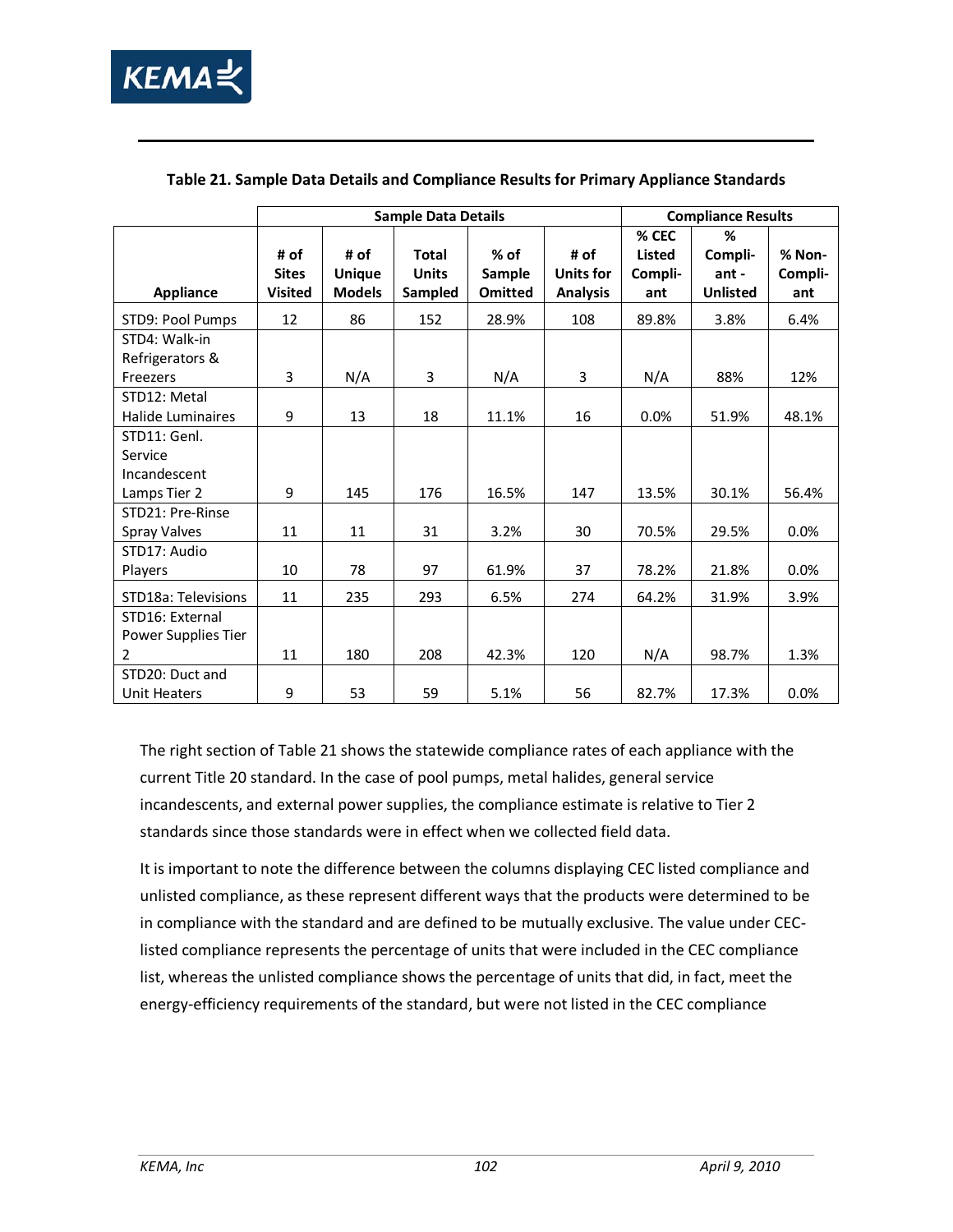

database. For an appliance to comply with Title 20, it has to meet all standard requirements, and have been certified and listed in the CEC database<sup>[1](#page-116-1)</sup>. These "unlisted compliant" products are not officially in compliance with Title 20, but for the purpose of this evaluation, compliance with the efficiency requirements of the standards was important to note as well.<sup>[2](#page-116-2)</sup> The noncompliant column represents the estimated statewide percent of units that were not listed in the CEC database and upon inspection of technical specifications did not meet the current standards. These three compliance breakouts sum to 100% per appliance, therefore encompassing the entire sample.

Within the non-compliance results, for appliances where the standards were implemented in tiers, we assessed current compliance with Tiers 1 and 2. To provide a better understanding of non-compliance with Tier 1, the proportion of units that satisfied the 2006 requirements while failing to meet the Tier 2 standards is shown in [Table 22.](#page-116-0)

<span id="page-116-0"></span>

| Appliance                         | % Not Complying<br>with Tier 2 | % Tier 1 Compliant but<br><b>Not Tier 2 Compliant</b> | % Not Compliant<br>with Tier 1 or Tier 2 |
|-----------------------------------|--------------------------------|-------------------------------------------------------|------------------------------------------|
| STD8/9: Pool Pumps                | 6.4%                           | 6.4%                                                  | 0%                                       |
| STD12a/b: Metal Halide Luminaires | 48.1%                          | 48.1%                                                 | 0%                                       |
| STD11: GS Incandescent Lamps      | 56.4%                          | 25.1%                                                 | 31.3%                                    |
| STD15/a6: External Power Supplies | 1.3%                           | 1.3%                                                  | 0%                                       |

**Table 22. Tier 1 and Tier 2 Compliance** 

[Table 22](#page-116-0) shows the four appliances that had tiers of the standard implemented in separate years, 2006 and 2008. The second column is simply a repeat of the information on noncompliance i[n Table 21.](#page-115-0) Column three shows the percentage of the overall sample that met the 2006 Tier 1 standards, but fell short of the more stringent 2008 standards. The fourth column simply shows the difference between these 2008 Tier 2 non-compliance and 2006 Tier 1 compliance values which therefore shows the percentage of the sample compliant with neither the 2008 nor 2006 standards. This finding is very significant because it shows that in the case of GS Incandescent Lamps, 31.3% of the units did not meet the efficiency requirements of the 2006

<span id="page-116-1"></span> $1$  2007 Appliance Efficiency Regulations, Section 1606 (a) p. 133.

<span id="page-116-2"></span> $2$  Neither walk-in refrigerators/freezers nor external power supplies are required to be listed in CEC databases. Consequently, the compliance rate was determined strictly on the basis of specifications of observed units.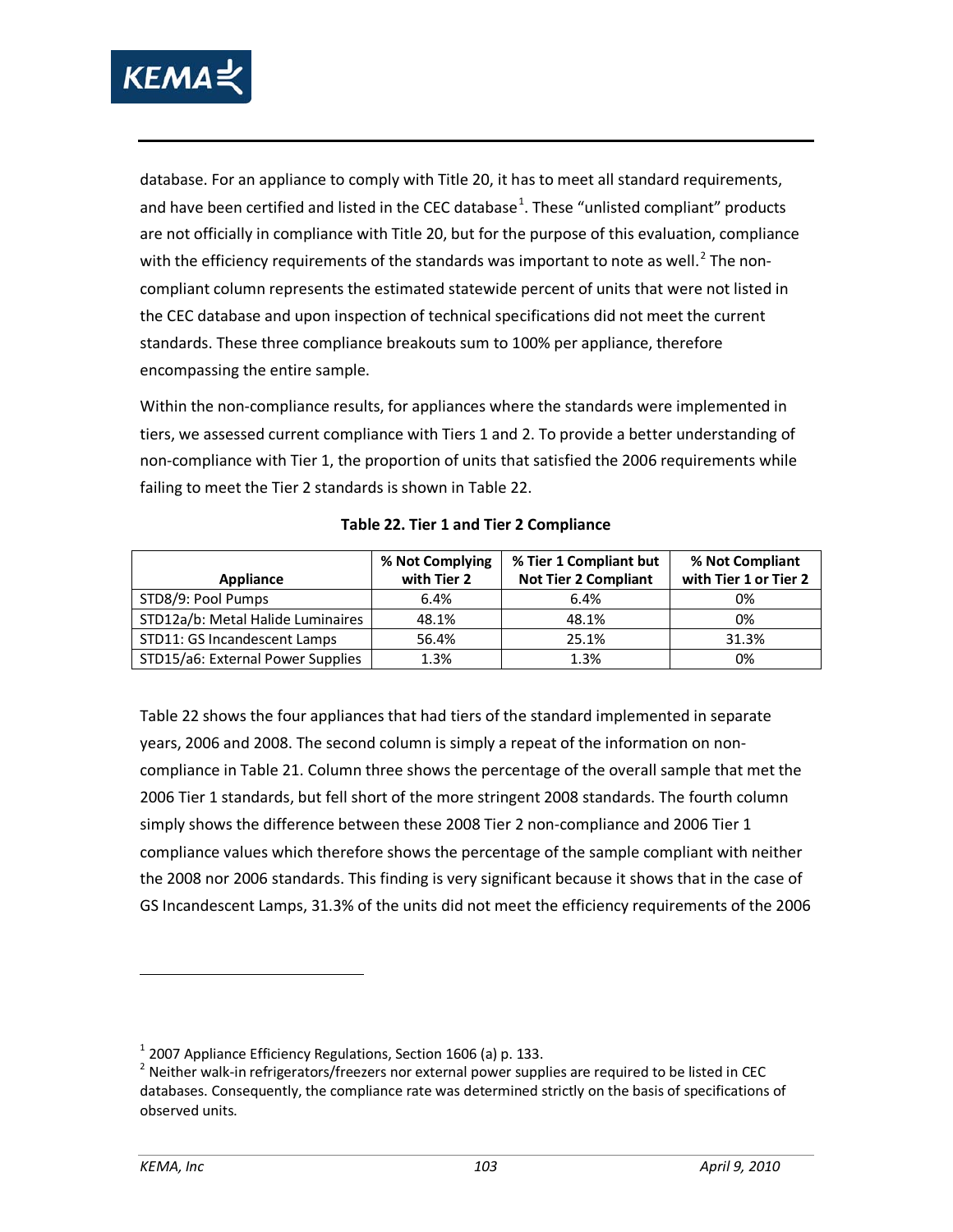

Tier 1 standards.<sup>[3](#page-117-1)</sup> On the other hand, for Pool Pumps, Metal Halide Luminaires and External Power Supplies, all the units that failed the 2008 standards did in fact meet the 2006 standards.

[Table 23](#page-117-0) gives the total compliance of each appliance, determined as the sum of the CEC listed units and the unlisted units that were found to be compliant with the efficiency requirements of the standard. The 90% confidence intervals are presented. This confidence was determined by scaling the compliance rates and units per store up to the state level by expanding to the known number and size of stores that sell each appliance type in California. Confidence could not be assigned to walk-in refrigerators and freezers due to the limited number of sites in the sample.

<span id="page-117-0"></span>

| <b>Appliance</b>                                      | <b>Total Compliance Rate</b> | 90% Confidence Intervals |
|-------------------------------------------------------|------------------------------|--------------------------|
| STD9: Pool Pumps                                      | $93.6\% \pm 4.0\%$           | 89.6% - 97.6%            |
| STD12a: Metal Halide Luminaires Tier 1                | 48.1%*                       |                          |
| STD12b: Metal Halide Luminaires Tier 2                | $51.9\% \pm 11.8\%$          | $40.1\% - 63.7\%$        |
| STD11: GS Incandescent Lamps Tier 1                   | $69\%$ <sup>*</sup>          |                          |
| STD11: GS Incandescent Lamps Tier 2                   | $43.6\% \pm 7.6\%$           | 36.0% - 51.2%            |
| STD21: Pre-Rinse Spray Valves *                       | $100\% \pm 0\%$              | 100%                     |
| STD17: Audio Players                                  | $100\% \pm 0\%$              | 100%                     |
| STD18a: Televisions                                   | $96.1\% \pm 1.2\%$           | 94.9% - 97.3%            |
| STD15: External Power Supplies Tier 1                 | 100%*                        |                          |
| STD16: External Power Supplies Tier 2                 | $98.7\% \pm 1.1\%$           | 97.6% - 99.8%            |
| STD20: Duct and Unit Heaters                          | $100\% \pm 0\%$              | 100%                     |
| STD4: Walk-in Refrigerators & Freezers                | 88%                          |                          |
| *The precision was not calculated for this appliance. |                              |                          |

**Table 23. Total Compliance Rates and 90% Confidence Intervals for Primary Appliance Standards** 

## **Remaining Appliance Standards**

The results presented above were for the top energy-saving appliance standards, comprising 97% of the total savings estimated for Title 20 standards. Our evaluation data collection and analysis efforts were concentrated on these standards because of the magnitude of their likely

<span id="page-117-1"></span> $3$  We reviewed the data that produced this number. We found that nearly 90% of the bulbs that did not comply with the 2006 Title 20 were of the Reveal brand made by General Electric. It was unclear from the regulations whether they covered these bulbs, but it was not critical to determine this for the current analysis because they resulted in essentially no energy savings.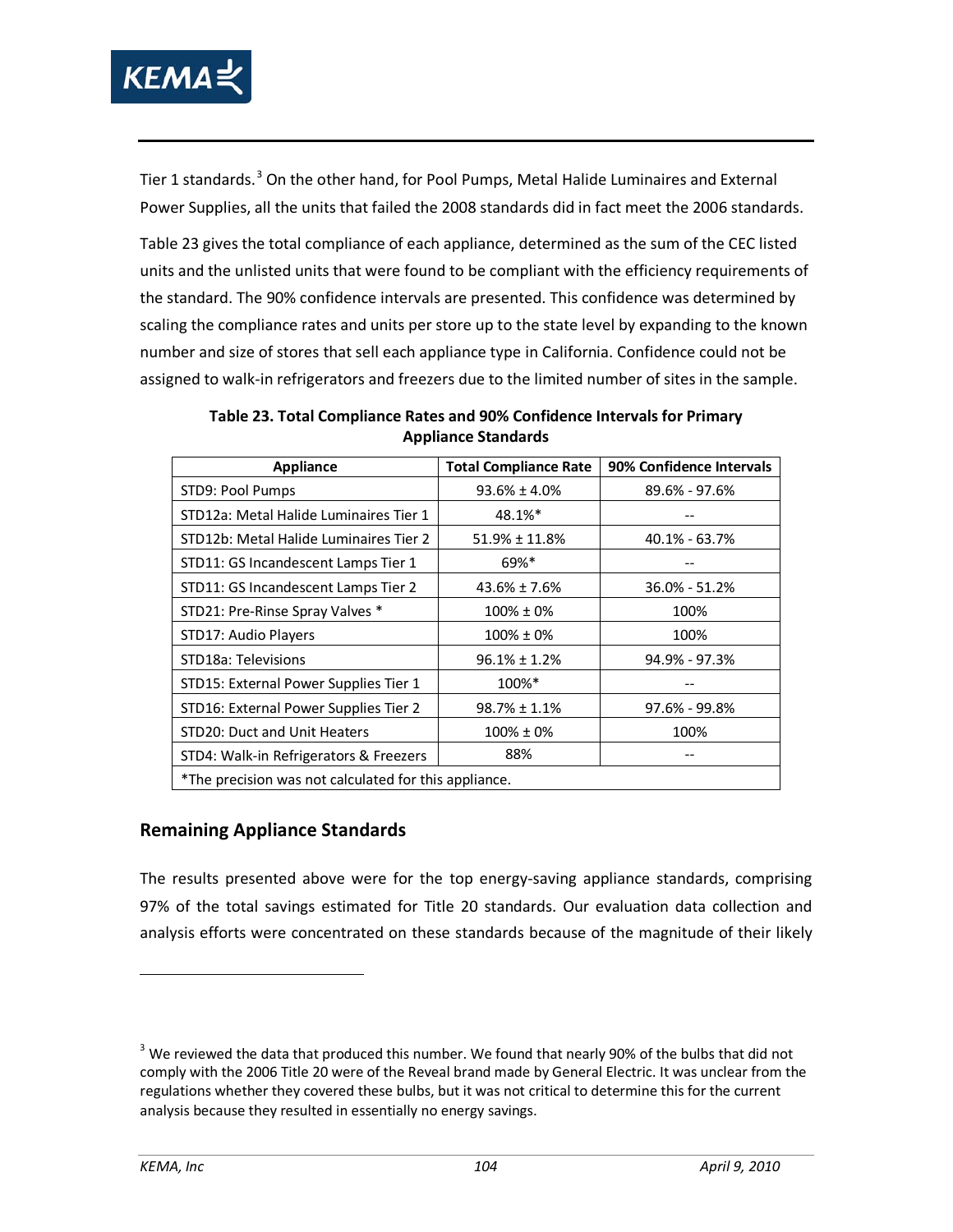

savings. Due to scope limitations and their minimal savings, we did not conduct primary compliance analyses on the remaining appliance standards that made up the additional 3% of estimated savings.

These remaining appliance standards and our estimates of their compliance rates are shown in [Table 24.](#page-118-0) The compliance rate estimates presented are from the latest version of the SES. The original compliance rates used in the SES were 70% for all products, but some were revised based on a study conducted in 2007.

|                                                         | Compliance      |
|---------------------------------------------------------|-----------------|
| <b>Appliance</b>                                        | <b>Estimate</b> |
| STD1: Commercial Refrigeration Equipment, Solid Door    | 70%             |
| STD2: Commercial Refrigeration Equip., Transparent Door | 70%             |
| STD3: Commercial Ice Maker Equipment                    | 70%             |
| STD5: Refrigerated Beverage Vending Machines            | 37%             |
| STD6: Large Packaged Comm. Air-Conditioners, Tier 1     | 70%             |
| STD7: Large Packaged Comm. Air-Conditioners, Tier 2     | 70%             |
| STD10: Portable Electric Spas                           | 70%             |
| STD13: Modular Furniture Task Lighting Fixtures         | 70%             |
| STD14: Hot Food Holding Cabinets                        | 70%             |
| STD18b: DVD Players                                     | 31%             |
| STD19: Water Dispensers                                 | 70%             |

<span id="page-118-0"></span>**Table 24. Compliance Estimates for Standards Not Analyzed Using Primary Data Collection**

#### **Summary of Findings**

The key findings from this compliance analysis include:

- With two exceptions, for the major energy saving appliance standards, at least 64% of the observed models were found in the CEC compliance databases.
- The majority of luminaires regulated by these standards that were for sale were not listed in the CEC databases. This included General Service Incandescents and Metal Halides.
- Just fewer than 14% of General Service Incandescents we observed for sale were listed in the CEC database. Even after thoroughly researching the characteristics of General Service Incandescents sold, we found the total compliance to be only 43.6%.
- Nearly a third of General Service Incandescents being sold did not comply with the 2006 Tier 1 standard either.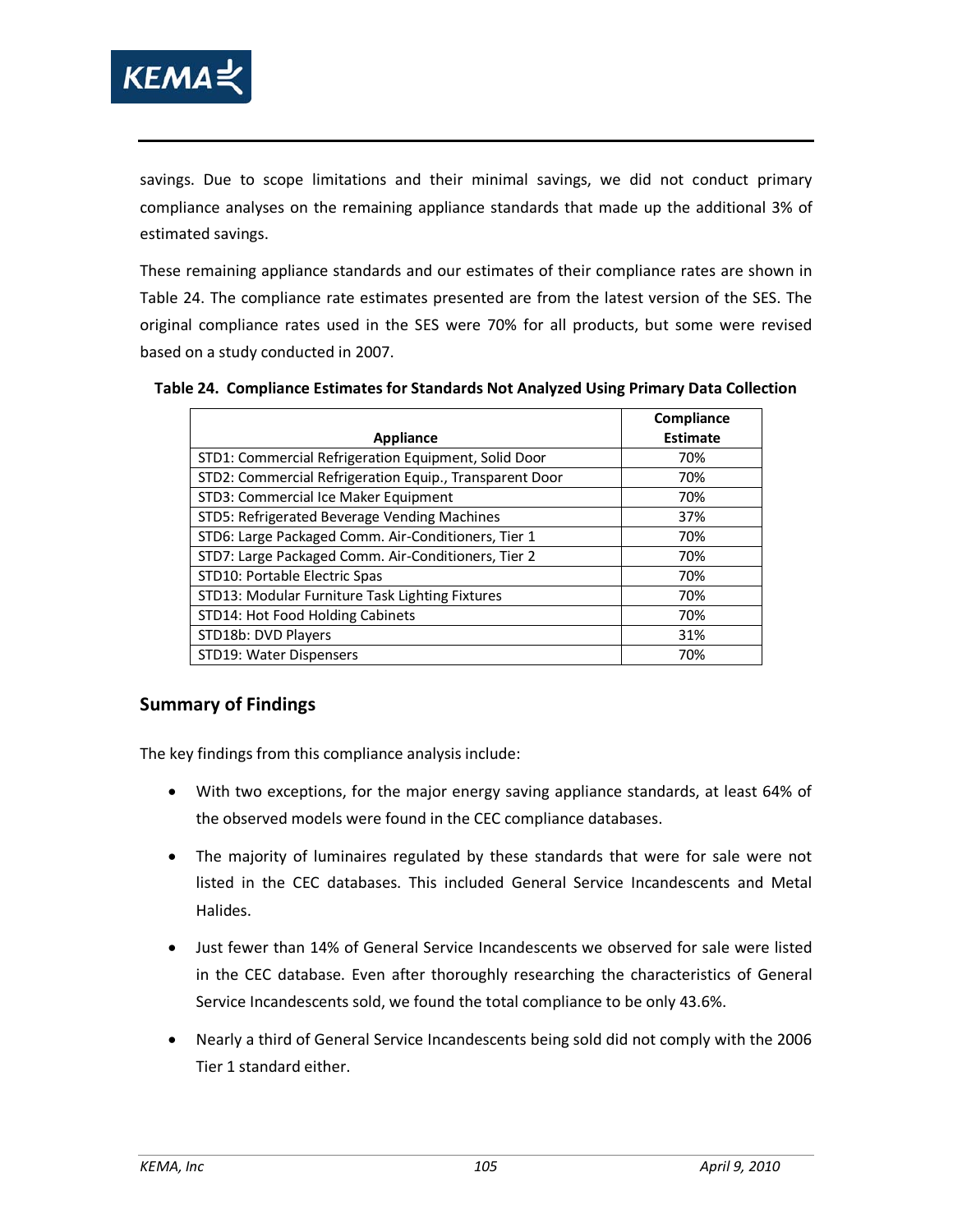

- None of the Metal Halides we observed in the market were listed in the CEC database and only slightly more than half complied with Title 20 based on their characteristics.
- Compliance of Residential Pool Pumps and Motors, Pre-rinse Spray Valves, Televisions, External Power Supplies, and Duct and Unit Heaters was 93% or higher.

### **5.2.2 Building Standards Compliance Results**

#### **Residential Building Standard Compliance**

For residential buildings, we had data from a sample of 194 homes that had not participated in utility programs (referred to as non-participant homes) using a combination of modeling and engineering estimates, we estimated the whole house compliance rates for residential buildings using the method described in Section [2.1.3\(b\).](#page-44-0) This calculation produced an estimate of compliance using the ratio of the energy use of buildings built to just meet the 2001 Title 24 minus their consumption as-built under the 2005 Title 24, divided by their energy use if built to just meet the 2001 Title 24 minus their consumption if built to just meet the 2005 Title 24.

The evaluation team used the baseline Micropas run results and combined them with the lighting energy use data (see next paragraph) to determine and compare the as-built, 2005 Title 24 and 2001 Title 24 electricity consumption for space heating and cooling, water heating, and lighting. All values were weighted based on construction volumes by climate zone. Our analysis showed that the electricity compliance ratio was 120%, or new homes saved about 20% more electricity than projected. The whole house compliance ratio calculated for residential natural gas savings indicated, on average, new homes saved 2.35 times the amount projected initially. It is important to note that since the 2005 Title 24 did not make major efficiency changes in residential buildings other than the hardwired lighting requirement, the significant increase in natural gas savings did not represent large reductions in consumption. In addition, the Residential New Construction baseline study found from 15% to 40% of new homes had instantaneous water heaters, which were not assumed in the original gas energy savings estimates and could have contributed to the larger savings.

The analysis of the Residential Hardwired Lighting standard was also based on the sample of 194 homes. Engineering estimates were calculated from these site samples and, together with the 2005 Eley Impact analysis to establish a baseline, showed a compliance rate of 113%; i.e., that observed energy savings were 13% more than the savings originally predicted.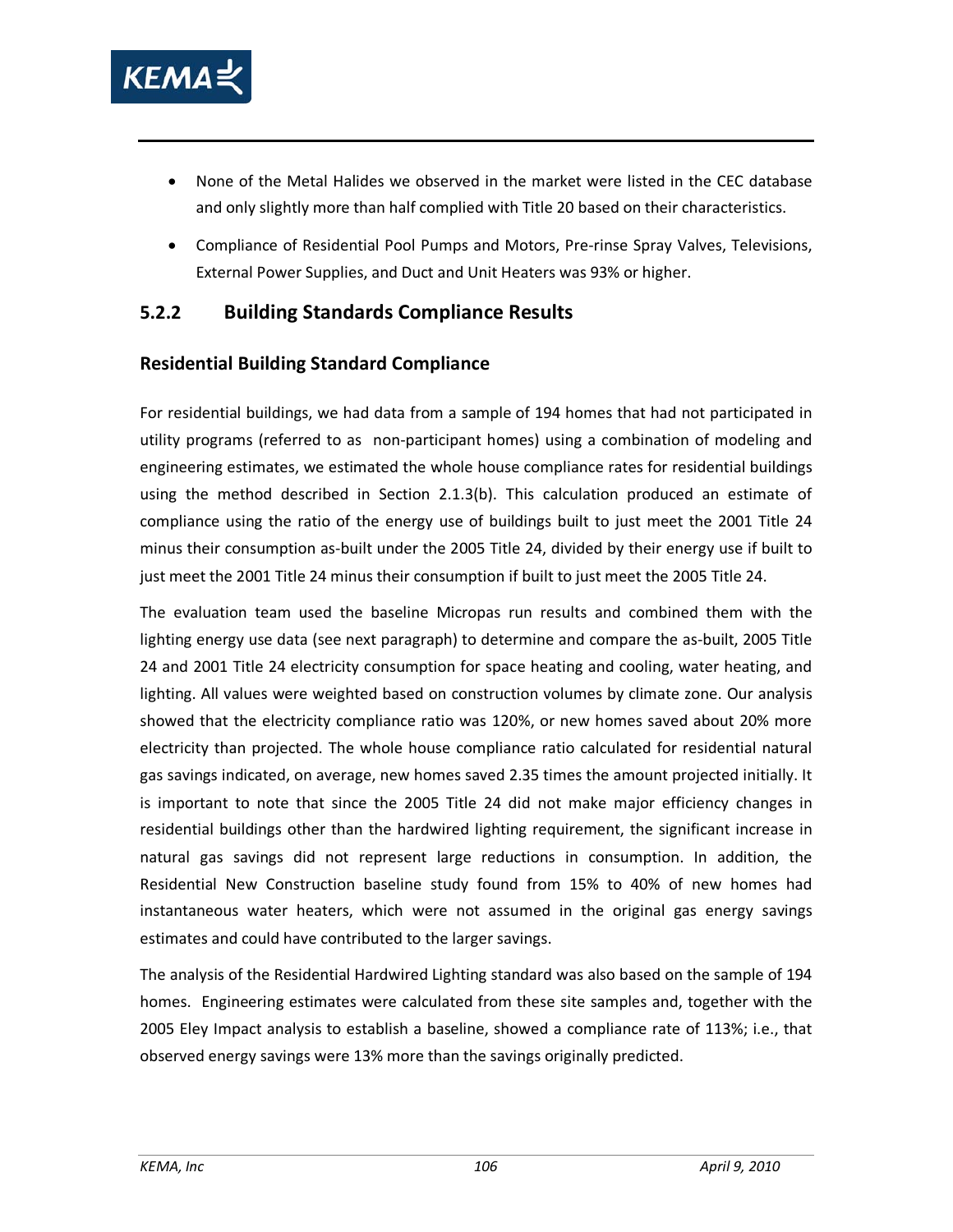

A combination of responses to a home owner survey of 110 people and interviews with 14 code officials was used to provide an estimate of the compliance rate for residential duct sealing and window replacement measures for alterations. Duct sealing showed a compliance rate of 59% and the compliance rate for window replacement was 80%.

Residential building new construction and alteration compliance results are summarized in [Table 25.](#page-120-0)

The use of performance and prescriptive compliance for residential buildings was investigated through direct contact with over two hundred building departments across various county and city jurisdictions in California. We learned through phone contacts that most building department staff are not familiar with this area of information or even the nature of Title 24 documents. Contact with code officials or the 30 responses to the evaluation team's public information requests, showed that nearly all residential compliance is through the performance approach.

Matching our sample of 194 site visits to the databases of the two major HERS providers revealed that 46% of homes had HERS verifications for duct sealing. This finding was also consistent with the HERS verification rate we found for 30 original compliance CF1-R's at 49%.

<span id="page-120-0"></span>

| <b>Analysis Type</b> | Consumption          |                    | Method of    | <b>Site Energy</b> | Compliance |
|----------------------|----------------------|--------------------|--------------|--------------------|------------|
| or Measure           | Category             | <b>Sample Size</b> | Compliance   | <b>Units</b>       | Rate %     |
| <b>Whole House</b>   | Space Cooling        |                    |              |                    |            |
|                      | <b>Space Heating</b> | 194                | Performance  | kWh                | 120%       |
| (kWh)                | (heat pump)          |                    |              |                    |            |
|                      | Lighting             |                    |              |                    |            |
| Whole House          | Space Heating        | 194                | Performance  | <b>Therms</b>      | 235%       |
| (Therms)             | Domestic HW          |                    |              |                    |            |
| StdB3                |                      |                    |              |                    |            |
| Residential          | Lighting             | 194                | Prescriptive | kWh                | 113%       |
| Hardwired            |                      |                    |              |                    |            |
| Lighting             |                      |                    |              |                    |            |

**Table 25. Residential New Construction & Alteration Compliance Rates**[4](#page-120-1)

<span id="page-120-1"></span> $4$  Whole building compliance rate in this table is defined as the ratio of estimated savings of as-built new homes relative to homes built to just meet the 2001 Title 24 divided by the difference between estimated consumption of the same homes if built to just meet the 2001 Title 24 minus the consumption if built to just meet the 2005 Title 24.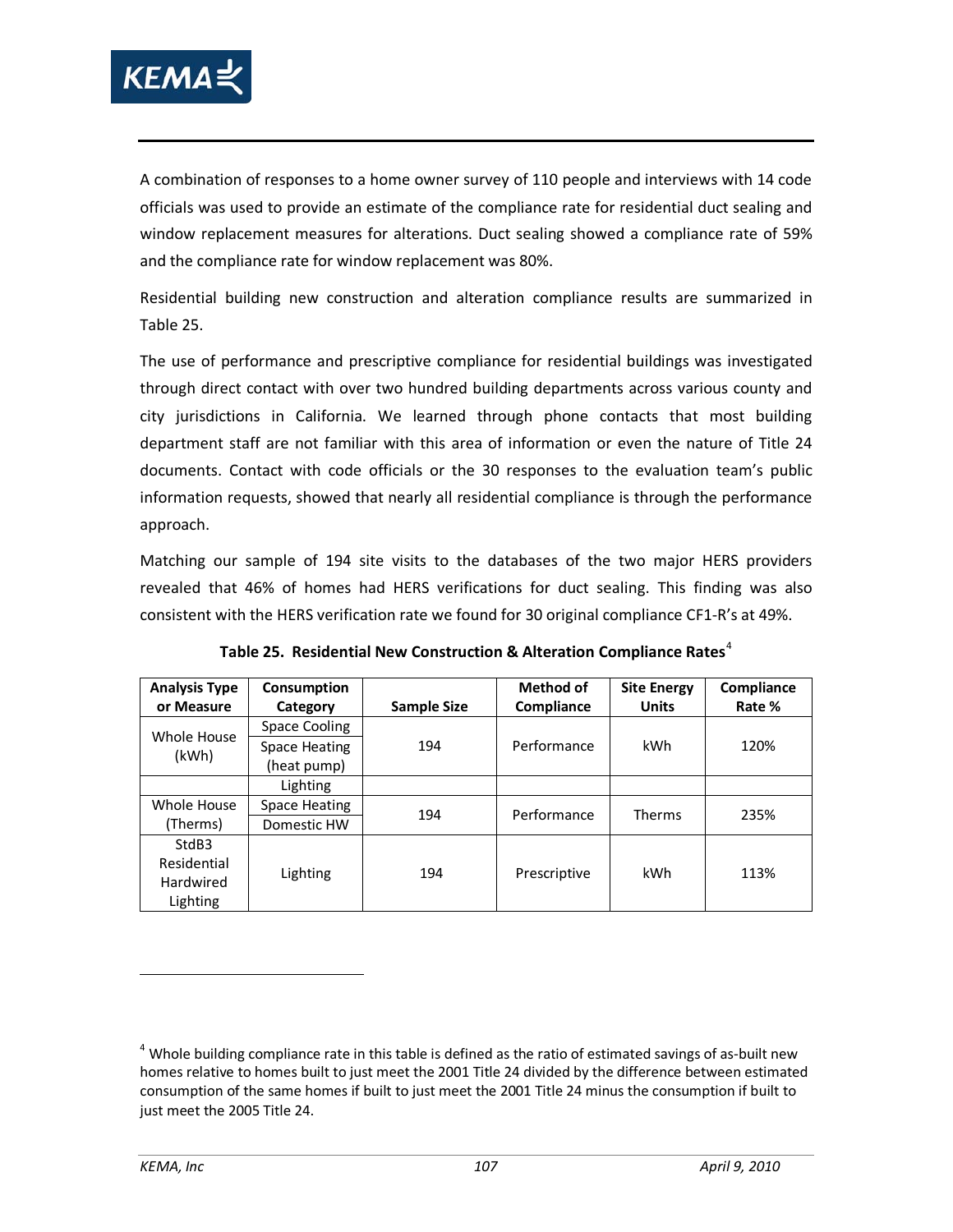

| <b>Analysis Type</b><br>or Measure         | Consumption<br>Category |                      | <b>Sample Size</b>         | <b>Method of</b><br>Compliance | <b>Site Energy</b><br><b>Units</b> | Compliance<br>Rate % |
|--------------------------------------------|-------------------------|----------------------|----------------------------|--------------------------------|------------------------------------|----------------------|
| StdB4<br>Duct Sealing                      | <b>HVAC</b>             | Home<br>Owner<br>104 | Code<br>Official<br>14     | Prescriptive                   | Therms                             | 59%                  |
| StdB <sub>5</sub><br>Window<br>Replacement | <b>HVAC</b>             | Home<br>Owner<br>110 | Code<br>Official<br>14     | Prescriptive                   | Therms                             | 80%                  |
| Std B14a<br>Composite for<br>Remainder     |                         |                      | Used Whole House KWh Value |                                |                                    | 120%                 |

How and for how long residential Title 24 documentation was stored varied significantly among building jurisdictions. Some provided this information in response to the evaluation team's simple request. Others required we pay them for the Title 24 documents; others insisted these documents were copyrighted and could not be shared without the architect's permission. Others destroyed these documents 90 days after construction was completed.

#### **Summary of Findings**

The key findings from this residential compliance analysis include:

- Whole house electricity (kWh) and natural gas (therms) end use types showed average compliance above 100%
- Residential hardwired lighting compliance also was above 100%
- With no exceptions all 30 qualifying samples for which we received Title 24 CF1-R documentation showed performance listed as the method of compliance.
- HERS verifications were successfully identified for 46% of our sample. This allowed us to improve the accuracy of the energy modeling
- Retention policies for Title 24 compliance documents varied greatly.
- A majority of home owners knew that permits were required and indicated they were obtained for both duct work and window replacements. Compliance in existing homes with the duct standard was estimated to be 59% and compliance with the window replacement standard was estimated at 80%.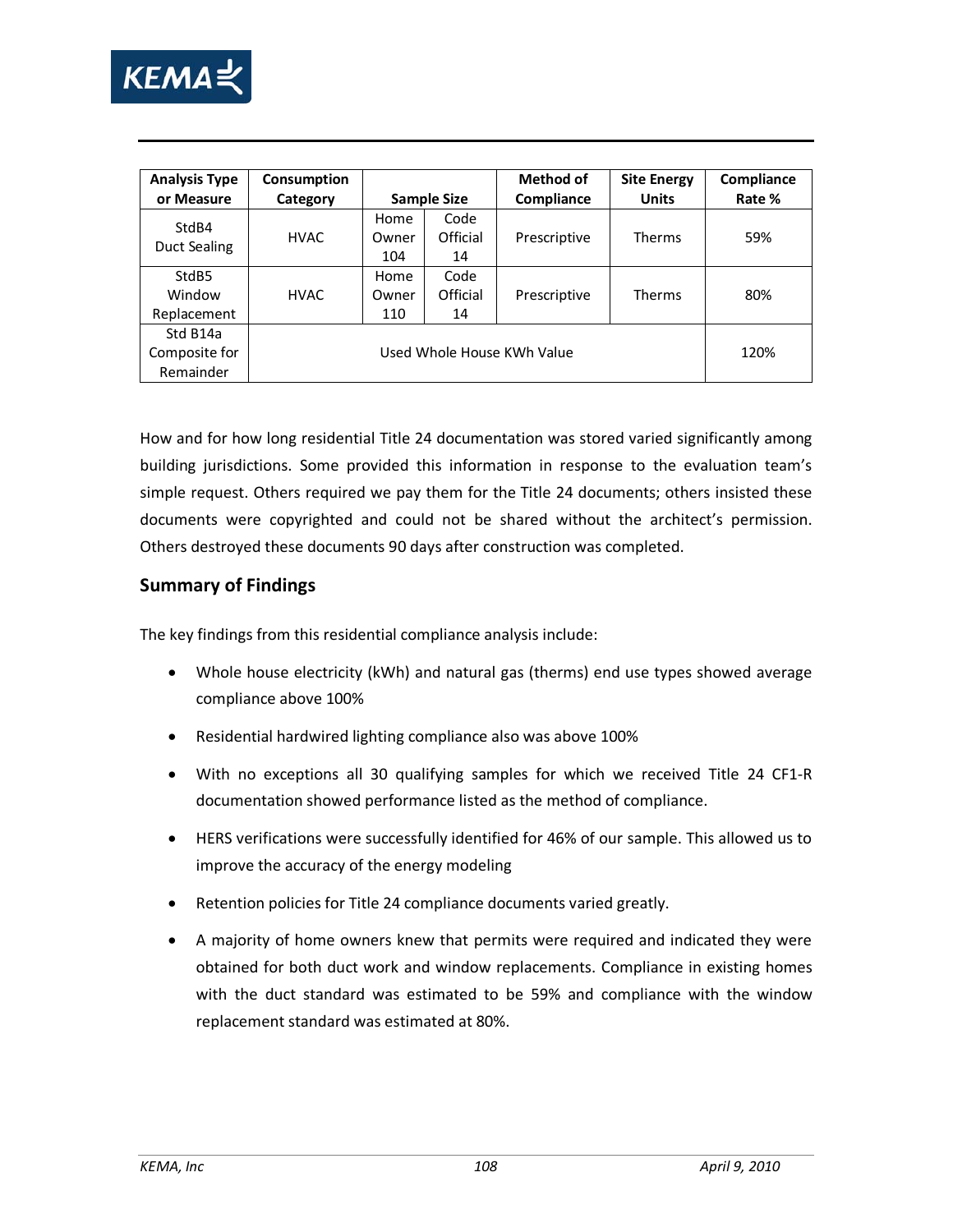

#### **Nonresidential Building Standard Compliance**

For nonresidential buildings, we had data from a sample of 81 buildings with "Compliance Assessment Forms" and EnergyPro-based whole building compliance models. For nonresidential buildings, the difficulties of identifying a building sample and collecting compliance data limited the size of the sample we were able to analyze (see Appendix H). We encountered a wide range of difficulties acquiring the necessary information including:

- Building departments not saving the information after a relatively short time
- Claims that the information was copyrighted and, therefore, not available for review for this study
- Information available only on outdated media such as microfiche
- Building departments unwilling to provide access to the information or requesting excessive charges to provide it

Consequently, the reliability and validity of estimated compliance rates were reduced.

For this report, whole building compliance was assessed based on the usual compliance findings from EnergyPro runs indicating that a building either passed or failed the standard. The results are tabulated according to four general building types in [Table 26:](#page-122-0) Nonresidential Alterations, Nonresidential New Construction, Multifamily New Construction, and Relocatable Classrooms. The majority of relocatable classrooms are found at public schools which fall under the jurisdiction of the Office of the State Architect. The relocatable classrooms in the sample were associated with private schools subject to the local building codes.

<span id="page-122-0"></span>

| <b>Building Type</b>                   | # Buildings | % Compliant Buildings |
|----------------------------------------|-------------|-----------------------|
| Nonresidential<br>Alterations          | 4           | 25%                   |
| Nonresidential New<br>Construction     | 26          | 61.5%                 |
| <b>Multifamily New</b><br>Construction | 3           | 25%                   |
| Re-locatable Classrooms                |             | 100%                  |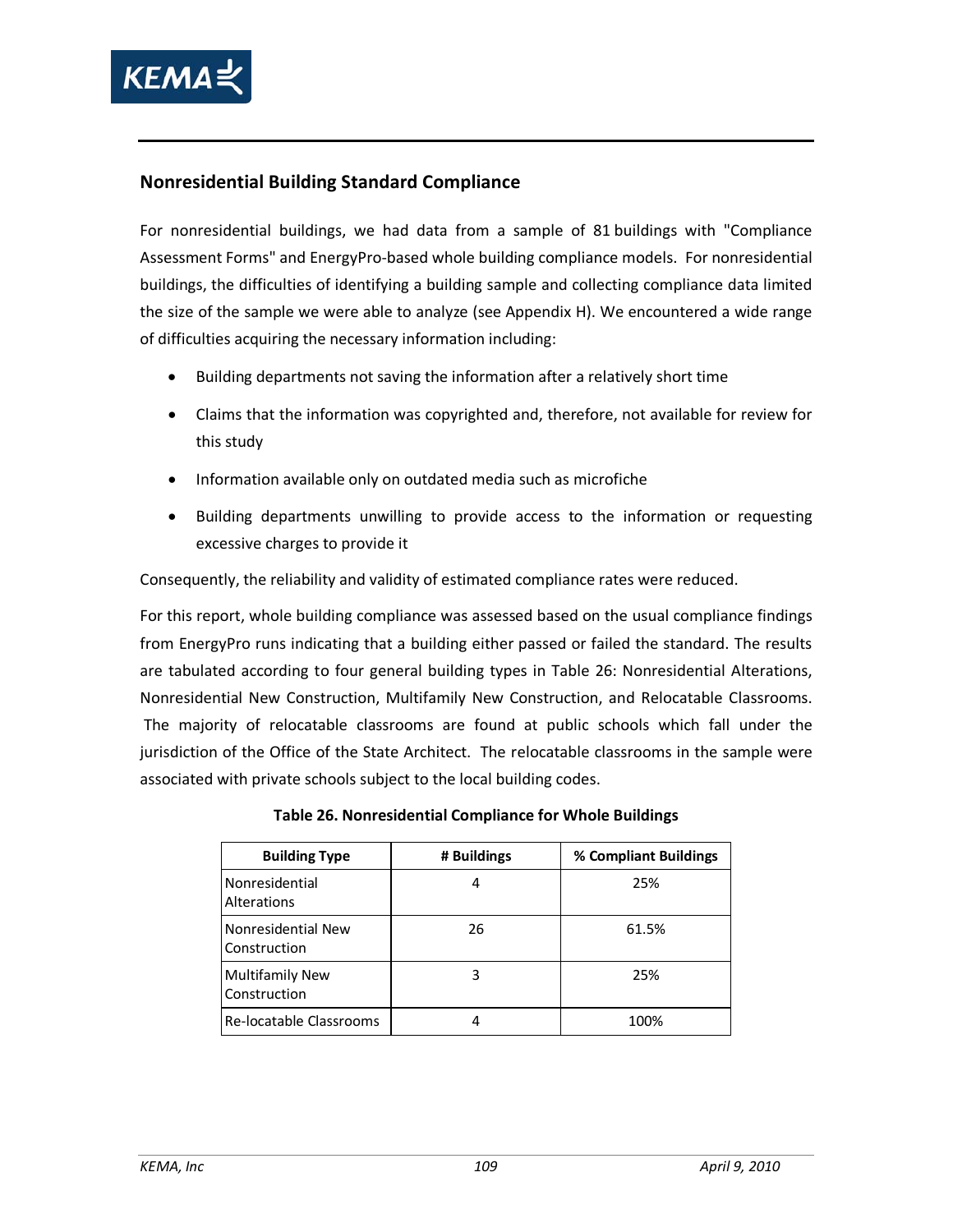

The percent of buildings complying with the standard by itself does not provide information about the energy savings of nonresidential buildings. To assess the energy impacts, the evaluation team attempted to implement the whole building analysis methodology discussed in Section [2.1.3\(b\).](#page-44-0) However, the sample of buildings for which sufficient data were available was too small to produce reliable results. Nevertheless, this approach showed promise and should be explored further in the future.

In lieu of the whole building method that was applied to residential buildings, we documented compliance by measure as described in Section [2.2.2ii.](#page-52-0) [Table 27](#page-123-0) presents the compliance level for individual nonresidential measures included in the 2005 Title 24. The number of buildings where each measure was observed is shown in the column of total observations. These compliance results were then input to the ISSM analysis tool and used to calculate gross savings of each of the nonresidential measures.

<span id="page-123-0"></span>

| <b>Measure ID and</b><br><b>Description</b>   | <b>Alteration</b><br>Compliance<br>Rate | <b>Alteration</b><br>Compliance<br><b>Observations</b> | <b>New</b><br>Construction<br>Compliance | <b>New</b><br>Construction<br>Compliance<br><b>Observations</b> | <b>Total</b><br><b>Observations</b> |
|-----------------------------------------------|-----------------------------------------|--------------------------------------------------------|------------------------------------------|-----------------------------------------------------------------|-------------------------------------|
| <b>B06 NonRes</b><br>Skylights                | 0.0%                                    | $\mathbf{1}$                                           | 8.3%                                     | 3                                                               | 4                                   |
| <b>B07 NonRes Duct</b><br><b>Sealing Alts</b> | 75.0%                                   | $\overline{2}$                                         | No observations                          | $\Omega$                                                        | $\overline{2}$                      |
| <b>B08 NonRes Cool</b><br>Roof                | 75.0%                                   | 5                                                      | 89.6%                                    | 24                                                              | 29                                  |
| <b>B09 Relocatable</b><br>Classrooms          | No observations                         | $\Omega$                                               | 0.0%                                     | 3                                                               | 3                                   |
| <b>B10 Bi-level</b><br><b>Lighting Ctrls</b>  | No observations                         | $\Omega$                                               | 78.7%                                    | 27                                                              | 27                                  |
| <b>B11 NonRes Duct</b><br>Sealing NewCon      | 75.0%                                   | $\mathbf{1}$                                           | 81.9%                                    | 18                                                              | 19                                  |
| <b>B12 NonRes</b><br><b>Cooling Towers</b>    | 75.0%                                   | $\mathbf 1$                                            | 91.7%                                    | 3                                                               | 4                                   |
| <b>B13 MF Res</b><br><b>Water Heating</b>     | No observations                         | $\mathbf 0$                                            | 78.1%                                    | 8                                                               | 8                                   |
| <b>B14a NonRes</b><br>Indoor Lighting         | 80.0%                                   | 10                                                     | 81.8%                                    | 37                                                              | 47                                  |
| <b>B14b NonRes VAV</b><br>Systems             | 100.0%                                  | $\mathbf{1}$                                           | 90.0%                                    | 10                                                              | 11                                  |

**Table 27. Compliance Level for Individual Measures**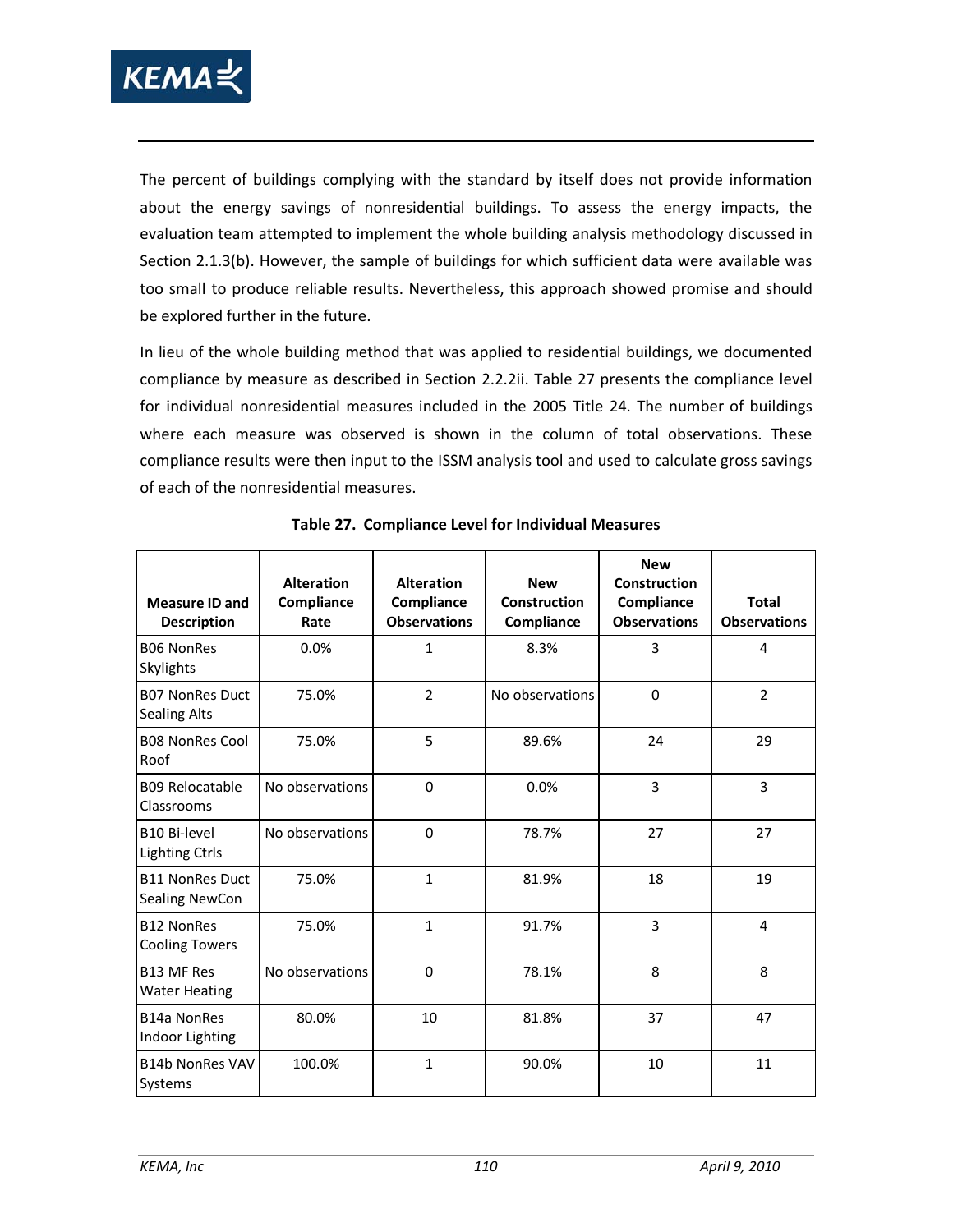

| <b>Measure ID and</b><br><b>Description</b> | <b>Alteration</b><br>Compliance<br>Rate | <b>Alteration</b><br>Compliance<br><b>Observations</b> | <b>New</b><br>Construction<br>Compliance | <b>New</b><br>Construction<br>Compliance<br><b>Observations</b> | <b>Total</b><br><b>Observations</b> |
|---------------------------------------------|-----------------------------------------|--------------------------------------------------------|------------------------------------------|-----------------------------------------------------------------|-------------------------------------|
| B14c NonRes<br>Outdoor Lighting             | 77.8%                                   | 9                                                      | 78.8%                                    | 39                                                              | 48                                  |
| Total                                       |                                         | 32                                                     |                                          | 179                                                             | 211                                 |

[Table 28](#page-124-0) presents the summarized compliance level estimates. Those where data were gathered from both new buildings and alterations were weighted by the number of observations in each category to derive a weighted average. We investigated the possibility of weighting the compliance levels by a proxy for energy impacts, but insufficient data were available to do this for any of the measures. The Composite for Remainder value was based on the ex ante energy savings estimates for the three components of the CfR that saved the most energy (indoor lighting, outdoor lighting, and VAV measures).

<span id="page-124-0"></span>

| <b>Measure ID and Description</b>                                                                                                                                                                                                                                                      | <b>Compliance Level</b> |  |  |  |  |  |
|----------------------------------------------------------------------------------------------------------------------------------------------------------------------------------------------------------------------------------------------------------------------------------------|-------------------------|--|--|--|--|--|
| <b>B06 NonRes Skylights</b>                                                                                                                                                                                                                                                            | 8.3%                    |  |  |  |  |  |
| <b>B07 NonRes Duct Sealing Alts</b>                                                                                                                                                                                                                                                    | 75.0%                   |  |  |  |  |  |
| <b>B08 NonRes Cool Roof</b>                                                                                                                                                                                                                                                            | 75.0%                   |  |  |  |  |  |
| <b>B09 Relocatable Classrooms</b>                                                                                                                                                                                                                                                      | 100.0%*                 |  |  |  |  |  |
| B10 Bi-level Lighting Ctrls                                                                                                                                                                                                                                                            | 78.7%                   |  |  |  |  |  |
| <b>B11 NonRes Duct Sealing NewCon</b>                                                                                                                                                                                                                                                  | 81.5%                   |  |  |  |  |  |
| <b>B12 NonRes Cooling Towers</b>                                                                                                                                                                                                                                                       | 87.5%                   |  |  |  |  |  |
| B13 MF Res Water Heating                                                                                                                                                                                                                                                               | 78.1%                   |  |  |  |  |  |
| * None of the relocatable classrooms we investigated had the labels on them<br>required by Title 24 and, thus, technically did not comply with the standards.<br>However, according to the EnergyPro runs conducted for them they all met<br>the performance requirements of Title 24. |                         |  |  |  |  |  |

**Table 28. Compliance Level for Specific Measures**

Compliance rates based on this method suggest that 61.5% of nonresidential buildings met or exceeded minimum 2005 Title 24 performance requirements. We used these results as an indicator of the level of compliance with the nonresidential Title 24, but this value did not provide specific insights about the effect of compliance on energy savings.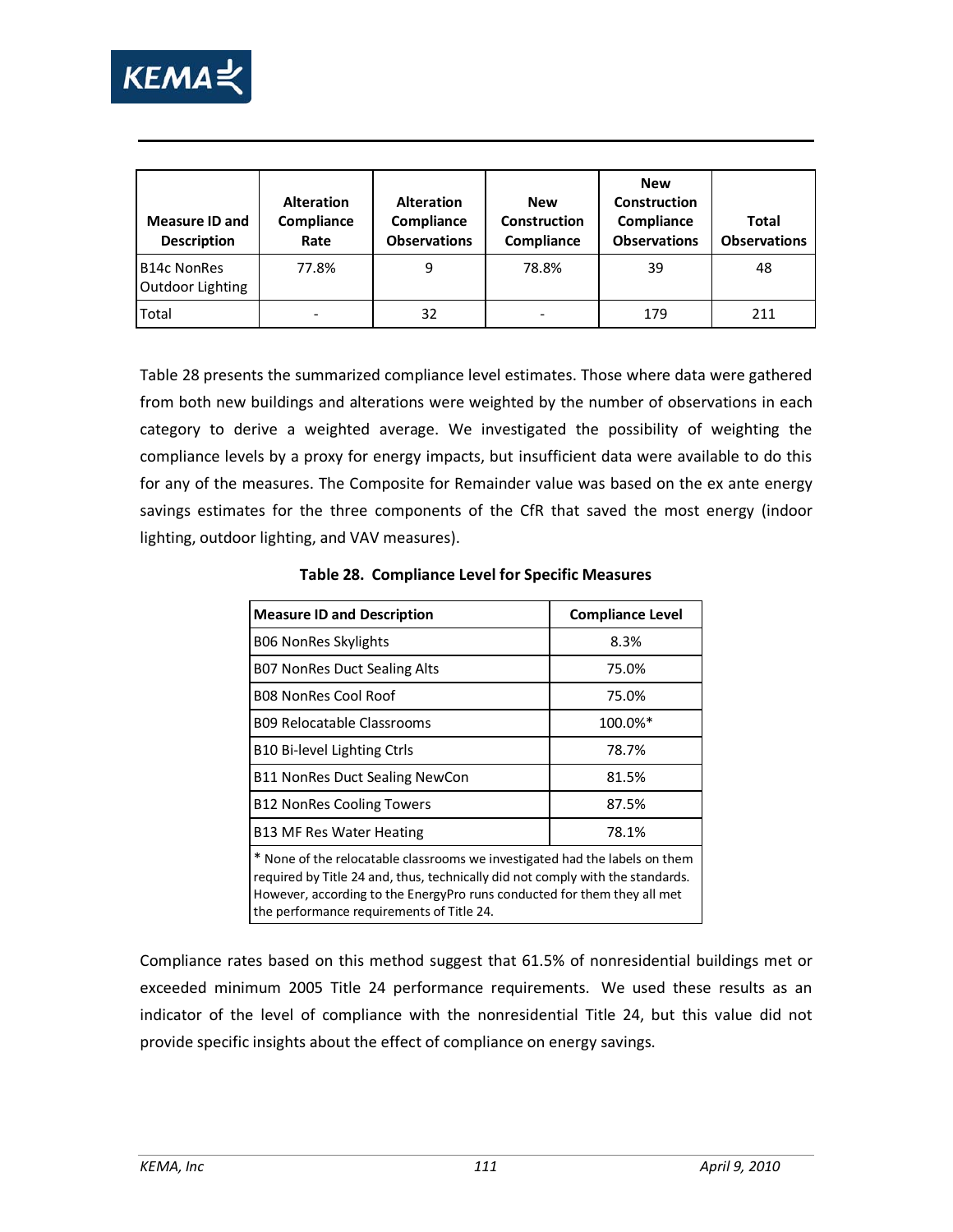

## **5.3 Naturally Occurring Market Adoption Results**

#### **5.3.1 Introduction**

This section presents a brief summary of findings from the evaluation team's research to estimate the Naturally Occurring Market Adoption (NOMAD) rate for each of the products or technologies regulated by the 2006 Title 20 and 2005 Title 24 standards.

#### **5.3.2 Title 20 Appliance Standards**

The results of the research done for the Title 20 standards are shown in [Table 29.](#page-126-0) For a number of standards our team had to conduct research during and after the data collection process to clarify standards, seek more expert input, and analyze the collected inputs. Where this research had particular impact on the final results, it has been described in the text that follows.

Key findings from the NOMAD analysis of appliance standards include:

- The natural market penetration of models meeting the standards in 2006 exceeded 50% for several appliances including Commercial Refrigeration Equipment (Solid Door), Refrigerated Beverage Vending Machines, Modular Furniture Task Lighting Fixtures, and Televisions.
- The natural market penetration of models meeting the standards in 2006 was less than 10% for several appliances including General Service Incandescents (Tier 2), Residential Pool Pumps with Two-speed Motors (Tier 2), and Large Packaged Commercial Air Conditioners (Tier 2).
- Expected naturally occurring maximum penetration for Solid Door Commercial Refrigeration Equipment, Refrigerated Beverage Vending Machines, Modular Furniture Task Lighting Fixtures, Hot Food Holding Cabinets, Audio Players, Television, DVDs, and Pre-rinse Spray Valves meeting their respective standards was forecast to eventually exceed 75%.
- Several products were expected to have very low ultimate natural market adoption of complying units without the standards: Large Packaged Commercial Air Conditioners (Tier 2), Two-speed Residential Pool Pumps, and Tier 2 General Service Incandescents.

Specific details on the data collection and analysis process for the appliance standards NOMAD estimation are presented in Appendix K. The NOMAD curves developed from the experts' inputs are presented in Appendix O.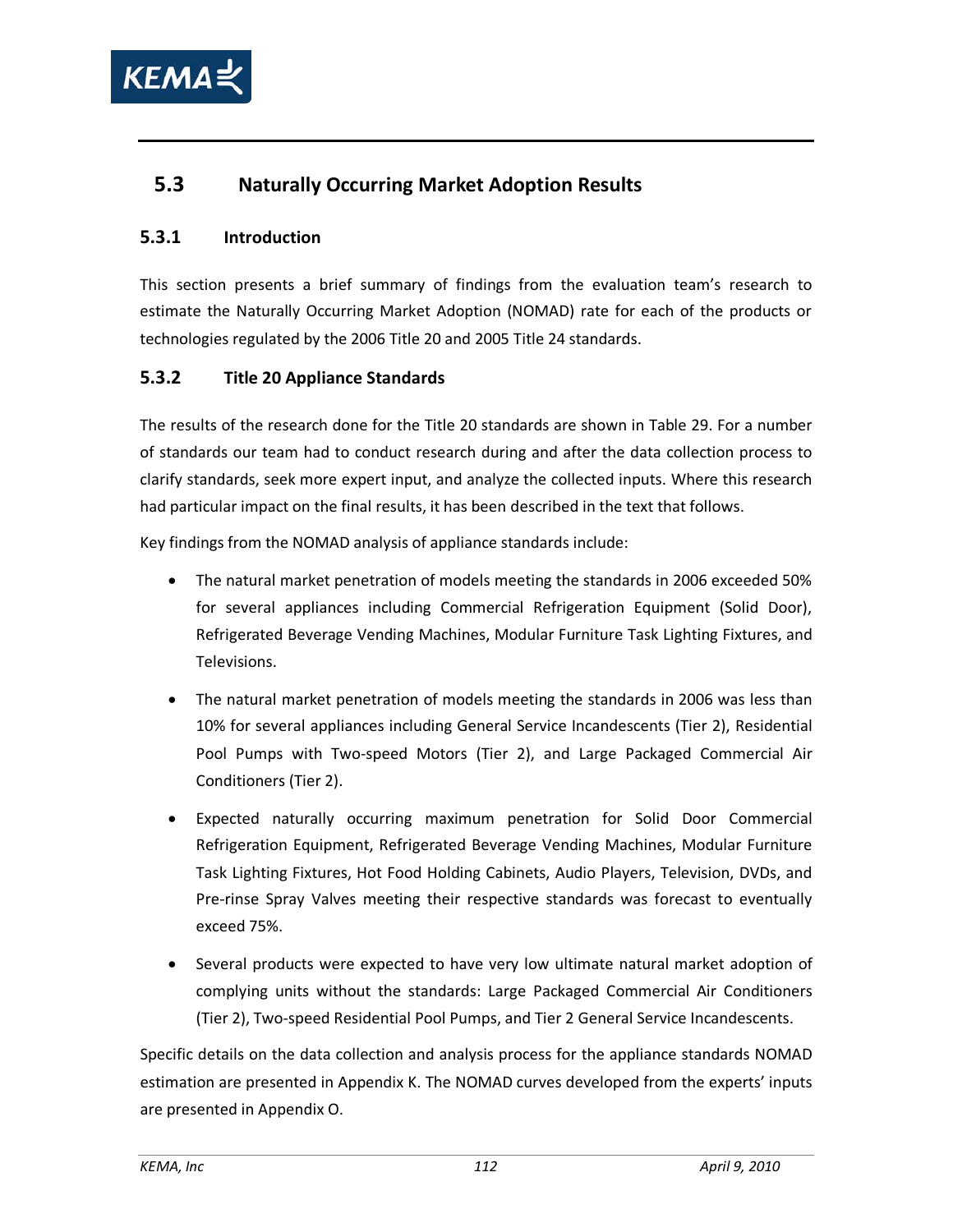

<span id="page-126-0"></span>

|                 |                                                                                       |               | <b>Natural Market Adoption</b> |        |                |  |
|-----------------|---------------------------------------------------------------------------------------|---------------|--------------------------------|--------|----------------|--|
| <b>Standard</b> |                                                                                       | <b>Market</b> |                                |        | <b>Maximum</b> |  |
| <b>Number</b>   | <b>Title 20 Appliance Standard</b>                                                    | Intro         | 2006                           | 2008   | Penetration    |  |
| Std1            | Commercial Refrigeration Equipment, Solid                                             |               |                                |        |                |  |
|                 | Door                                                                                  | 1995          | 56.8%                          | 68.0%  | 78.7%          |  |
| Std2            | Commercial Refrigeration Equip., Transparent<br>Door                                  | 1995          | 27.4%                          | 38.3%  | 49.5%          |  |
| Std3            | Commercial Ice Maker Equipment                                                        | 1995          | 19.6%                          | 22.8%  | 24.8%          |  |
| Std4            | Walk-In Refrigerators / Freezers                                                      | 1995          | 17.1%                          | 22.7%  | 41.3%          |  |
| Std5            | Refrigerated Beverage Vending Machines                                                | 1998          | 70.6%                          | 86.4%  | 95.7%          |  |
| Std6            | Large Packaged Comm. Air-Conditioners, Tier<br>1                                      | 1990          | 20.9%                          | 28.1%  | 35.0%          |  |
| Std7            | Large Packaged Comm. Air-Conditioners, Tier<br>2                                      | 1990          | 8.5%                           | 9.3%   | 10.2%          |  |
| Std8            | Residential Pool Pumps, High Eff Motor, Tier<br>1                                     | 1965          | 12.2%                          | 13.5%  | 22.9%          |  |
| Std9            | Residential Pool Pumps, 2-speed Motors, Tier<br>$\overline{2}$                        | 1975          | 5.7%                           | 6.7%   | 10.7%          |  |
| Std10           | Portable Electric Spas                                                                | $\ast$        | $\ast$                         | $\ast$ | $\ast$         |  |
| Std11           | General Service Incandescent Lamps, Tier 2                                            | 1970          | 3.5%                           | 4.4%   | 8.6%           |  |
| Std12           | Pulse Start Metal Halide HID Luminaires, Tier<br>1                                    | 1992          | 16.3%                          | 26.8%  | 73.7%          |  |
| Std13           | Modular Furniture Task Lighting Fixtures                                              | 2000          | 67.1%                          | 78.8%  | 94.0%          |  |
| Std14           | <b>Hot Food Holding Cabinets</b>                                                      | 2000          | 19.8%                          | 38.8%  | 86.0%          |  |
| Std15           | External Power Supplies, Tier 1                                                       | 2000          | 24.9%                          | 38.4%  | 67.0%          |  |
| Std16           | External Power Supplies, Tier 2                                                       | 2000          | 10.0%                          | 17.9%  | 43.3%          |  |
| Std17           | Consumer Electronics - Audio Players                                                  | 2000          | 46.0%                          | 62.6%  | 79.9%          |  |
| Std18a          | <b>Consumer Electronics - TVs</b>                                                     | 2000          | 63.1%                          | 77.7%  | 87.2%          |  |
| Std18b          | <b>Consumer Electronics - DVDs</b>                                                    | 2000          | 46.4%                          | 55.7%  | 75.4%          |  |
| Std19           | <b>Water Dispensers</b>                                                               | 2000          | 27.8%                          | 39.8%  | 60.7%          |  |
| Std20           | Unit Heaters and Duct Furnaces                                                        | 1965          | 25.3%                          | 26.2%  | 30.7%          |  |
| Std21           | Commercial<br>Dishwasher Pre-Rinse<br>Spray<br>Valves                                 | 2003          | 16.0%                          | 33.8%  | 82.7%          |  |
|                 | *The values used in the original analysis for the SES were assumed for this standard. |               |                                |        |                |  |

### **Table 29. Appliance Standards NOMAD Results**

### **5.3.3 Title 24 Building Standards**

The results of the NOMAD research done for the Title 24 standards are shown in [Table 30.](#page-128-0) As described in the NOMAD methodology section earlier, a broad recruiting approach was used to locate and contact experts to provide input on the building standards. However, at the end of the first round of recruiting, we had only a few building standard experts agree to participate. A focused effort driven in part by the parallel Residential Market Effects study did yield a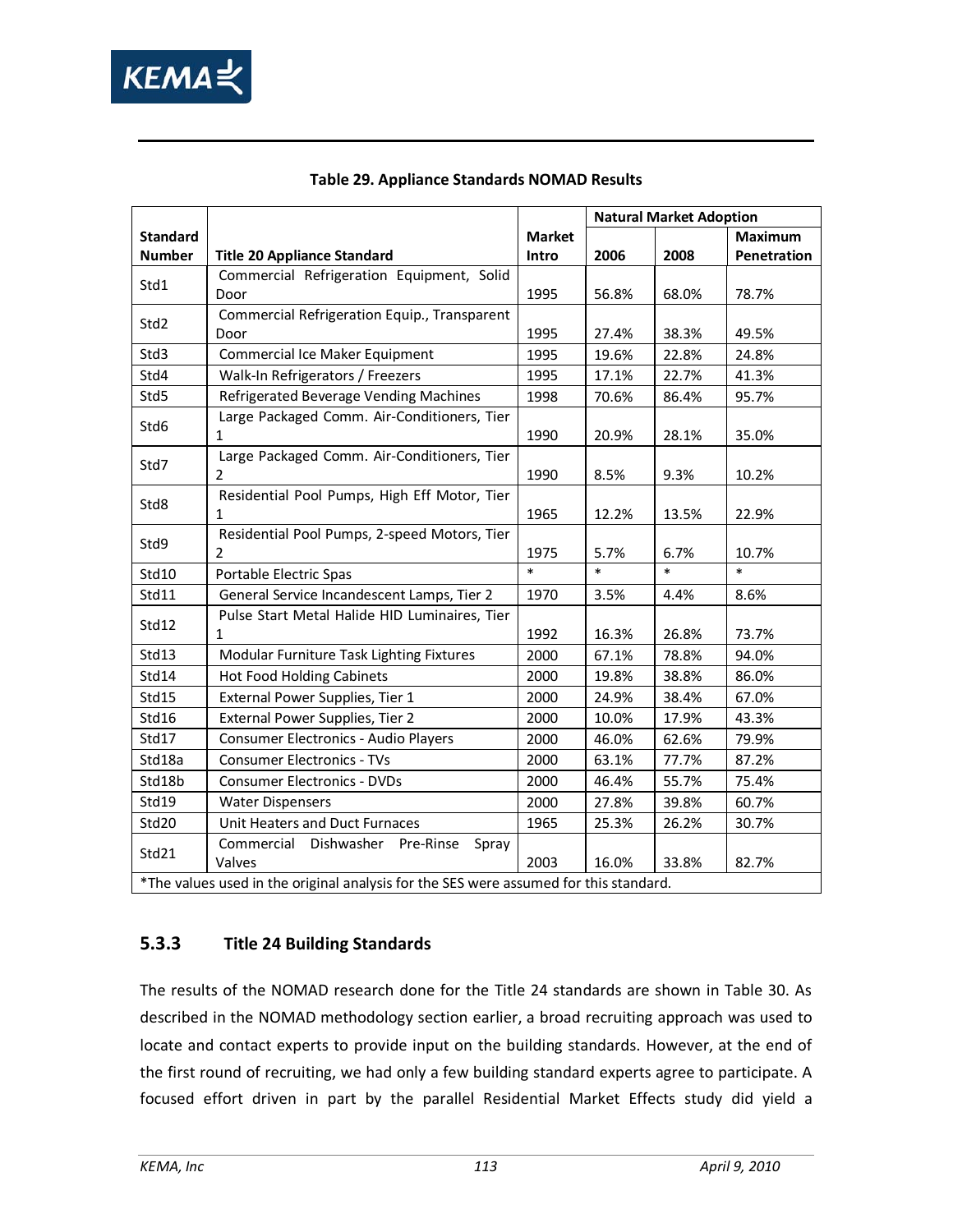

respectable number of about 20 experts on lighting standards. These experts helped provide a robust set of inputs on the three Title 24 standards that involved lighting technologies and building practices.

For the other building standards, it was more challenging to find individuals with broad enough knowledge of standards and practices to provide expert input. In most cases, the process received input from three or four experts. The evaluation team reviewed comments and in many cases a divergent input was identified as an outlier due to an apparent bias or misunderstanding of the basic assumptions and the respondent's input was not included. Key findings from the Title 24 NOMAD analysis include:

- None of the building standards were estimated to have significant initial market penetration without the standards. The largest natural market penetration estimated for measures complying with the standards in 2006 was for Residential Window Replacement, with an estimated natural market penetration of a little less than 30% estimated for 2006.
- Maximum natural market adoption of several measures complying with the standards was projected to be 35% or less including Residential Hardwired Lighting, Residential Duct Improvements, Ducts in Existing Commercial *Buildings,* Bi-level Lighting Controls, and Cool *Roofs.*
- As noted earlier, we did not estimate a NOMAD curve for the two TDV standards since they are methodologies, rather than building requirements. Implicitly, the NOMAD value would be 0% market penetration over the period of analysis.
- The whole house NOMAD curves (electricity and natural gas) were estimated based on what percent of the potential savings resulting from the 2005 Title 24 relative to the 2001 Title 24 would have been observed in the market if the 2005 standard had not been adopted.

The NOMAD curves produced with inputs from the experts consulted are presented in Appendix O.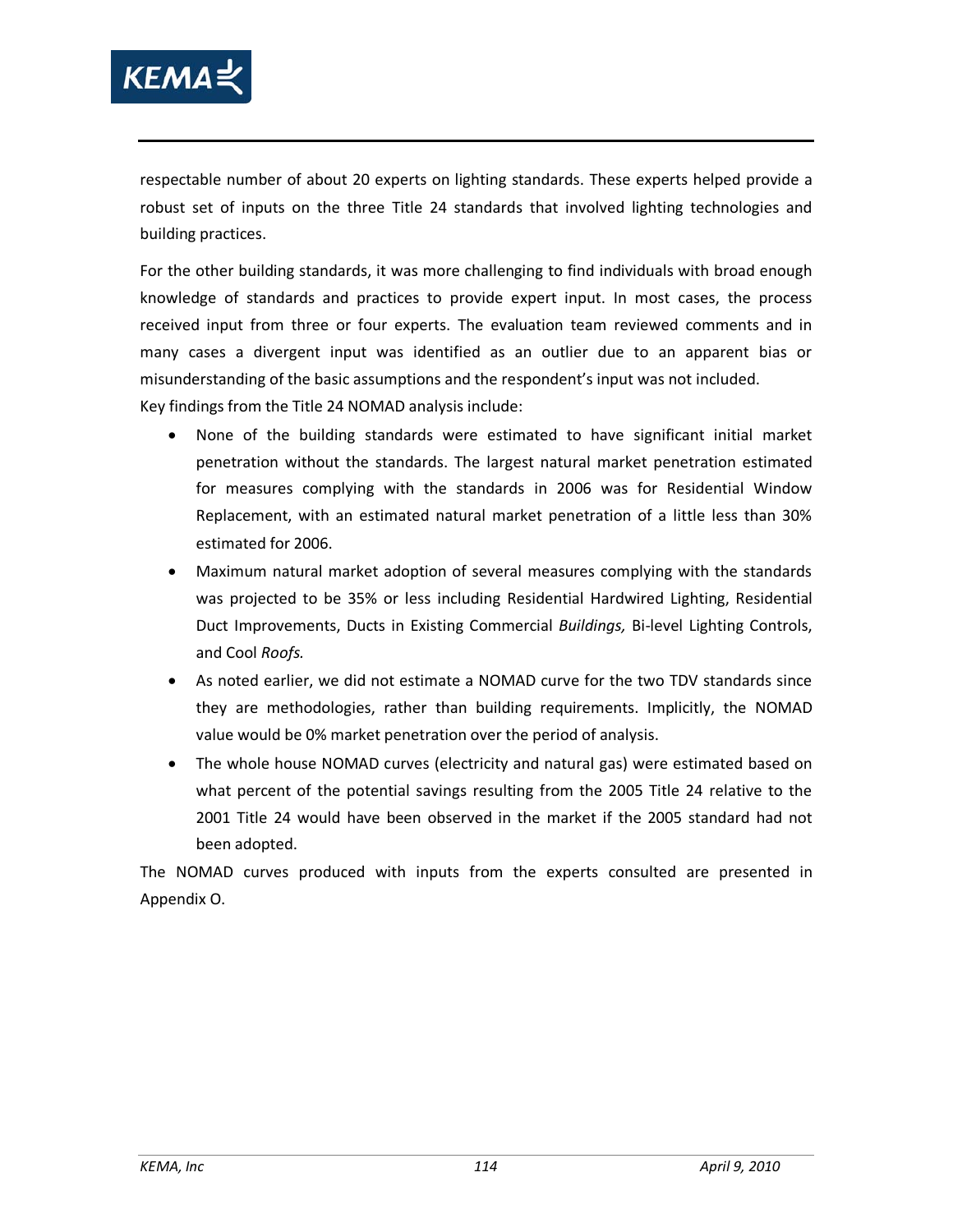

<span id="page-128-0"></span>

| <b>Standard</b>    | <b>Natural Market Penetration</b><br><b>Market</b>                                                                        |       |          |          |       |  |  |  |  |
|--------------------|---------------------------------------------------------------------------------------------------------------------------|-------|----------|----------|-------|--|--|--|--|
| <b>Number</b>      | <b>Title 24 Building Standard</b>                                                                                         | Intro | 2006     | 2008     | Max   |  |  |  |  |
| Std B <sub>3</sub> | Residential Hardwired Lighting                                                                                            | 2000  | 8.5%     | 14.1%    | 29.5% |  |  |  |  |
| Std B4             | Residential Duct Improvement                                                                                              | 1990  | 9.6%     | 13.4%    | 17.5% |  |  |  |  |
| Std B5             | Window Replacement                                                                                                        | 2000  | 29.2%    | 36.6%    | 50.5% |  |  |  |  |
| Std B6             | Lighting Controls under Skylights                                                                                         | 2000  | 7.5%     | 13.1%    | 50.0% |  |  |  |  |
| Std B7             | <b>Ducts in Existing Commercial Buildings</b>                                                                             | 1990  | 12.4%    | 15.4%    | 18.0% |  |  |  |  |
| Std B8             | Cool Roofs on Existing Nonresidential Buildings                                                                           | 1998  | 2.5%     | 5.6%     | 35.2% |  |  |  |  |
| Std B10            | <b>Bi-level Lighting Control Credits</b>                                                                                  | 2000  | 4.5%     | 6.1%     | 26.5% |  |  |  |  |
| Std B11            | Duct Testing/Sealing in New Commercial                                                                                    | 2000  | 6.1%     | 13.2%    | 58.0% |  |  |  |  |
|                    | <b>Buildings</b>                                                                                                          |       |          |          |       |  |  |  |  |
| <b>B15</b>         | a. Whole-House Electric                                                                                                   | N/A   | $1.9%$ * | $2.1%$ * | N/A   |  |  |  |  |
|                    | b. Whole House Natural Gas                                                                                                | N/A   | 0.6%     | $0.8%$ * | N/A   |  |  |  |  |
|                    | * The natural market penetration values for whole house savings are based on what percent of potential savings would have |       |          |          |       |  |  |  |  |
|                    | been achieved without the standards.                                                                                      |       |          |          |       |  |  |  |  |

### **Table 30. Building Standards NOMAD Results**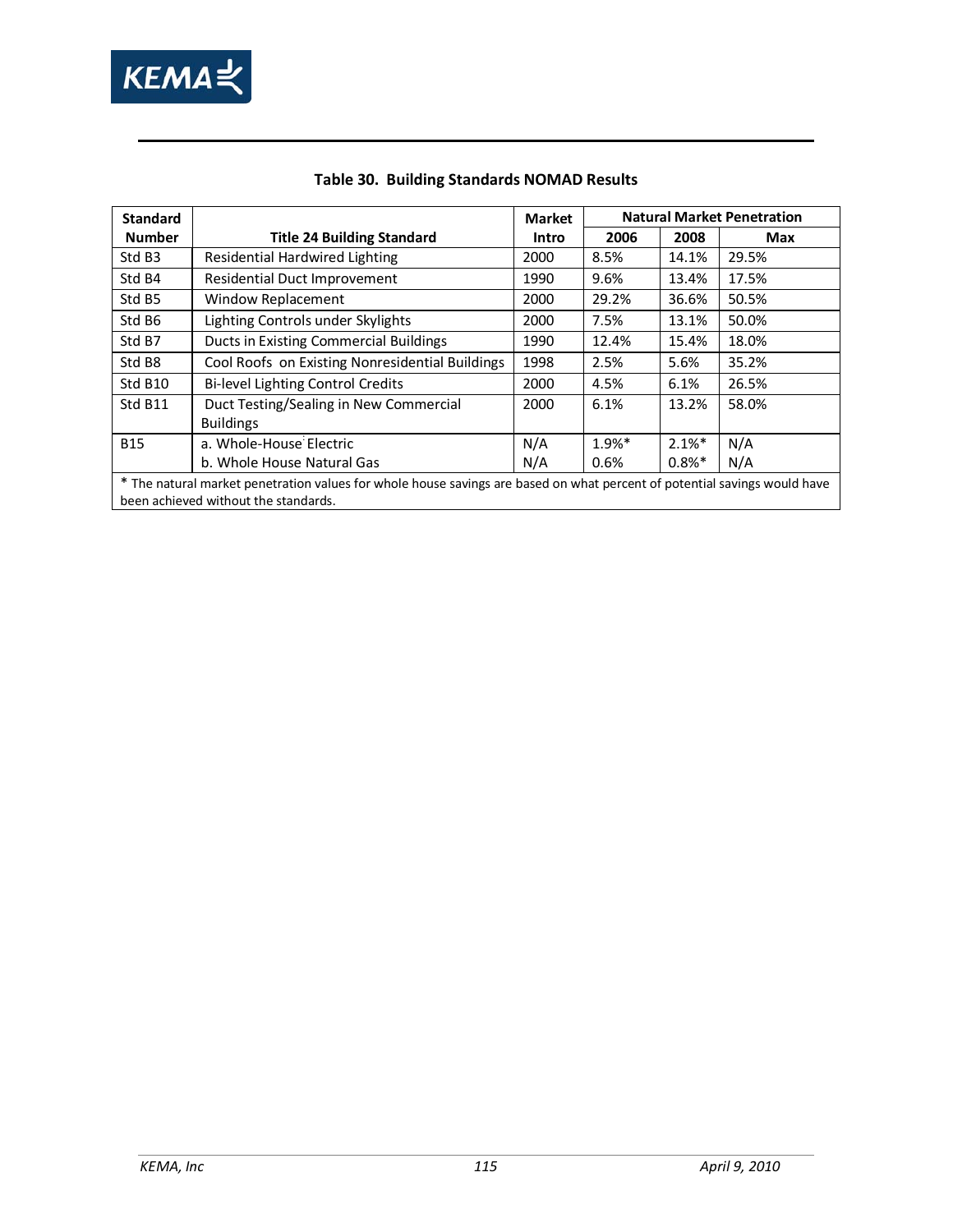

## **5.4 Attribution Analysis Results**

### **5.4.1 Introduction**

This section presents results from the attribution analysis. The attribution analysis involved a survey of utility staff and consultants about the allocation of budgetary resources between the factors in the attribution model. As described in the methodology section, information from the survey was used to calculate weights to assess the effort required in three areas (factors) to develop and adopt each standard. The attribution analysis also involved the estimation of the contributions of the Program to the development of each standard. The estimation was undertaken by a panel of independent analysts and resulted in a factor score for each factor and standard.

## **5.4.2 Survey of Utility Staff and Consultants**

<span id="page-129-0"></span>In the attribution model, the weight for a factor represents the relative amount of stakeholder resources devoted to the factor in the development of the standard. For each standard, Cadmus surveyed between one and four experts about the allocation of stakeholder resources, with more than three surveyed for over 72% of the standards. [Table 31](#page-129-0) shows the number of standards according to how many experts provided their inputs.

| <b>Number of Experts</b> | <b>Standards</b> | Percent |
|--------------------------|------------------|---------|
|                          |                  | 2.8     |
|                          |                  | 25.0    |
|                          | 14               | 38.9    |
|                          |                  | २२ २    |

|  |  | Table 31. Number of Experts Surveyed |  |
|--|--|--------------------------------------|--|
|--|--|--------------------------------------|--|

Our intention was to have four or more experts provide input for each standard. With that idea in mind, our team contacted a large pool of potential experts including industry and public interest stakeholders, but it became clear that only CEC and utility staff and consultants closely involved in the development of the standards had the knowledge to answer the questions. Therefore, the number of experts surveyed was relatively small.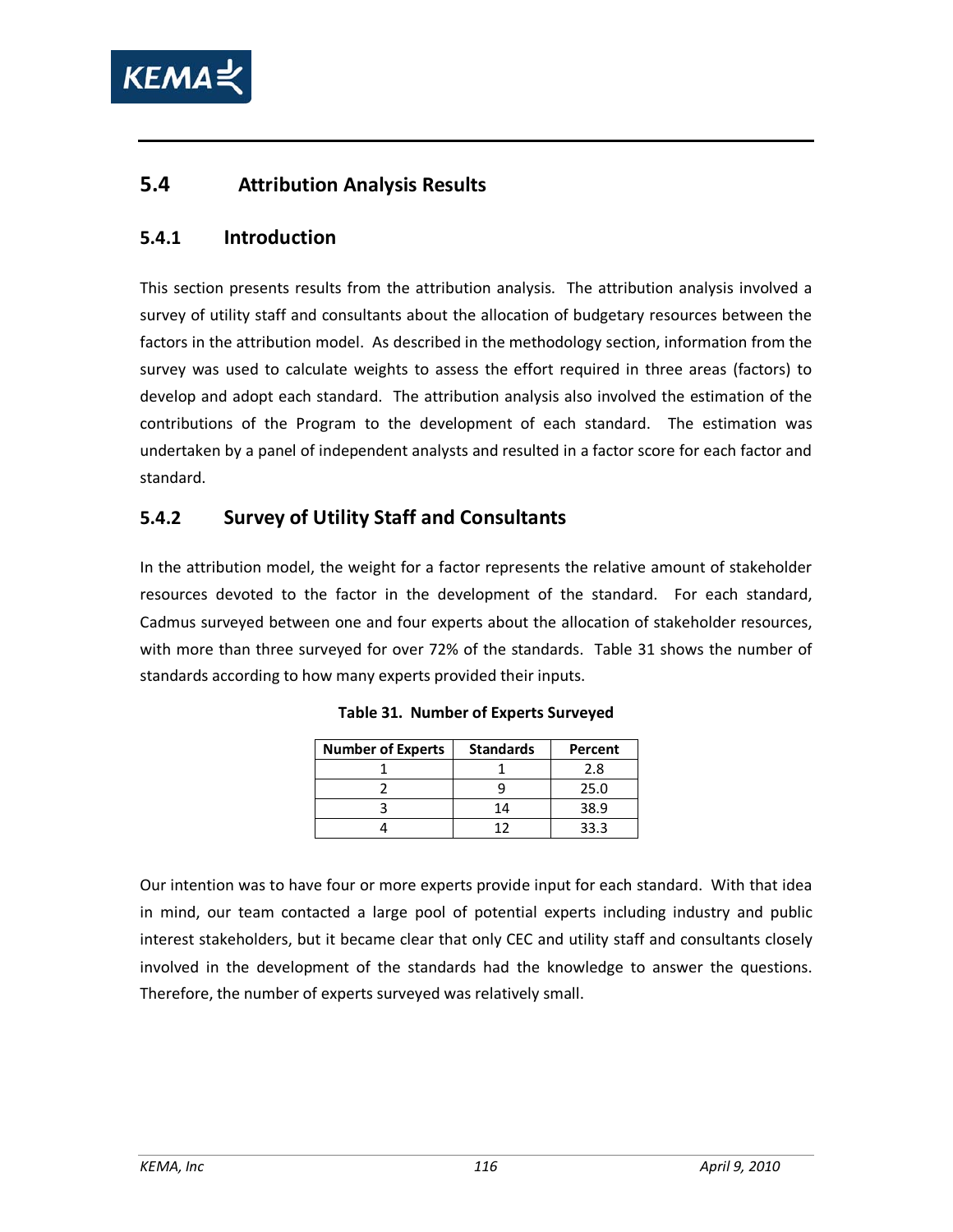

The detailed results from the expert surveys are presented in Appendix N. The weighted mean response for each factor and standard are presented as well as the standard deviation, minimum response, and maximum response.<sup>[5](#page-130-1)</sup>

As indicators of how resources were allocated among the factors, the respondents' answers corresponded well with what Cadmus learned about stakeholder activities in the development of the standards. For example, in general the mean response for the allocation of resources to the compliance factor for appliance standards should be small and less than the mean response for the allocation of resources to compliance for building standards because most appliance standards, unlike building standards, specified the use of existing test methods and thus did not require the development of new methods. The results were consistent with this empirical observation—the mean compliance response for appliance standards was small and significantly less than that for building standards in most cases.

In addition, stakeholders appeared to have agreed fairly closely about the relative allocation of resources among the factors. The standard deviation of the responses is a measure of how closely the experts agreed about resource allocation.<sup>[6](#page-130-2)</sup> There were a total of 105 factors (35 be estimated. Table 32 shows the distribution of the standard deviation of the responses for standards x 3 factors) for which at least 2 experts responded and the standard deviation could these factors across ranges indicating different levels of agreement on the 0 to 10 scale.

| <b>Agreement between</b> |                            |                |         |
|--------------------------|----------------------------|----------------|---------|
| <b>Experts</b>           | <b>Definition</b>          | <b>Factors</b> | Percent |
| High                     | s.d. $< 0.05$              | 45             | 42.9    |
| Moderate                 | $0.05 \leq s.d. \leq 0.10$ | 49             | 46.7    |
| Low                      | $s.d. >= 0.10$             | 11             | 10.5    |
| N/A                      |                            |                |         |

<span id="page-130-0"></span>**Table 32. Agreement between Experts about Resource Allocation**

In 43 percent of the cases, there was strong agreement between the respondents about the allocation of resources, where strong agreement was defined as a standard deviation of less

<span id="page-130-1"></span> $5$  The responses were weighted to reflect the involvement of the stakeholder in the development of the standard. See the methodology section for more details.

<span id="page-130-2"></span> $6$  Let  $x_i$  denote the response of respondent i and n the number of respondents. The standard deviation is defined as  $s_n$  = sqrt((1/n)\* $\Sigma_{i=1}$ <sup>n</sup> (x<sub>i</sub> – mean of x)<sup>2</sup>). For example, with two respondents, responses of .4 and 0.5 would generate a standard deviation of exactly 0.05.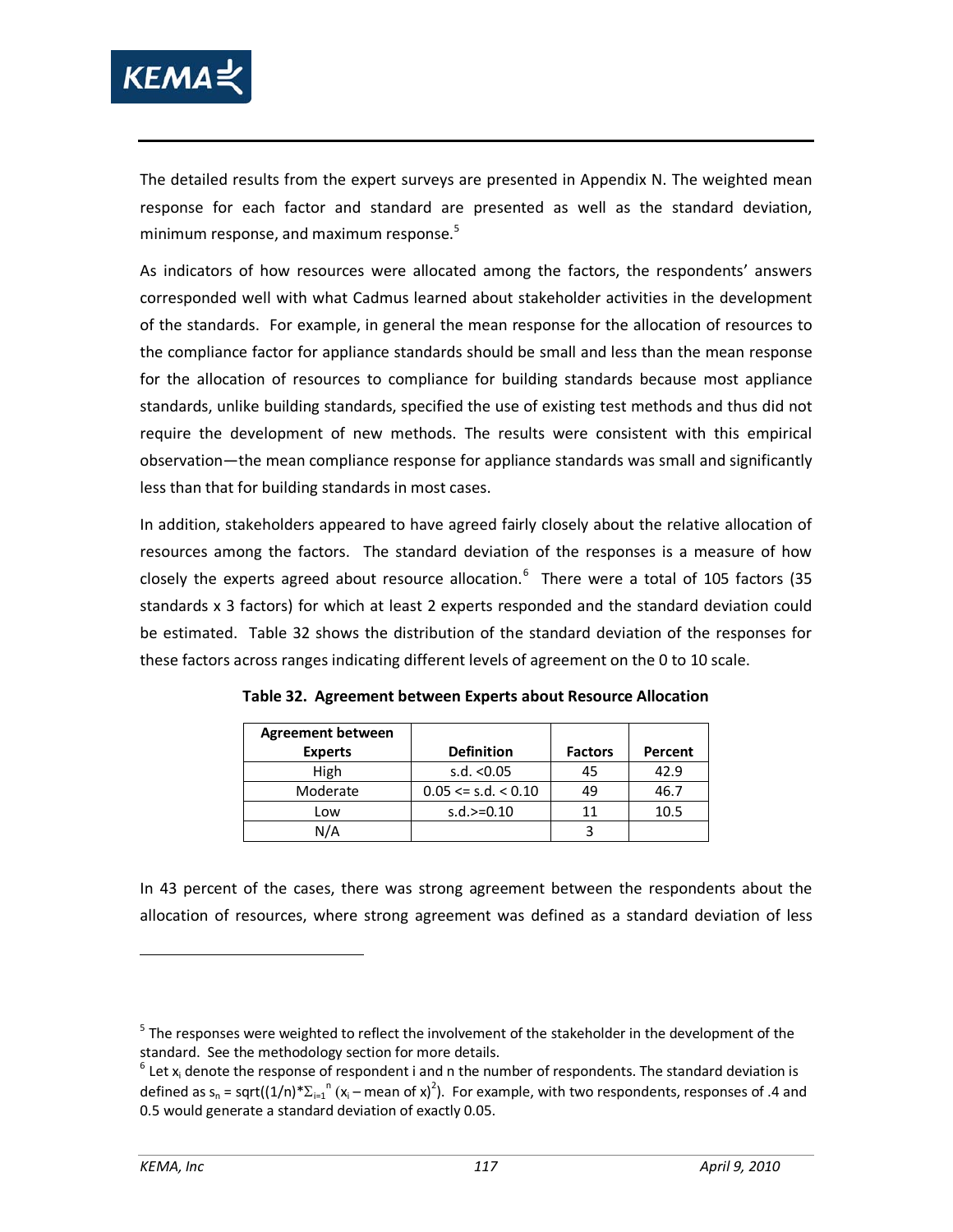

than 0.05. $^7$  $^7$  In 47 percent of cases, there was moderate agreement about the allocation of resources, defined as a standard deviation between 0.05 and 0.10. In only ten percent of cases (11 factors) the standard deviation was 0.10 or larger and evidence of significant disagreement existed.

Disagreement between respondents about the allocation of resources could reflect differences between respondents in their perceptions or memory of events. It could also reflect differences in responsibilities or experiences during code development. For factors for which there was significant disagreement about how resources were allocated, the evaluation team checked the validity of the mean response as an indicator of resource allocation. We independently estimated the factor weight based on information obtained from its research and based on our assessment could not reject the mean as a measure of resource allocation.

## **5.4.3 Factor Scores and Final Attribution Values**

### **Appliance Standards Attribution Results**

[Table 33](#page-132-0) reports the factors scores for each of the appliance standards. The factor scores indicate the percentage contributions of the C&S Program to the development of the standards in each factor area. As described in the attribution methodology discussion, the factor scores represent the consensus estimates of a panel of independent analysts of Program contributions. For convenience, [Table 33](#page-132-0) also reports the factor weights and the final attribution score. The final attribution score is the weighted average of the factor scores.

<span id="page-131-0"></span> $<sup>7</sup>$  It was possible that some of this agreement might have resulted from the respondents coordinating</sup> their responses, though we had no knowledge that this occurred.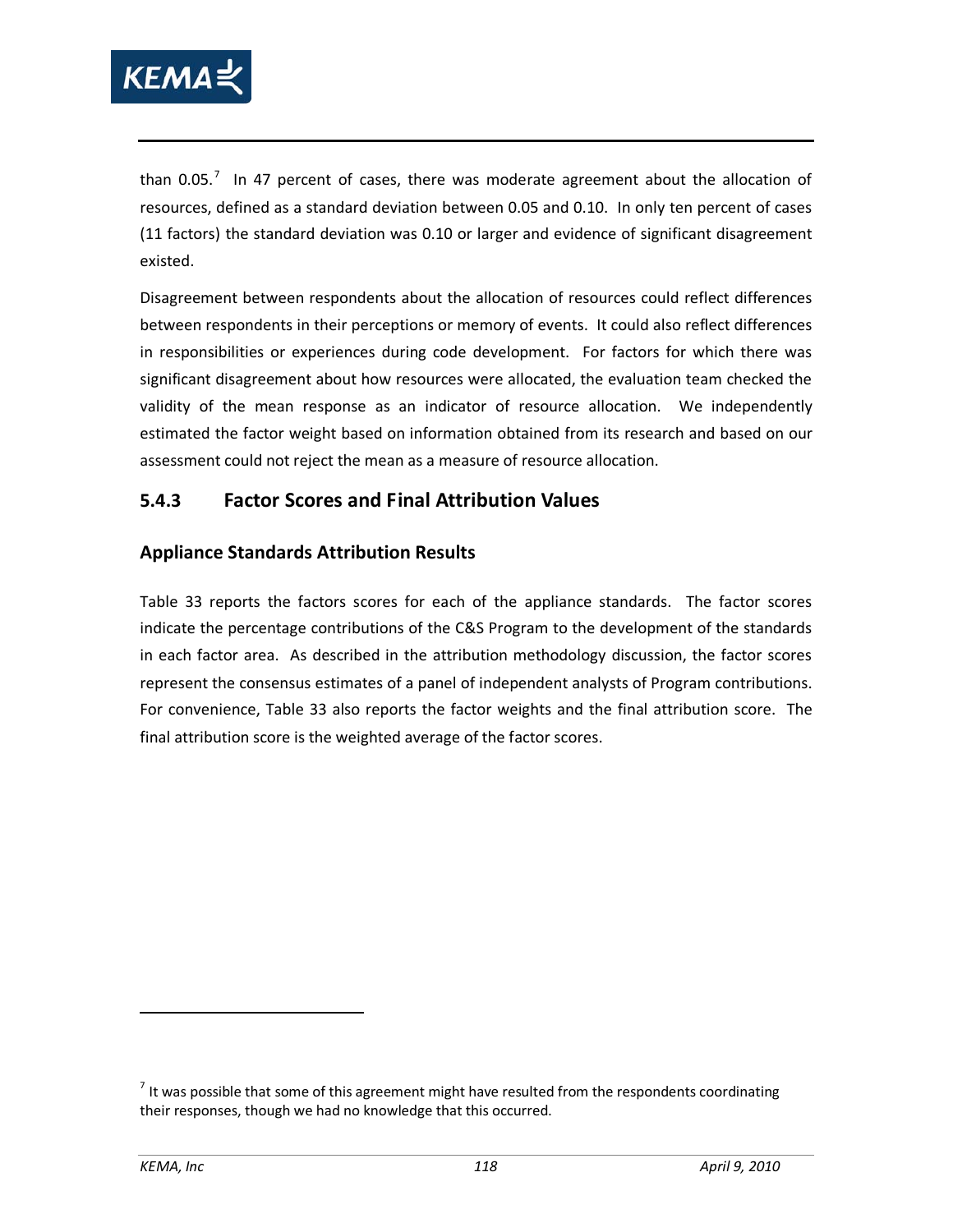

<span id="page-132-0"></span>

|                                         |         | <b>Factor score</b> |                    | Weight |                  |             | Final       |
|-----------------------------------------|---------|---------------------|--------------------|--------|------------------|-------------|-------------|
| <b>Appliance</b>                        | Compli- |                     |                    | Compli |                  |             | attribution |
| <b>Standard</b>                         | ance    | <b>Technical</b>    | <b>Feasibility</b> | -ance  | <b>Technical</b> | Feasibility | score       |
| Std1. Comm.                             |         |                     |                    |        |                  |             |             |
| Refrig. Equip.                          | 50.0%   | 80.0%               | 85.0%              | 5.9%   | 56.7%            | 37.4%       | 80.1%       |
| Solid Door                              |         |                     |                    |        |                  |             |             |
| Std2. Comm.                             |         |                     |                    |        |                  |             |             |
| Refrig                                  | 50.0%   | 80.0%               | 85.0%              | 5.9%   | 57.3%            | 36.8%       | 80.1%       |
| Equip.Trans. Door                       |         |                     |                    |        |                  |             |             |
| Std3. Comm. Ice                         | 90.0%   | 75.0%               | 85.0%              | 11.5%  | 57.4%            | 31.1%       | 79.8%       |
| Maker Equip.                            |         |                     |                    |        |                  |             |             |
| Std4. Walk-In                           | 10.0%   | 90.0%               | 75.0%              | 7.1%   | 69.8%            | 23.1%       | 80.9%       |
| Refrig. / Freezers                      |         |                     |                    |        |                  |             |             |
| Std5. Refrig. Bev.                      |         |                     |                    |        |                  |             |             |
| Vending                                 | 90.0%   | 60.0%               | 55.0%              | 12.9%  | 59.8%            | 27.3%       | 62.5%       |
| Machines                                |         |                     |                    |        |                  |             |             |
| Std6. Lrg.                              |         |                     |                    |        |                  |             |             |
| Packaged Comm.                          | 10.0%   | 75.0%               | 85.0%              | 3.0%   | 61.7%            | 35.3%       | 76.6%       |
| Air-Cond., Tier 1                       |         |                     |                    |        |                  |             |             |
| Std7. Lrg.                              |         |                     |                    |        |                  |             |             |
| Packaged Comm.                          | 10.0%   | 75.0%               | 85.0%              | 4.8%   | 65.0%            | 30.3%       | 74.9%       |
| Air-Cond., T2                           |         |                     |                    |        |                  |             |             |
| Std8. Res. Pool                         |         |                     |                    |        |                  |             |             |
| Pumps, High Eff.                        | 75.0%   | 80.0%               | 80.0%              | 7.9%   | 52.9%            | 39.2%       | 79.6%       |
| Motor, T1                               |         |                     |                    |        |                  |             |             |
| Std9. Res. Pool                         |         |                     |                    |        |                  |             |             |
| Pumps, 2-speed                          | 75.0%   | 80.0%               | 80.0%              | 20.4%  | 38.3%            | 41.3%       | 79.0%       |
| Motors, T2                              |         |                     |                    |        |                  |             |             |
| Std10. Port. Elec.                      | 90.0%   | 90.0%               | 70.0%              | 33.3%  | 30.4%            | 36.3%       | 82.8%       |
| Spas                                    |         |                     |                    |        |                  |             |             |
| Std11. Gen.                             |         |                     |                    |        |                  |             |             |
| Service Incan.                          | 90.0%   | 75.0%               | 60.0%              | 5.8%   | 78.3%            | 15.8%       | 73.5%       |
| Lamps, T1                               |         |                     |                    |        |                  |             |             |
| Std12. Pulse Start                      |         |                     |                    | 14.4%  |                  |             |             |
| Metal Halide HID                        | 90.0%   | 75.0%               | 60.0%              |        | 67.8%            | 17.8%       | 74.5%       |
| Lum., T1                                |         |                     |                    |        |                  |             |             |
| Std13. Mod. Furn.<br>Task Lighting Fix. | 90.0%   | 85.0%               | 70.0%              | 3.0%   | 80.0%            | 17.0%       | 82.6%       |
| Std14. Hot Food                         |         |                     |                    |        |                  |             |             |
| <b>Holding Cabinets</b>                 | 90.0%   | 70.0%               | 75.0%              | 10.0%  | 69.8%            | 20.2%       | 73.0%       |
| Std15. Ext. Pwr.                        |         |                     |                    |        |                  |             |             |
| Supplies, Tier 1                        | 10.0%   | 75.0%               | 65.0%              | 22.5%  | 50.8%            | 26.7%       | 57.7%       |
| Std16. Ext. Pwr.                        |         |                     |                    |        |                  |             |             |
| Supplies, Tier 2                        | 10.0%   | 75.0%               | 65.0%              | 22.5%  | 50.8%            | 26.7%       | 57.7%       |
| Std17. Cons.                            |         |                     |                    |        |                  |             |             |
| Electronics -                           | 90.0%   | 80.0%               | 80.0%              | 14.2%  | 55.4%            | 30.4%       | 81.4%       |
| <b>Audio Players</b>                    |         |                     |                    |        |                  |             |             |

### **Table 33. Appliance Standard Final Factor Scores, Weights, and Attribution Scores**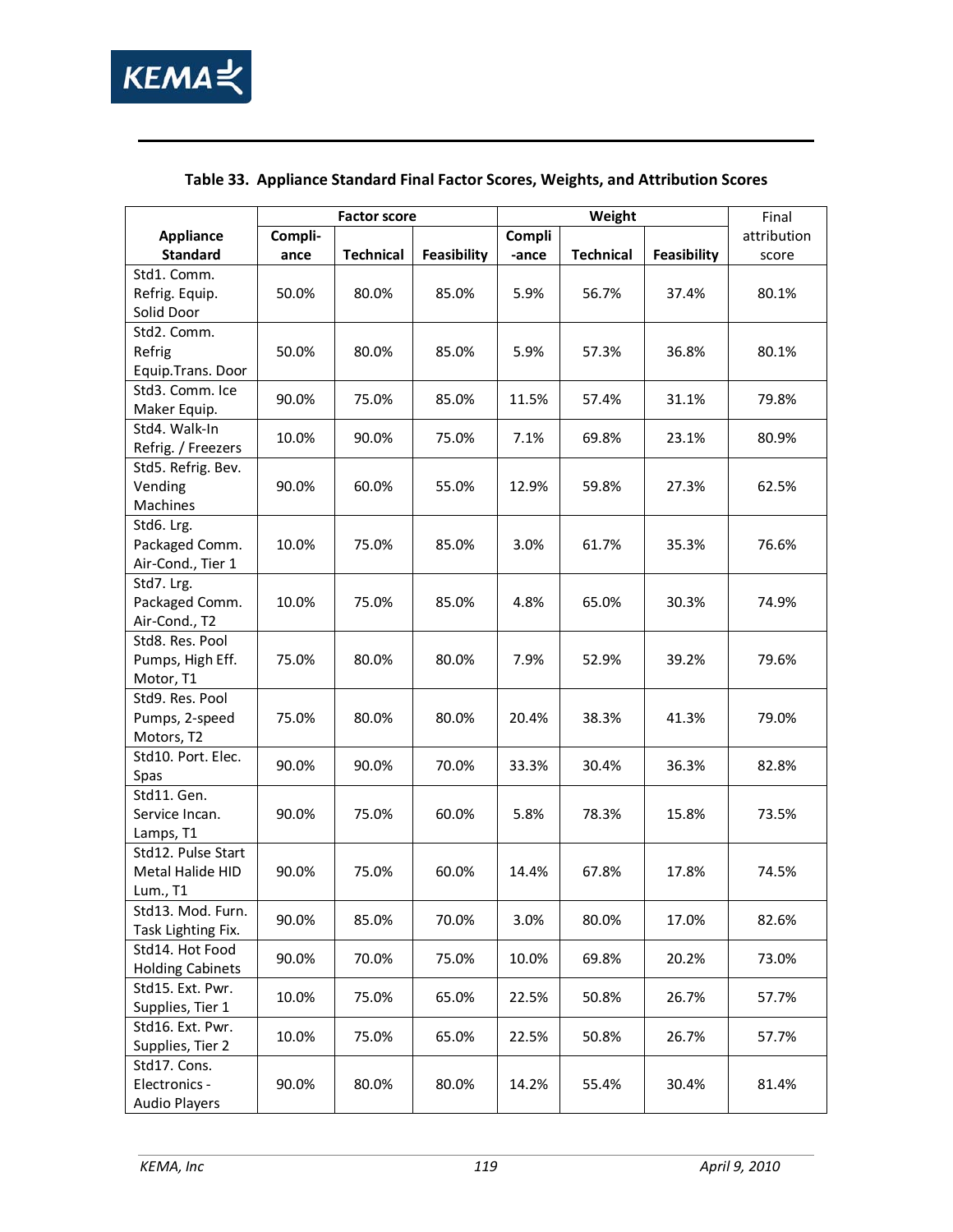

|                         | Weight<br><b>Factor score</b> |           |             |        |           | Final       |             |
|-------------------------|-------------------------------|-----------|-------------|--------|-----------|-------------|-------------|
| <b>Appliance</b>        | Compli-                       |           |             | Compli |           |             | attribution |
| <b>Standard</b>         | ance                          | Technical | Feasibility | -ance  | Technical | Feasibility | score       |
| Std18a. Cons.           | 90.0%                         | 80.0%     | 80.0%       | 14.2%  | 57.5%     | 28.3%       | 81.4%       |
| Electronics - TVs       |                               |           |             |        |           |             |             |
| Std18b. Cons.           | 90.0%                         | 80.0%     | 80.0%       | 14.2%  | 59.6%     | 26.3%       | 81.4%       |
| Electronics - DVDs      |                               |           |             |        |           |             |             |
| Std19. Water            | 90.0%                         | 75.0%     | 85.0%       | 20.0%  | 65.0%     | 15.0%       | 79.5%       |
| <b>Dispensers</b>       |                               |           |             |        |           |             |             |
| Std20. Unit             |                               |           |             |        |           |             |             |
| <b>Heaters and Duct</b> | 10.0%                         | 80.0%     | 70.0%       | 4.8%   | 62.5%     | 31.9%       | 72.8%       |
| <b>Furnaces</b>         |                               |           |             |        |           |             |             |
| Std21. Comm.            |                               |           |             |        |           |             |             |
| Dishwasher Pre-         | 80.0%                         | 65.0%     | 45.0%       | 22.5%  | 57.5%     | 20.0%       | 64.4%       |
| Rinse Spray             |                               |           |             |        |           |             |             |
| Valves                  |                               |           |             |        |           |             |             |

Key attribution findings for the appliance standards include:

- The score for the Program's contribution to the technical factor was relatively large in most cases. It was not less than 60% for any of the standards and in most cases exceeded 80%.
- The score for the Program's contribution to the compliance factor, on the other hand, varied considerably, ranging from as low as 10% for some standards to 90% for others.
- For all but two standards, the largest weight for resources dedicated to standard development was estimated to be on the technical factor.
- For two standards—Portable Electric Spas and Residential Pool Pumps Tier 2—the weights were distributed relatively evenly across the three factor areas.
- For all but four standards, the overall factor score calculated for the Program was at least 70% and over 80% in several cases.
- The Program received the lowest factor scores for four standards: Commercial Dishwasher Pre-rinse Spray Valves, External Power Supplies Tier 1 and 2, and Refrigerated Beverage Vending Machines. There was no consistent pattern that accounted for the lower score on these standards.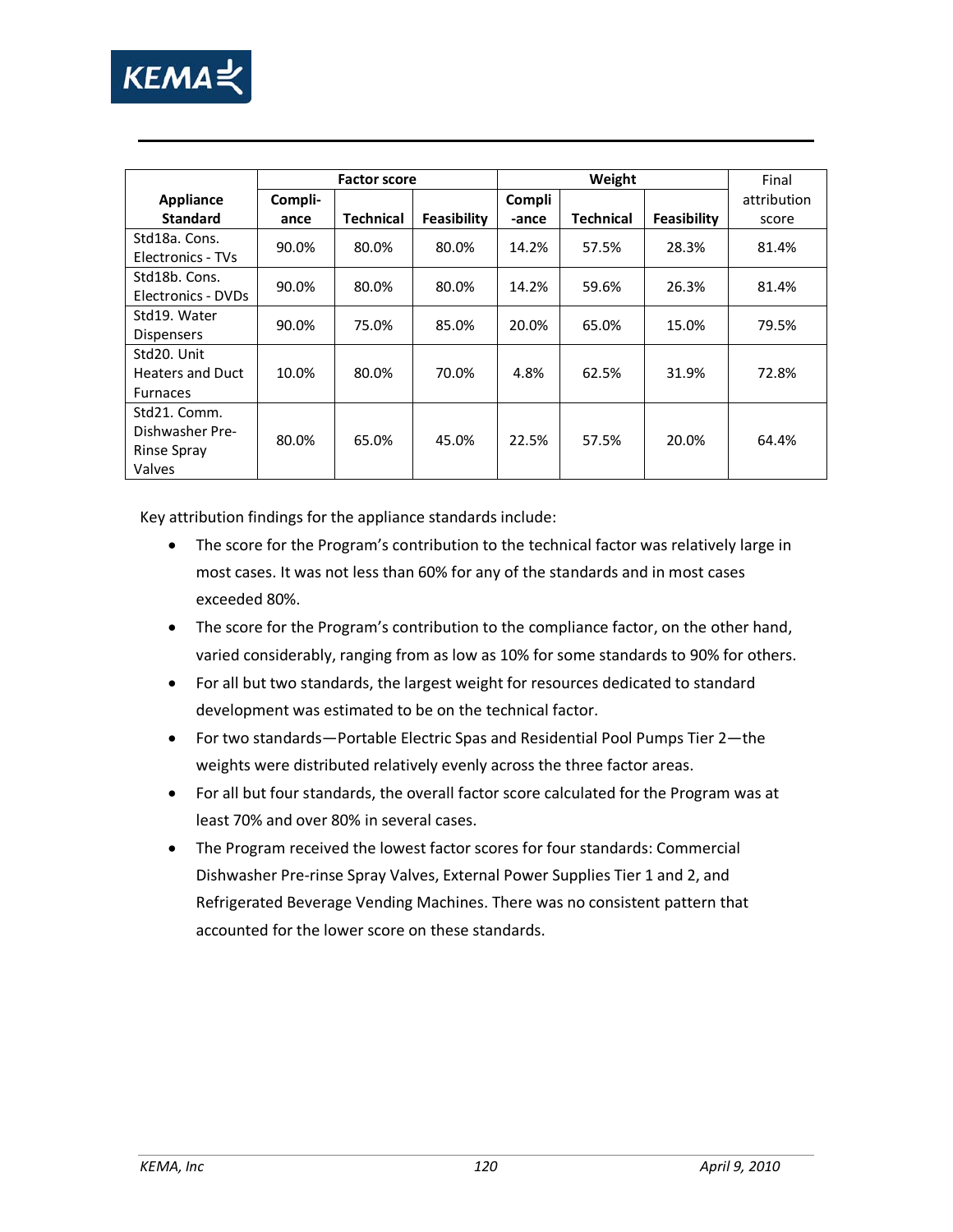

## **Building Standards Attribution Results**

<span id="page-134-0"></span>[Table 34](#page-134-0) presents the factor scores, weights, and final attribution values for each of the Title 24 standards.

|                    |                                                                      |            | <b>Factor score</b> |             | Weight     |                  |             | Final              |
|--------------------|----------------------------------------------------------------------|------------|---------------------|-------------|------------|------------------|-------------|--------------------|
| <b>Standard</b>    | <b>Building</b>                                                      |            |                     |             |            |                  |             | <b>Attribution</b> |
| <b>Number</b>      | <b>Standard</b>                                                      | Compliance | <b>Technical</b>    | Feasibility | Compliance | <b>Technical</b> | Feasibility | <b>Score</b>       |
| Std B1             | Time<br>dependent<br>valuation,<br>Residential                       | 90.0%      | 90.0%               | 65.0%       | 31.7%      | 38.5%            | 29.8%       | 82.6%              |
| Std B <sub>2</sub> | Time<br>dependent<br>valuation,<br>Nonresiden<br>tial                | 90.0%      | 90.0%               | 65.0%       | 42.9%      | 37.9%            | 19.2%       | 85.2%              |
| Std B3             | Res.<br>Hardwired<br>lighting                                        | 75.0%      | 95.0%               | 90.0%       | 28.3%      | 38.3%            | 33.5%       | 87.7%              |
| Std B4             | Duct<br>improveme<br>nt                                              | 65.0%      | 75.0%               | 65.0%       | 35.0%      | 42.5%            | 22.5%       | 69.3%              |
| Std B5             | Window<br>replaceme<br>nt                                            | 10.0%      | 75.0%               | 65.0%       | 26.7%      | 48.3%            | 25.0%       | 55.2%              |
| Std B6             | Lighting<br>controls<br>under<br>skylights                           | 95.0%      | 95.0%               | 90.0%       | 45.0%      | 32.5%            | 22.5%       | 93.9%              |
| Std B7             | Ducts in<br>existing<br>commercial<br>buildings                      | 75.0%      | 75.0%               | 70.0%       | 35.0%      | 42.5%            | 22.5%       | 73.9%              |
| Std B8             | Cool roofs                                                           | 70.0%      | 95.0%               | 85.0%       | 46.7%      | 36.7%            | 16.7%       | 81.7%              |
| Std B9             | Relocatable<br>classrooms                                            | 50.0%      | 95.0%               | 70.0%       | 12.5%      | 55.0%            | 32.5%       | 81.3%              |
| Std B10            | Bi-level<br>lighting<br>control<br>credits                           | 10.0%      | 85.0%               | 80.0%       | 10.0%      | 47.5%            | 42.5%       | 75.4%              |
| Std B11            | <b>Duct</b><br>testing/seal<br>ing in new<br>commercial<br>buildings | 85.0%      | 85.0%               | 65.0%       | 35.0%      | 42.5%            | 22.5%       | 80.5%              |

## **Table 34. Building Standard Final Factor Scores, Weights, and Attribution Scores**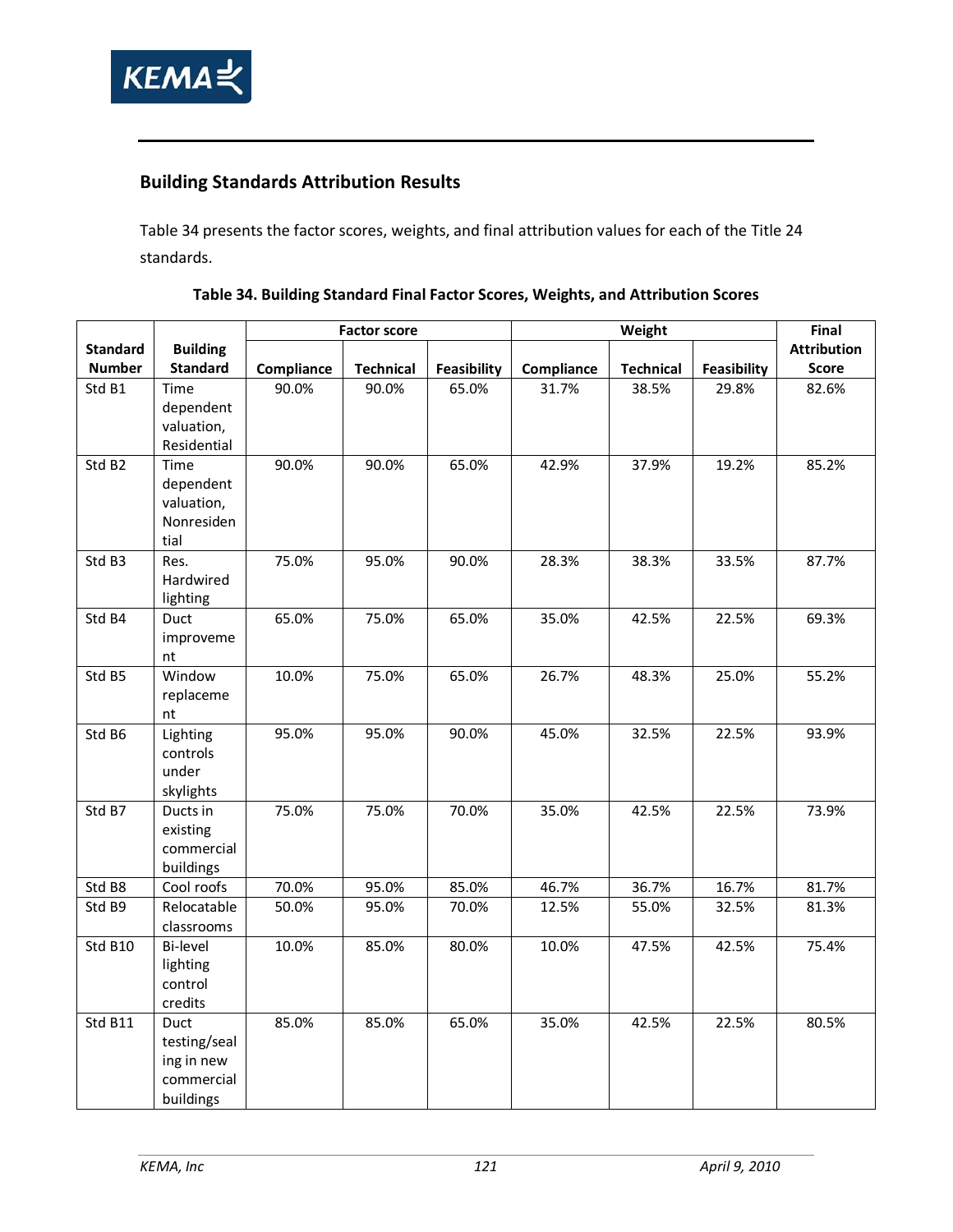

|                 |                 | Weight<br><b>Factor score</b> |           |             | Final      |                  |             |                    |
|-----------------|-----------------|-------------------------------|-----------|-------------|------------|------------------|-------------|--------------------|
| <b>Standard</b> | <b>Building</b> |                               |           |             |            |                  |             | <b>Attribution</b> |
| <b>Number</b>   | <b>Standard</b> | Compliance                    | Technical | Feasibility | Compliance | <b>Technical</b> | Feasibility | <b>Score</b>       |
| Std B12         | Cooling         | 90.0%                         | 80.0%     | 75.0%       | 20.0%      | 45.0%            | 35.0%       | 80.3%              |
|                 | tower           |                               |           |             |            |                  |             |                    |
|                 | application     |                               |           |             |            |                  |             |                    |
|                 | S               |                               |           |             |            |                  |             |                    |
| Std B13         | Multifamily     | 85.0%                         | 80.0%     | 85.0%       | 36.3%      | 45.0%            | 18.8%       | 82.8%              |
|                 | Water           |                               |           |             |            |                  |             |                    |
|                 | <b>Heating</b>  |                               |           |             |            |                  |             |                    |
| Std B14         | Composite       | 19.8%                         | 29.7%     | 27.9%       | 31.0%      | 39.7%            | 29.3%       | 26.1%              |
|                 | for             |                               |           |             |            |                  |             |                    |
|                 | Remainder       |                               |           |             |            |                  |             |                    |

Key attribution findings for the building standards include:

- For all but one building standard, the Program received a score of at least 75% on the technical factor and a score over 90% for many of the standards.
- Scores for the Program on the two other factors—Compliance and Feasibility—were also quite large in most cases.
- The weights, representing the distribution of resources required to adopt the standard, were quite evenly distributed among the three factor areas.
- The final attribution score was over 70% for most of the standards. One exception was Residential Window Replacement where the Program received a score of only 10% on the Compliance factor.
- The standard for which the Program received the uniformly lowest score was the aggregate standard, the Composite for Remainder. The Program received scores of less than 30% on each of the three factors. Given that the Program dedicated the least directed efforts at this combination of standards, these results were consistent with expectations.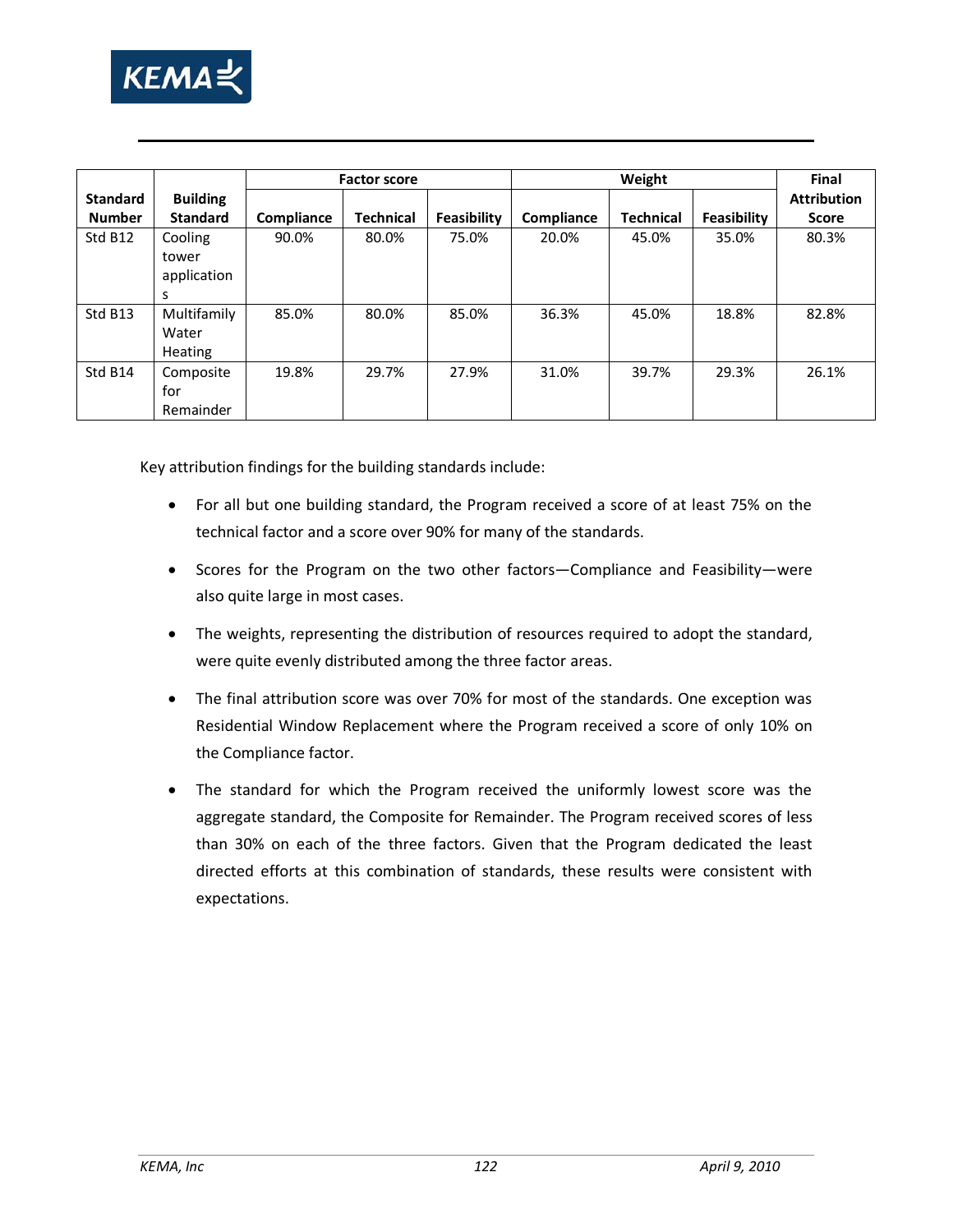

## **5.5 Final Savings Estimates**

This section presents the final evaluated savings estimates for the C&S Program statewide for the period 2006 through 2008. Net verified savings for each utility are presented in Chapter [6.](#page-146-0) Evaluated net electricity and gas savings for each year, 2006 through 2008 cumulative, and the estimated 2006 value from the SES for comparison are presented in [Table 35](#page-137-0) through [Table 40.](#page-142-0) In the tables presenting Title 24 results, estimates from the residential whole house analysis are presented along with the estimates based on individual measures. The totals were calculated using the residential whole-building values because this analysis more accurately captures the integrated effects of the standards.

The utility claimed savings are based on the values from the SES. The values in the tables are all statewide and have not been adjusted by the 50% factor required by the CPUC. In most cases, the evaluated estimates are very similar to the SES values. When significant differences occur, they can be explained by tracing through the changes in each of the components that were analyzed.

[Table 35](#page-137-0) shows the evaluated appliance standards electricity savings. Our combined appliance standards savings in 2006 were 26% more than the SES estimate.

[Table 36](#page-138-0) presents the same results for Title 24 building standards. The evaluated savings for individual standards differ from the SES estimate in many cases, again explained by changes in the components used to analyze the savings. The evaluated savings estimate for 2006 is about 3% larger than the SES estimate*.*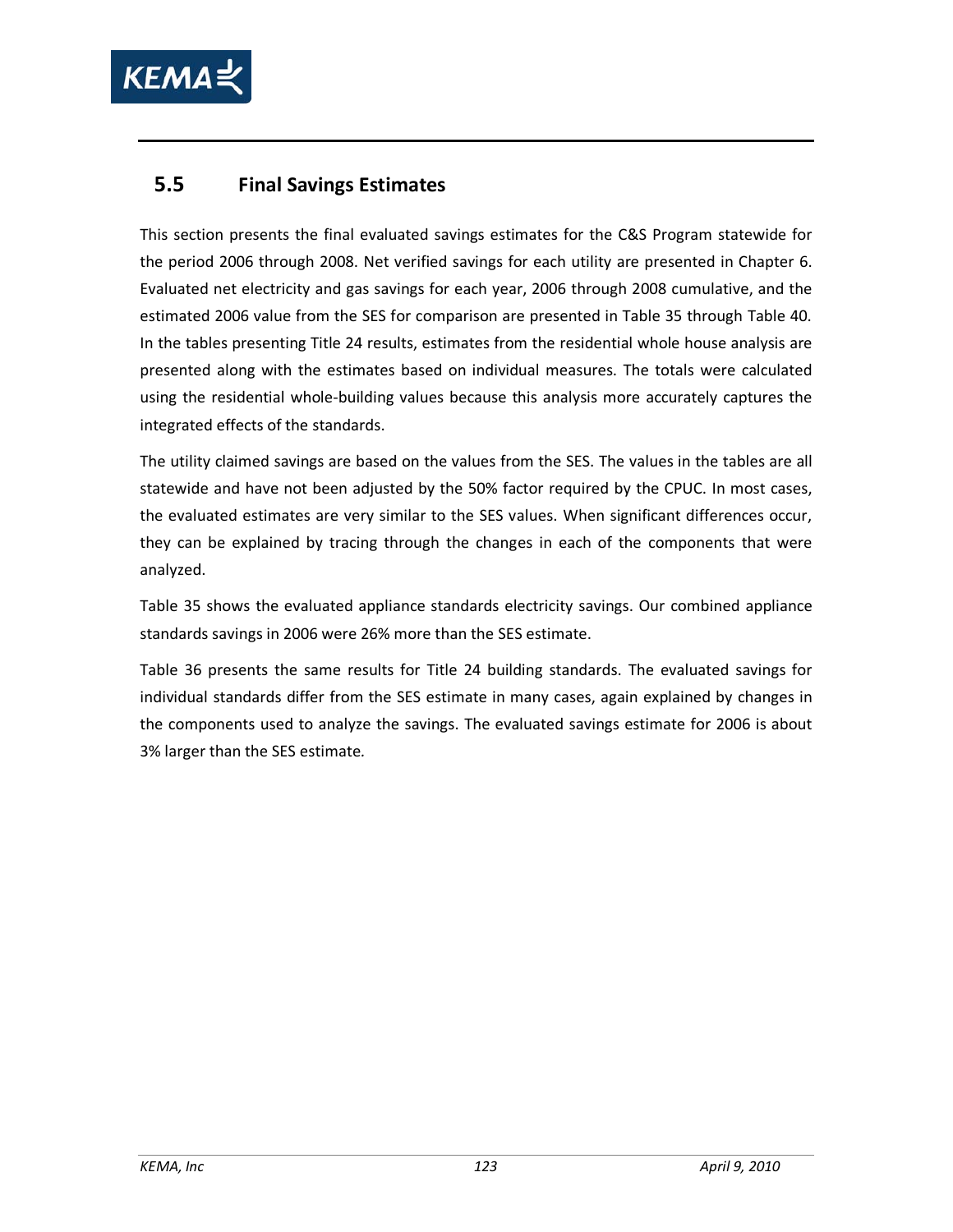

<span id="page-137-0"></span>

|                 |                                                       | <b>Evaluated, Cumulative</b> |        |        | <b>SES</b> |
|-----------------|-------------------------------------------------------|------------------------------|--------|--------|------------|
| <b>Standard</b> | <b>Description</b>                                    | 2006                         | 2007   | 2008   | 2006       |
| Std 1           | Commercial Refrigeration Equipment, Solid Door        | 2.21                         | 4.09   | 5.73   | 3.5        |
|                 | Commercial Refrigeration Equipment,                   |                              |        |        |            |
| Std 2           | <b>Transparent Door</b>                               | 0.00                         | 4.55   | 8.74   | 0.0        |
| Std 3           | Commercial Ice Maker Equipment                        | 0.00                         | 0.00   | 2.79   | 0.0        |
| Std 4           | Walk-In Refrigerators / Freezers                      | 42.61                        | 83.80  | 123.58 | 31.3       |
| Std 5           | Refrigerated Beverage Vending Machines                | 1.08                         | 1.82   | 2.34   | 1.7        |
| Std 6           | Large Packaged Commercial Air-Conditioners,<br>Tier 1 | 1.46                         | 6.94   | 12.19  | 0.0        |
|                 | Large Packaged Commercial Air-Conditioners,           |                              |        |        |            |
| Std 7           | Tier 2                                                | 0.00                         | 0.00   | 0.00   | 0.0        |
| Std 8           | Residential Pool Pumps, High Eff Motor, Tier 1        | 24.77                        | 49.32  | 73.62  | 14.2       |
| Std 9           | Residential Pool Pumps, 2-speed Motors, Tier 2        | 0.00                         | 0.00   | 0.00   | 0.0        |
| Std 10          | Portable Electric Spas                                | 9.58                         | 18.29  | 26.12  | 3.8        |
| Std 11          | General Service Incandescent Lamps, Tier 1            | 0.00                         | 0.00   | 0.00   | 20.7       |
| Std 11          | General Service Incandescent Lamps, Tier 2            | 0.00                         | 0.00   | 0.00   | 0.0        |
|                 | Pulse Start Metal Halide HID Luminaires, Tier         |                              |        |        |            |
| Std 12a         | 1(Vertical Lamps)                                     | 83.75                        | 162.18 | 234.61 | 28.6       |
|                 | Pulse Start Metal Halide HID Luminaires, Tier         |                              |        |        |            |
| Std 12b         | 1(All other MH)                                       | 0.00                         | 0.00   | 15.98  | 0.0        |
| Std 13          | Modular Furniture Task Lighting Fixtures              | 0.00                         | 0.00   | 0.68   | 0.3        |
| Std 14          | <b>Hot Food Holding Cabinets</b>                      | 2.85                         | 5.40   | 7.58   | 0.8        |
| Std 15          | External Power Supplies, Tier 1                       | 0.00                         | 40.63  | 77.25  | 14.3       |
| Std 16          | External Power Supplies, Tier 2                       | 0.00                         | 0.00   | 4.38   | 0.0        |
| Std 17          | Consumer Electronics - Audio Players                  | 0.00                         | 17.98  | 32.97  | 0.0        |
| Std 18a         | <b>Consumer Electronics - TVs</b>                     | 17.98                        | 31.78  | 42.70  | 7.9        |
| Std 18b         | <b>Consumer Electronics - DVDs</b>                    | 1.60                         | 3.05   | 4.38   | 1.3        |
| Std 19          | <b>Water Dispensers</b>                               | 2.47                         | 4.72   | 6.77   | 2.5        |
| <b>Std 20</b>   | Unit Heaters and Duct Furnaces                        | 0.00                         | 0.00   | 0.00   | 0.0        |
| Std 21          | Commercial Dishwasher Pre-Rinse Spray Valves          | 0.00                         | 0.00   | 0.00   | 19.7       |
| All Combined    |                                                       | 190.4                        | 434.6  | 682.4  | 150.6      |

## **Table 35. Evaluated Appliance Standards Electricity Savings, GWh/year\***

\*Savings include non-IOU areas and are not adjusted for the CPUC 50% adjustment.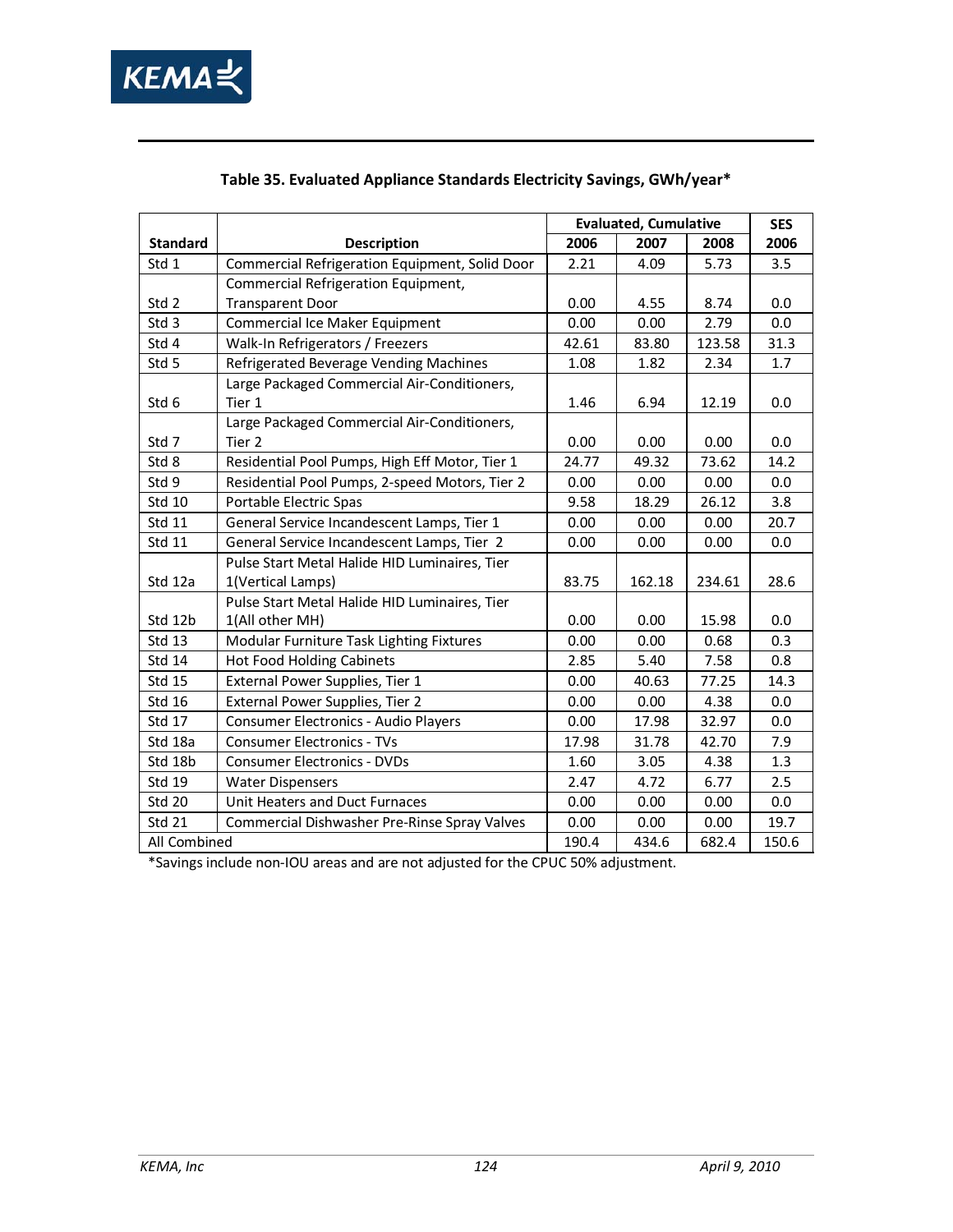

<span id="page-138-0"></span>

|                    |                                               | <b>Evaluated, Cumulative</b> |        |        |                 |
|--------------------|-----------------------------------------------|------------------------------|--------|--------|-----------------|
| <b>Standard</b>    | <b>Description</b>                            | 2006                         | 2007   | 2008   | <b>SES 2006</b> |
| Std B1             | Time Dependent Valuation, Residential         | 0.00                         | 0.00   | 0.00   | 2.9             |
|                    | Time Dependent Valuation,                     |                              |        |        |                 |
| Std B <sub>2</sub> | Nonresidential                                | 0.00                         | 0.00   | 0.00   | 1.8             |
| Std B3             | Res. Hardwired Lighting                       | 44.59                        | 90.70  | 119.74 | 24.9            |
| Std B4             | Duct Improvement                              | 2.56                         | 5.12   | 7.68   | 0.9             |
| Std B5             | Window Replacement                            | 8.21                         | 16.13  | 23.75  | 1.0             |
| Std B6             | Lighting Controls under Skylights             | 0.99                         | 1.98   | 2.98   | 11.3            |
| Std B7             | <b>Ducts in Existing Commercial Buildings</b> | 6.34                         | 12.68  | 19.00  | 0.0             |
| Std B8             | Cool Roofs                                    | 8.90                         | 17.44  | 25.69  | 4.3             |
| Std B9             | Relocatable Classrooms                        | 0.94                         | 3.04   | 5.01   | 1.4             |
| Std B10            | Bi-level Lighting Control Credits             | 0.92                         | 1.83   | 2.74   | 5.5             |
|                    | Duct testing/sealing in New Commercial        |                              |        |        |                 |
| Std B11            | <b>Buildings</b>                              | 1.58                         | 5.11   | 8.28   | 0.0             |
| Std B12            | <b>Cooling Tower Applications</b>             | 1.94                         | 3.70   | 5.28   | 1.4             |
| Std B13            | <b>Multifamily Water Heating</b>              | 0.00                         | 0.00   | 0.00   | 0.0             |
| Std B14a           | Composite for Remainder (Res)                 | 0.64                         | 1.26   | 1.61   | 33.93           |
| Std B14b           | Composite for Remainder (Non-Res)             | 17.48                        | 52.86  | 81.87  | 66.0            |
| Std B15a           | <b>Residential Whole House</b>                | 49.15                        | 101.41 | 134.04 | N/A             |
| Combined           |                                               | 100.3                        | 222.6  | 317.6  | 96.5            |

|  |  |  | Table 36. Evaluated Building Standards Electricity Savings, GWh/year* |
|--|--|--|-----------------------------------------------------------------------|
|  |  |  |                                                                       |

\*Savings include non-IOU areas and are not adjusted for the CPUC 50% adjustment. Combined values are based on Residential Whole House estimates.

Demand savings are presented in [Table 37](#page-139-0) for the appliance standards. They follow a pattern similar to the electricity savings for the appliance standards, with the evaluated first-year demand savings about 35% more than the SES value.

Building standards demand savings are shown in [Table 38.](#page-140-0) The evaluated savings in 2006 are 80% less than the SES estimate*.* The largest contributor to this is the elimination of savings from measures captured in the original Composite for Remainder. The second largest contributor is elimination of savings attributable to TDV.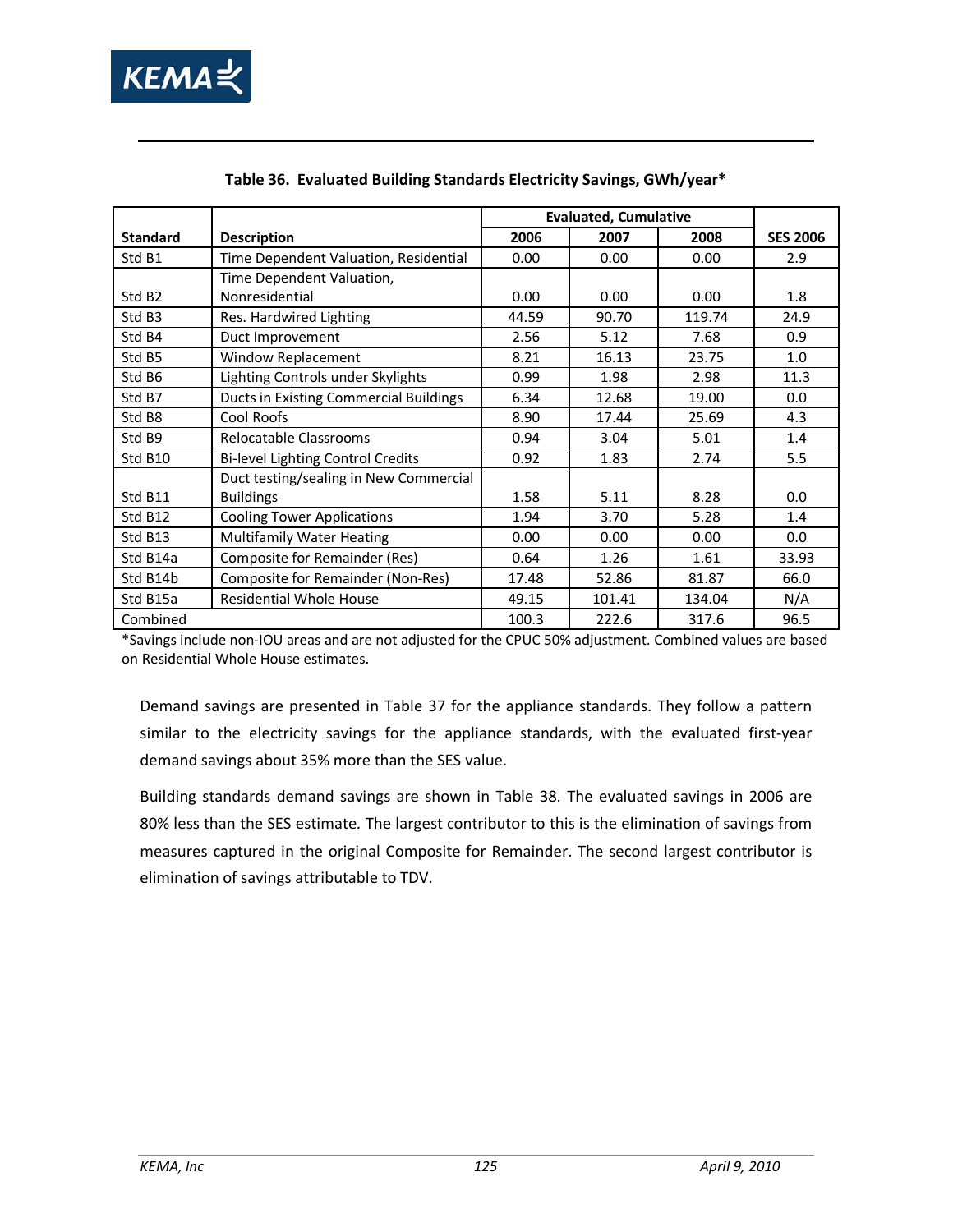

<span id="page-139-0"></span>

|                 |                                                                    | <b>Evaluated, Cumulative</b> |       |       |                 |
|-----------------|--------------------------------------------------------------------|------------------------------|-------|-------|-----------------|
| <b>Standard</b> | <b>Description</b>                                                 | 2006                         | 2007  | 2008  | <b>SES 2006</b> |
| Std 1           | Commercial Refrigeration Equipment, Solid Door                     | 0.29                         | 0.54  | 0.75  | 0.5             |
|                 | Commercial Refrigeration Equipment,                                | 0.00                         | 0.60  | 1.15  | 0.0             |
| Std 2           | <b>Transparent Door</b>                                            |                              |       |       |                 |
| Std 3           | Commercial Ice Maker Equipment                                     | 0.00                         | 0.00  | 0.39  | 0.0             |
| Std 4           | Walk-In Refrigerators / Freezers                                   | 5.61                         | 11.04 | 16.28 | 4.1             |
| Std 5           | Refrigerated Beverage Vending Machines                             | 0.14                         | 0.24  | 0.31  | 0.2             |
| Std 6           | Large Packaged Commercial Air-Conditioners, Tier<br>$\mathbf{1}$   | 0.75                         | 3.59  | 6.31  | 0.0             |
| Std 7           | Large Packaged Commercial Air-Conditioners, Tier<br>2              | 0.00                         | 0.00  | 0.00  | 0.0             |
| Std 8           | Residential Pool Pumps, High Eff Motor, Tier 1                     | 4.75                         | 9.45  | 14.10 | 2.7             |
| Std 9           | Residential Pool Pumps, 2-speed Motors, Tier 2                     | 0.00                         | 0.00  | 0.00  | 0.0             |
| <b>Std 10</b>   | Portable Electric Spas                                             | 1.81                         | 3.45  | 4.92  | 0.7             |
| Std 11          | General Service Incandescent Lamps, Tier 1                         | 0.00                         | 0.00  | 0.00  | 2.6             |
| Std 11          | General Service Incandescent Lamps, Tier 2                         | 0.00                         | 0.00  | 0.00  | 0.0             |
| Std 12a         | Pulse Start Metal Halide HID Luminaires, Tier<br>1(Vertical Lamps) | 14.90                        | 28.86 | 41.75 | 5.1             |
| Std 12b         | Pulse Start Metal Halide HID Luminaires, Tier 1(All<br>other MH    | 0.00                         | 0.00  | 2.85  | 0.0             |
| Std 13          | Modular Furniture Task Lighting Fixtures                           | 0.00                         | 0.00  | 0.12  | 0.0             |
| <b>Std 14</b>   | <b>Hot Food Holding Cabinets</b>                                   | 0.40                         | 0.75  | 1.06  | 0.1             |
| <b>Std 15</b>   | External Power Supplies, Tier 1                                    | 0.00                         | 4.61  | 8.77  | 1.6             |
| Std 16          | External Power Supplies, Tier 2                                    | 0.00                         | 0.00  | 0.49  | 0.0             |
| Std 17          | Consumer Electronics - Audio Players                               | 0.00                         | 2.04  | 3.74  | 0.0             |
| Std 18a         | <b>Consumer Electronics - TVs</b>                                  | 2.06                         | 3.63  | 4.88  | 0.9             |
| Std 18b         | <b>Consumer Electronics - DVDs</b>                                 | 0.18                         | 0.34  | 0.48  | 0.1             |
| <b>Std 19</b>   | <b>Water Dispensers</b>                                            | 0.32                         | 0.62  | 0.88  | 0.3             |
| Std 20          | Unit Heaters and Duct Furnaces                                     | 0.00                         | 0.00  | 0.00  | 0.0             |
| Std 21          | Commercial Dishwasher Pre-Rinse Spray Valves                       | 0.00                         | 0.00  | 0.00  | 4.2             |
| All Combined    |                                                                    | 31.2                         | 69.8  | 109.3 | 23.1            |

### **Table 37. Evaluated Appliance Standards Demand Savings, MW\***

\*Savings include non-IOU areas and are not adjusted for CPUC 50%.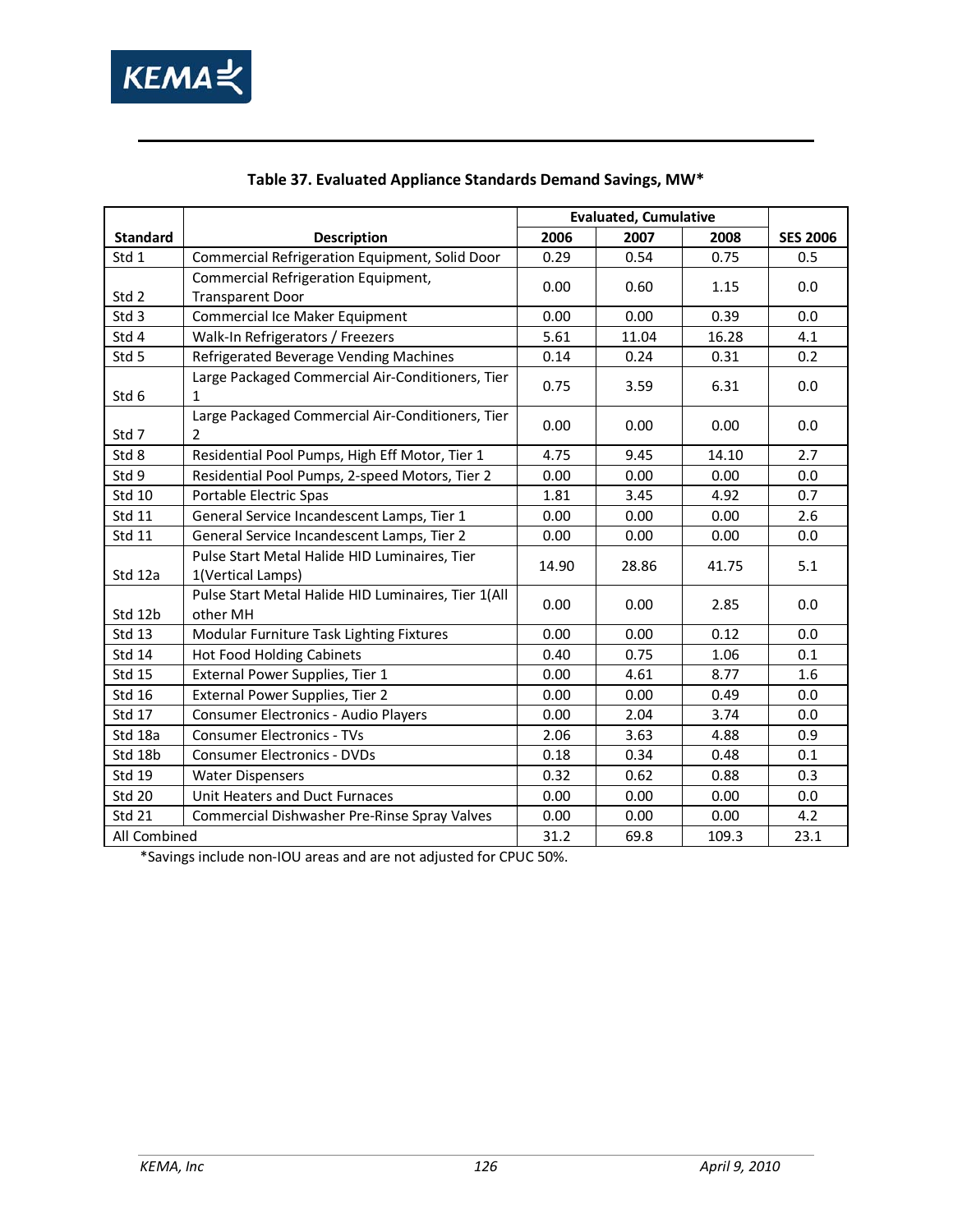

<span id="page-140-0"></span>

|                    |                                               | <b>Evaluated, Cumulative</b> |       |       |                 |
|--------------------|-----------------------------------------------|------------------------------|-------|-------|-----------------|
| <b>Standard</b>    | <b>Description</b>                            | 2006                         | 2007  | 2008  | <b>SES 2006</b> |
| Std B1             | Time Dependent Valuation, Residential         | 0.00                         | 0.00  | 0.00  | 11.7            |
| Std B <sub>2</sub> | Time Dependent Valuation, Nonresidential      | 0.00                         | 0.00  | 0.00  | 8.0             |
| Std B3             | Res. Hardwired Lighting                       | 2.05                         | 4.17  | 5.50  | 1.1             |
| Std B4             | Duct Improvement                              | 3.82                         | 7.64  | 11.47 | 1.3             |
| Std B5             | Window Replacement                            | 3.13                         | 6.15  | 9.06  | 0.4             |
| Std B6             | Lighting Controls under Skylights             | 0.00                         | 0.00  | 0.00  | 0.0             |
| Std B7             | <b>Ducts in Existing Commercial Buildings</b> | 4.82                         | 9.64  | 14.43 | 0.0             |
| Std B8             | Cool Roofs                                    | 5.79                         | 11.34 | 16.71 | 2.8             |
| Std B9             | Relocatable Classrooms                        | 0.00                         | 0.00  | 0.00  | 0.0             |
| Std B10            | <b>Bi-level Lighting Control Credits</b>      | 0.00                         | 0.00  | 0.00  | 0.0             |
|                    | Duct testing/sealing in New Commercial        |                              |       |       |                 |
| Std B11            | <b>Buildings</b>                              | 0.81                         | 2.63  | 4.26  | 0.0             |
| Std B12            | <b>Cooling Tower Applications</b>             | 0.00                         | 0.00  | 0.00  | 0.0             |
| Std B13            | <b>Multifamily Water Heating</b>              | 0.00                         | 0.00  | 0.00  | 0.0             |
| Std B14a           | Composite for Remainder (Res)                 | 0.90                         | 1.77  | 2.26  | 63.43           |
| Std B14b           | Composite for Remainder (Non-Res)             | 4.34                         | 13.13 | 20.34 | 27.7            |
| Std B15a           | <b>Residential Whole House</b>                | 2.92                         | 6.03  | 7.97  | N/A             |
| Combined           |                                               | 25.6                         | 56.6  | 84.2  | 116.4           |

#### **Table 38. Evaluated Building Standards Demand Savings, MW\***

\*Savings include non-IOU areas and are not adjusted for CPUC 50%. Combined values are based on Residential Whole House estimates.

**Error! Reference source not found.** presents the natural gas savings estimates for the appliance standards. The evaluated savings in 2006 are a little more than half the SES estimate. This is due to the exclusion of savings from pre-rinse spray valves because of the federal standard, partially offset by a larger savings estimate for the unit heater/duct furnaces.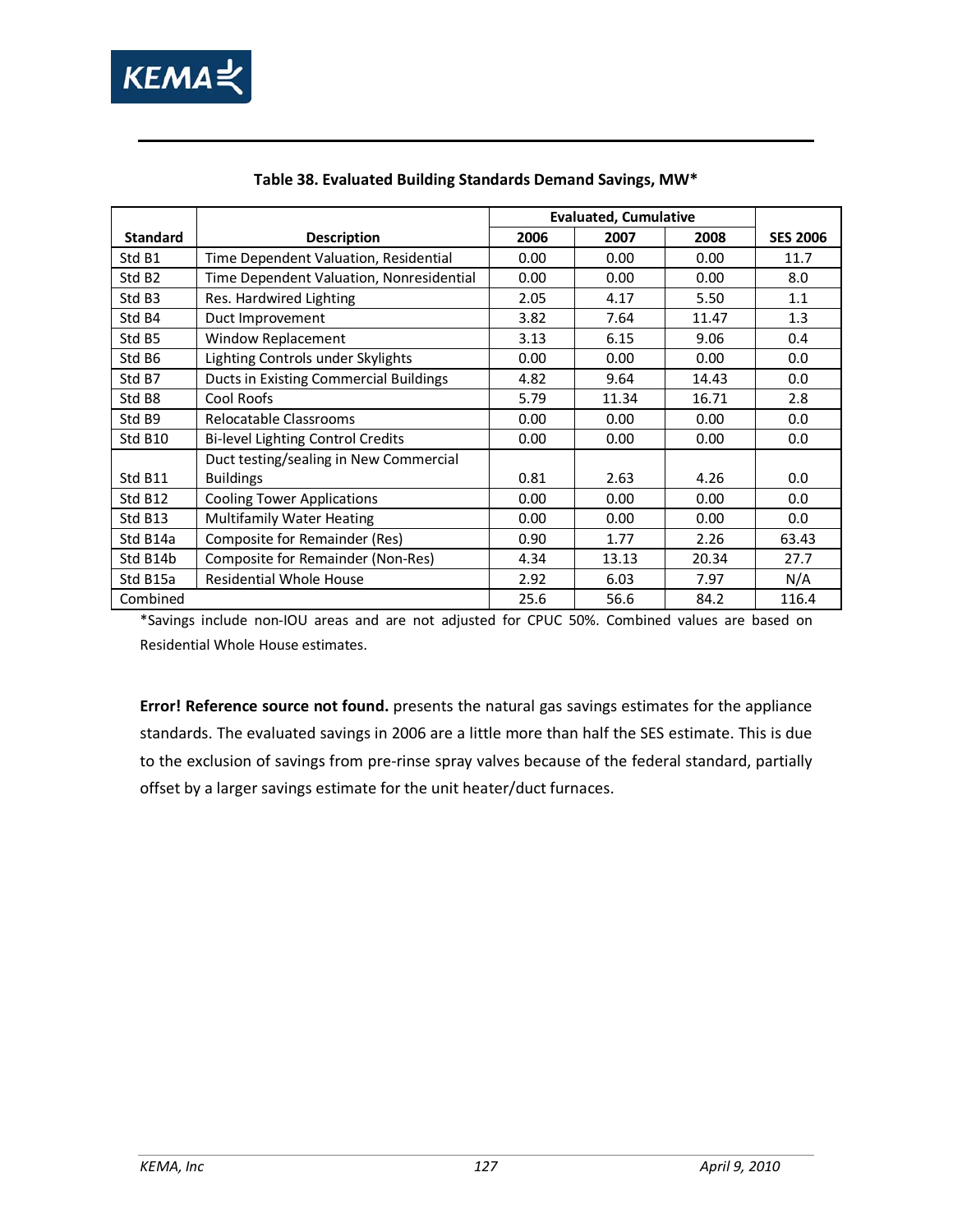

|                 |                                                       | <b>Evaluated, Cumulative</b> |      |      | <b>SES</b> |
|-----------------|-------------------------------------------------------|------------------------------|------|------|------------|
| <b>Standard</b> | <b>Description</b>                                    | 2006                         | 2007 | 2008 | 2006       |
| Std 1           | Commercial Refrigeration Equipment, Solid Door        | 0.00                         | 0.00 | 0.00 | 0.00       |
|                 | Commercial Refrigeration Equipment,                   |                              |      |      |            |
| Std 2           | <b>Transparent Door</b>                               | 0.00                         | 0.00 | 0.00 | 0.00       |
| Std 3           | Commercial Ice Maker Equipment                        | 0.00                         | 0.00 | 0.00 | 0.00       |
| Std 4           | Walk-In Refrigerators / Freezers                      | 0.00                         | 0.00 | 0.00 | 0.00       |
| Std 5           | Refrigerated Beverage Vending Machines                | 0.00                         | 0.00 | 0.00 | 0.00       |
| Std 6           | Large Packaged Commercial Air-Conditioners,<br>Tier 1 | 0.00                         | 0.00 | 0.00 | 0.00       |
|                 | Large Packaged Commercial Air-Conditioners,           |                              |      |      |            |
| Std 7           | Tier 2                                                | 0.00                         | 0.00 | 0.00 | 0.00       |
| Std 8           | Residential Pool Pumps, High Eff Motor, Tier 1        | 0.00                         | 0.00 | 0.00 | 0.00       |
| Std 9           | Residential Pool Pumps, 2-speed Motors, Tier 2        | 0.00                         | 0.00 | 0.00 | 0.00       |
| Std 10          | Portable Electric Spas                                | 0.00                         | 0.00 | 0.00 | 0.00       |
| Std 11          | General Service Incandescent Lamps, Tier 1            | 0.00                         | 0.00 | 0.00 | 0.00       |
| Std 11          | General Service Incandescent Lamps, Tier 2            | 0.00                         | 0.00 | 0.00 | 0.00       |
|                 | Pulse Start Metal Halide HID Luminaires, Tier         |                              |      |      |            |
| Std 12a         | 1(Vertical Lamps)                                     | 0.00                         | 0.00 | 0.00 | 0.00       |
|                 | Pulse Start Metal Halide HID Luminaires, Tier         |                              |      |      |            |
| Std 12b         | 1(All other MH                                        | 0.00                         | 0.00 | 0.00 | 0.00       |
| Std 13          | Modular Furniture Task Lighting Fixtures              | 0.00                         | 0.00 | 0.00 | 0.00       |
| Std 14          | <b>Hot Food Holding Cabinets</b>                      | 0.00                         | 0.00 | 0.00 | 0.00       |
| <b>Std 15</b>   | External Power Supplies, Tier 1                       | 0.00                         | 0.00 | 0.00 | 0.00       |
| Std 16          | External Power Supplies, Tier 2                       | 0.00                         | 0.00 | 0.00 | 0.00       |
| Std 17          | Consumer Electronics - Audio Players                  | 0.00                         | 0.00 | 0.00 | 0.00       |
| Std 18a         | <b>Consumer Electronics - TVs</b>                     | 0.00                         | 0.00 | 0.00 | 0.00       |
| Std 18b         | <b>Consumer Electronics - DVDs</b>                    | 0.00                         | 0.00 | 0.00 | 0.00       |
| Std 19          | <b>Water Dispensers</b>                               | 0.00                         | 0.00 | 0.00 | 0.00       |
| Std 20          | Unit Heaters and Duct Furnaces                        | 1.34                         | 2.67 | 4.00 | 0.40       |
| <b>Std 21</b>   | Commercial Dishwasher Pre-Rinse Spray Valves          | 0.00                         | 0.00 | 0.00 | 2.60       |
| All Combined    |                                                       | 1.34                         | 2.67 | 4.00 | 3.00       |

#### **Table 39. Evaluated Appliance Standards Natural Gas Savings, Mtherms\***

\*Savings include non-IOU areas and are not adjusted for CPUC 50% credit.

[Table 40](#page-142-0) presents the estimated natural gas savings for the building standards. The evaluated first-year savings are about 45% of the SES estimate*.*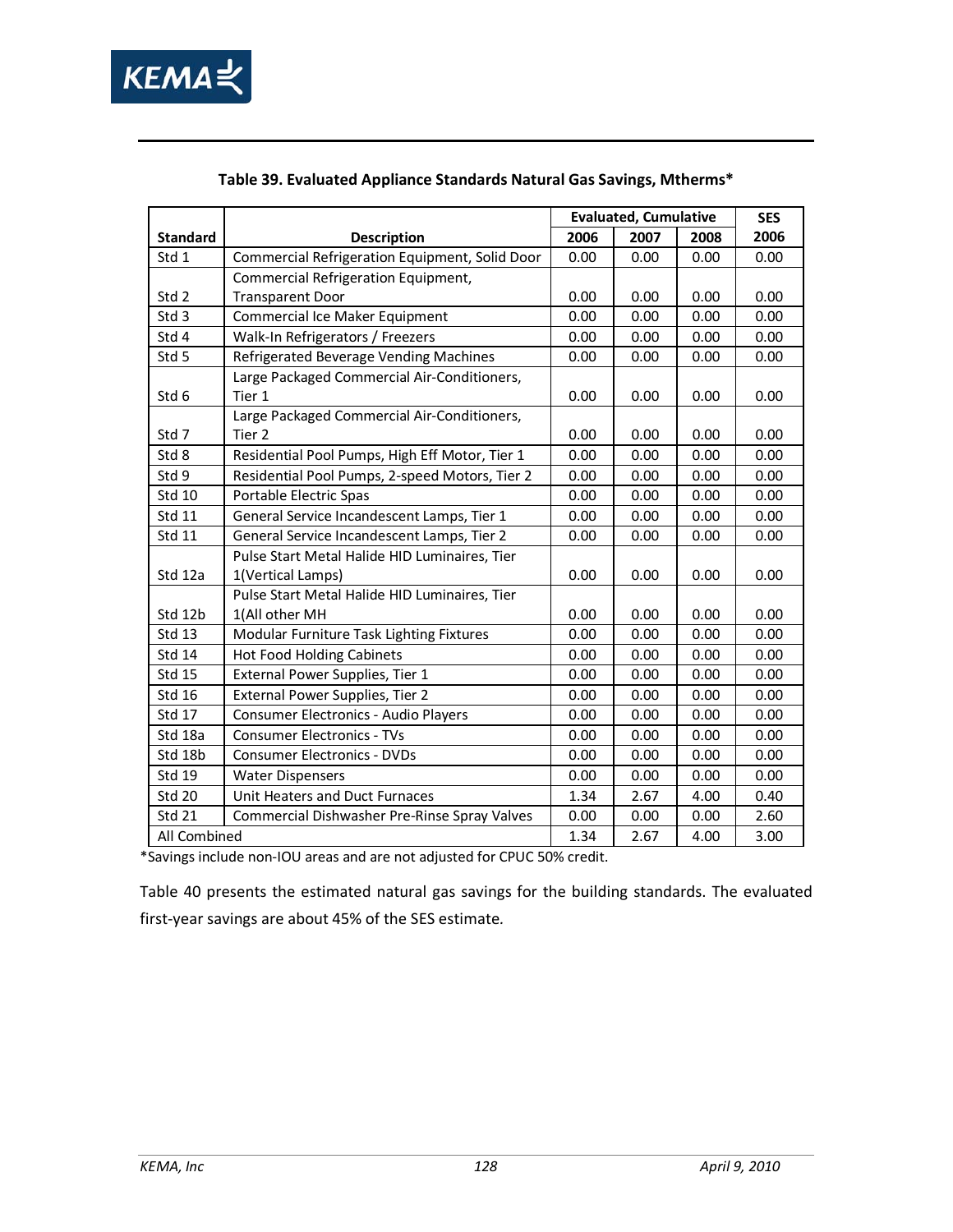

<span id="page-142-0"></span>

|                     |                                          | <b>Evaluated, Cumulative</b> |         |         |                 |
|---------------------|------------------------------------------|------------------------------|---------|---------|-----------------|
| <b>Standard</b>     | <b>Description</b>                       | 2006                         | 2007    | 2008    | <b>SES 2006</b> |
| Std B1              | Time Dependent Valuation, Residential    | 0.00                         | 0.00    | 0.00    | 0.00            |
| Std B <sub>2</sub>  | Time Dependent Valuation, Nonresidential | 0.00                         | 0.00    | 0.00    | 0.00            |
| Std B <sub>3</sub>  | Res. Hardwired Lighting                  | 0.00                         | 0.00    | 0.00    | 0.00            |
| Std B4              | Duct Improvement                         | 0.49                         | 0.99    | 1.48    | 0.20            |
| Std B5              | Window Replacement                       | 0.27                         | 0.53    | 0.79    | 0.00            |
| Std B6              | Lighting Controls under Skylights        | 0.00                         | 0.00    | 0.00    | 0.00            |
| Std B7              | Ducts in Existing Commercial Buildings   | 0.67                         | 1.35    | 2.02    | 0.00            |
| Std B8              | Cool Roofs                               | $-0.15$                      | $-0.31$ | $-0.46$ | 0.00            |
| Std B9              | Relocatable Classrooms                   | 0.00                         | 0.00    | 0.00    | 0.00            |
| Std B <sub>10</sub> | Bi-level Lighting Control Credits        | 0.00                         | 0.00    | 0.00    | 0.00            |
|                     | Duct testing/sealing in New Commercial   |                              |         |         |                 |
| Std B11             | <b>Buildings</b>                         | 0.01                         | 0.02    | 0.04    | 0.00            |
| Std B12             | <b>Cooling Tower Applications</b>        | 0.00                         | 0.00    | 0.00    | 0.00            |
| Std B13             | <b>Multifamily Water Heating</b>         | 0.18                         | 0.35    | 0.50    | 0.80            |
| Std B14a            | Composite for Remainder (Res)            | 0.19                         | 0.37    | 0.47    | 3.98            |
| Std B14b            | Composite for Remainder (Non-Res)        | $-0.05$                      | $-0.16$ | $-0.26$ | 0.700           |
| Std B16a            | Residential Whole House                  | 1.47                         | 3.04    | 4.02    | N/A             |
| All Combined        |                                          | 2.89                         | 5.81    | 8.13    | 5.7             |

#### **Table 40. Evaluated Building Standards Natural Gas Savings, MTherm\***

\*Savings include non-IOU areas and are not adjusted for CPUC 50% credit. Combined values are based on Residential Whole House estimates.

The following tables present cumulative annual savings estimates, starting with the potential energy savings. Net Energy Savings takes into account compliance and NOMAD effects, and Program Energy Savings are the amount attributable to the C&S Program. These tables include only savings that occur in the IOU service areas, but they do not take into account the CPUC 50% adjustment.

[Table 41](#page-143-0) shows the results for electricity savings. After adjusting for compliance, NOMAD, and attribution, the savings attributable to the C&S Program were nearly half the potential savings. [Table 42](#page-143-1) shows the results for demand savings. Over 40% of the potential energy savings were attributed to the Program after these adjustments. [Table 43](#page-143-2) shows that nearly two-thirds of natural gas potential savings were attributed to the Program after the adjustments.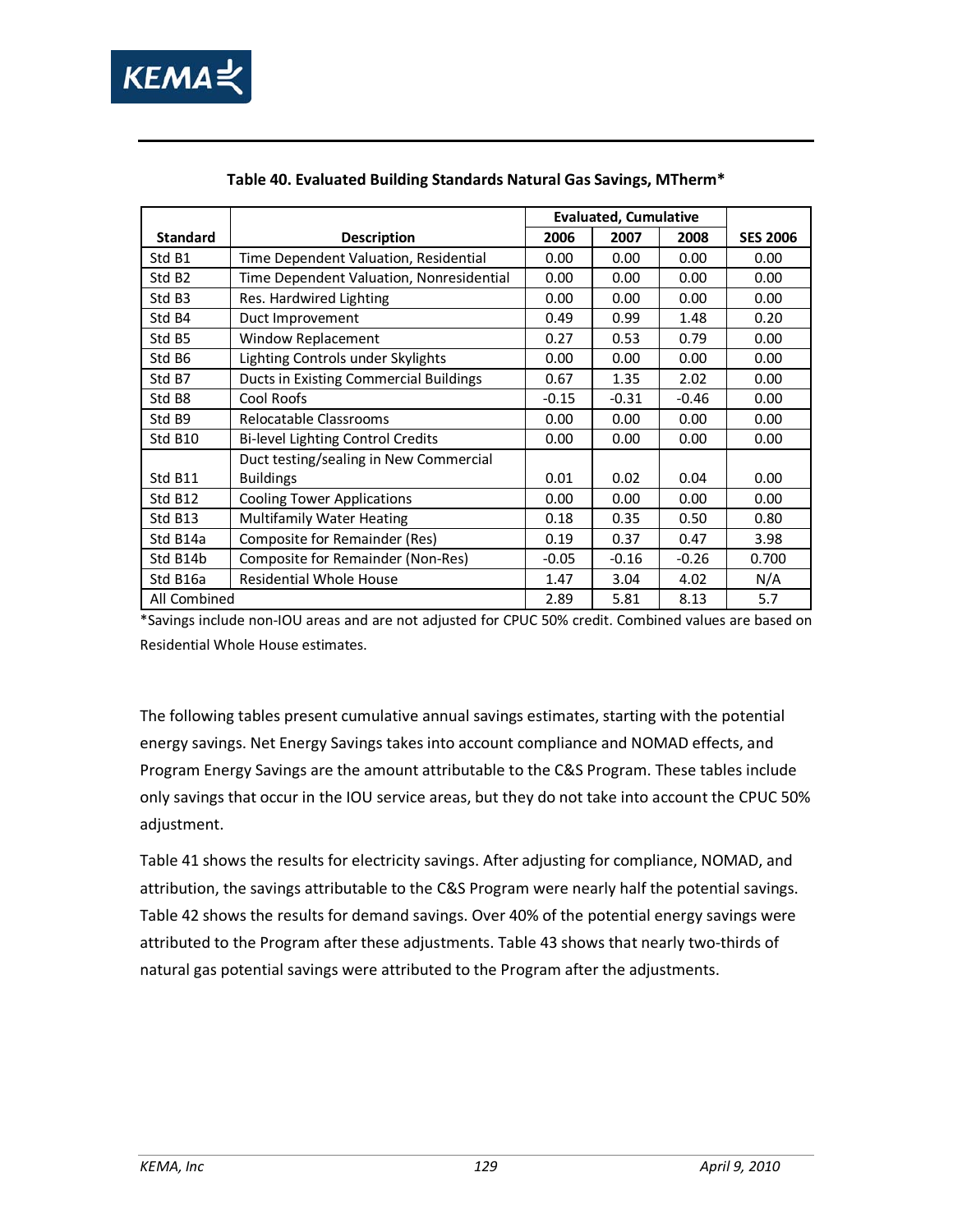

<span id="page-143-0"></span>

| <b>Year count</b> | <b>Potential Energy</b><br><b>Savings</b><br>(GWh/Yr) | <b>Net Energy</b><br><b>Savings</b><br>(GWh/Yr) | Program<br><b>Energy Savings</b><br>(GWh/Yr) | Program<br>Savings as % of<br><b>Potential</b> |
|-------------------|-------------------------------------------------------|-------------------------------------------------|----------------------------------------------|------------------------------------------------|
| 2006              | 405                                                   | 293                                             | 204                                          | 51%                                            |
| 2007              | 1020                                                  | 704                                             | 467                                          | 46%                                            |
| 2008              | 1659                                                  | 1085                                            | 712                                          | 43%                                            |

#### **Table 41. Cumulative Electricity Savings in IOU Areas**

#### **Table 42. Cumulative Demand Savings in IOU Areas**

<span id="page-143-1"></span>

| <b>Year count</b> | <b>Potential</b><br><b>Energy</b><br>Savings (MW) | <b>Net Energy</b><br><b>Savings</b><br>(MW) | Program<br><b>Energy</b><br><b>Savings</b><br>(MW) | Program<br>Savings as %<br>of Potential |
|-------------------|---------------------------------------------------|---------------------------------------------|----------------------------------------------------|-----------------------------------------|
| 2006              | 83                                                | 59                                          | 39                                                 | 47%                                     |
| 2007              | 206                                               | 142                                         | 88                                                 | 43%                                     |
| 2008              | 334                                               | 219                                         | 136                                                | 41%                                     |

#### **Table 43. Cumulative Natural Gas Savings in IOU Areas**

<span id="page-143-2"></span>

|            | <b>Potential</b>                |                                     | Program                         | Program            |
|------------|---------------------------------|-------------------------------------|---------------------------------|--------------------|
|            | <b>Energy</b><br><b>Savings</b> | <b>Net Energy</b><br><b>Savings</b> | <b>Energy</b><br><b>Savings</b> | Savings as<br>% of |
| Year count | (MTherms)                       | (MTherms)                           | (MTherms)                       | <b>Potential</b>   |
| 2006       | 5.9                             | 4.9                                 | 3.8                             | 64%                |
| 2007       | 12.3                            | 10.2                                | 8.0                             | 65%                |
| 2008       | 18.4                            | 14.8                                | 11.6                            | 63%                |

To illustrate the confidence levels for these estimates, [Figure 5](#page-144-0) displays the confidence intervals for the evaluated savings categories by step in the analysis.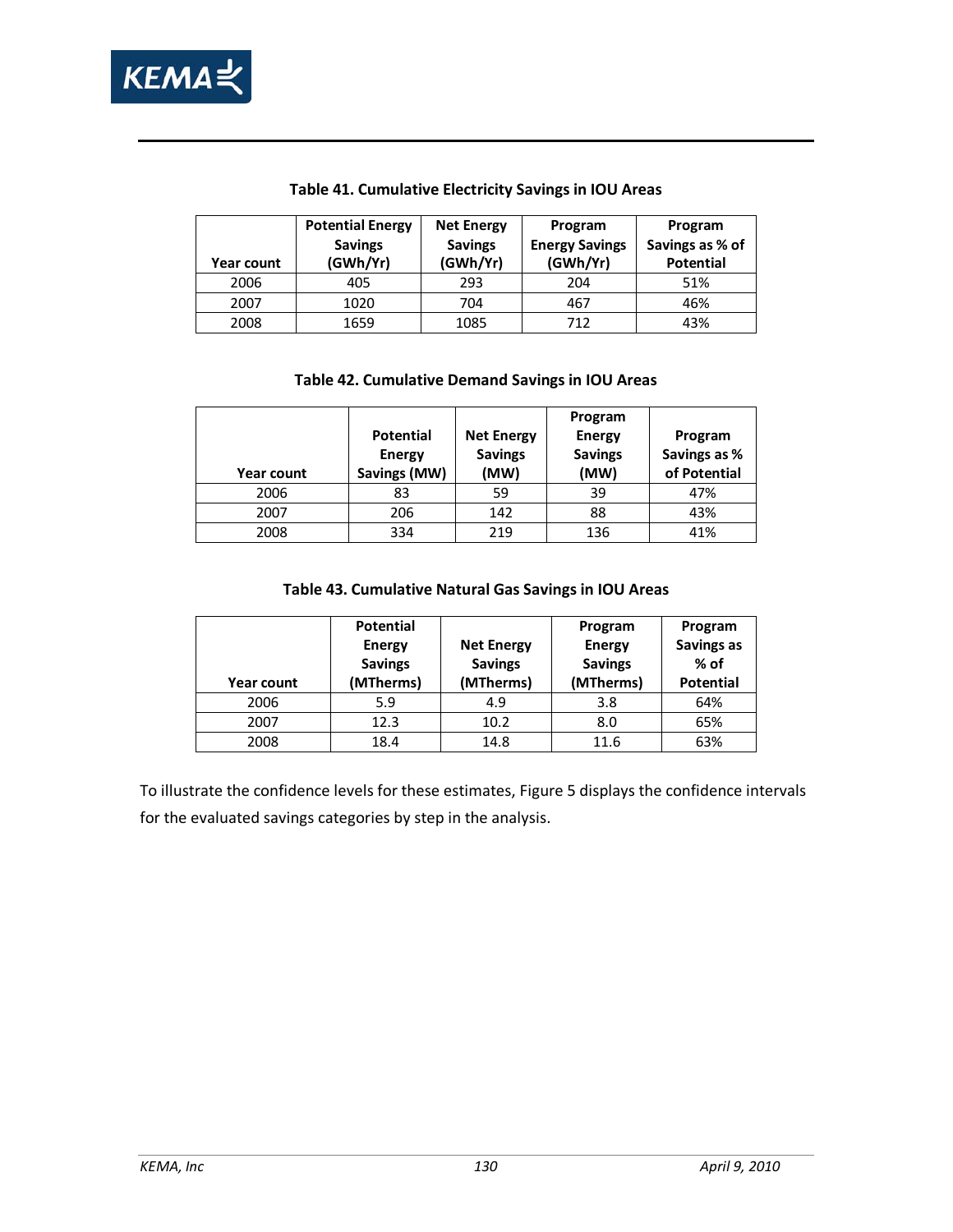





DemandSavings (GW)



Gas Savings (MDth)

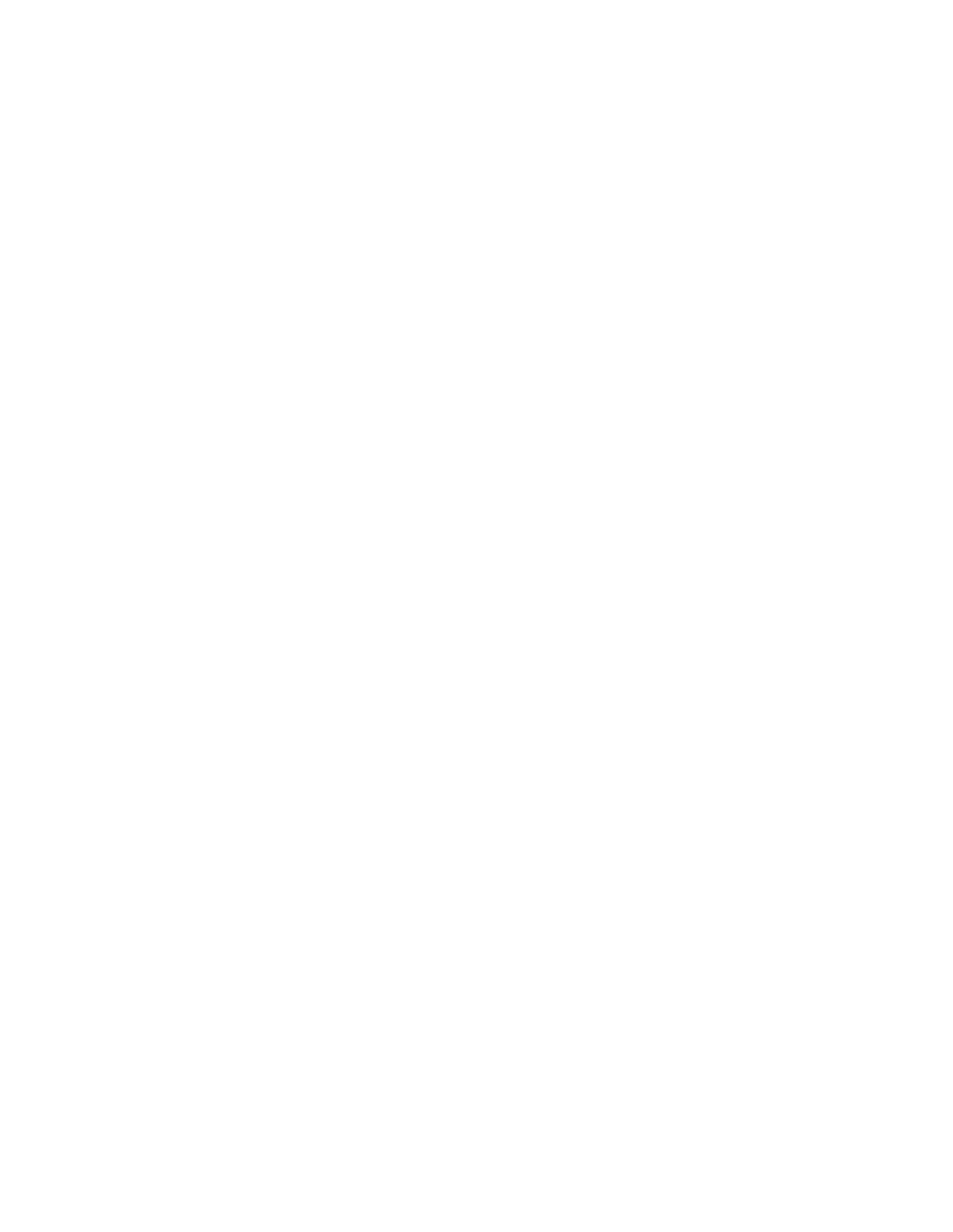

# **6. Summary and Recommendations**

This report presents the first comprehensive impact evaluation of the California IOU Codes and Standards Program. It applies the California evaluation protocol, adjusted during the course of the study as needed to increase the accuracy, make it more flexible, and improve the effectiveness. The evaluation team added a whole-building approach to analyze the impacts of building standards and was able to implement it successfully with residential buildings. We encountered significant difficulties, however, conducting the compliance analysis for both the residential and nonresidential building standards. The main difficulties resulted from problems obtaining required information from building departments; these issues are fully discussed in Appendices G and H. The evaluators believe substantial changes need to be made in how compliance information is documented and retained to facilitate assessment of building compliance.

This chapter presents major findings first. Our recommendations are then presented in two categories: (1) ways to increase the effectiveness of the Program and (2) ways to improve the evaluation protocol and process.

# **6.1 Major Findings**

The C&S Program through its activities prior to 2006 produced significant verified energy savings during the period 2006 through 2008. The net savings after accounting for all the adjustments to the potential savings are shown in [Table 44](#page-147-0) along with the savings claimed by the utilities The savings shown are those achieved in the IOU service areas only and adjusted by the 50% factor required by the CPUC during this cycle.

In general, the verified electricity savings are slightly more than the claimed savings, while the verified demand and natural gas savings are less than the claimed amounts. In the aggregate, the realization rates were 113%, 80%, and 90.9% for electricity, demand, and natural gas savings, respectively. Overall, the Program has made a significant contribution toward energy savings in both buildings and appliances.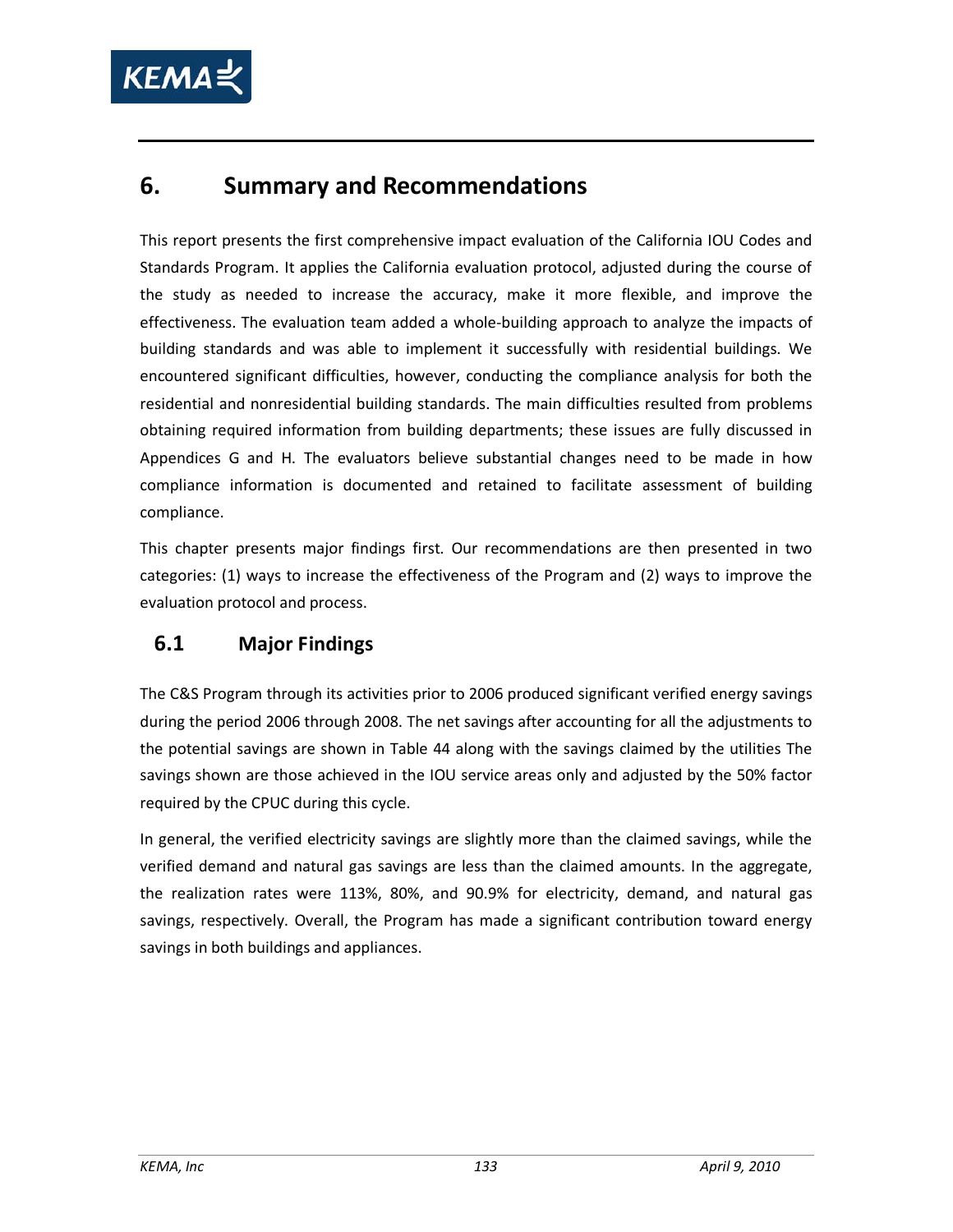

<span id="page-147-0"></span>

| <b>IOU and Year</b>                                                                                | <b>Electricity (GWh)</b> |         | Demand (MW)     |                | <b>Natural Gas (MTherms)</b> |                |
|----------------------------------------------------------------------------------------------------|--------------------------|---------|-----------------|----------------|------------------------------|----------------|
|                                                                                                    | <b>Verified</b>          | Claimed | <b>Verified</b> | <b>Claimed</b> | <b>Verified</b>              | <b>Claimed</b> |
| PG&E                                                                                               |                          |         |                 |                |                              |                |
| Period                                                                                             |                          |         |                 |                |                              |                |
| 2006                                                                                               | 45.9                     | 42.9    | 9.0             | 12.1           | 0.8                          | 0.9            |
| 2007                                                                                               | 57.9                     | 42.7    | 11.0            | 11.8           | 0.8                          | 0.8            |
| 2008                                                                                               | 54.1                     | 54.6    | 10.6            | 14.2           | 0.7                          | 0.8            |
| 2006-08                                                                                            | 157.9                    | 140.3   | 30.6            | 38.1           | 2.2                          | 2.4            |
| SDG&E                                                                                              |                          |         |                 |                |                              |                |
| 2006                                                                                               | 10.7                     | 10.1    | 2.1             | 2.8            | 0.09                         | 0.1            |
| 2007                                                                                               | 13.5                     | 10      | 2.6             | 2.8            | 0.09                         | 0.1            |
| 2008                                                                                               | 12.7                     | 12.8    | 2.5             | 3.3            | 0.08                         | 0.1            |
| 2006-08                                                                                            | 37.0                     | 32.8    | 7.2             | 8.9            | 0.25                         | 0.3            |
| <b>SCE</b>                                                                                         |                          |         |                 |                |                              |                |
| 2006                                                                                               | 47.3                     | 44.3    | 9.3             | 12.4           | N/A                          | N/A            |
| 2007                                                                                               | 59.7                     | 44.1    | 11.3            | 12.2           | N/A                          | N/A            |
| 2008                                                                                               | 55.8                     | 56.3    | 10.9            | 14.7           | N/A                          | N/A            |
| 2006-08                                                                                            | 162.9                    | 144.7   | 31.5            | 39.3           | N/A                          | N/A            |
| <b>SCG</b>                                                                                         |                          |         |                 |                |                              |                |
| 2006                                                                                               | N/A                      | N/A     | N/A             | N/A            | 1.2                          | 1.4            |
| 2007                                                                                               | N/A                      | N/A     | N/A             | N/A            | 1.2                          | 1.3            |
| 2008                                                                                               | N/A                      | N/A     | N/A             | N/A            | 1.1                          | 1.2            |
| 2006-08                                                                                            | N/A                      | N/A     | N/A             | N/A            | 3.5                          | 3.9            |
| Total (all IOUs)                                                                                   | 357.8                    | 317.8   | 69.2            | 86.3           | 6.0                          | 6.6            |
| for 2006-08                                                                                        |                          |         |                 |                |                              |                |
| <b>Statewide</b>                                                                                   |                          |         |                 |                |                              |                |
| Realization                                                                                        | 113%                     |         | 80.0%           |                |                              |                |
| <b>Rates for</b>                                                                                   |                          |         |                 |                | 90.9%                        |                |
| 2006-08                                                                                            |                          |         |                 |                |                              |                |
| Note that claimed savings are based on 50% of amounts in the SES and verified savings are also 50% |                          |         |                 |                |                              |                |

#### **Table 44. Final Verified and Claimed Savings\***

\*Note that claimed savings are based on 50% of amounts in the SES and verified savings are also 50% of the ex post evaluated quantity.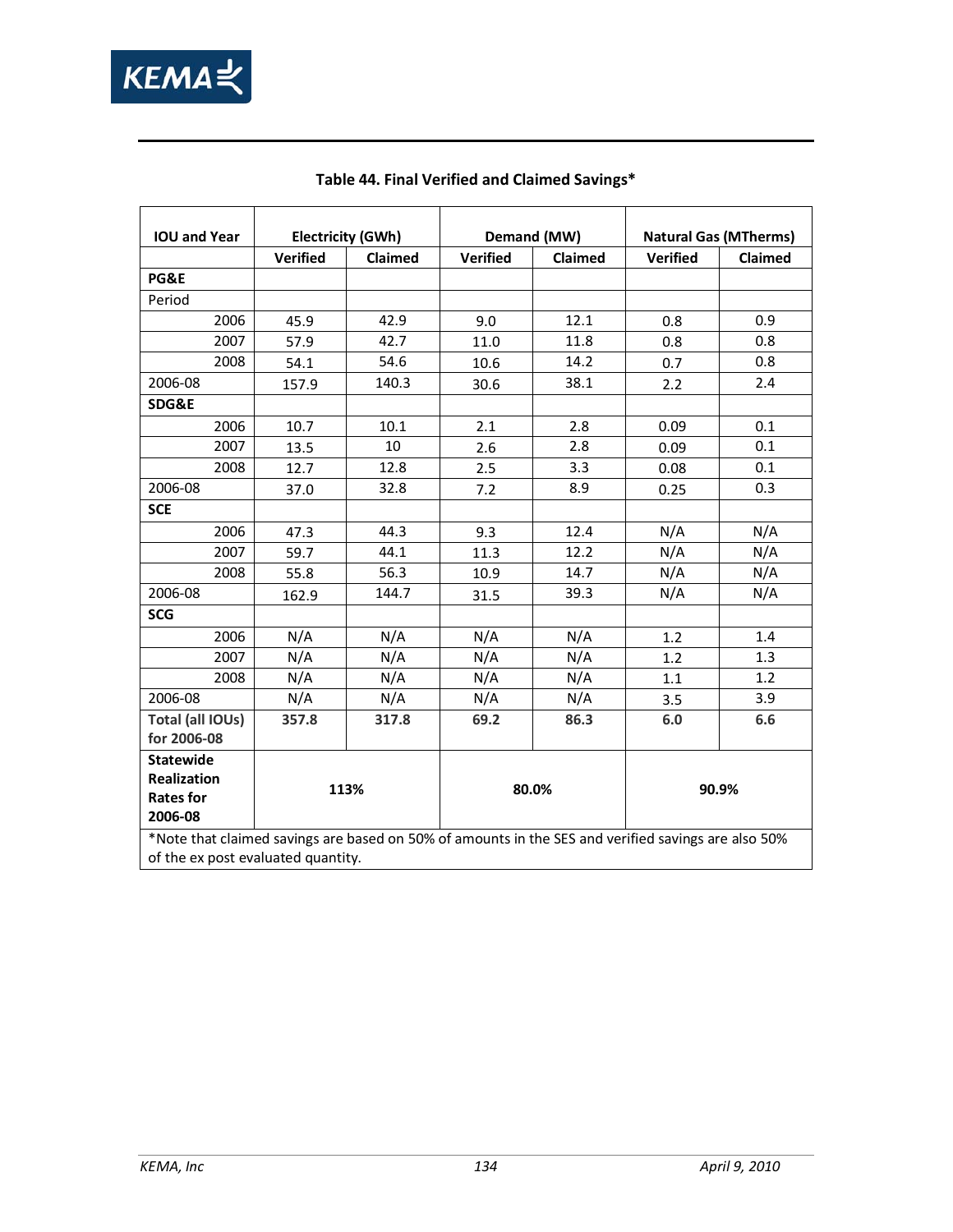

## **6.2 Program Effectiveness Recommendations**

This study did not include a process evaluation, but insights were gained during the study about what has worked well in the Program. Although the Program has been effective, the evaluation team identified a few ways in which we believe the Program can continue to ensure its success and increase its effectiveness. These include the following:

- Continue to identify and target both appliance and building standards with large potential energy savings.
- Continue coordination of Program among the utilities to leverage resources and expertise.
- Articulate, communicate, and implement a comprehensive strategy linking DSM programs and activities to the C&S Program and long-term goals for standard adoption.
- Fully integrate a process of increasing codes and standards compliance and enforcement into the overall C&S Program approach.
- Encourage the California Energy Commission to increase attention to areas such as appliance and building standard compliance to guarantee that anticipated savings are achieved.
- Document and clarify the role of activities less targeted and focused than the preparation of CASE reports to establish the linkage to the adoption of other standards.

### **6.3 Evaluation Process Recommendations**

Based on this evaluation we make several recommendations about the evaluation protocol and steps related to the evaluation process:

• If codes are to remain an important element in the California Strategic Energy Plan, the CEC, the IOUs, associations of local governments, and the legislature need to collaborate to ensure that the enforcing entities work together with evaluators to allow reliable measurement of energy savings due to compliance. In particular, policies need to be implemented to ensure local code jurisdictions retain essential code compliance documentation. See Appendices G and H for details.